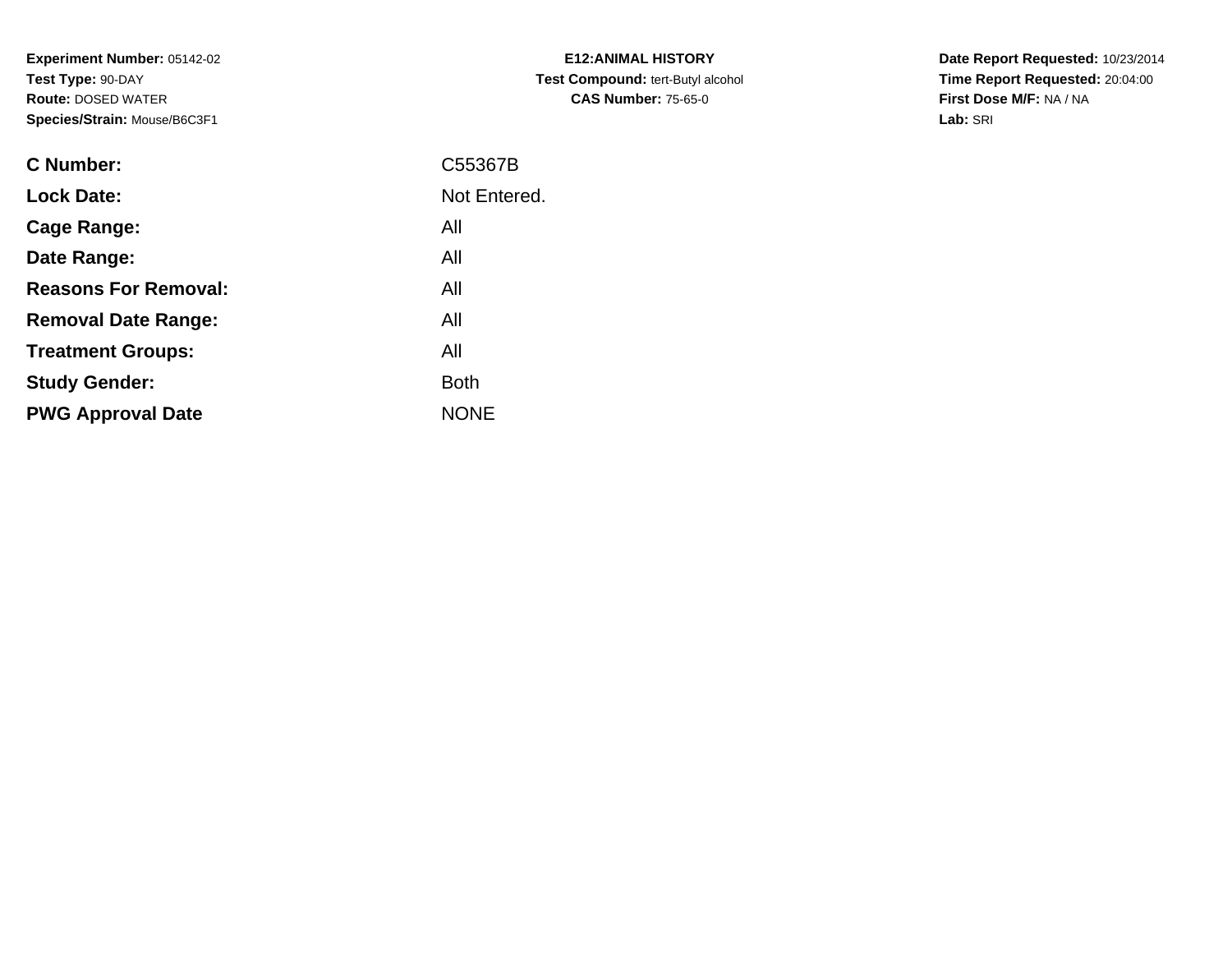**Test Type:** 90-DAY

**Route:** DOSED WATER

**Species/Strain:** Mouse/B6C3F1

# **E12:ANIMAL HISTORY Test Compound:** tert-Butyl alcohol **CAS Number:** 75-65-0

**Date Report Requested:** 10/23/2014**Time Report Requested:** 20:04:00**First Dose M/F:** NA / NA**Lab:** SRI

#### **CAGE:** 1 **SEX:** Male **TRT#:** <sup>1</sup> **TRT:** 0.0%**ANIMAL ID:** 1**DAY DATE OP IDDOSE TIME WEIGHT TIME WT** (g) **STATUSOBS TIME OBSERVATIONS** 112/10/85 <sup>19</sup> 11:40:22 23.3 11:40:22 Normal

|                | 12/10/85 | 19                                            | 11:40:22 | 23.3 | 11:40:22 | Normal                          |  |
|----------------|----------|-----------------------------------------------|----------|------|----------|---------------------------------|--|
| $\overline{7}$ | 12/16/85 | 12                                            | 13:35:14 | 25.5 | 13:35:14 | Normal                          |  |
| 14             | 12/23/85 | 33                                            | 07:45:40 | 21.4 | 07:45:40 | Normal                          |  |
| 21             | 12/30/85 | 12                                            | 08:13:56 | 28.7 | 08:13:56 | Normal                          |  |
| 28             | 01/06/86 | 12                                            | 08:06:54 | 31.0 | 08:06:54 | Normal                          |  |
| 35             | 01/13/86 | 12                                            | 08:03:22 | 33.1 | 08:03:22 | Normal                          |  |
| 42             | 01/20/86 | 33                                            | 09:26:44 | 35.4 | 09:26:44 | Normal                          |  |
| 49             | 01/27/86 | 33                                            | 11:08:56 | 37.0 | 11:08:56 | <b>Ruffled Fur</b>              |  |
| 56             | 02/03/86 | 12                                            | 08:26:18 | 39.2 | 08:26:18 | Normal                          |  |
| 63             | 02/10/86 | 12                                            | 09:19:40 | 40.4 | 09:19:40 | Normal                          |  |
| 70             | 02/17/86 | 9                                             | 11:11:58 | 40.2 | 11:11:58 | Normal                          |  |
| 77             | 02/24/86 | 9                                             | 08:05:30 | 42.1 | 08:05:30 | <b>Discoloration Tail White</b> |  |
| 84             | 03/03/86 | 9                                             | 11:04:30 | 43.3 | 11:04:30 | <b>Discoloration Tail White</b> |  |
| 91             | 03/10/86 | 9                                             | 10:58:18 | 42.7 | 10:58:18 | <b>Discoloration Tail White</b> |  |
|                |          | <b>REMOVED ** REASON - TERMINAL SACRIFICE</b> |          |      |          |                                 |  |
| 96             | 03/15/86 | 19                                            | 07:21:54 | 43.5 | 07:21:54 | Normal                          |  |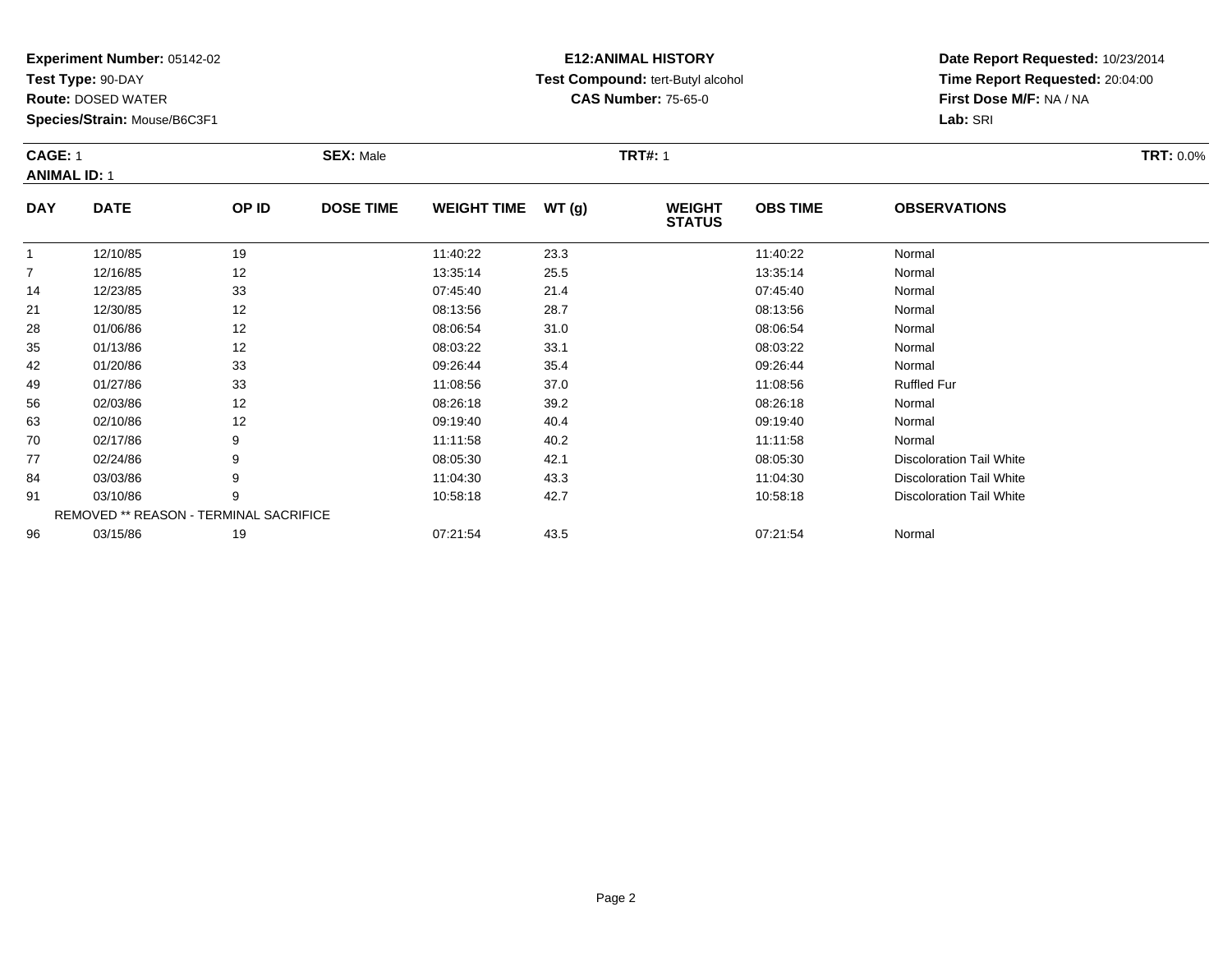**Test Type:** 90-DAY

63

70

77

84

91

94

**Route:** DOSED WATER

**Species/Strain:** Mouse/B6C3F1

REMOVED \*\* REASON - TERMINAL SACRIFICE

## **E12:ANIMAL HISTORY Test Compound:** tert-Butyl alcohol **CAS Number:** 75-65-0

**Date Report Requested:** 10/23/2014**Time Report Requested:** 20:04:00**First Dose M/F:** NA / NA**Lab:** SRI

| CAGE: 2<br><b>ANIMAL ID: 2</b> |             |       | <b>SEX: Male</b> |                    |       | <b>TRT#: 1</b>                 |                 |                     | <b>TRT: 0.0%</b> |
|--------------------------------|-------------|-------|------------------|--------------------|-------|--------------------------------|-----------------|---------------------|------------------|
| <b>DAY</b>                     | <b>DATE</b> | OP ID | <b>DOSE TIME</b> | <b>WEIGHT TIME</b> | WT(g) | <b>WEIGHT</b><br><b>STATUS</b> | <b>OBS TIME</b> | <b>OBSERVATIONS</b> |                  |
|                                | 12/10/85    | 19    |                  | 11:41:04           | 21.3  |                                | 11:41:04        | Normal              |                  |
| $\overline{7}$                 | 12/16/85    | 12    |                  | 13:35:52           | 23.9  |                                | 13:35:52        | Normal              |                  |
| 14                             | 12/23/85    | 33    |                  | 07:46:38           | 25.3  |                                | 07:46:38        | Normal              |                  |
| 21                             | 12/30/85    | 12    |                  | 08:14:38           | 26.7  |                                | 08:14:38        | Normal              |                  |
| 28                             | 01/06/86    | 12    |                  | 08:07:30           | 28.7  |                                | 08:07:30        | Normal              |                  |
| 35                             | 01/13/86    | 12    |                  | 08:04:00           | 29.7  |                                | 08:04:00        | Normal              |                  |
| 42                             | 01/20/86    | 33    |                  | 09:27:18           | 30.7  |                                | 09:27:18        | Normal              |                  |
| 49                             | 01/27/86    | 33    |                  | 11:09:54           | 30.4  |                                | 11:09:54        | <b>Ruffled Fur</b>  |                  |
| 56                             | 02/03/86    | 12    |                  | 08:23:50           | 31.5  |                                | 08:23:50        | Normal              |                  |

3 02/10/86 12 12 09:17:22 33.3 09:17:22 09:17:22 Normal

0 02/17/86 9 11:15:16 34.3 11:15:16 Normal

7 02/24/86 9 9 08:16:12 35.1 08:16 08:16 08:16 08:16 08:16:12 Normal

4 03/03/86 9 9 11:05:24 36.7 12 11:05:24 11:05:24 Normal

1 03/10/86 9 9 10:59:28 37.1 10:59 10:59 10:59 10:59 10:59 10:59:28 Normal

4 03/13/86 9 9 07:39:38 36.8 07:39 07:39 07:39 07:39 07:39 07:39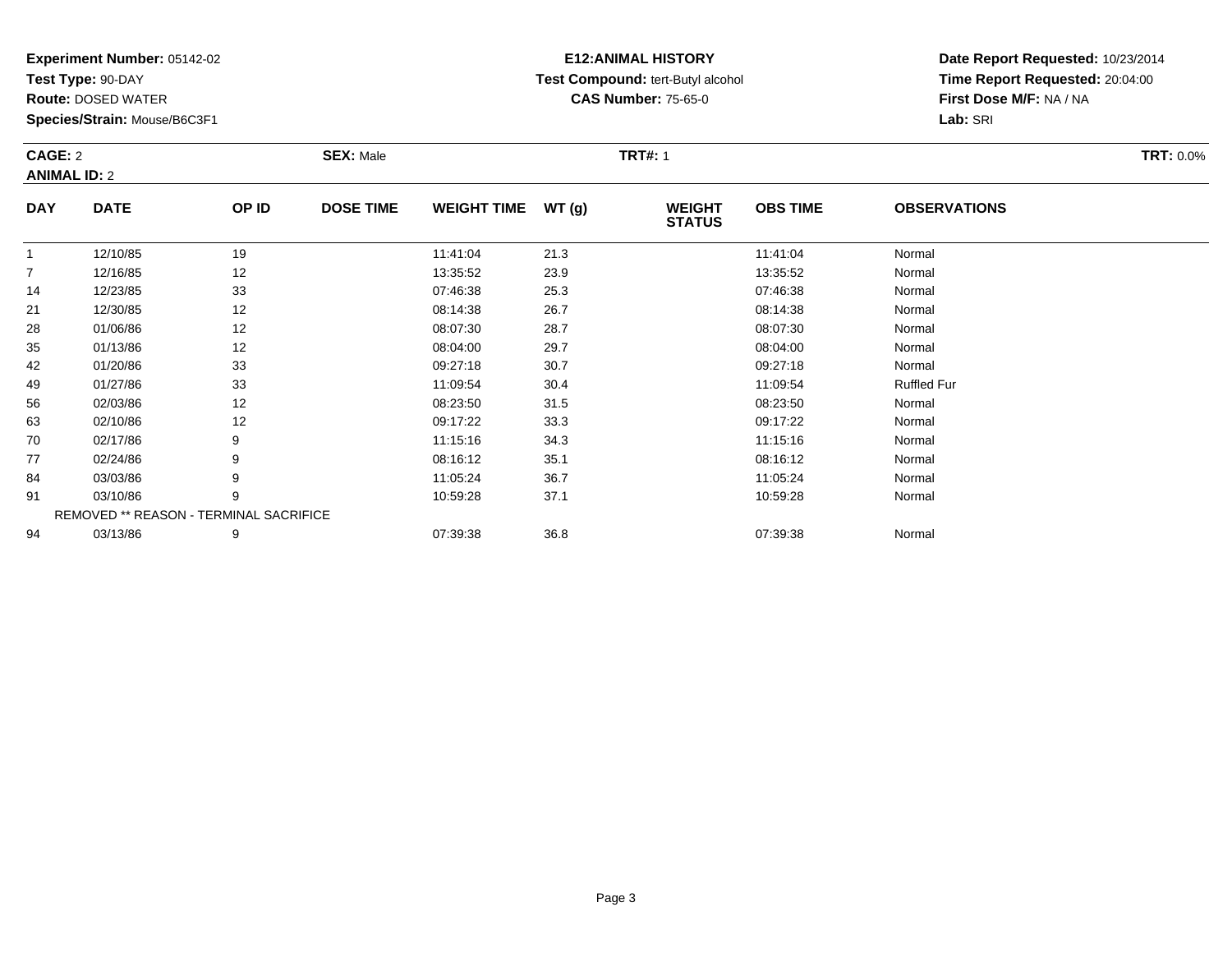**Test Type:** 90-DAY

77

84

91

95

**Route:** DOSED WATER

**Species/Strain:** Mouse/B6C3F1

REMOVED \*\* REASON - TERMINAL SACRIFICE

## **E12:ANIMAL HISTORY Test Compound:** tert-Butyl alcohol **CAS Number:** 75-65-0

**Date Report Requested:** 10/23/2014**Time Report Requested:** 20:04:00**First Dose M/F:** NA / NA**Lab:** SRI

| CAGE: 3        | <b>ANIMAL ID: 3</b> |       | <b>SEX: Male</b> |                    |       | <b>TRT#: 1</b>                 | <b>TRT: 0.0%</b> |                     |  |
|----------------|---------------------|-------|------------------|--------------------|-------|--------------------------------|------------------|---------------------|--|
| <b>DAY</b>     | <b>DATE</b>         | OP ID | <b>DOSE TIME</b> | <b>WEIGHT TIME</b> | WT(g) | <b>WEIGHT</b><br><b>STATUS</b> | <b>OBS TIME</b>  | <b>OBSERVATIONS</b> |  |
|                | 12/10/85            | 19    |                  | 11:41:40           | 20.8  |                                | 11:41:40         | Normal              |  |
| $\overline{7}$ | 12/16/85            | 12    |                  | 13:36:32           | 24.0  |                                | 13:36:32         | Normal              |  |
| 14             | 12/23/85            | 33    |                  | 07:47:14           | 25.1  |                                | 07:47:14         | Normal              |  |
| 21             | 12/30/85            | 12    |                  | 08:17:20           | 26.1  |                                | 08:17:20         | Normal              |  |
| 28             | 01/06/86            | 12    |                  | 08:08:00           | 27.4  |                                | 08:08:00         | Normal              |  |
| 35             | 01/13/86            | 12    |                  | 08:04:32           | 28.5  |                                | 08:04:32         | Normal              |  |
| 42             | 01/20/86            | 33    |                  | 09:25:00           | 29.4  |                                | 09:25:00         | Normal              |  |
| 49             | 01/27/86            | 33    |                  | 11:06:20           | 25.4  |                                | 11:06:20         | <b>Ruffled Fur</b>  |  |
| 56             | 02/03/86            | 12    |                  | 08:24:20           | 31.6  |                                | 08:24:20         | Normal              |  |
| 63             | 02/10/86            | 12    |                  | 09:17:54           | 33.0  |                                | 09:17:54         | Normal              |  |
| 70             | 02/17/86            | 9     |                  | 11:16:10           | 33.3  |                                | 11:16:10         | Normal              |  |

7 02/24/86 9 9 08:16:42 35.6 08:16:42 08:16:42 Normal

4 03/03/86 9 9 11:05:58 37.0 1 11:05:58 11:05 17:0 11:05:58 Normal

1 03/10/86 9 9 11:00:24 37.0 11:00 11:00 11:00 11:00 124 Normal

03/14/86 <sup>45</sup> 08:01:14 38.0 08:01:14 Normal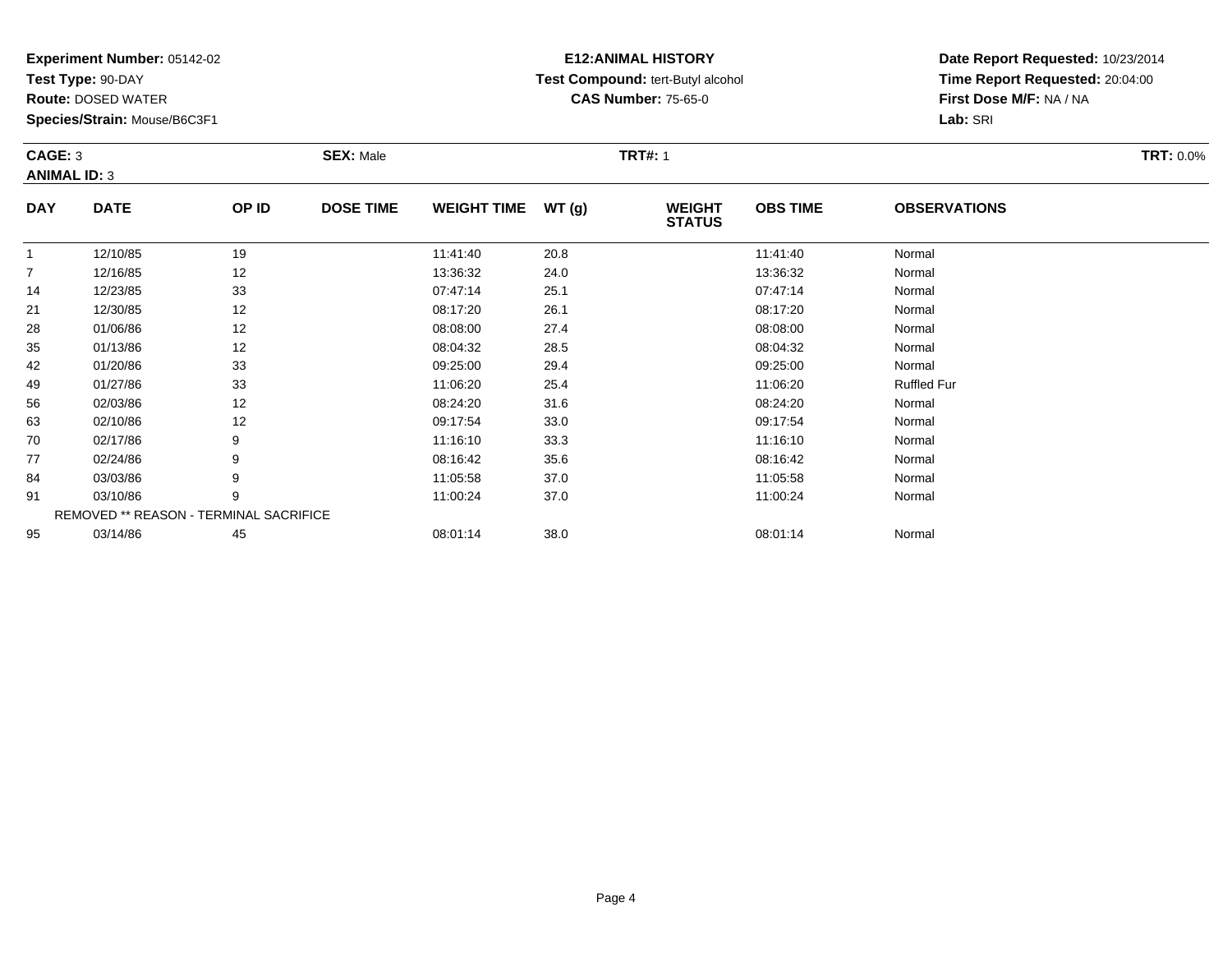**Test Type:** 90-DAY

**Route:** DOSED WATER

**Species/Strain:** Mouse/B6C3F1

# **E12:ANIMAL HISTORY Test Compound:** tert-Butyl alcohol **CAS Number:** 75-65-0

**Date Report Requested:** 10/23/2014 **Time Report Requested:** 20:04:00**First Dose M/F:** NA / NA**Lab:** SRI

| CAGE: 4             |             |       | <b>SEX: Male</b> |                     |      | <b>TRT#: 1</b>                 | <b>TRT:</b> 0.0% |                     |  |
|---------------------|-------------|-------|------------------|---------------------|------|--------------------------------|------------------|---------------------|--|
| <b>ANIMAL ID: 4</b> |             |       |                  |                     |      |                                |                  |                     |  |
| <b>DAY</b>          | <b>DATE</b> | OP ID | <b>DOSE TIME</b> | WEIGHT TIME $WT(g)$ |      | <b>WEIGHT</b><br><b>STATUS</b> | <b>OBS TIME</b>  | <b>OBSERVATIONS</b> |  |
|                     | 12/10/85    | 19    |                  | 11:42:26            | 22.7 |                                | 11:42:26         | Normal              |  |
|                     | 12/16/85    | 12    |                  | 13:37:30            | 25.1 |                                | 13:37:30         | Normal              |  |
| 14                  | 12/23/85    | 33    |                  | 07:47:54            | 26.3 |                                | 07:47:54         | Normal              |  |

|    | 12/10/00 | 14                                            | <b>13.37.30</b> | 20. I | טכ. <i>ו</i> כ.כו | <b>INUITII</b> dI  |  |
|----|----------|-----------------------------------------------|-----------------|-------|-------------------|--------------------|--|
| 14 | 12/23/85 | 33                                            | 07:47:54        | 26.3  | 07:47:54          | Normal             |  |
| 21 | 12/30/85 | 12                                            | 08:18:02        | 27.7  | 08:18:02          | Normal             |  |
| 28 | 01/06/86 | 12                                            | 08:05:38        | 29.2  | 08:05:38          | Normal             |  |
| 35 | 01/13/86 | 12                                            | 08:01:58        | 30.9  | 08:01:58          | Normal             |  |
| 42 | 01/20/86 | 33                                            | 09:25:36        | 32.9  | 09:25:36          | Normal             |  |
| 49 | 01/27/86 | 33                                            | 11:07:42        | 34.1  | 11:07:42          | <b>Ruffled Fur</b> |  |
| 56 | 02/03/86 | 12                                            | 08:24:48        | 36.1  | 08:24:48          | Normal             |  |
| 63 | 02/10/86 | 12                                            | 09:18:24        | 36.4  | 09:18:24          | Normal             |  |
| 70 | 02/17/86 | 9                                             | 11:16:52        | 37.3  | 11:16:52          | Normal             |  |
| 77 | 02/24/86 | 9                                             | 08:17:20        | 39.1  | 08:17:20          | Normal             |  |
| 84 | 03/03/86 | 9                                             | 11:06:36        | 38.8  | 11:06:36          | Normal             |  |
| 91 | 03/10/86 | 9                                             | 11:01:18        | 40.3  | 11:01:18          | Normal             |  |
|    |          | <b>REMOVED ** REASON - TERMINAL SACRIFICE</b> |                 |       |                   |                    |  |
| 96 | 03/15/86 | 19                                            | 07:27:58        | 40.8  | 07:27:58          | Normal             |  |
|    |          |                                               |                 |       |                   |                    |  |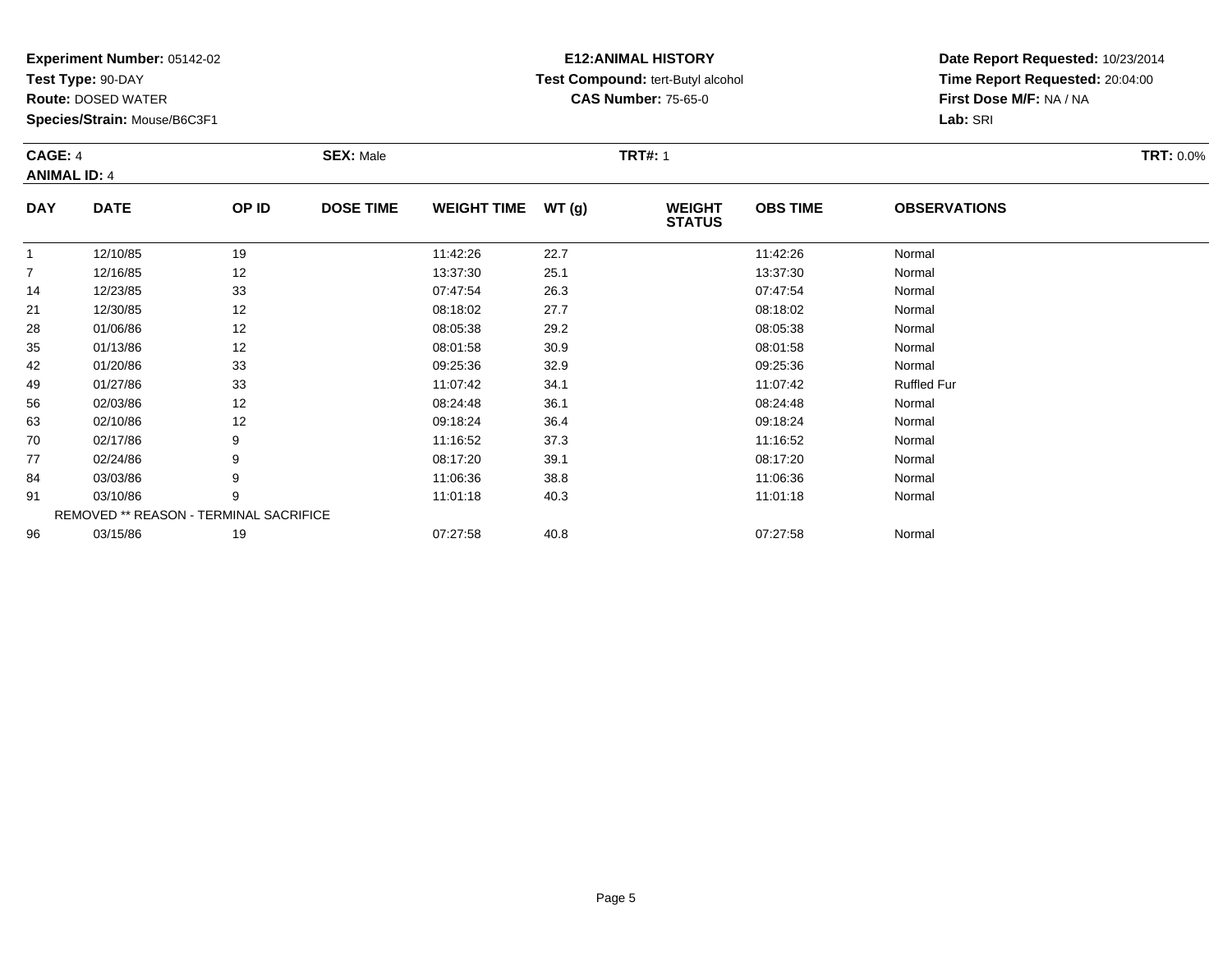**Test Type:** 90-DAY

56

63

70

77

84

91

95

**Route:** DOSED WATER

**Species/Strain:** Mouse/B6C3F1

REMOVED \*\* REASON - TERMINAL SACRIFICE

## **E12:ANIMAL HISTORY Test Compound:** tert-Butyl alcohol **CAS Number:** 75-65-0

**Date Report Requested:** 10/23/2014**Time Report Requested:** 20:04:00**First Dose M/F:** NA / NA**Lab:** SRI

| CAGE: 5<br><b>ANIMAL ID: 5</b> |             |       | <b>SEX: Male</b> |                    |        | <b>TRT#: 1</b>                 |                 |                     | <b>TRT: 0.0%</b> |
|--------------------------------|-------------|-------|------------------|--------------------|--------|--------------------------------|-----------------|---------------------|------------------|
| <b>DAY</b>                     | <b>DATE</b> | OP ID | <b>DOSE TIME</b> | <b>WEIGHT TIME</b> | WT (g) | <b>WEIGHT</b><br><b>STATUS</b> | <b>OBS TIME</b> | <b>OBSERVATIONS</b> |                  |
|                                | 12/10/85    | 19    |                  | 11:43:04           | 21.1   |                                | 11:43:04        | Normal              |                  |
| $\overline{7}$                 | 12/16/85    | 12    |                  | 13:38:20           | 22.8   |                                | 13:38:20        | Normal              |                  |
| 14                             | 12/23/85    | 33    |                  | 07:44:52           | 24.4   |                                | 07:44:52        | Normal              |                  |
| 21                             | 12/30/85    | 12    |                  | 08:13:20           | 25.6   |                                | 08:13:20        | Normal              |                  |
| 28                             | 01/06/86    | 12    |                  | 08:06:22           | 26.8   |                                | 08:06:22        | Normal              |                  |
| 35                             | 01/13/86    | 12    |                  | 08:02:44           | 28.3   |                                | 08:02:44        | Normal              |                  |
| 42                             | 01/20/86    | 33    |                  | 09:26:08           | 29.6   |                                | 09:26:08        | Normal              |                  |
| 49                             | 01/27/86    | 33    |                  | 11:08:24           | 30.4   |                                | 11:08:24        | Normal              |                  |

9 01/27/86 33 3 11:08:24 30.4 11:08 11:08 11:08 11:08 11:08 11:08 124 11:08 24

6 02/03/86 12 12 08:25:30 32.2 16 08:25:30 08:25:30 08:25:30

3 02/10/86 12 12 09:19:02 32.1 09:19 09:19:02 32.1

0 02/17/86 9 11:17:46 34.4 11:17:46 Normal

7 02/24/86 9 9 08:17:58 36.8 08:17:58 08:17:58 08:17:58 Normal

4 03/03/86 9 9 11:07:20 37.1 11:07:20 11:07:20 11:07:20 Normal

1 03/10/86 9 9 11:02:14 35.4 1 11:02:14 1 11:02:14 1 11:02:14 11:02:14 11:02:14

03/14/86 <sup>45</sup> 07:41:12 38.1 07:41:12 Normal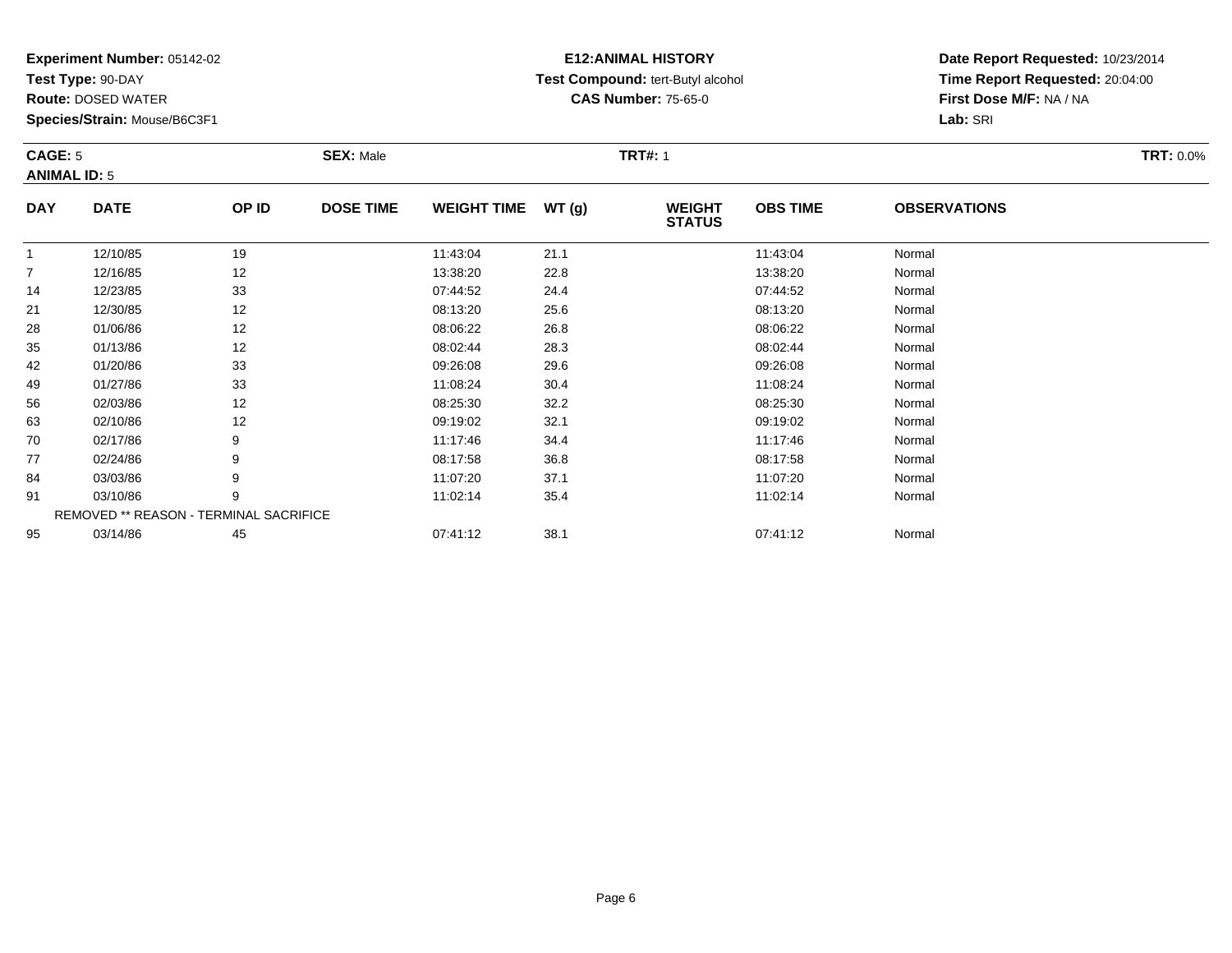**Test Type:** 90-DAY

70

77

84

91

95

**Route:** DOSED WATER

**Species/Strain:** Mouse/B6C3F1

REMOVED \*\* REASON - TERMINAL SACRIFICE

## **E12:ANIMAL HISTORY Test Compound:** tert-Butyl alcohol **CAS Number:** 75-65-0

**Date Report Requested:** 10/23/2014**Time Report Requested:** 20:04:00**First Dose M/F:** NA / NA**Lab:** SRI

|                | CAGE: 6<br><b>ANIMAL ID: 6</b> |                   | <b>SEX: Male</b> |                    |       | <b>TRT#: 1</b>                 |                 |                     |  |  |  |
|----------------|--------------------------------|-------------------|------------------|--------------------|-------|--------------------------------|-----------------|---------------------|--|--|--|
| <b>DAY</b>     | <b>DATE</b>                    | OP ID             | <b>DOSE TIME</b> | <b>WEIGHT TIME</b> | WT(g) | <b>WEIGHT</b><br><b>STATUS</b> | <b>OBS TIME</b> | <b>OBSERVATIONS</b> |  |  |  |
|                | 12/10/85                       | 19                |                  | 11:31:20           | 21.3  |                                | 11:31:20        | Normal              |  |  |  |
| $\overline{7}$ | 12/16/85                       | 12                |                  | 13:28:14           | 24.0  |                                | 13:28:14        | Normal              |  |  |  |
| 14             | 12/23/85                       | 33                |                  | 07:34:12           | 24.2  |                                | 07:34:12        | Normal              |  |  |  |
| 21             | 12/30/85                       | 12                |                  | 08:24:06           | 26.0  |                                | 08:24:06        | Normal              |  |  |  |
| 28             | 01/06/86                       | 12                |                  | 08:01:00           | 27.2  |                                | 08:01:00        | Normal              |  |  |  |
| 35             | 01/13/86                       | 12                |                  | 08:00:24           | 28.5  |                                | 08:00:24        | Normal              |  |  |  |
| 42             | 01/20/86                       | 33                |                  | 09:17:32           | 29.8  |                                | 09:17:32        | Normal              |  |  |  |
| 49             | 01/27/86                       | 33                |                  | 10:58:52           | 30.9  |                                | 10:58:52        | Normal              |  |  |  |
| 56             | 02/03/86                       | 12                |                  | 08:30:54           | 30.8  |                                | 08:30:54        | Normal              |  |  |  |
| 63             | 02/10/86                       | $12 \overline{ }$ |                  | 09:13:32           | 32.5  |                                | 09:13:32        | Normal              |  |  |  |

3 02/10/86 12 12 09:13:32 32.5 09:13:32 09:13:32 Normal

0 02/17/86 9 11:22:02 33.3 11:22:02 Normal

7 02/24/86 9 9 08:21:58 33.8 08:21:58 08:21:59 33.8

4 03/03/86 9 9 11:12:04 35.7 11:12:04 11:12:04 Normal

1 03/10/86 9 9 10:50:16 35.5 10 10:50:16 35.5

03/14/86 <sup>45</sup> 07:37:46 35.3 07:37:46 Normal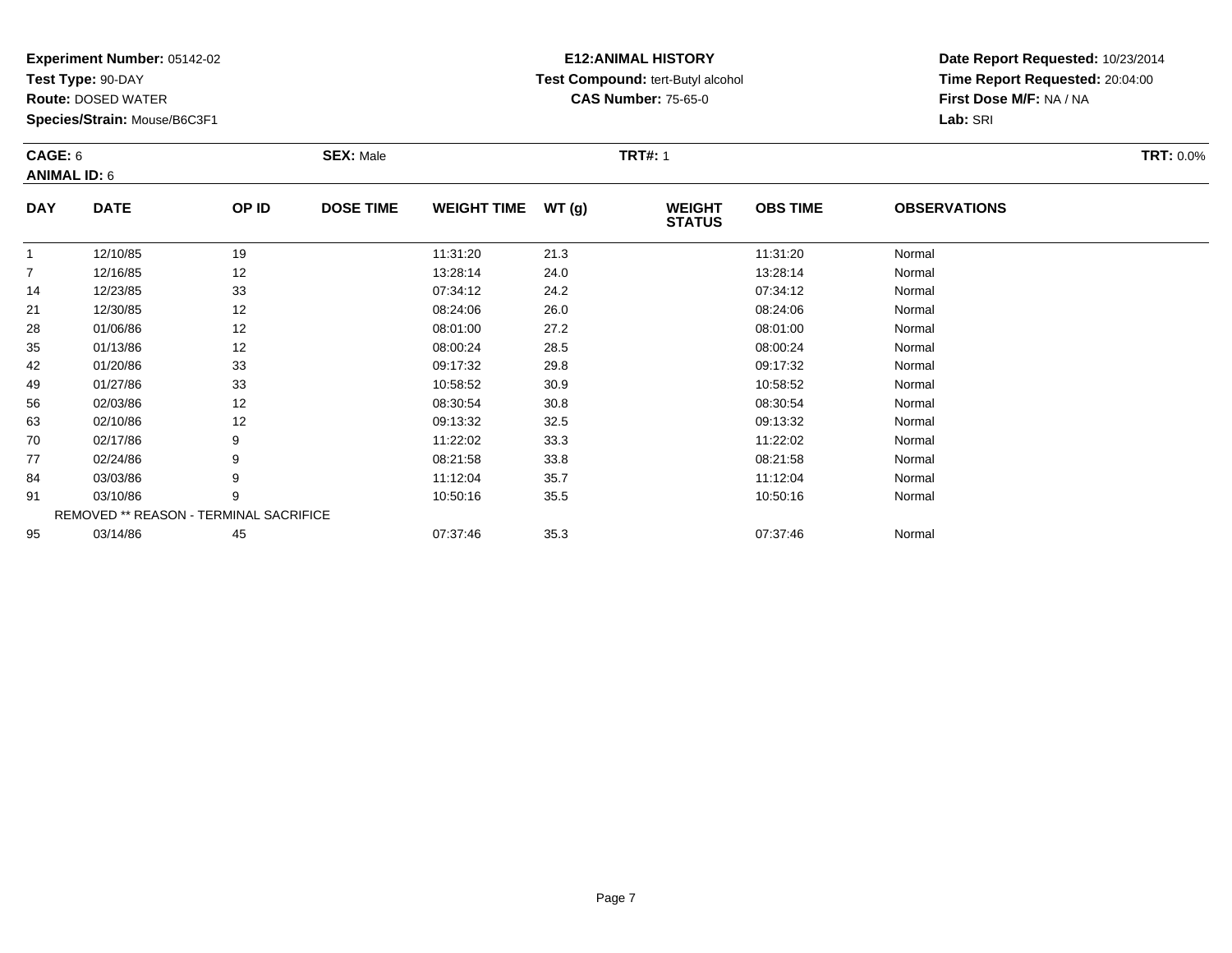|                | Experiment Number: 05142-02<br>Test Type: 90-DAY<br><b>Route: DOSED WATER</b><br>Species/Strain: Mouse/B6C3F1 |       |                  |                    |        | <b>E12: ANIMAL HISTORY</b><br>Test Compound: tert-Butyl alcohol<br><b>CAS Number: 75-65-0</b> | Date Report Requested: 10/23/2014<br>Time Report Requested: 20:04:00<br>First Dose M/F: NA / NA<br>Lab: SRI |                     |
|----------------|---------------------------------------------------------------------------------------------------------------|-------|------------------|--------------------|--------|-----------------------------------------------------------------------------------------------|-------------------------------------------------------------------------------------------------------------|---------------------|
|                | <b>SEX: Male</b><br><b>CAGE: 7</b><br><b>ANIMAL ID: 7</b>                                                     |       |                  |                    |        | <b>TRT#: 1</b>                                                                                |                                                                                                             | <b>TRT: 0.0%</b>    |
| <b>DAY</b>     | <b>DATE</b>                                                                                                   | OP ID | <b>DOSE TIME</b> | <b>WEIGHT TIME</b> | WT (q) | <b>WEIGHT</b><br><b>STATUS</b>                                                                | <b>OBS TIME</b>                                                                                             | <b>OBSERVATIONS</b> |
|                | 12/10/85                                                                                                      | 19    |                  | 11:36:14           | 23.3   |                                                                                               | 11:36:14                                                                                                    | Normal              |
| $\overline{7}$ | 12/16/85                                                                                                      | 12    |                  | 13:28:52           | 25.6   |                                                                                               | 13:28:52                                                                                                    | Normal              |
| 14             | 12/23/85                                                                                                      | 33    |                  | 07:34:58           | 20.4   |                                                                                               | 07:34:58                                                                                                    | Normal              |
|                | REMOVED ** REASON - NATURAL DEATH                                                                             |       |                  |                    |        |                                                                                               |                                                                                                             |                     |
| 17             | 12/26/85                                                                                                      | 45    |                  | 08:01:16           | 21.9   |                                                                                               | 08:01:16                                                                                                    | Normal              |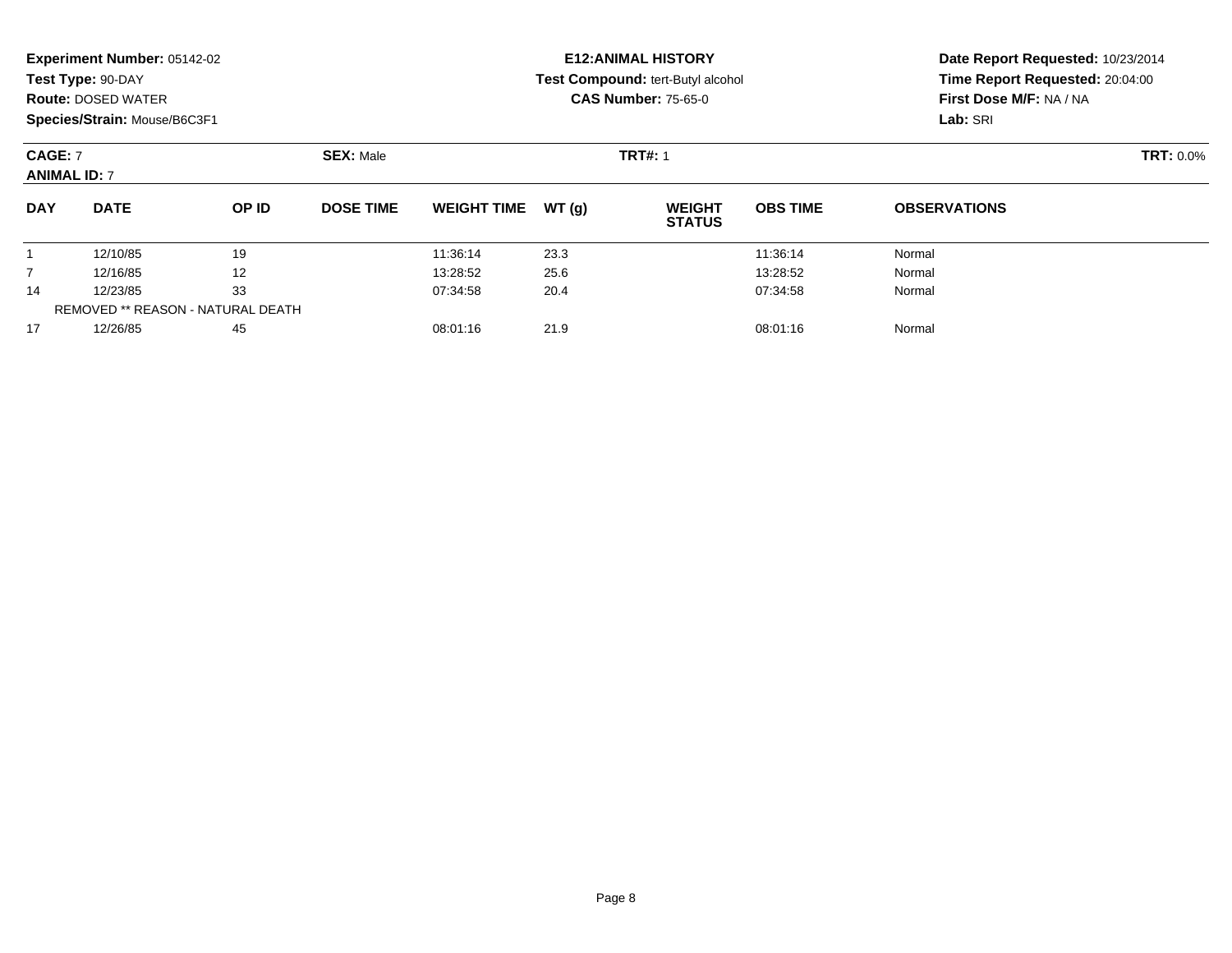**Test Type:** 90-DAY

91

94

**Route:** DOSED WATER

**Species/Strain:** Mouse/B6C3F1

REMOVED \*\* REASON - TERMINAL SACRIFICE

## **E12:ANIMAL HISTORY Test Compound:** tert-Butyl alcohol **CAS Number:** 75-65-0

**Date Report Requested:** 10/23/2014**Time Report Requested:** 20:04:00**First Dose M/F:** NA / NA**Lab:** SRI

| CAGE: 8<br><b>ANIMAL ID: 8</b> |             |       | <b>SEX: Male</b> |                    |       | <b>TRT#: 1</b>                 |                 |                     | <b>TRT: 0.0%</b> |
|--------------------------------|-------------|-------|------------------|--------------------|-------|--------------------------------|-----------------|---------------------|------------------|
| <b>DAY</b>                     | <b>DATE</b> | OP ID | <b>DOSE TIME</b> | <b>WEIGHT TIME</b> | WT(g) | <b>WEIGHT</b><br><b>STATUS</b> | <b>OBS TIME</b> | <b>OBSERVATIONS</b> |                  |
|                                | 12/10/85    | 19    |                  | 11:36:56           | 22.3  |                                | 11:36:56        | Normal              |                  |
| 7                              | 12/16/85    | 12    |                  | 13:29:28           | 24.5  |                                | 13:29:28        | Normal              |                  |
| 14                             | 12/23/85    | 33    |                  | 07:37:08           | 25.9  |                                | 07:37:08        | Normal              |                  |
| 21                             | 12/30/85    | 12    |                  | 08:24:46           | 28.2  |                                | 08:24:46        | Normal              |                  |
| 28                             | 01/06/86    | 12    |                  | 08:01:30           | 29.3  |                                | 08:01:30        | Normal              |                  |
| 35                             | 01/13/86    | 12    |                  | 08:01:18           | 30.5  |                                | 08:01:18        | Normal              |                  |
| 42                             | 01/20/86    | 33    |                  | 09:15:36           | 31.7  |                                | 09:15:36        | Normal              |                  |
| 49                             | 01/27/86    | 33    |                  | 10:56:48           | 34.1  |                                | 10:56:48        | <b>Ruffled Fur</b>  |                  |
| 56                             | 02/03/86    | 12    |                  | 08:29:32           | 33.0  |                                | 08:29:32        | Normal              |                  |
| 63                             | 02/10/86    | 12    |                  | 09:12:04           | 34.5  |                                | 09:12:04        | Normal              |                  |
| 70                             | 02/17/86    | 9     |                  | 11:22:40           | 35.6  |                                | 11:22:40        | Normal              |                  |
| 77                             | 02/24/86    | 9     |                  | 08:22:32           | 36.8  |                                | 08:22:32        | Normal              |                  |
| 84                             | 03/03/86    | 9     |                  | 11:12:40           | 38.3  |                                | 11:12:40        | Normal              |                  |

1 03/10/86 9 9 10:51:12 38.0 10:51:12 10:51:12 9 10:51:12 Normal

4 03/13/86 9 9 08:06:26 37.5 08:06:26 08:06:26 08:06:26 Normal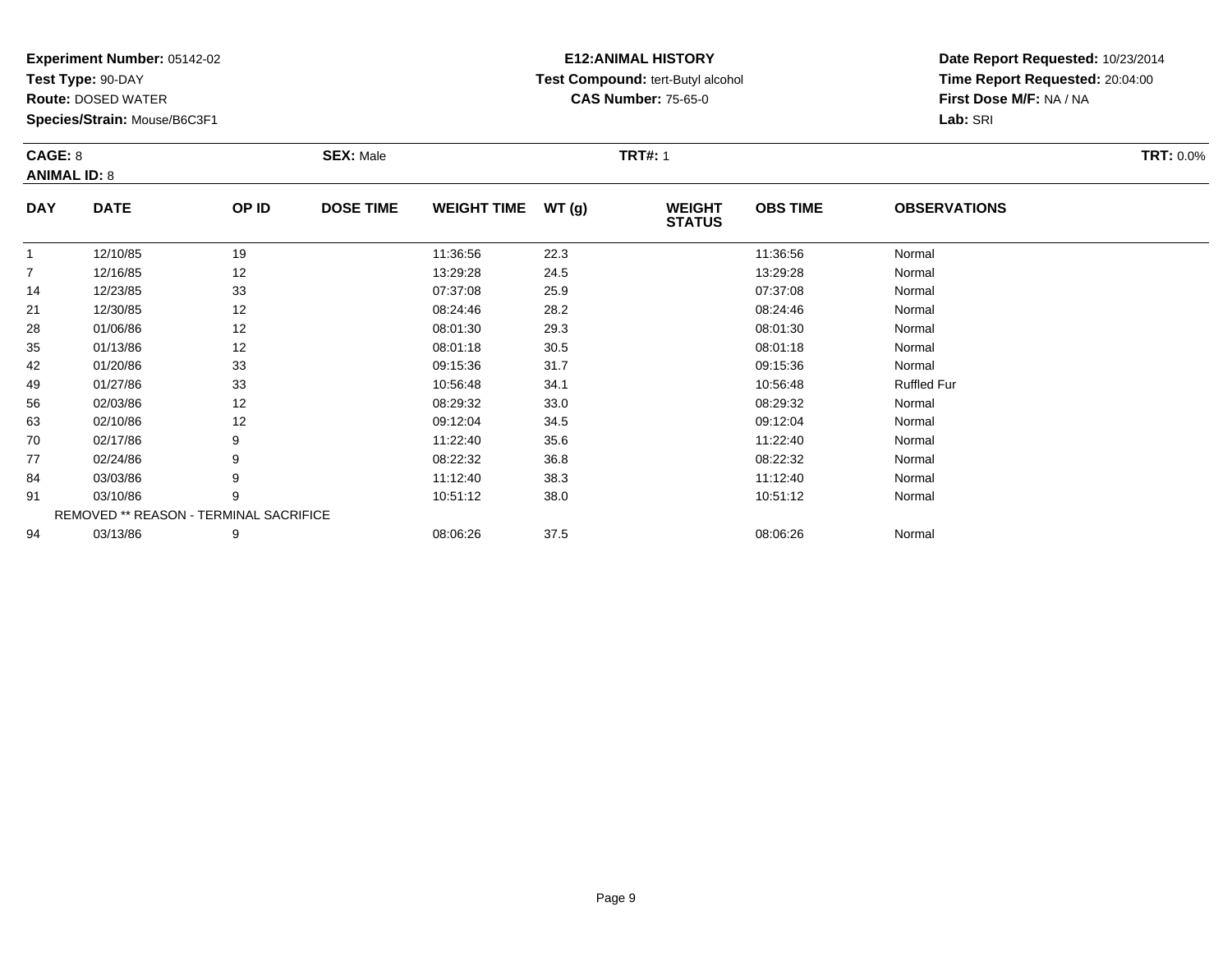**Test Type:** 90-DAY

84

91

96

**Route:** DOSED WATER

**Species/Strain:** Mouse/B6C3F1

REMOVED \*\* REASON - TERMINAL SACRIFICE

## **E12:ANIMAL HISTORY Test Compound:** tert-Butyl alcohol **CAS Number:** 75-65-0

**Date Report Requested:** 10/23/2014**Time Report Requested:** 20:04:00**First Dose M/F:** NA / NA**Lab:** SRI

|                | CAGE: 9<br><b>ANIMAL ID: 9</b> |       | <b>SEX: Male</b> |                    |       | <b>TRT#: 1</b>                 |                 |                     |  |  |  |
|----------------|--------------------------------|-------|------------------|--------------------|-------|--------------------------------|-----------------|---------------------|--|--|--|
| <b>DAY</b>     | <b>DATE</b>                    | OP ID | <b>DOSE TIME</b> | <b>WEIGHT TIME</b> | WT(g) | <b>WEIGHT</b><br><b>STATUS</b> | <b>OBS TIME</b> | <b>OBSERVATIONS</b> |  |  |  |
|                | 12/10/85                       | 19    |                  | 11:38:26           | 21.2  |                                | 11:38:26        | Normal              |  |  |  |
| $\overline{7}$ | 12/16/85                       | 12    |                  | 13:30:14           | 23.3  |                                | 13:30:14        | Normal              |  |  |  |
| 14             | 12/23/85                       | 33    |                  | 07:38:28           | 19.1  |                                | 07:38:28        | Normal              |  |  |  |
| 21             | 12/30/85                       | 12    |                  | 08:25:34           | 25.0  |                                | 08:25:34        | Normal              |  |  |  |
| 28             | 01/06/86                       | 12    |                  | 07:59:48           | 25.8  |                                | 07:59:48        | Normal              |  |  |  |
| 35             | 01/13/86                       | 12    |                  | 07:51:14           | 28.0  |                                | 07:51:14        | Normal              |  |  |  |
| 42             | 01/20/86                       | 33    |                  | 09:16:20           | 29.1  |                                | 09:16:20        | Normal              |  |  |  |
| 49             | 01/27/86                       | 33    |                  | 10:57:32           | 30.4  |                                | 10:57:32        | Normal              |  |  |  |
| 56             | 02/03/86                       | 12    |                  | 08:29:58           | 32.8  |                                | 08:29:58        | Normal              |  |  |  |
| 63             | 02/10/86                       | 12    |                  | 09:12:36           | 32.6  |                                | 09:12:36        | Normal              |  |  |  |
| 70             | 02/17/86                       | 9     |                  | 11:23:32           | 33.2  |                                | 11:23:32        | Normal              |  |  |  |
| 77             | 02/24/86                       | 9     |                  | 08:23:06           | 35.6  |                                | 08:23:06        | Normal              |  |  |  |

7 02/24/86 9 9 08:23:06 35.6 08:23:06 08:23:06 08:23:06 Normal

4 03/03/86 9 9 11:13:10 37.1 11:13:10 11:13:10 11:13:10 Normal

1 03/10/86 9 9 10:52:04 37.5 10:52:04 10:52:04 Normal

6 03/15/86 19 07:34:36 37.9 07:34:36 Normal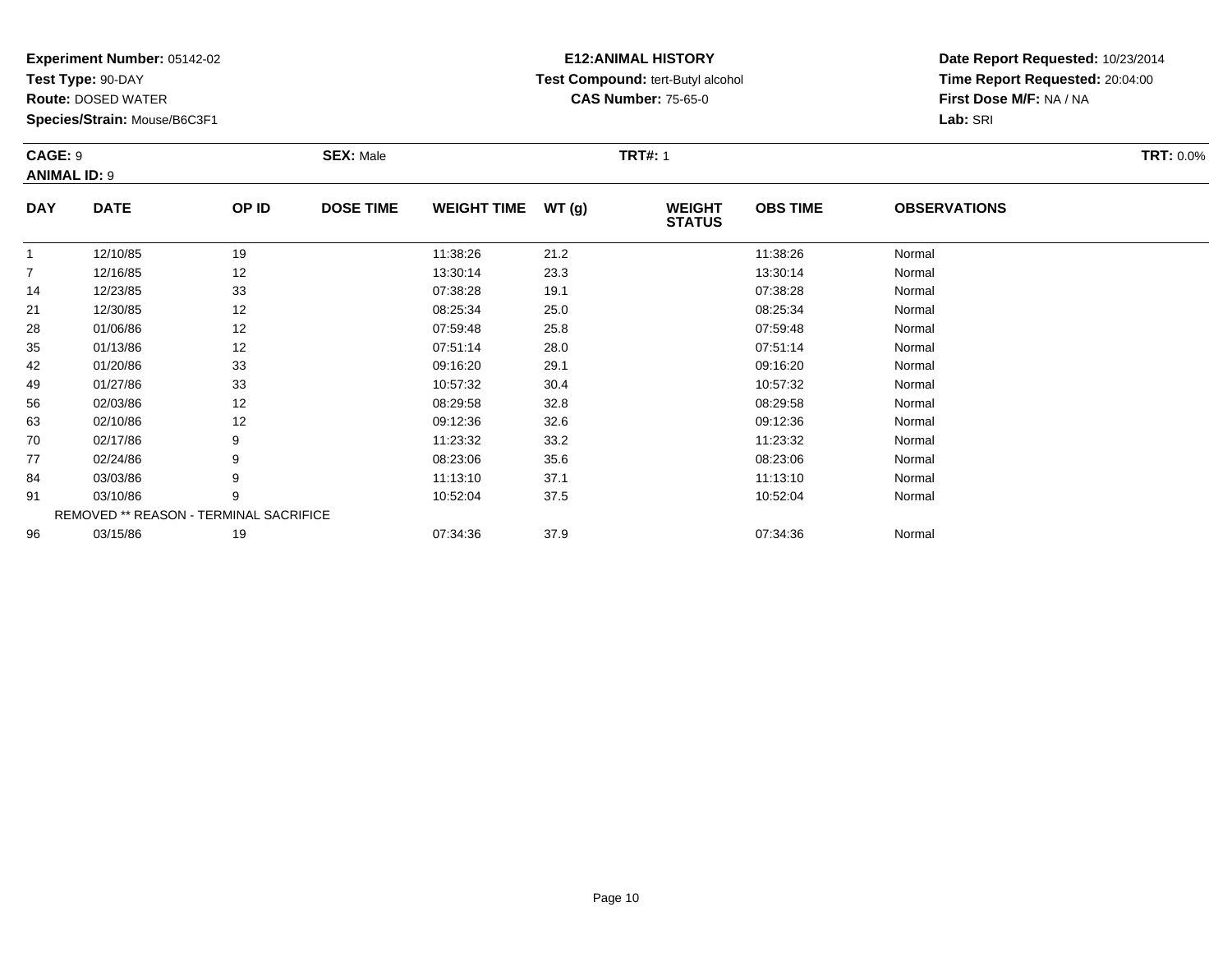**Test Type:** 90-DAY

70

77

84

91

95

**Route:** DOSED WATER

**Species/Strain:** Mouse/B6C3F1

REMOVED \*\* REASON - TERMINAL SACRIFICE

## **E12:ANIMAL HISTORY Test Compound:** tert-Butyl alcohol **CAS Number:** 75-65-0

**Date Report Requested:** 10/23/2014**Time Report Requested:** 20:04:00**First Dose M/F:** NA / NA**Lab:** SRI

| <b>CAGE: 10</b><br><b>ANIMAL ID: 10</b> |             |       | <b>SEX: Male</b> |                    |       | <b>TRT#: 1</b>                 |                 |                     | <b>TRT: 0.0%</b> |
|-----------------------------------------|-------------|-------|------------------|--------------------|-------|--------------------------------|-----------------|---------------------|------------------|
| <b>DAY</b>                              | <b>DATE</b> | OP ID | <b>DOSE TIME</b> | <b>WEIGHT TIME</b> | WT(g) | <b>WEIGHT</b><br><b>STATUS</b> | <b>OBS TIME</b> | <b>OBSERVATIONS</b> |                  |
|                                         | 12/10/85    | 19    |                  | 11:39:32           | 21.6  |                                | 11:39:32        | Normal              |                  |
| 7                                       | 12/16/85    | 12    |                  | 13:30:56           | 24.4  |                                | 13:30:56        | Normal              |                  |
| 14                                      | 12/23/85    | 33    |                  | 07:33:20           | 20.0  |                                | 07:33:20        | Normal              |                  |
| 21                                      | 12/30/85    | 12    |                  | 08:23:18           | 26.7  |                                | 08:23:18        | Normal              |                  |
| 28                                      | 01/06/86    | 12    |                  | 08:00:20           | 28.1  |                                | 08:00:20        | Normal              |                  |
| 35                                      | 01/13/86    | 12    |                  | 07:59:36           | 29.9  |                                | 07:59:36        | Normal              |                  |
| 42                                      | 01/20/86    | 33    |                  | 09:16:52           | 31.9  |                                | 09:16:52        | Normal              |                  |
| 49                                      | 01/27/86    | 33    |                  | 10:58:14           | 34.1  |                                | 10:58:14        | Normal              |                  |
| 56                                      | 02/03/86    | 12    |                  | 08:30:26           | 34.7  |                                | 08:30:26        | Normal              |                  |
| 63                                      | 02/10/86    | 12    |                  | 09:13:00           | 35.6  |                                | 09:13:00        | Normal              |                  |

0 02/17/86 9 11:24:18 36.2 11:24:18 Normal

7 02/24/86 9 9 08:23:42 37.8 08:23:42 08:23:42 Normal

4 03/03/86 9 9 11:13:42 38.6 11:13:42 11:13:42 Normal

1 03/10/86 9 9 10:52:54 38.4 1 10:52:54 10:52:54 Normal

5 03/14/86 45 45 08:08:56 39.4 39.4 08:08:56 08:08:56 03/14/86 2011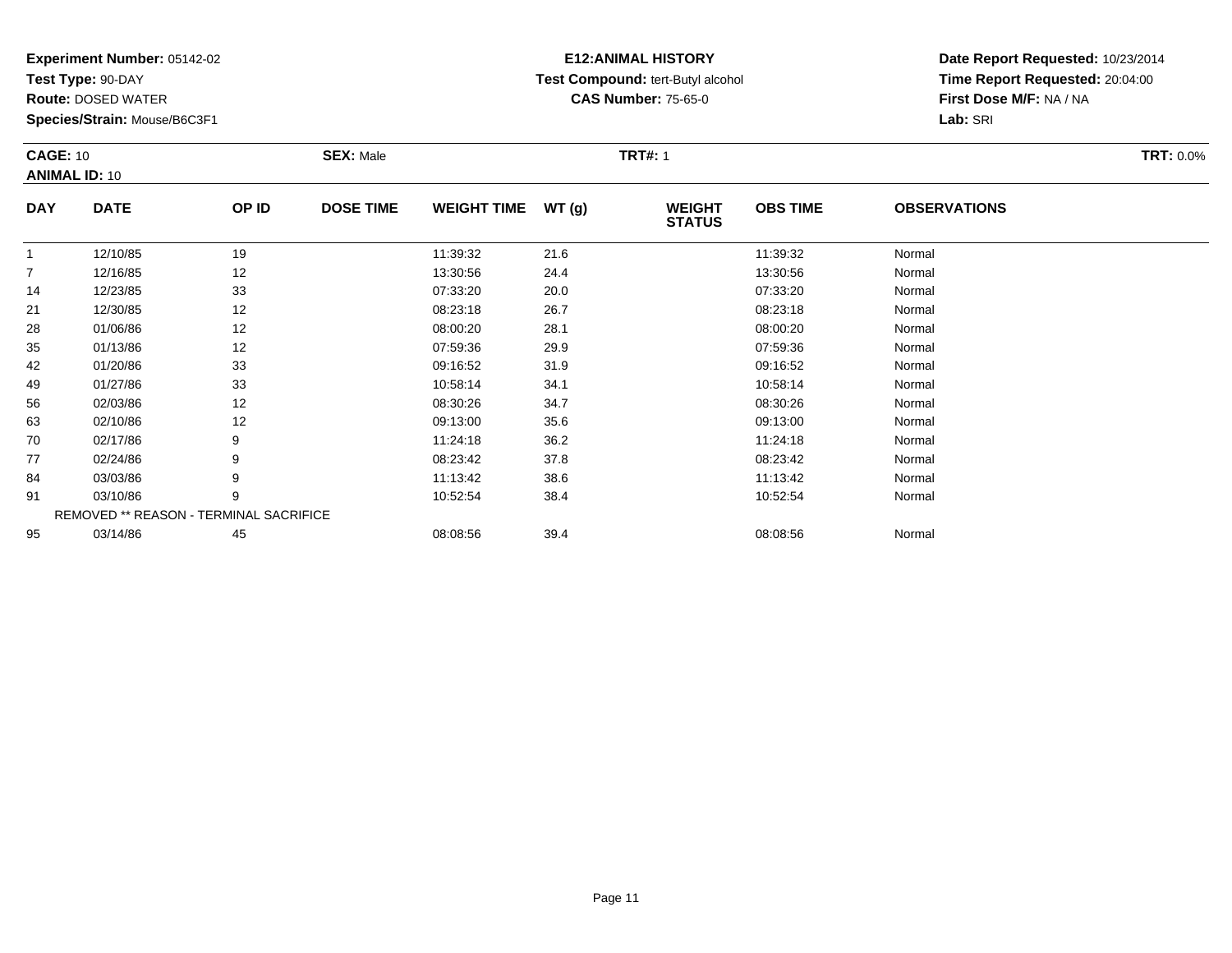**Test Type:** 90-DAY

21

28

35

42

49

56

63

70

77

84

91

95

**Route:** DOSED WATER

**Species/Strain:** Mouse/B6C3F1

REMOVED \*\* REASON - TERMINAL SACRIFICE

## **E12:ANIMAL HISTORY Test Compound:** tert-Butyl alcohol **CAS Number:** 75-65-0

**Date Report Requested:** 10/23/2014**Time Report Requested:** 20:04:00**First Dose M/F:** NA / NA**Lab:** SRI

| <b>CAGE: 11</b><br><b>ANIMAL ID: 11</b> |             |       | <b>SEX: Male</b> |                    |        | TRT#: 3                        |                 |                     | <b>TRT: 0.25%</b> |
|-----------------------------------------|-------------|-------|------------------|--------------------|--------|--------------------------------|-----------------|---------------------|-------------------|
| <b>DAY</b>                              | <b>DATE</b> | OP ID | <b>DOSE TIME</b> | <b>WEIGHT TIME</b> | WT (q) | <b>WEIGHT</b><br><b>STATUS</b> | <b>OBS TIME</b> | <b>OBSERVATIONS</b> |                   |
|                                         | 12/10/85    | 19    |                  | 11:52:38           | 22.2   |                                | 11:52:38        | Normal              |                   |
|                                         | 12/16/85    | 12    |                  | 14:42:48           | 22.9   |                                | 14:42:48        | Normal              |                   |
| 14                                      | 12/23/85    | 33    |                  | 08:26:48           | 24.5   |                                | 08:26:48        | Normal              |                   |

 12/23/85 <sup>33</sup> 08:26:48 24.5 08:26:48 Normal 1 12/30/85 12 12 12 08:47:48 26.0 12 08:47:48 12 12 12:00 15 8 01/06/86 12 12 08:18:30 27.7 12 08:18:30 08:18:30 08:18:30 08:18:30 Normal 5 01/13/86 12 12 09:11:32 28.9 12 09:12 12 Normal 2 01/20/86 33 3 11:20:38 30.2 11:20:38 11:20:38 11:20:38 Normal

9 01/27/86 33 3 09:25:00 31.2 31.2 09:25:00 09:25:00 Normal

6 02/03/86 12 12 08:12:38 32.3 12 08:12:38 08:12:38 08:12:38 08:12:38 08:12:38

3 02/10/86 12 12 11:05:38 32.9 11:05:38 11:05 12 11:05:38 11:05:38 11:05:38

0 02/17/86 9 10:44:18 34.0 10:44:18 Normal

7 02/24/86 9 9 08:53:40 34.9 08:53:40 08:53:40 08:53:40 Normal

4 03/03/86 9 9 11:25:42 35.5 11:25:42 11:25:42 11:25:42 Normal

1 03/10/86 9 9 08:51:34 37.0 08:51:34 08:51:34 Normal

5 03/14/86 45 45 07:58:00 37.1 07:58:00 07:58:00 07:58:00 07:58:00 07:58:00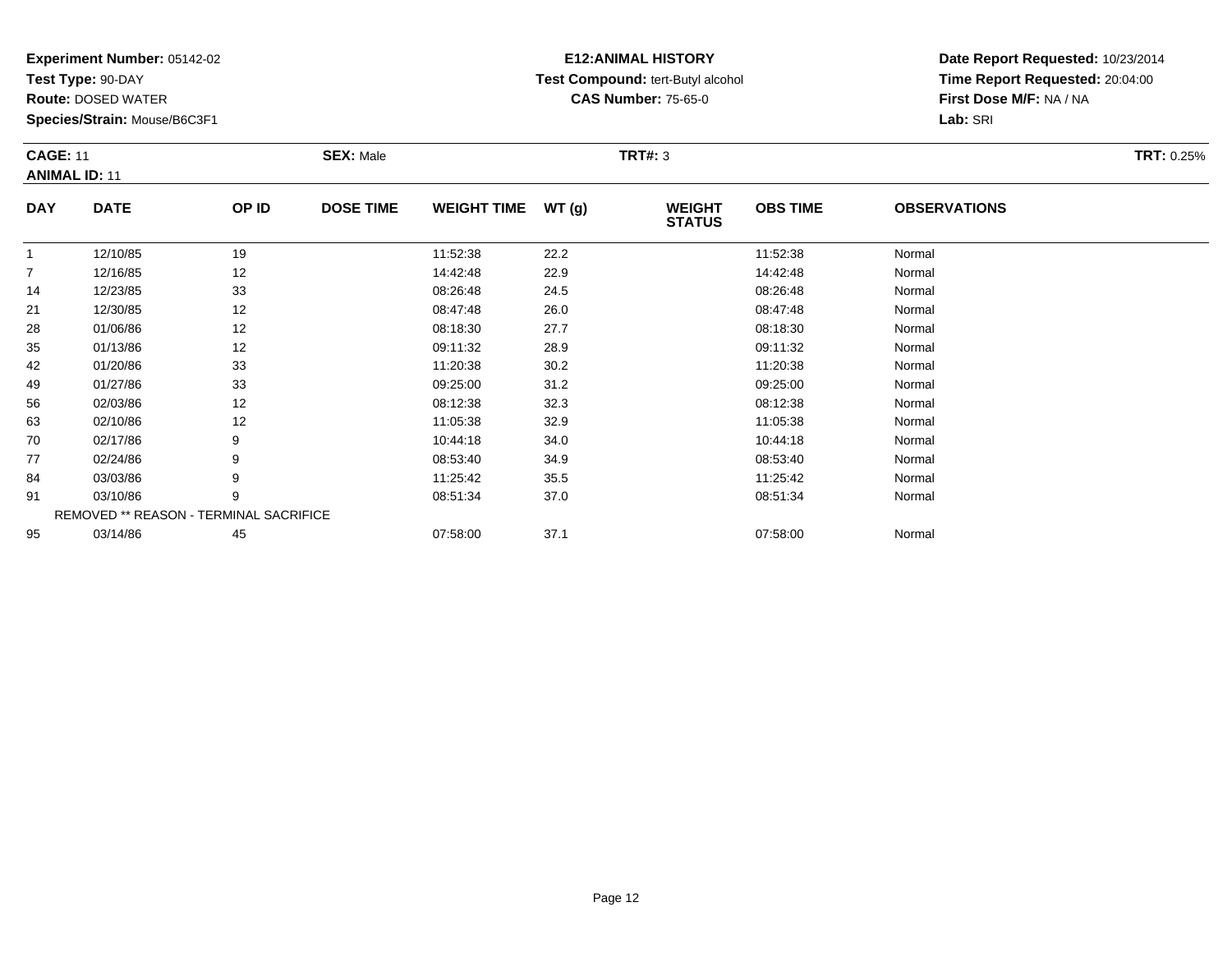**Test Type:** 90-DAY

84

91

95

**Route:** DOSED WATER

**Species/Strain:** Mouse/B6C3F1

REMOVED \*\* REASON - TERMINAL SACRIFICE

## **E12:ANIMAL HISTORY Test Compound:** tert-Butyl alcohol **CAS Number:** 75-65-0

**Date Report Requested:** 10/23/2014**Time Report Requested:** 20:04:00**First Dose M/F:** NA / NA**Lab:** SRI

| <b>CAGE: 12</b> | <b>ANIMAL ID: 12</b> |       | <b>SEX: Male</b> |                    |       | <b>TRT#: 3</b>                 |                 |                     | <b>TRT: 0.25%</b> |
|-----------------|----------------------|-------|------------------|--------------------|-------|--------------------------------|-----------------|---------------------|-------------------|
| <b>DAY</b>      | <b>DATE</b>          | OP ID | <b>DOSE TIME</b> | <b>WEIGHT TIME</b> | WT(g) | <b>WEIGHT</b><br><b>STATUS</b> | <b>OBS TIME</b> | <b>OBSERVATIONS</b> |                   |
| 1               | 12/10/85             | 19    |                  | 11:53:52           | 20.9  |                                | 11:53:52        | Normal              |                   |
| $\overline{7}$  | 12/16/85             | 12    |                  | 14:43:20           | 22.5  |                                | 14:43:20        | Normal              |                   |
| 14              | 12/23/85             | 33    |                  | 08:27:30           | 24.4  |                                | 08:27:30        | Normal              |                   |
| 21              | 12/30/85             | 12    |                  | 08:48:22           | 26.5  |                                | 08:48:22        | Normal              |                   |
| 28              | 01/06/86             | 12    |                  | 08:19:06           | 27.7  |                                | 08:19:06        | Normal              |                   |
| 35              | 01/13/86             | 12    |                  | 09:11:58           | 28.2  |                                | 09:11:58        | Normal              |                   |
| 42              | 01/20/86             | 33    |                  | 10:45:40           | 30.6  |                                | 10:45:40        | Normal              |                   |
| 49              | 01/27/86             | 33    |                  | 09:25:40           | 31.5  |                                | 09:25:40        | Normal              |                   |
| 56              | 02/03/86             | 12    |                  | 08:09:32           | 32.3  |                                | 08:09:32        | Normal              |                   |
| 63              | 02/10/86             | 12    |                  | 11:03:14           | 33.4  |                                | 11:03:14        | Normal              |                   |
| 70              | 02/17/86             | 9     |                  | 10:45:34           | 35.0  |                                | 10:45:34        | Normal              |                   |
| 77              | 02/24/86             | 9     |                  | 08:54:20           | 36.0  |                                | 08:54:20        | Normal              |                   |

7 02/24/86 9 9 08:54:20 36.0 08:54:20 08:54:20 08:54:20 08:54:20 08:54:20 08:54:20

4 03/03/86 9 9 11:26:12 36.9 13.9 11:26:12 11:26:12 11:26:12 11:26:12

1 03/10/86 9 9 08:52:40 36.2 08:52:40 08:52:40 08:52:40 Normal

03/14/86 <sup>45</sup> 08:32:42 36.3 08:32:42 Normal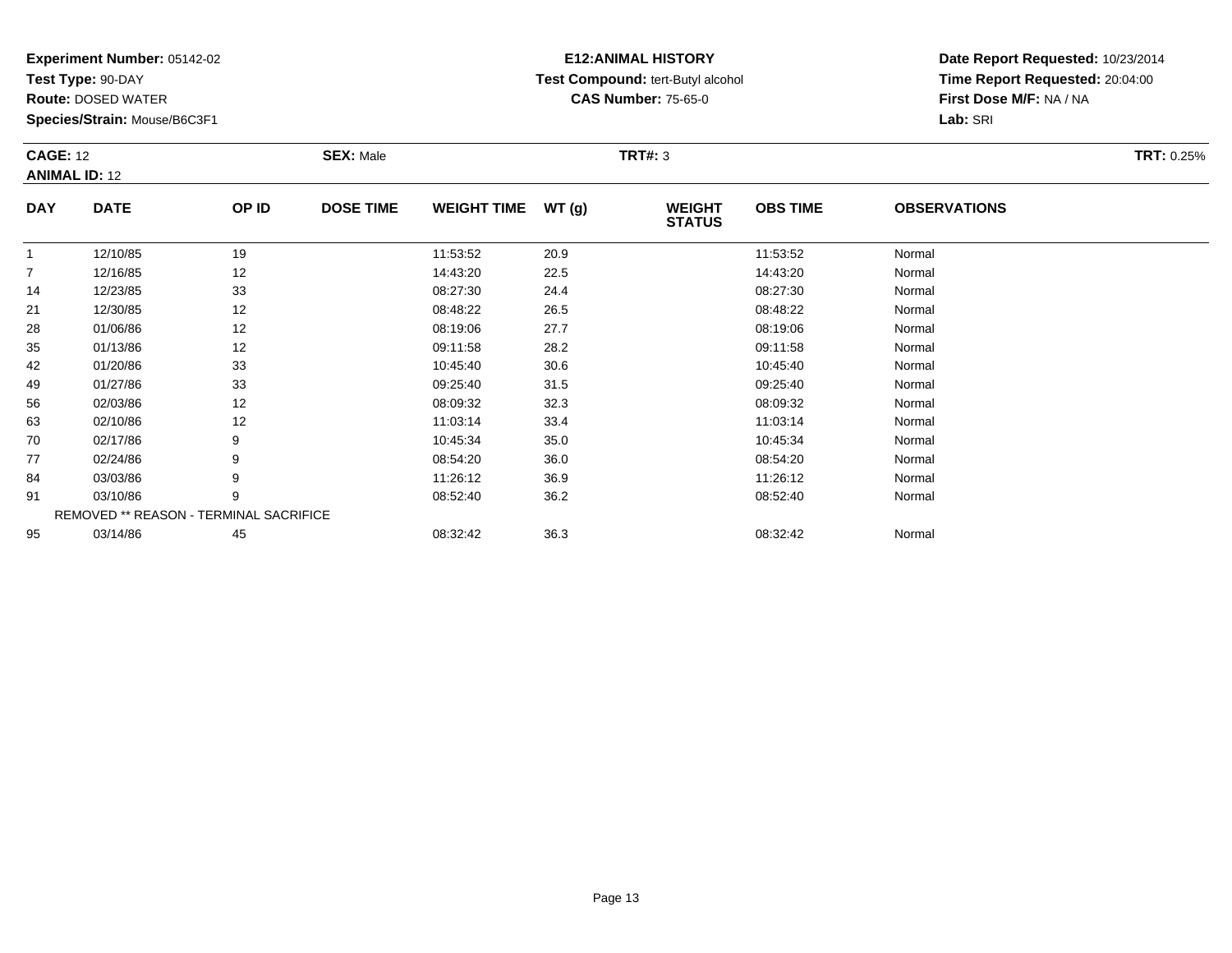**Test Type:** 90-DAY

91

95

**Route:** DOSED WATER

**Species/Strain:** Mouse/B6C3F1

REMOVED \*\* REASON - TERMINAL SACRIFICE

## **E12:ANIMAL HISTORY Test Compound:** tert-Butyl alcohol **CAS Number:** 75-65-0

**Date Report Requested:** 10/23/2014**Time Report Requested:** 20:04:00**First Dose M/F:** NA / NA**Lab:** SRI

| <b>CAGE: 13</b> | <b>ANIMAL ID: 13</b> |       | <b>SEX: Male</b> |                    |       | <b>TRT#: 3</b>                 |                 |                     | TRT: 0.25% |
|-----------------|----------------------|-------|------------------|--------------------|-------|--------------------------------|-----------------|---------------------|------------|
| <b>DAY</b>      | <b>DATE</b>          | OP ID | <b>DOSE TIME</b> | <b>WEIGHT TIME</b> | WT(g) | <b>WEIGHT</b><br><b>STATUS</b> | <b>OBS TIME</b> | <b>OBSERVATIONS</b> |            |
|                 | 12/10/85             | 19    |                  | 11:54:28           | 22.8  |                                | 11:54:28        | Normal              |            |
| $\overline{7}$  | 12/16/85             | 12    |                  | 14:43:52           | 23.7  |                                | 14:43:52        | Normal              |            |
| 14              | 12/23/85             | 33    |                  | 08:28:04           | 26.2  |                                | 08:28:04        | Normal              |            |
| 21              | 12/30/85             | 12    |                  | 08:48:54           | 27.7  |                                | 08:48:54        | Normal              |            |
| 28              | 01/06/86             | 12    |                  | 08:19:38           | 29.6  |                                | 08:19:38        | Normal              |            |
| 35              | 01/13/86             | 12    |                  | 09:12:28           | 31.0  |                                | 09:12:28        | Normal              |            |
| 42              | 01/20/86             | 33    |                  | 11:18:26           | 32.9  |                                | 11:18:26        | Normal              |            |
| 49              | 01/27/86             | 33    |                  | 09:22:36           | 34.6  |                                | 09:22:36        | Normal              |            |
| 56              | 02/03/86             | 12    |                  | 08:10:58           | 33.3  |                                | 08:10:58        | Normal              |            |
| 63              | 02/10/86             | 12    |                  | 11:03:44           | 35.0  |                                | 11:03:44        | Normal              |            |
| 70              | 02/17/86             | 9     |                  | 10:46:58           | 36.1  |                                | 10:46:58        | Normal              |            |
| 77              | 02/24/86             | 9     |                  | 08:54:56           | 38.2  |                                | 08:54:56        | Normal              |            |
| 84              | 03/03/86             | 9     |                  | 11:26:46           | 38.8  |                                | 11:26:46        | Normal              |            |

4 03/03/86 9 9 11:26:46 38.8 11:26:46 11:26:46 11:26:46 Normal

1 03/10/86 9 9 08:53:42 39.3 08:53:42 03:53:42 08:53:42 Normal

03/14/86 <sup>45</sup> 08:06:14 39.6 08:06:14 Normal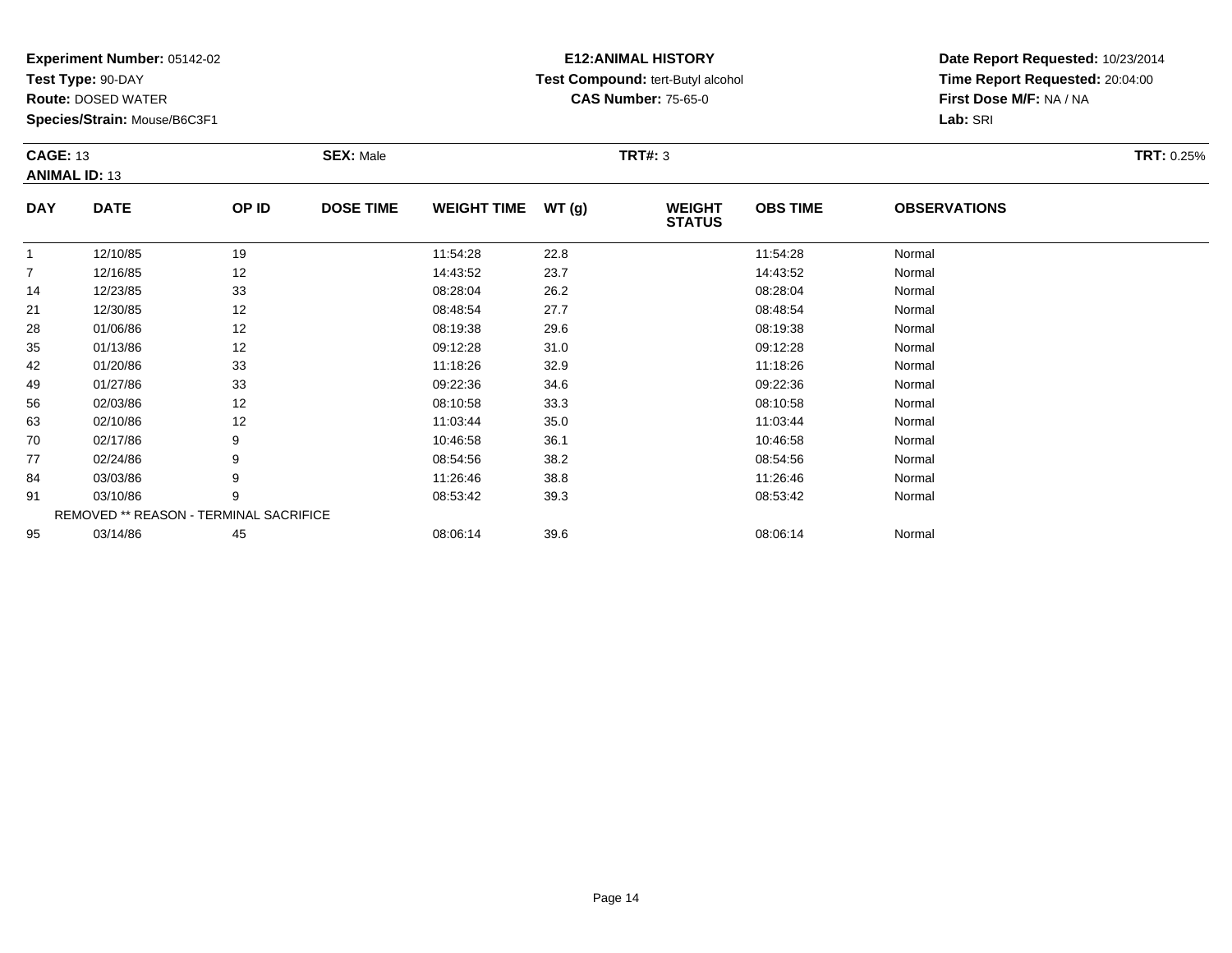**Test Type:** 90-DAY

77

84

91

96

**Route:** DOSED WATER

**Species/Strain:** Mouse/B6C3F1

REMOVED \*\* REASON - TERMINAL SACRIFICE

## **E12:ANIMAL HISTORY Test Compound:** tert-Butyl alcohol **CAS Number:** 75-65-0

**Date Report Requested:** 10/23/2014**Time Report Requested:** 20:04:00**First Dose M/F:** NA / NA**Lab:** SRI

| <b>CAGE: 14</b><br><b>ANIMAL ID: 14</b> |             |       | <b>SEX: Male</b> |                    |       | <b>TRT#: 3</b>                 |                 |                     | <b>TRT: 0.25%</b> |
|-----------------------------------------|-------------|-------|------------------|--------------------|-------|--------------------------------|-----------------|---------------------|-------------------|
| <b>DAY</b>                              | <b>DATE</b> | OP ID | <b>DOSE TIME</b> | <b>WEIGHT TIME</b> | WT(g) | <b>WEIGHT</b><br><b>STATUS</b> | <b>OBS TIME</b> | <b>OBSERVATIONS</b> |                   |
|                                         | 12/10/85    | 19    |                  | 11:54:54           | 19.9  |                                | 11:54:54        | Normal              |                   |
| $\overline{7}$                          | 12/16/85    | 12    |                  | 14:44:22           | 18.7  |                                | 14:44:22        | Normal              |                   |
| 14                                      | 12/23/85    | 33    |                  | 08:28:44           | 24.4  |                                | 08:28:44        | Normal              |                   |
| 21                                      | 12/30/85    | 12    |                  | 08:49:34           | 26.3  |                                | 08:49:34        | Normal              |                   |
| 28                                      | 01/06/86    | 12    |                  | 08:17:28           | 27.2  |                                | 08:17:28        | Normal              |                   |
| 35                                      | 01/13/86    | 12    |                  | 09:10:26           | 28.3  |                                | 09:10:26        | Normal              |                   |
| 42                                      | 01/20/86    | 33    |                  | 11:19:32           | 29.5  |                                | 11:19:32        | Normal              |                   |
| 49                                      | 01/27/86    | 33    |                  | 09:23:28           | 30.5  |                                | 09:23:28        | Normal              |                   |
| 56                                      | 02/03/86    | 12    |                  | 08:11:32           | 31.3  |                                | 08:11:32        | Normal              |                   |
| 63                                      | 02/10/86    | 12    |                  | 11:04:20           | 32.2  |                                | 11:04:20        | Normal              |                   |
| 70                                      | 02/17/86    | 9     |                  | 10:47:42           | 32.2  |                                | 10:47:42        | Normal              |                   |

7 02/24/86 9 9 08:55:42 33.7 08:55:42 08:55:42 Normal

4 03/03/86 9 9 11:27:30 33.9 11:27:30 11:27:30 11:27:30 Normal

1 03/10/86 9 9 08:54:42 32.8 08:54:42 03:54:42 Normal

6 03/15/86 19 19 07:18:40 34.6 34.6 07:18:40 07:18:40 Normal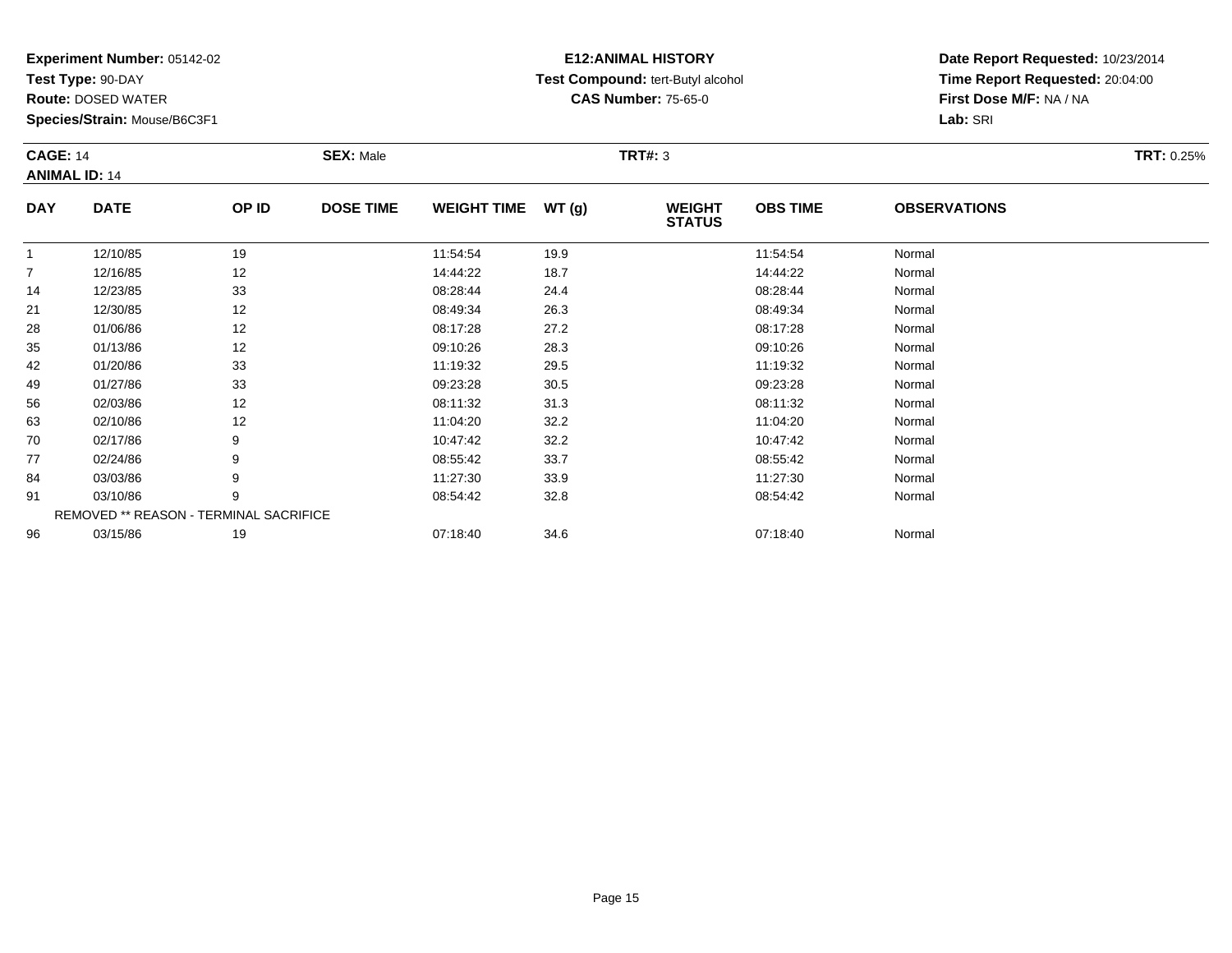**Test Type:** 90-DAY

95

**Route:** DOSED WATER

**Species/Strain:** Mouse/B6C3F1

## **E12:ANIMAL HISTORY Test Compound:** tert-Butyl alcohol **CAS Number:** 75-65-0

**Date Report Requested:** 10/23/2014**Time Report Requested:** 20:04:00**First Dose M/F:** NA / NA**Lab:** SRI

| <b>CAGE: 15</b> | <b>ANIMAL ID: 15</b>                          |       | <b>SEX: Male</b> |                    |       | <b>TRT#: 3</b>                 |                 |                     | <b>TRT: 0.25%</b> |
|-----------------|-----------------------------------------------|-------|------------------|--------------------|-------|--------------------------------|-----------------|---------------------|-------------------|
| <b>DAY</b>      | <b>DATE</b>                                   | OP ID | <b>DOSE TIME</b> | <b>WEIGHT TIME</b> | WT(g) | <b>WEIGHT</b><br><b>STATUS</b> | <b>OBS TIME</b> | <b>OBSERVATIONS</b> |                   |
| 1               | 12/10/85                                      | 19    |                  | 11:55:30           | 22.3  |                                | 11:55:30        | Normal              |                   |
| 7               | 12/16/85                                      | 12    |                  | 14:45:04           | 23.6  |                                | 14:45:04        | Normal              |                   |
| 14              | 12/23/85                                      | 33    |                  | 08:26:06           | 24.6  |                                | 08:26:06        | Normal              |                   |
| 21              | 12/30/85                                      | 12    |                  | 08:47:04           | 25.4  |                                | 08:47:04        | Normal              |                   |
| 28              | 01/06/86                                      | 12    |                  | 08:17:58           | 26.1  |                                | 08:17:58        | Normal              |                   |
| 35              | 01/13/86                                      | 12    |                  | 09:10:56           | 27.4  |                                | 09:10:56        | Normal              |                   |
| 42              | 01/20/86                                      | 33    |                  | 11:20:06           | 28.7  |                                | 11:20:06        | Normal              |                   |
| 49              | 01/27/86                                      | 33    |                  | 09:24:22           | 28.5  |                                | 09:24:22        | Normal              |                   |
| 56              | 02/03/86                                      | 12    |                  | 08:11:58           | 30.0  |                                | 08:11:58        | Normal              |                   |
| 63              | 02/10/86                                      | 12    |                  | 11:05:04           | 31.0  |                                | 11:05:04        | Normal              |                   |
| 70              | 02/17/86                                      | 9     |                  | 10:48:28           | 22.3  |                                | 10:48:28        | Normal              |                   |
| 77              | 02/24/86                                      | 9     |                  | 08:56:18           | 31.7  |                                | 08:56:18        | Normal              |                   |
| 84              | 03/03/86                                      | 9     |                  | 11:28:06           | 34.1  |                                | 11:28:06        | Normal              |                   |
| 91              | 03/10/86                                      | 9     |                  | 08:55:40           | 34.1  |                                | 08:55:40        | Normal              |                   |
|                 | <b>REMOVED ** REASON - TERMINAL SACRIFICE</b> |       |                  |                    |       |                                |                 |                     |                   |

03/14/86 <sup>45</sup> 07:42:40 33.8 07:42:40 Normal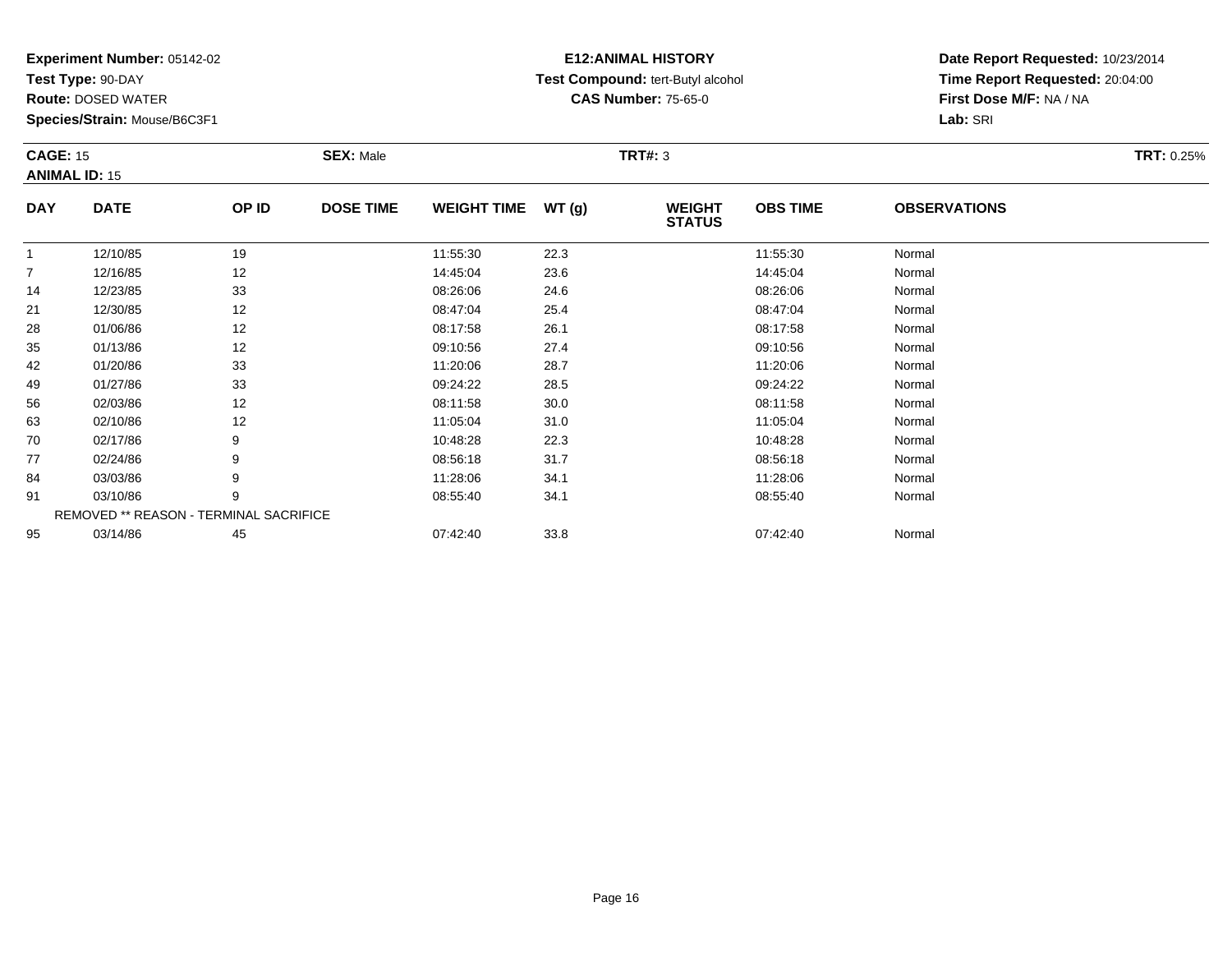**Test Type:** 90-DAY

77

84

91

95

**Route:** DOSED WATER

**Species/Strain:** Mouse/B6C3F1

REMOVED \*\* REASON - TERMINAL SACRIFICE

## **E12:ANIMAL HISTORY Test Compound:** tert-Butyl alcohol **CAS Number:** 75-65-0

**Date Report Requested:** 10/23/2014**Time Report Requested:** 20:04:00**First Dose M/F:** NA / NA**Lab:** SRI

| <b>CAGE: 16</b><br><b>ANIMAL ID: 16</b> |             |       | <b>SEX: Male</b> |                    |       | <b>TRT#: 3</b>                 |                 |                     | <b>TRT: 0.25%</b> |
|-----------------------------------------|-------------|-------|------------------|--------------------|-------|--------------------------------|-----------------|---------------------|-------------------|
| <b>DAY</b>                              | <b>DATE</b> | OP ID | <b>DOSE TIME</b> | <b>WEIGHT TIME</b> | WT(g) | <b>WEIGHT</b><br><b>STATUS</b> | <b>OBS TIME</b> | <b>OBSERVATIONS</b> |                   |
| $\mathbf{1}$                            | 12/10/85    | 19    |                  | 11:59:22           | 22.3  |                                | 11:59:22        | Normal              |                   |
| $\overline{7}$                          | 12/16/85    | 12    |                  | 13:46:14           | 24.5  |                                | 13:46:14        | Normal              |                   |
| 14                                      | 12/23/85    | 33    |                  | 08:10:02           | 25.5  |                                | 08:10:02        | Normal              |                   |
| 21                                      | 12/30/85    | 12    |                  | 07:46:20           | 27.8  |                                | 07:46:20        | Alopecia            |                   |
| 28                                      | 01/06/86    | 12    |                  | 07:48:56           | 29.5  |                                | 07:48:56        | Normal              |                   |
| 35                                      | 01/13/86    | 12    |                  | 09:08:38           | 29.9  |                                | 09:08:38        | Normal              |                   |
| 42                                      | 01/20/86    | 33    |                  | 10:33:20           | 31.8  |                                | 10:33:20        | Normal              |                   |
| 49                                      | 01/27/86    | 33    |                  | 10:41:56           | 32.1  |                                | 10:41:56        | Normal              |                   |
| 56                                      | 02/03/86    | 12    |                  | 08:41:42           | 33.7  |                                | 08:41:42        | Normal              |                   |
| 63                                      | 02/10/86    | 12    |                  | 10:21:34           | 34.9  |                                | 10:21:34        | Normal              |                   |
| 70                                      | 02/17/86    | 9     |                  | 10:32:28           | 35.9  |                                | 10:32:28        | Normal              |                   |

7 02/24/86 9 9 07:42:18 36.5 07:42 07:42 07:42 07:42 07:42 07:42 07:42 07:42 07:42

4 03/03/86 9 9 10:42:28 39.0 10:42 19 10:42 10:42 10:42 10:42 10:42 10:42 10:42:28 Normal

1 03/10/86 9 9 10:22:28 40.6 10 10 10:22:28 Normal

03/14/86 <sup>45</sup> 07:49:50 40.8 07:49:50 Normal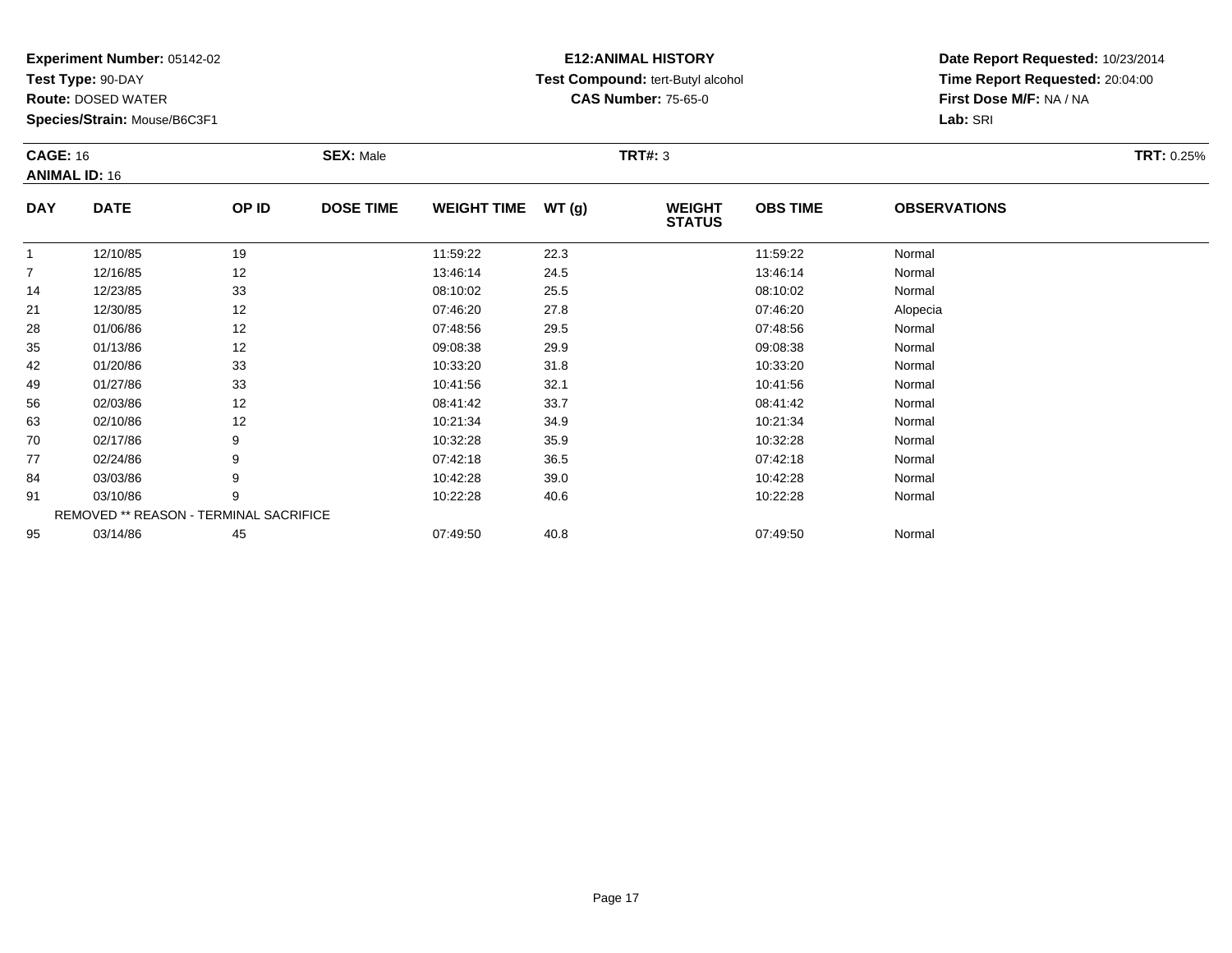**Test Type:** 90-DAY

70

77

84

91

94

**Route:** DOSED WATER

**Species/Strain:** Mouse/B6C3F1

REMOVED \*\* REASON - TERMINAL SACRIFICE

## **E12:ANIMAL HISTORY Test Compound:** tert-Butyl alcohol **CAS Number:** 75-65-0

**Date Report Requested:** 10/23/2014**Time Report Requested:** 20:04:00**First Dose M/F:** NA / NA**Lab:** SRI

| <b>CAGE: 17</b><br><b>ANIMAL ID: 17</b> |             |       | <b>SEX: Male</b> |                    |       | <b>TRT#: 3</b>                 |                 |                     | <b>TRT: 0.25%</b> |
|-----------------------------------------|-------------|-------|------------------|--------------------|-------|--------------------------------|-----------------|---------------------|-------------------|
| <b>DAY</b>                              | <b>DATE</b> | OP ID | <b>DOSE TIME</b> | <b>WEIGHT TIME</b> | WT(g) | <b>WEIGHT</b><br><b>STATUS</b> | <b>OBS TIME</b> | <b>OBSERVATIONS</b> |                   |
|                                         | 12/10/85    | 19    |                  | 12:00:02           | 22.6  |                                | 12:00:02        | Normal              |                   |
| $\overline{7}$                          | 12/16/85    | 12    |                  | 13:46:50           | 19.8  |                                | 13:46:50        | Normal              |                   |
| 14                                      | 12/23/85    | 33    |                  | 08:10:36           | 24.3  |                                | 08:10:36        | Normal              |                   |
| 21                                      | 12/30/85    | 12    |                  | 07:47:30           | 26.3  |                                | 07:47:30        | Normal              |                   |
| 28                                      | 01/06/86    | 12    |                  | 07:49:32           | 27.4  |                                | 07:49:32        | Normal              |                   |
| 35                                      | 01/13/86    | 12    |                  | 09:09:10           | 29.1  |                                | 09:09:10        | Normal              |                   |
| 42                                      | 01/20/86    | 33    |                  | 10:33:52           | 31.0  |                                | 10:33:52        | Normal              |                   |
| 49                                      | 01/27/86    | 33    |                  | 10:42:38           | 31.1  |                                | 10:42:38        | Normal              |                   |
| 56                                      | 02/03/86    | 12    |                  | 08:39:40           | 31.5  |                                | 08:39:40        | Normal              |                   |
| 63                                      | 02/10/86    | 12    |                  | 10:18:58           | 33.8  |                                | 10:18:58        | Normal              |                   |

0 02/17/86 9 10:34:02 35.3 10:34:02 Normal

02/24/86 <sup>9</sup> 07:43:52 37.2 07:43:52 Normal

4 03/03/86 9 9 10:43:10 39.2 10:43:10 39.2 10:43:10 10:43:10

1 03/10/86 9 9 10:23:20 39.1 10:23:20 39.1 10:23:20 Normal

4 03/13/86 9 9 08:26:06 40.4 0.4 08:26:06 08:26:06 08:26:06 Normal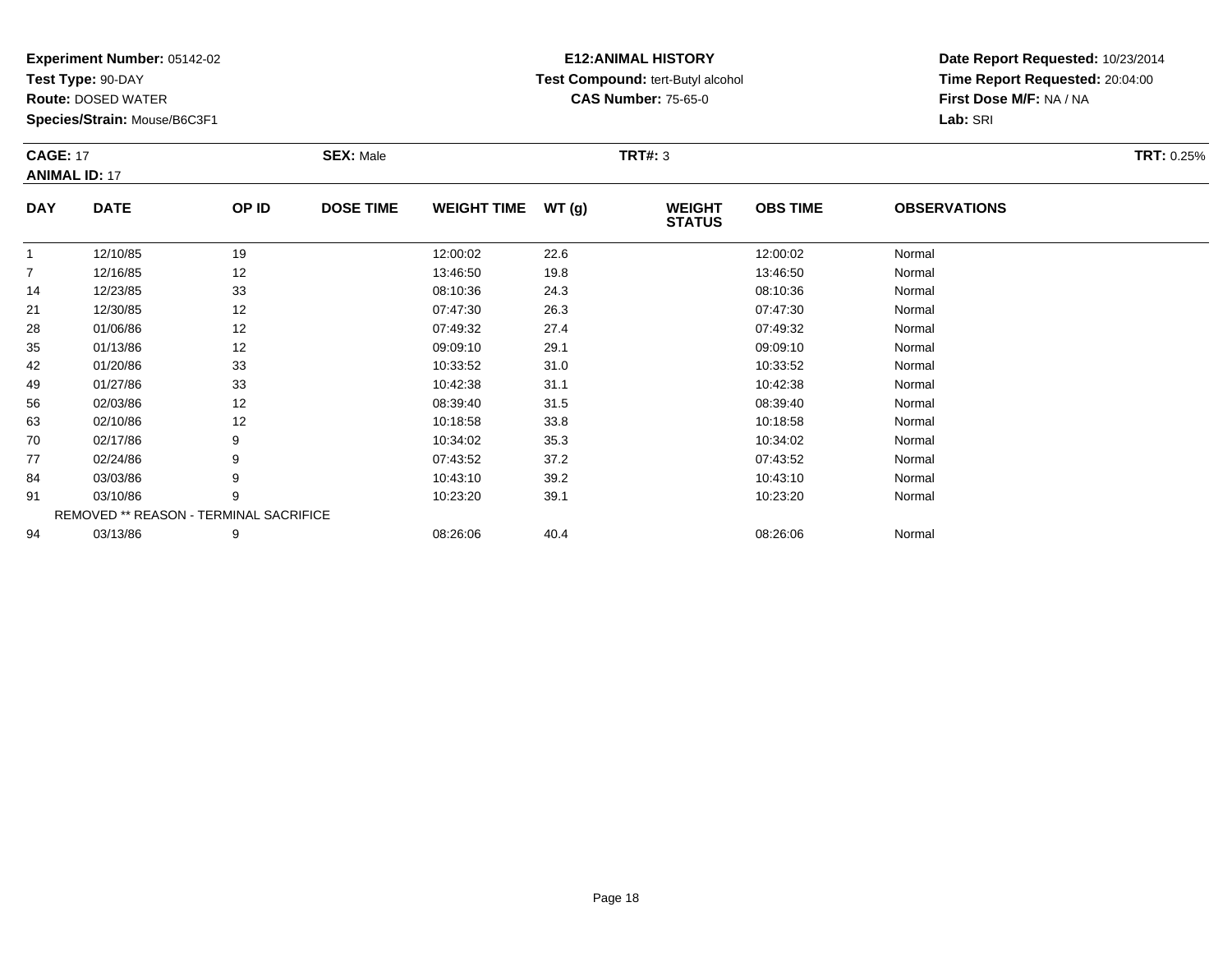**Test Type:** 90-DAY

91

95

**Route:** DOSED WATER

**Species/Strain:** Mouse/B6C3F1

REMOVED \*\* REASON - TERMINAL SACRIFICE

## **E12:ANIMAL HISTORY Test Compound:** tert-Butyl alcohol **CAS Number:** 75-65-0

**Date Report Requested:** 10/23/2014**Time Report Requested:** 20:04:00**First Dose M/F:** NA / NA**Lab:** SRI

| <b>CAGE: 18</b><br><b>ANIMAL ID: 18</b> |             |       | <b>SEX: Male</b> |                    |       | <b>TRT#: 3</b>                 |                 |                     | <b>TRT: 0.25%</b> |
|-----------------------------------------|-------------|-------|------------------|--------------------|-------|--------------------------------|-----------------|---------------------|-------------------|
| <b>DAY</b>                              | <b>DATE</b> | OP ID | <b>DOSE TIME</b> | <b>WEIGHT TIME</b> | WT(g) | <b>WEIGHT</b><br><b>STATUS</b> | <b>OBS TIME</b> | <b>OBSERVATIONS</b> |                   |
|                                         | 12/10/85    | 19    |                  | 12:00:28           | 20.7  |                                | 12:00:28        | Normal              |                   |
| $\overline{7}$                          | 12/16/85    | 12    |                  | 13:47:36           | 23.0  |                                | 13:47:36        | Normal              |                   |
| 14                                      | 12/23/85    | 33    |                  | 08:11:30           | 25.1  |                                | 08:11:30        | Normal              |                   |
| 21                                      | 12/30/85    | 12    |                  | 07:48:12           | 24.0  |                                | 07:48:12        | Normal              |                   |
| 28                                      | 01/06/86    | 12    |                  | 07:50:06           | 27.8  |                                | 07:50:06        | Normal              |                   |
| 35                                      | 01/13/86    | 12    |                  | 09:09:38           | 28.2  |                                | 09:09:38        | Normal              |                   |
| 42                                      | 01/20/86    | 33    |                  | 10:31:14           | 30.2  |                                | 10:31:14        | Normal              |                   |
| 49                                      | 01/27/86    | 33    |                  | 10:39:10           | 31.6  |                                | 10:39:10        | Normal              |                   |
| 56                                      | 02/03/86    | 12    |                  | 08:40:06           | 31.5  |                                | 08:40:06        | Normal              |                   |
| 63                                      | 02/10/86    | 12    |                  | 10:20:02           | 32.2  |                                | 10:20:02        | Normal              |                   |
| 70                                      | 02/17/86    | 9     |                  | 10:34:46           | 34.4  |                                | 10:34:46        | Normal              |                   |
| 77                                      | 02/24/86    | 9     |                  | 07:44:38           | 36.4  |                                | 07:44:38        | Normal              |                   |
| 84                                      | 03/03/86    | 9     |                  | 10:43:58           | 36.9  |                                | 10:43:58        | Normal              |                   |

1 03/10/86 9 9 10:24:10 37.7 10:24:10 10:24:10 9 Normal

03/14/86 <sup>45</sup> 07:33:30 38.9 07:33:30 Normal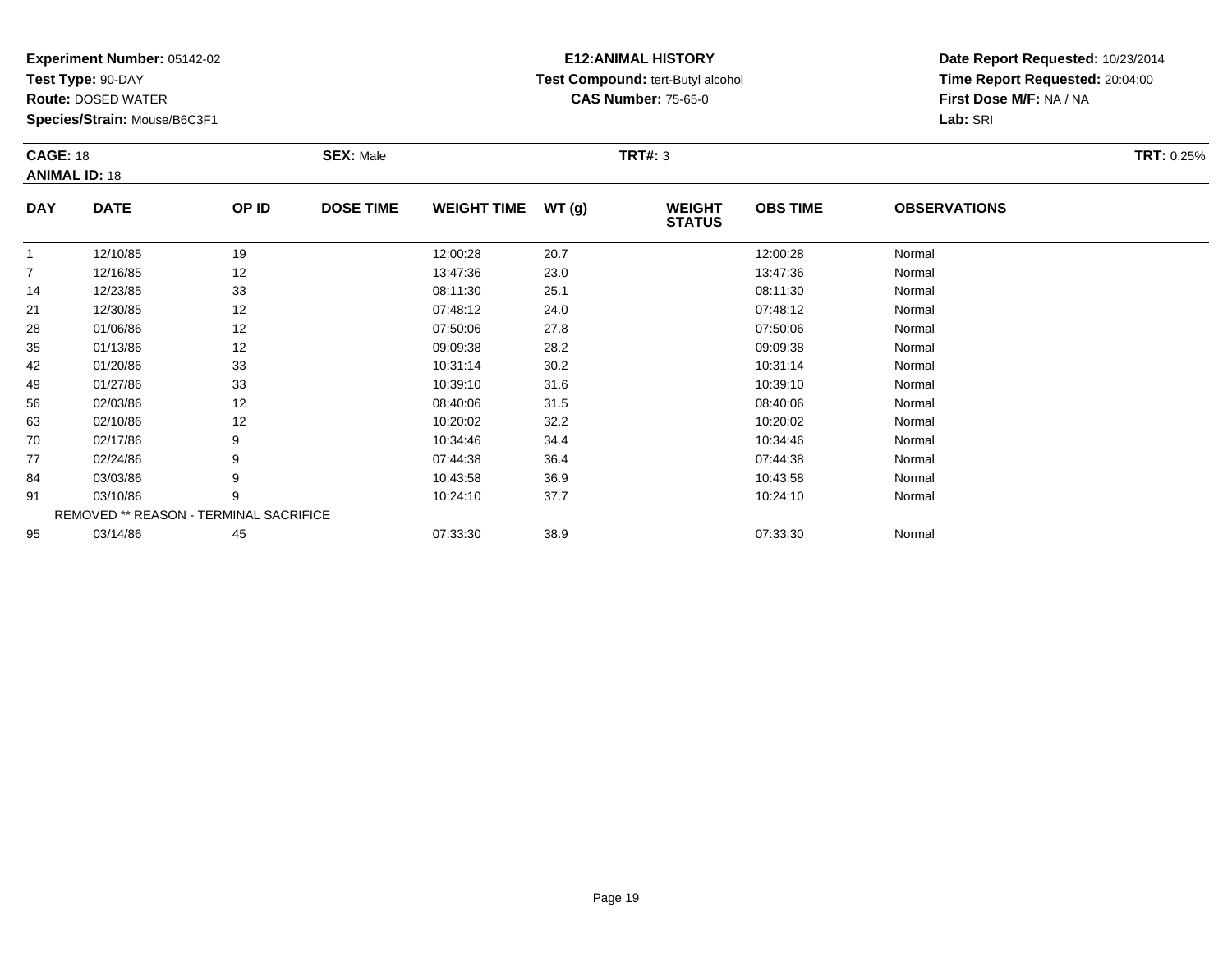**Test Type:** 90-DAY

**Route:** DOSED WATER

**Species/Strain:** Mouse/B6C3F1

# **E12:ANIMAL HISTORY Test Compound:** tert-Butyl alcohol **CAS Number:** 75-65-0

**Date Report Requested:** 10/23/2014**Time Report Requested:** 20:04:00**First Dose M/F:** NA / NA**Lab:** SRI

| <b>CAGE: 19</b> |                                               |       | <b>SEX: Male</b> |                    |       | <b>TRT#: 3</b>                 |                 |                     | <b>TRT: 0.25%</b> |
|-----------------|-----------------------------------------------|-------|------------------|--------------------|-------|--------------------------------|-----------------|---------------------|-------------------|
|                 | <b>ANIMAL ID: 19</b>                          |       |                  |                    |       |                                |                 |                     |                   |
| <b>DAY</b>      | <b>DATE</b>                                   | OP ID | <b>DOSE TIME</b> | <b>WEIGHT TIME</b> | WT(g) | <b>WEIGHT</b><br><b>STATUS</b> | <b>OBS TIME</b> | <b>OBSERVATIONS</b> |                   |
| $\mathbf{1}$    | 12/10/85                                      | 19    |                  | 12:00:54           | 24.4  |                                | 12:00:54        | Normal              |                   |
| $\overline{7}$  | 12/16/85                                      | 12    |                  | 13:48:20           | 21.4  |                                | 13:48:20        | Normal              |                   |
| 14              | 12/23/85                                      | 33    |                  | 08:12:00           | 27.6  |                                | 08:12:00        | Normal              |                   |
| 21              | 12/30/85                                      | 12    |                  | 07:49:16           | 29.7  |                                | 07:49:16        | Normal              |                   |
| 28              | 01/06/86                                      | 12    |                  | 07:46:10           | 31.8  |                                | 07:46:10        | Normal              |                   |
| 35              | 01/13/86                                      | 12    |                  | 09:07:32           | 32.9  |                                | 09:07:32        | Normal              |                   |
| 42              | 01/20/86                                      | 33    |                  | 10:32:02           | 35.0  |                                | 10:32:02        | Normal              |                   |
| 49              | 01/27/86                                      | 33    |                  | 10:40:08           | 36.0  |                                | 10:40:08        | Normal              |                   |
| 56              | 02/03/86                                      | 12    |                  | 08:40:44           | 37.5  |                                | 08:40:44        | Normal              |                   |
| 63              | 02/10/86                                      | 12    |                  | 10:20:32           | 39.6  |                                | 10:20:32        | Normal              |                   |
| 70              | 02/17/86                                      | 9     |                  | 10:35:38           | 40.2  |                                | 10:35:38        | Normal              |                   |
| 77              | 02/24/86                                      | 9     |                  | 07:45:28           | 40.6  |                                | 07:45:28        | Normal              |                   |
| 84              | 03/03/86                                      | 9     |                  | 10:44:36           | 41.7  |                                | 10:44:36        | Normal              |                   |
| 91              | 03/10/86                                      | 9     |                  | 10:24:56           | 42.9  |                                | 10:24:56        | Normal              |                   |
|                 | <b>REMOVED ** REASON - TERMINAL SACRIFICE</b> |       |                  |                    |       |                                |                 |                     |                   |
| 96              | 03/15/86                                      | 19    |                  | 07:40:56           | 44.5  |                                | 07:40:56        | Normal              |                   |

6 03/15/86 19 19 07:40:56 44.5 07:40:56 07:40:56 07:40:56 07:40:56 07:40:56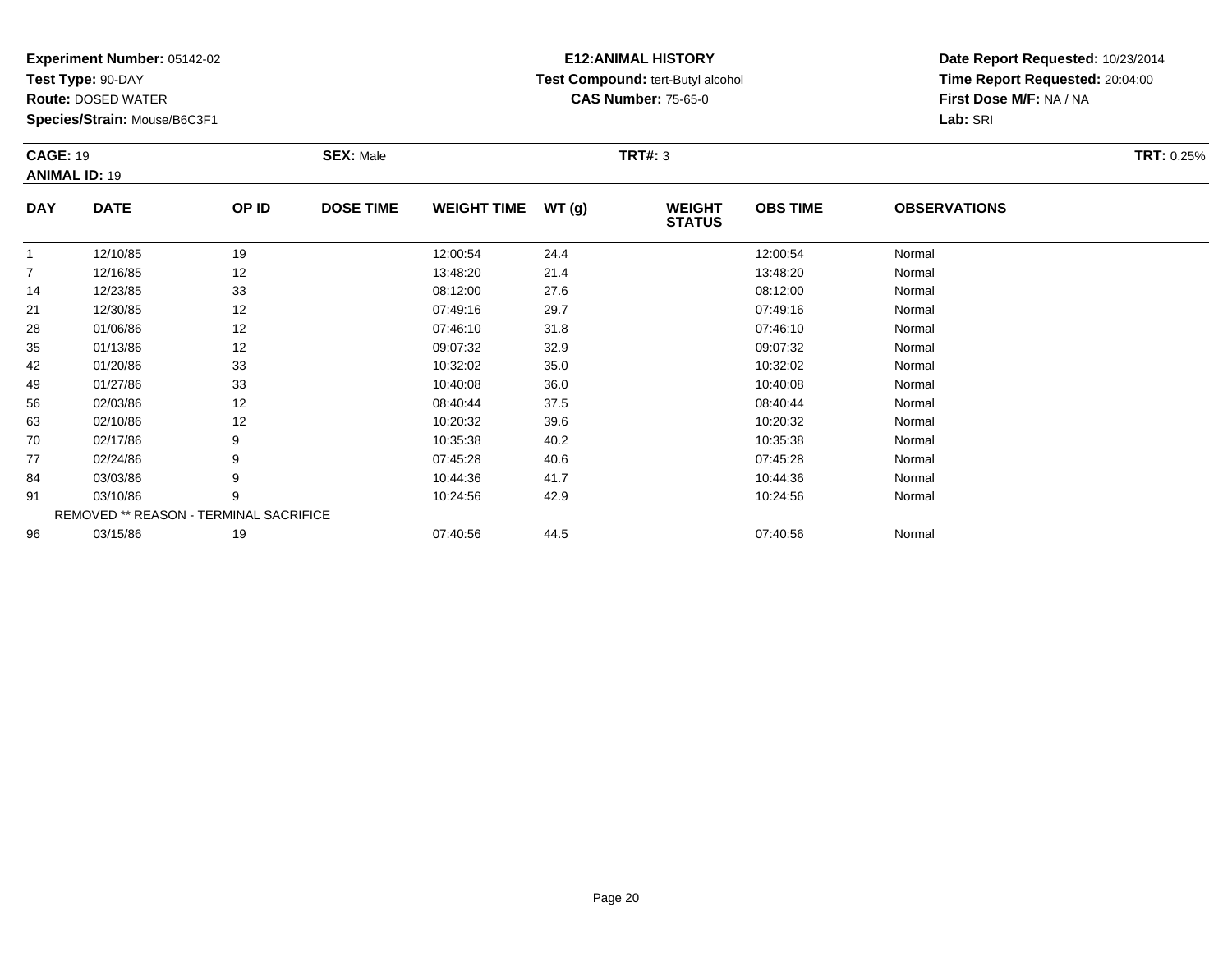**Test Type:** 90-DAY

96

**Route:** DOSED WATER

**Species/Strain:** Mouse/B6C3F1

# **E12:ANIMAL HISTORY Test Compound:** tert-Butyl alcohol **CAS Number:** 75-65-0

**Date Report Requested:** 10/23/2014**Time Report Requested:** 20:04:00**First Dose M/F:** NA / NA**Lab:** SRI

| <b>CAGE: 20</b> | <b>ANIMAL ID: 20</b>                   |       | <b>SEX: Male</b> |                    |       | <b>TRT#: 3</b>                 |                 |                     | <b>TRT: 0.25%</b> |
|-----------------|----------------------------------------|-------|------------------|--------------------|-------|--------------------------------|-----------------|---------------------|-------------------|
| <b>DAY</b>      | <b>DATE</b>                            | OP ID | <b>DOSE TIME</b> | <b>WEIGHT TIME</b> | WT(g) | <b>WEIGHT</b><br><b>STATUS</b> | <b>OBS TIME</b> | <b>OBSERVATIONS</b> |                   |
| 1               | 12/10/85                               | 19    |                  | 12:08:10           | 22.1  |                                | 12:08:10        | Normal              |                   |
| 7               | 12/16/85                               | 12    |                  | 13:48:54           | 24.1  |                                | 13:48:54        | Normal              |                   |
| 14              | 12/23/85                               | 33    |                  | 08:09:14           | 24.6  |                                | 08:09:14        | Normal              |                   |
| 21              | 12/30/85                               | 12    |                  | 07:45:32           | 26.1  |                                | 07:45:32        | Alopecia            |                   |
| 28              | 01/06/86                               | 12    |                  | 07:48:12           | 27.6  |                                | 07:48:12        | Normal              |                   |
| 35              | 01/13/86                               | 12    |                  | 09:08:00           | 28.2  |                                | 09:08:00        | Alopecia            |                   |
| 42              | 01/20/86                               | 33    |                  | 10:32:34           | 29.8  |                                | 10:32:34        | Alopecia            |                   |
| 49              | 01/27/86                               | 33    |                  | 10:40:44           | 26.7  |                                | 10:40:44        | Alopecia            |                   |
| 56              | 02/03/86                               | 12    |                  | 08:41:06           | 31.5  |                                | 08:41:06        | Alopecia            |                   |
| 63              | 02/10/86                               | 12    |                  | 10:21:06           | 32.6  |                                | 10:21:06        | Alopecia            |                   |
| 70              | 02/17/86                               | 9     |                  | 10:36:22           | 35.1  |                                | 10:36:22        | Alopecia            |                   |
| 77              | 02/24/86                               | 9     |                  | 07:46:04           | 35.9  |                                | 07:46:04        | Alopecia            |                   |
| 84              | 03/03/86                               | 9     |                  | 10:45:16           | 36.6  |                                | 10:45:16        | Alopecia            |                   |
| 91              | 03/10/86                               | 9     |                  | 10:25:48           | 37.2  |                                | 10:25:48        | Alopecia            |                   |
|                 | REMOVED ** REASON - TERMINAL SACRIFICE |       |                  |                    |       |                                |                 |                     |                   |

6 03/15/86 19 07:16:34 37.8 07:16:34 Alopecia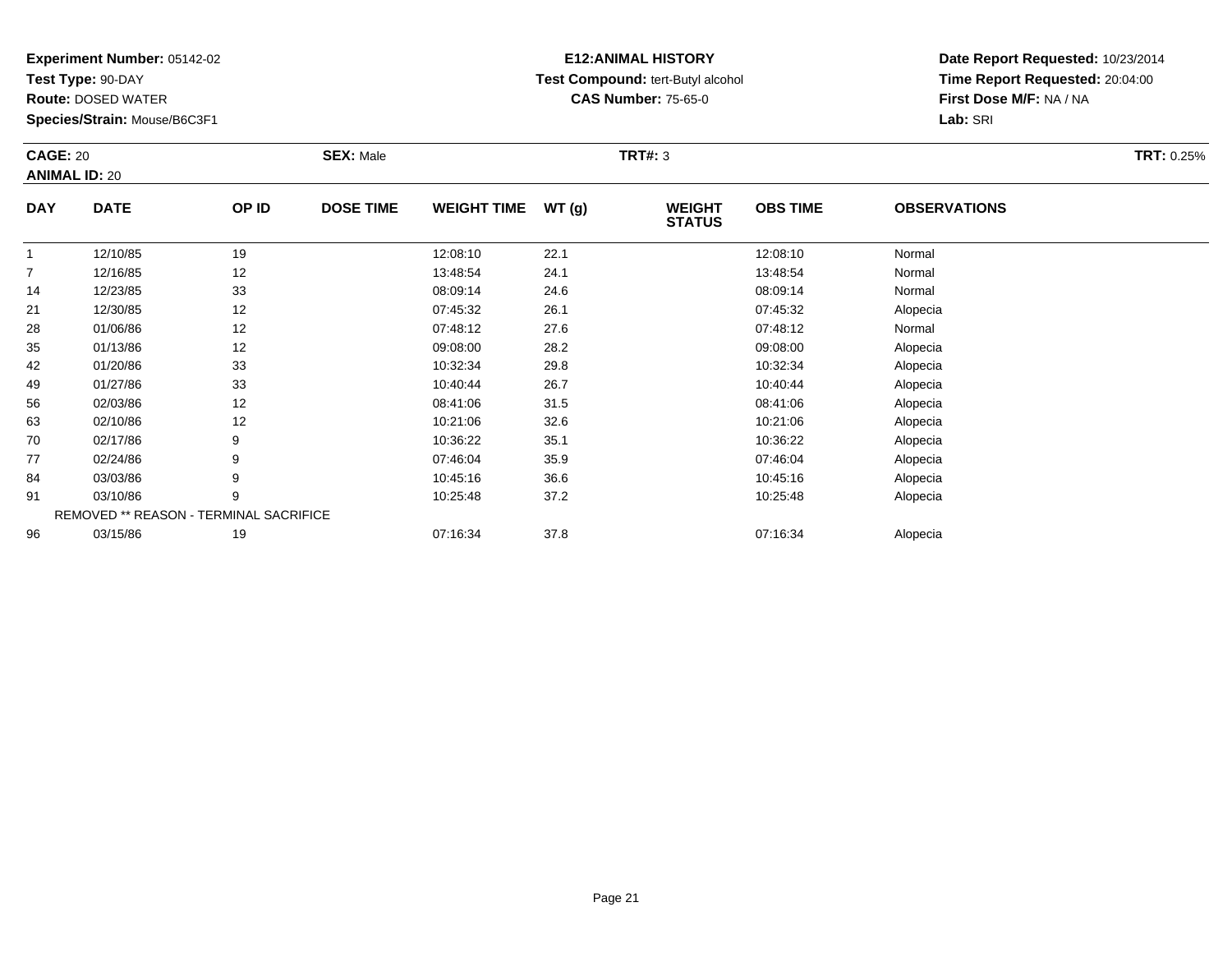**Test Type:** 90-DAY

96

**Route:** DOSED WATER

**Species/Strain:** Mouse/B6C3F1

REMOVED \*\* REASON - TERMINAL SACRIFICE

## **E12:ANIMAL HISTORY Test Compound:** tert-Butyl alcohol **CAS Number:** 75-65-0

**Date Report Requested:** 10/23/2014**Time Report Requested:** 20:04:00**First Dose M/F:** NA / NA**Lab:** SRI

| <b>CAGE: 21</b><br><b>ANIMAL ID: 21</b> |             |       | <b>SEX: Male</b> |                    |       | <b>TRT#: 5</b>                 |                 |                     | <b>TRT: 0.5%</b> |
|-----------------------------------------|-------------|-------|------------------|--------------------|-------|--------------------------------|-----------------|---------------------|------------------|
| <b>DAY</b>                              | <b>DATE</b> | OP ID | <b>DOSE TIME</b> | <b>WEIGHT TIME</b> | WT(g) | <b>WEIGHT</b><br><b>STATUS</b> | <b>OBS TIME</b> | <b>OBSERVATIONS</b> |                  |
|                                         | 12/10/85    | 19    |                  | 13:31:10           | 21.8  |                                | 13:31:10        | Normal              |                  |
| $\overline{7}$                          | 12/16/85    | 12    |                  | 14:35:38           | 24.8  |                                | 14:35:38        | Normal              |                  |
| 14                                      | 12/23/85    | 33    |                  | 08:34:04           | 26.1  |                                | 08:34:04        | Normal              |                  |
| 21                                      | 12/30/85    | 12    |                  | 08:40:42           | 27.3  |                                | 08:40:42        | Normal              |                  |
| 28                                      | 01/06/86    | 12    |                  | 08:24:14           | 29.6  |                                | 08:24:14        | Normal              |                  |
| 35                                      | 01/13/86    | 12    |                  | 08:35:20           | 31.6  |                                | 08:35:20        | Normal              |                  |
| 42                                      | 01/20/86    | 33    |                  | 10:50:54           | 33.2  |                                | 10:50:54        | Normal              |                  |
| 49                                      | 01/27/86    | 33    |                  | 10:13:02           | 34.7  |                                | 10:13:02        | <b>Ruffled Fur</b>  |                  |
| 56                                      | 02/03/86    | 12    |                  | 08:05:44           | 34.7  |                                | 08:05:44        | Normal              |                  |
| 63                                      | 02/10/86    | 12    |                  | 11:00:00           | 34.4  |                                | 11:00:00        | Normal              |                  |
| 70                                      | 02/17/86    | 9     |                  | 11:54:40           | 37.7  |                                | 11:54:40        | Normal              |                  |
| 77                                      | 02/24/86    | 9     |                  | 09:00:04           | 39.6  |                                | 09:00:04        | Normal              |                  |
| 84                                      | 03/03/86    | 9     |                  | 11:32:08           | 40.3  |                                | 11:32:08        | Normal              |                  |
| 91                                      | 03/10/86    | 9     |                  | 09:00:58           | 42.0  |                                | 09:00:58        | Normal              |                  |

6 03/15/86 19 19 07:32:04 42.4 19 07:32:04 hormal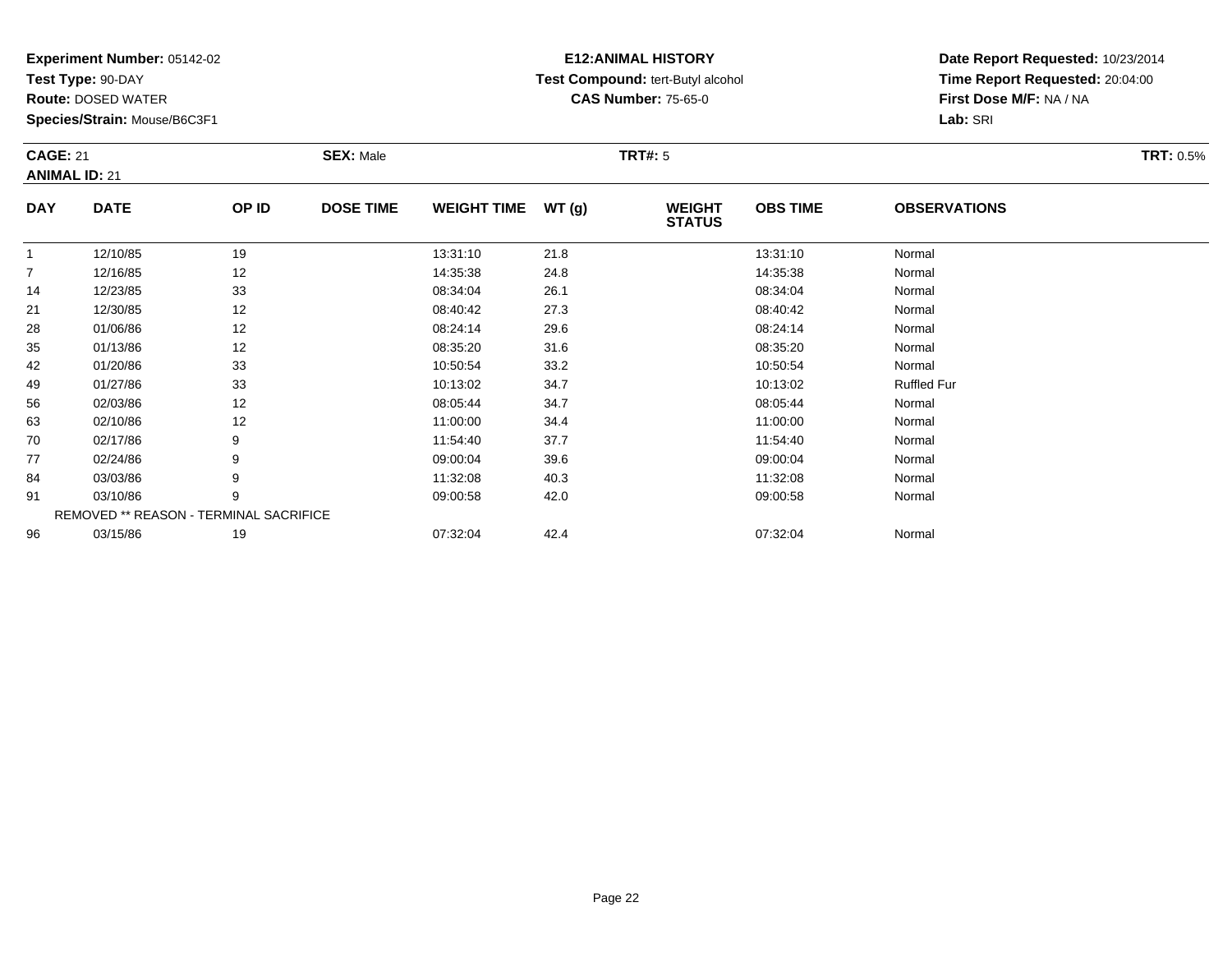**Test Type:** 90-DAY

96

**Route:** DOSED WATER

**Species/Strain:** Mouse/B6C3F1

# **E12:ANIMAL HISTORY Test Compound:** tert-Butyl alcohol **CAS Number:** 75-65-0

**Date Report Requested:** 10/23/2014**Time Report Requested:** 20:04:00**First Dose M/F:** NA / NA**Lab:** SRI

| <b>CAGE: 22</b> | <b>ANIMAL ID: 22</b>                   |       | <b>SEX: Male</b> |                    |       | <b>TRT#: 5</b>                 |                 |                     | <b>TRT: 0.5%</b> |
|-----------------|----------------------------------------|-------|------------------|--------------------|-------|--------------------------------|-----------------|---------------------|------------------|
| <b>DAY</b>      | <b>DATE</b>                            | OP ID | <b>DOSE TIME</b> | <b>WEIGHT TIME</b> | WT(g) | <b>WEIGHT</b><br><b>STATUS</b> | <b>OBS TIME</b> | <b>OBSERVATIONS</b> |                  |
| $\mathbf{1}$    | 12/10/85                               | 19    |                  | 13:31:38           | 23.9  |                                | 13:31:38        | Normal              |                  |
| $\overline{7}$  | 12/16/85                               | 12    |                  | 14:36:40           | 26.8  |                                | 14:36:40        | Normal              |                  |
| 14              | 12/23/85                               | 33    |                  | 08:34:44           | 29.3  |                                | 08:34:44        | Normal              |                  |
| 21              | 12/30/85                               | 12    |                  | 08:41:28           | 31.8  |                                | 08:41:28        | Normal              |                  |
| 28              | 01/06/86                               | 12    |                  | 08:24:46           | 34.5  |                                | 08:24:46        | Normal              |                  |
| 35              | 01/13/86                               | 12    |                  | 08:35:54           | 36.7  |                                | 08:35:54        | Normal              |                  |
| 42              | 01/20/86                               | 33    |                  | 10:51:48           | 36.2  |                                | 10.51:48        | Normal              |                  |
| 49              | 01/27/86                               | 33    |                  | 10:13:58           | 33.1  |                                | 10:13:58        | Normal              |                  |
| 56              | 02/03/86                               | 12    |                  | 08:03:36           | 38.9  |                                | 08:03:36        | Normal              |                  |
| 63              | 02/10/86                               | 12    |                  | 10:57:50           | 40.5  |                                | 10:57:50        | Normal              |                  |
| 70              | 02/17/86                               | 9     |                  | 11:55:18           | 41.4  |                                | 11:55:18        | Normal              |                  |
| 77              | 02/24/86                               | 9     |                  | 09:00:40           | 43.0  |                                | 09:00:40        | Normal              |                  |
| 84              | 03/03/86                               | 9     |                  | 11:32:40           | 43.6  |                                | 11:32:40        | Normal              |                  |
| 91              | 03/10/86                               | 9     |                  | 09:01:52           | 41.7  |                                | 09:01:52        | Normal              |                  |
|                 | REMOVED ** REASON - TERMINAL SACRIFICE |       |                  |                    |       |                                |                 |                     |                  |

6 03/15/86 19 07:31:14 42.7 07:31:14 Normal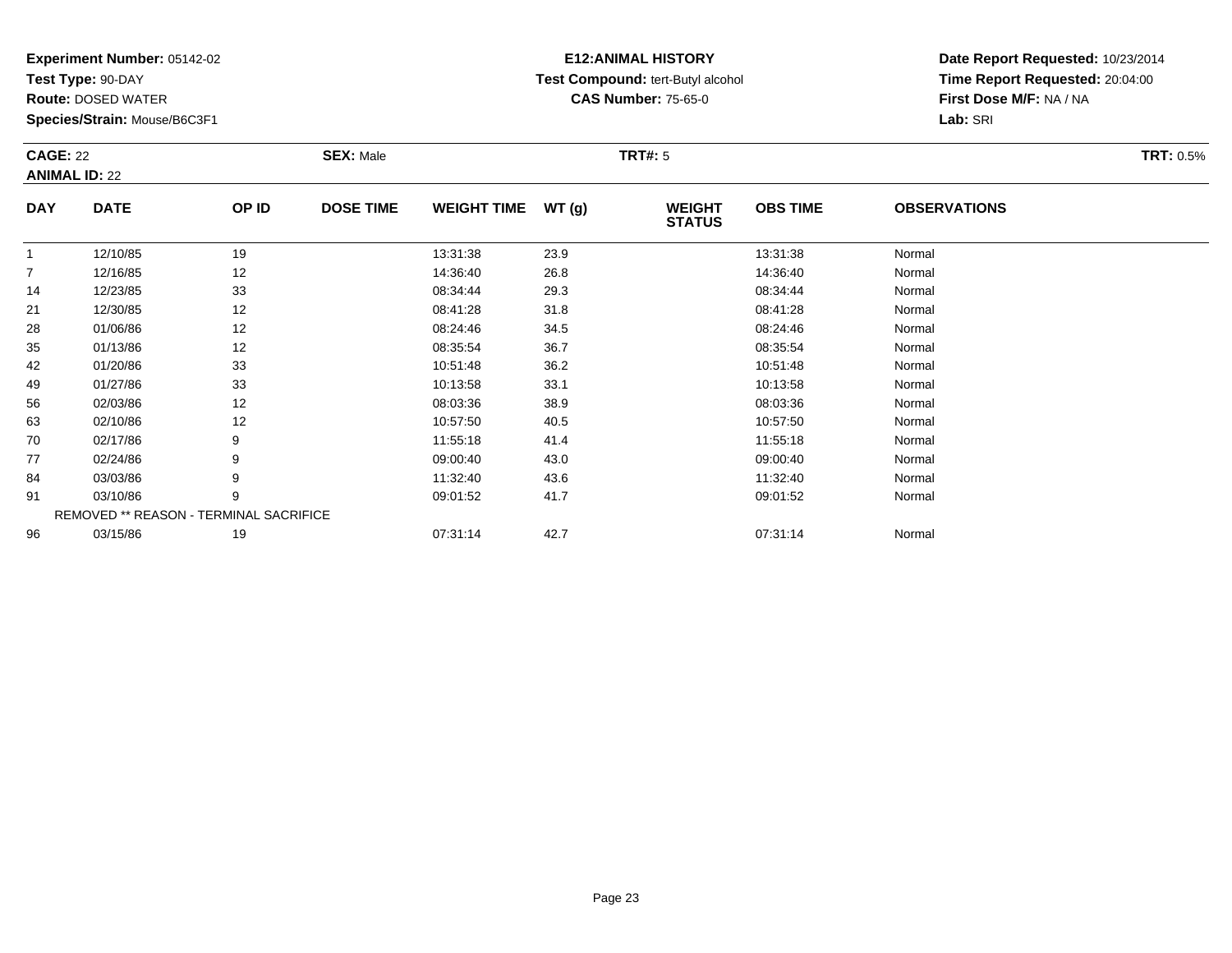**Test Type:** 90-DAY

94

**Route:** DOSED WATER

**Species/Strain:** Mouse/B6C3F1

## **E12:ANIMAL HISTORY Test Compound:** tert-Butyl alcohol **CAS Number:** 75-65-0

**Date Report Requested:** 10/23/2014**Time Report Requested:** 20:04:00**First Dose M/F:** NA / NA**Lab:** SRI

| <b>CAGE: 23</b> | <b>ANIMAL ID: 23</b>                   |       | <b>SEX: Male</b> |                    |       | <b>TRT#: 5</b>                 |                 |                     | <b>TRT: 0.5%</b> |
|-----------------|----------------------------------------|-------|------------------|--------------------|-------|--------------------------------|-----------------|---------------------|------------------|
| <b>DAY</b>      | <b>DATE</b>                            | OP ID | <b>DOSE TIME</b> | <b>WEIGHT TIME</b> | WT(g) | <b>WEIGHT</b><br><b>STATUS</b> | <b>OBS TIME</b> | <b>OBSERVATIONS</b> |                  |
| $\mathbf{1}$    | 12/10/85                               | 19    |                  | 13:32:12           | 20.6  |                                | 13:32:12        | Normal              |                  |
| $\overline{7}$  | 12/16/85                               | 12    |                  | 14:37:14           | 23.9  |                                | 14:37:14        | Normal              |                  |
| 14              | 12/23/85                               | 33    |                  | 08:35:28           | 25.1  |                                | 08:35:28        | Normal              |                  |
| 21              | 12/30/85                               | 12    |                  | 08:42:04           | 26.9  |                                | 08:42:04        | Normal              |                  |
| 28              | 01/06/86                               | 12    |                  | 08:25:24           | 27.5  |                                | 08:25:24        | Normal              |                  |
| 35              | 01/13/86                               | 12    |                  | 08:36:32           | 28.1  |                                | 08:36:32        | Normal              |                  |
| 42              | 01/20/86                               | 33    |                  | 10:49:20           | 30.1  |                                | 10:49:20        | Normal              |                  |
| 49              | 01/27/86                               | 33    |                  | 10:09:56           | 30.8  |                                | 10:09:56        | Normal              |                  |
| 56              | 02/03/86                               | 12    |                  | 08:04:10           | 32.3  |                                | 08:04:10        | Normal              |                  |
| 63              | 02/10/86                               | 12    |                  | 10:58:26           | 33.0  |                                | 10:58:26        | Normal              |                  |
| 70              | 02/17/86                               | 9     |                  | 11:55:54           | 33.6  |                                | 11:55:54        | Normal              |                  |
| 77              | 02/24/86                               | 9     |                  | 09:01:12           | 34.8  |                                | 09:01:12        | Normal              |                  |
| 84              | 03/03/86                               | 9     |                  | 11:33:16           | 35.1  |                                | 11:33:16        | Normal              |                  |
| 91              | 03/10/86                               | 9     |                  | 09:03:02           | 34.3  |                                | 09:03:02        | Normal              |                  |
|                 | REMOVED ** REASON - TERMINAL SACRIFICE |       |                  |                    |       |                                |                 |                     |                  |

4 03/13/86 9 9 08:32:20 35.4 08:32:20 08:32:20 08:32:20 Normal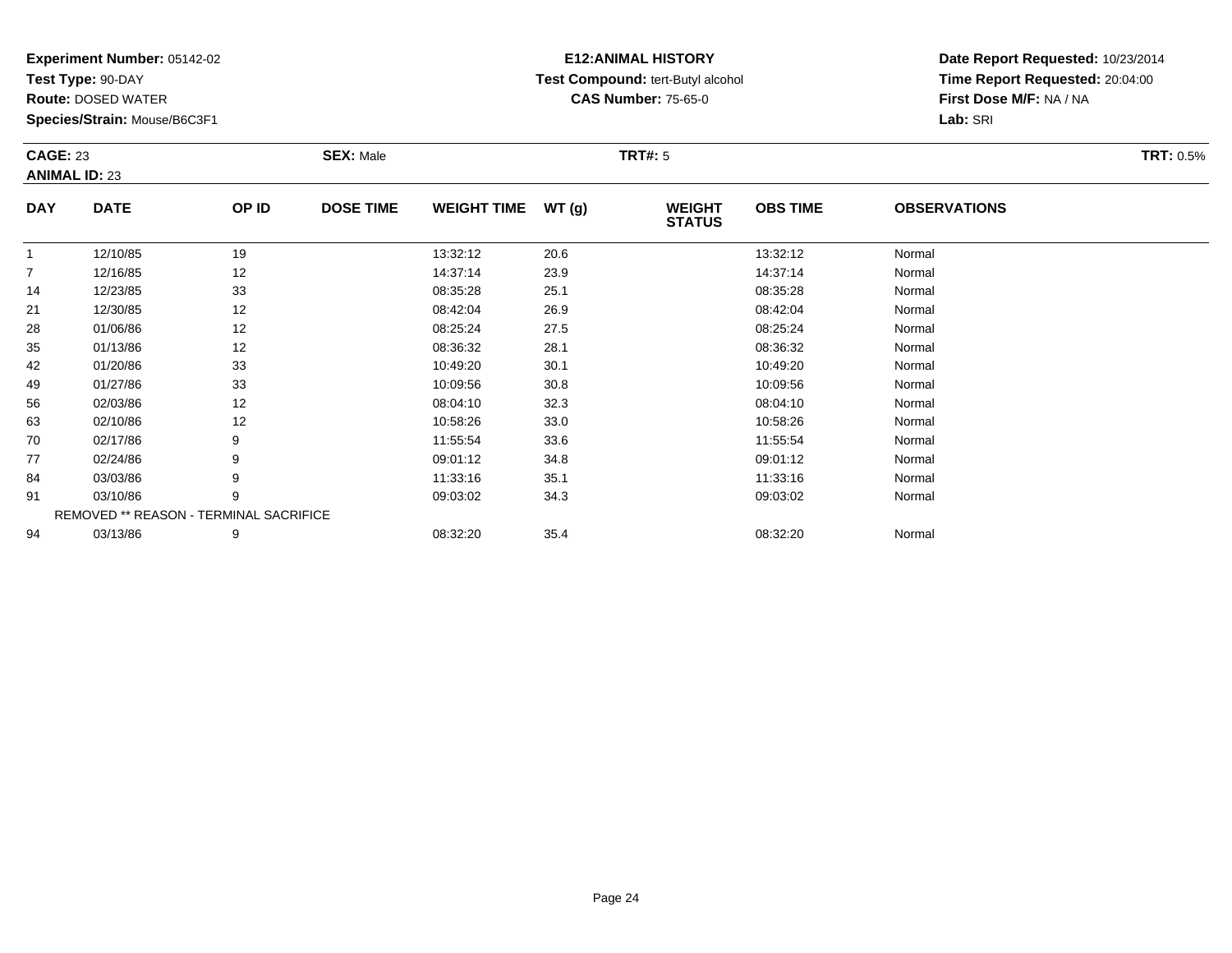**Test Type:** 90-DAY

77

84

91

95

**Route:** DOSED WATER

**Species/Strain:** Mouse/B6C3F1

REMOVED \*\* REASON - TERMINAL SACRIFICE

## **E12:ANIMAL HISTORY Test Compound:** tert-Butyl alcohol **CAS Number:** 75-65-0

**Date Report Requested:** 10/23/2014**Time Report Requested:** 20:04:01**First Dose M/F:** NA / NA**Lab:** SRI

| <b>CAGE: 24</b><br><b>ANIMAL ID: 24</b> |             |       | <b>SEX: Male</b> |                    |       | <b>TRT#: 5</b>                 |                 |                     | <b>TRT: 0.5%</b> |
|-----------------------------------------|-------------|-------|------------------|--------------------|-------|--------------------------------|-----------------|---------------------|------------------|
| <b>DAY</b>                              | <b>DATE</b> | OP ID | <b>DOSE TIME</b> | <b>WEIGHT TIME</b> | WT(g) | <b>WEIGHT</b><br><b>STATUS</b> | <b>OBS TIME</b> | <b>OBSERVATIONS</b> |                  |
|                                         | 12/10/85    | 19    |                  | 13:32:46           | 20.9  |                                | 13:32:46        | Normal              |                  |
| $\overline{7}$                          | 12/16/85    | 12    |                  | 14:37:48           | 24.1  |                                | 14:37:48        | Normal              |                  |
| 14                                      | 12/23/85    | 33    |                  | 08:36:36           | 20.7  |                                | 08:36:36        | Normal              |                  |
| 21                                      | 12/30/85    | 12    |                  | 08:42:48           | 27.3  |                                | 08:42:48        | Normal              |                  |
| 28                                      | 01/06/86    | 12    |                  | 08:23:12           | 28.7  |                                | 08:23:12        | Normal              |                  |
| 35                                      | 01/13/86    | 12    |                  | 08:34:10           | 29.6  |                                | 08:34:10        | Normal              |                  |
| 42                                      | 01/20/86    | 33    |                  | 10:49:46           | 31.4  |                                | 10:49:46        | Normal              |                  |
| 49                                      | 01/27/86    | 33    |                  | 10:11:24           | 32.1  |                                | 10:11:24        | Normal              |                  |
| 56                                      | 02/03/86    | 12    |                  | 08:04:42           | 33.1  |                                | 08:04:42        | Normal              |                  |
| 63                                      | 02/10/86    | 12    |                  | 10:58:58           | 33.6  |                                | 10:58:58        | Normal              |                  |
| 70                                      | 02/17/86    | 9     |                  | 11:56:40           | 35.0  |                                | 11:56:40        | Normal              |                  |

7 02/24/86 9 9 09:01:54 37.7 09:01:54 09:01:54 09:01:54 09:01:54

4 03/03/86 9 9 11:33:58 35.8 11:33:58 11:33:58 Normal

03/10/86 <sup>9</sup> 09:04:14 36.2 09:04:14 Normal

5 03/14/86 45 45 08:37:06 36.6 5 08:37:06 08:37:06 08:37:06 08:37:06 08:37:06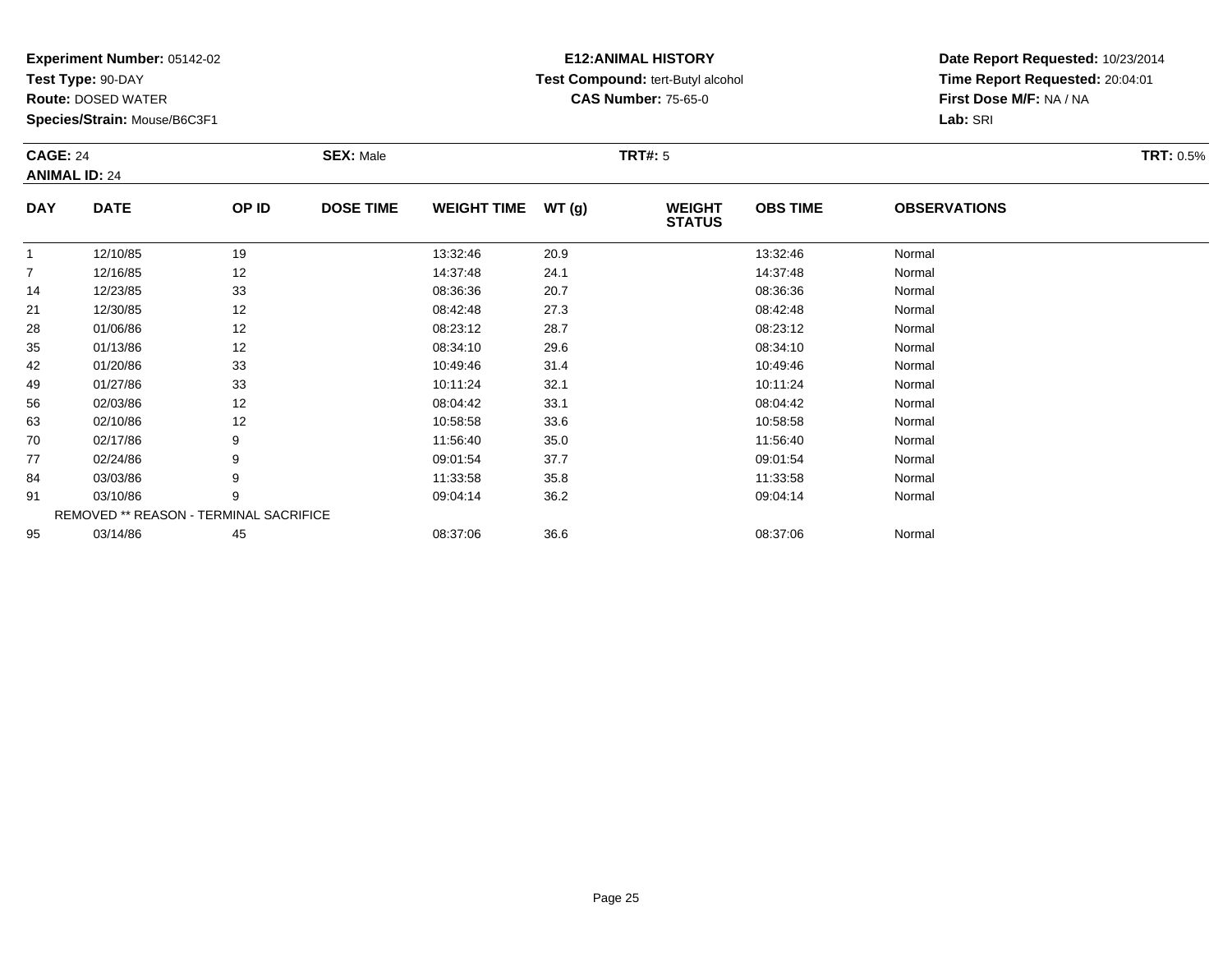**Test Type:** 90-DAY

96

**Route:** DOSED WATER

**Species/Strain:** Mouse/B6C3F1

# **E12:ANIMAL HISTORY Test Compound:** tert-Butyl alcohol **CAS Number:** 75-65-0

**Date Report Requested:** 10/23/2014**Time Report Requested:** 20:04:01**First Dose M/F:** NA / NA**Lab:** SRI

| <b>CAGE: 25</b> | <b>ANIMAL ID: 25</b>                   |       | <b>SEX: Male</b> |                    |       | <b>TRT#: 5</b>                 |                 |                     | <b>TRT: 0.5%</b> |
|-----------------|----------------------------------------|-------|------------------|--------------------|-------|--------------------------------|-----------------|---------------------|------------------|
| <b>DAY</b>      | <b>DATE</b>                            | OP ID | <b>DOSE TIME</b> | <b>WEIGHT TIME</b> | WT(g) | <b>WEIGHT</b><br><b>STATUS</b> | <b>OBS TIME</b> | <b>OBSERVATIONS</b> |                  |
| 1               | 12/10/85                               | 19    |                  | 13:33:20           | 22.2  |                                | 13:33:20        | Normal              |                  |
| 7               | 12/16/85                               | 12    |                  | 14:38:22           | 24.3  |                                | 14:38:22        | Normal              |                  |
| 14              | 12/23/85                               | 33    |                  | 08:33:26           | 20.4  |                                | 08:33:26        | Normal              |                  |
| 21              | 12/30/85                               | 12    |                  | 08:39:54           | 26.6  |                                | 08:39:54        | Normal              |                  |
| 28              | 01/06/86                               | 12    |                  | 08:23:40           | 28.9  |                                | 08:23:40        | Normal              |                  |
| 35              | 01/13/86                               | 12    |                  | 08:34:46           | 29.9  |                                | 08:34:46        | Normal              |                  |
| 42              | 01/20/86                               | 33    |                  | 10:50:20           | 31.0  |                                | 10:50:20        | Normal              |                  |
| 49              | 01/27/86                               | 33    |                  | 10:12:02           | 27.1  |                                | 10:12:02        | Normal              |                  |
| 56              | 02/03/86                               | 12    |                  | 08:05:08           | 33.0  |                                | 08:05:08        | Normal              |                  |
| 63              | 02/10/86                               | 12    |                  | 10:59:28           | 34.3  |                                | 10:59:28        | Normal              |                  |
| 70              | 02/17/86                               | 9     |                  | 11:57:16           | 34.8  |                                | 11:57:16        | Normal              |                  |
| 77              | 02/24/86                               | 9     |                  | 09:02:34           | 36.7  |                                | 09:02:34        | Normal              |                  |
| 84              | 03/03/86                               | 9     |                  | 11:34:50           | 36.4  |                                | 11:34:50        | Normal              |                  |
| 91              | 03/10/86                               | 9     |                  | 09:05:28           | 36.4  |                                | 09:05:28        | Normal              |                  |
|                 | REMOVED ** REASON - TERMINAL SACRIFICE |       |                  |                    |       |                                |                 |                     |                  |

6 03/15/86 19 19 07:38:52 38.2 38.2 07:38:52 07:38:52 Normal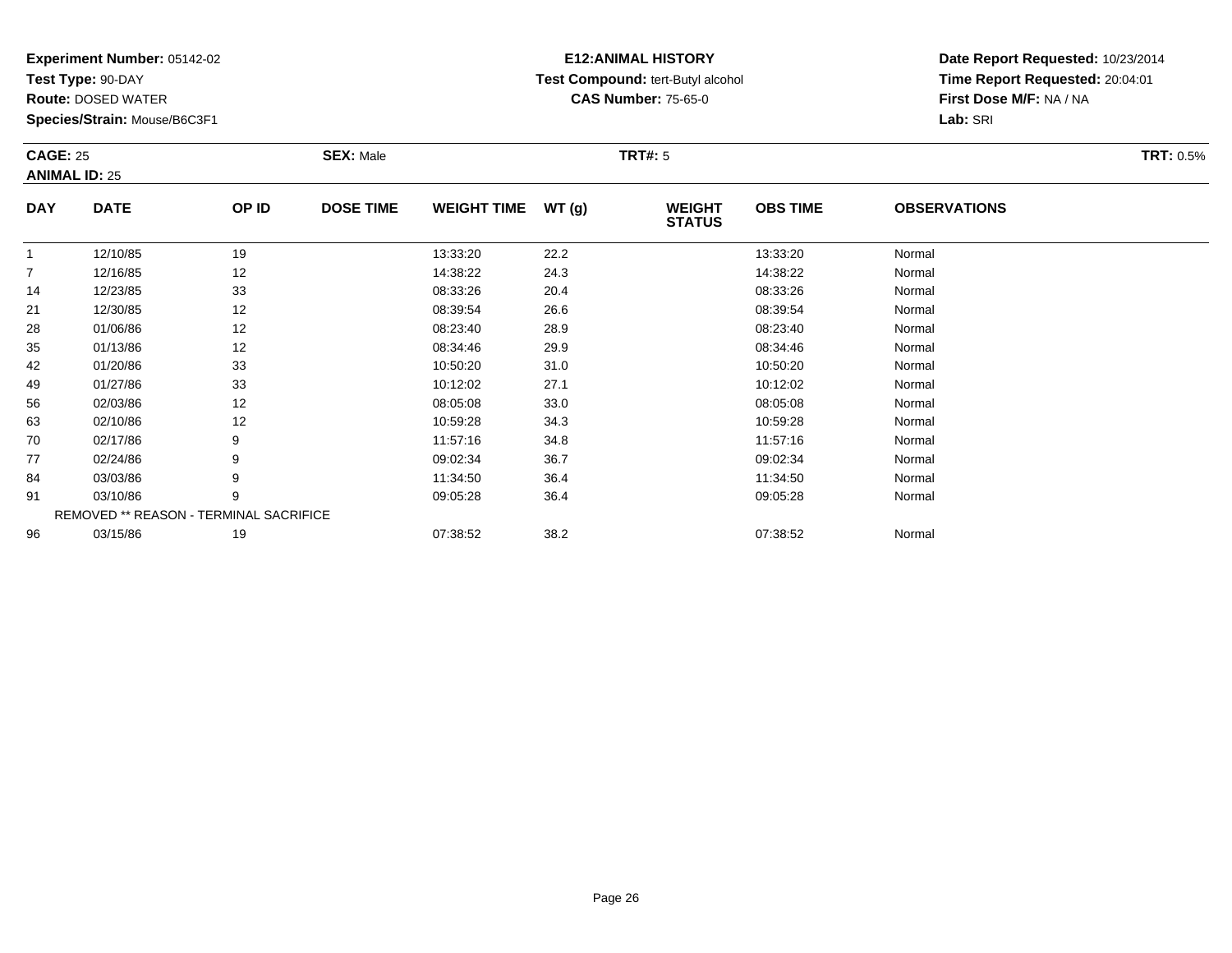**Test Type:** 90-DAY

94

**Route:** DOSED WATER

**Species/Strain:** Mouse/B6C3F1

# **E12:ANIMAL HISTORY Test Compound:** tert-Butyl alcohol **CAS Number:** 75-65-0

**Date Report Requested:** 10/23/2014**Time Report Requested:** 20:04:01**First Dose M/F:** NA / NA**Lab:** SRI

| <b>CAGE: 26</b> | <b>ANIMAL ID: 26</b>                   |       | <b>SEX: Male</b> |                    |       | <b>TRT#: 5</b>                 |                 |                     | <b>TRT: 0.5%</b> |
|-----------------|----------------------------------------|-------|------------------|--------------------|-------|--------------------------------|-----------------|---------------------|------------------|
| <b>DAY</b>      | <b>DATE</b>                            | OP ID | <b>DOSE TIME</b> | <b>WEIGHT TIME</b> | WT(g) | <b>WEIGHT</b><br><b>STATUS</b> | <b>OBS TIME</b> | <b>OBSERVATIONS</b> |                  |
|                 | 12/10/85                               | 19    |                  | 13:27:12           | 20.7  |                                | 13:27:12        | Normal              |                  |
| 7               | 12/16/85                               | 12    |                  | 14:45:44           | 22.7  |                                | 14:45:44        | Normal              |                  |
| 14              | 12/23/85                               | 33    |                  | 08:22:18           | 20.2  |                                | 08:22:18        | Normal              |                  |
| 21              | 12/30/85                               | 12    |                  | 08:51:06           | 25.4  |                                | 08:51:06        | Normal              |                  |
| 28              | 01/06/86                               | 12    |                  | 08:15:56           | 27.3  |                                | 08:15:56        | Normal              |                  |
| 35              | 01/13/86                               | 12    |                  | 08:38:24           | 27.6  |                                | 08:38:24        | Normal              |                  |
| 42              | 01/20/86                               | 33    |                  | 10:44:12           | 27.6  |                                | 10:44:12        | Normal              |                  |
| 49              | 01/27/86                               | 33    |                  | 09:20:50           | 29.2  |                                | 09:20:50        | Normal              |                  |
| 56              | 02/03/86                               | 12    |                  | 08:16:32           | 30.7  |                                | 08:16:32        | Normal              |                  |
| 63              | 02/10/86                               | 12    |                  | 11:08:30           | 31.3  |                                | 11:08:30        | Normal              |                  |
| 70              | 02/17/86                               | 9     |                  | 11:51:18           | 32.0  |                                | 11:51:18        | Normal              |                  |
| 77              | 02/24/86                               | 9     |                  | 08:50:10           | 33.1  |                                | 08:50:10        | Normal              |                  |
| 84              | 03/03/86                               | 9     |                  | 11:22:22           | 33.3  |                                | 11:22:22        | Normal              |                  |
| 91              | 03/10/86                               | 9     |                  | 08:45:48           | 34.6  |                                | 08:45:48        | Normal              |                  |
|                 | REMOVED ** REASON - TERMINAL SACRIFICE |       |                  |                    |       |                                |                 |                     |                  |

4 03/13/86 9 9 08:28:42 34.4 08:28:42 08:28:42 Normal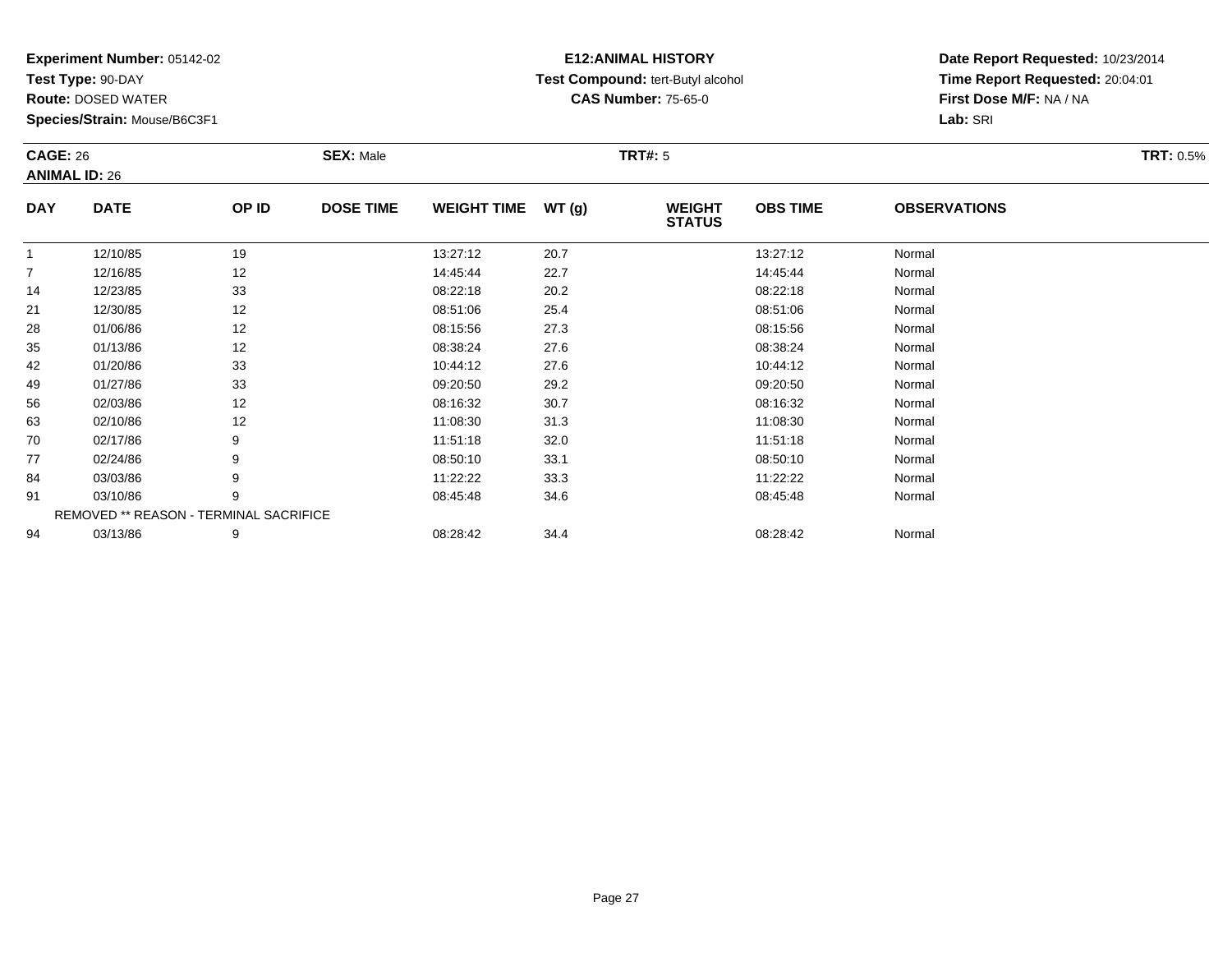**Test Type:** 90-DAY

91

95

**Route:** DOSED WATER

**Species/Strain:** Mouse/B6C3F1

REMOVED \*\* REASON - TERMINAL SACRIFICE

## **E12:ANIMAL HISTORY Test Compound:** tert-Butyl alcohol **CAS Number:** 75-65-0

**Date Report Requested:** 10/23/2014**Time Report Requested:** 20:04:01**First Dose M/F:** NA / NA**Lab:** SRI

| <b>CAGE: 27</b><br><b>ANIMAL ID: 27</b> |             |       | <b>SEX: Male</b> |                    |       | <b>TRT#: 5</b>                 |                 |                     | <b>TRT: 0.5%</b> |
|-----------------------------------------|-------------|-------|------------------|--------------------|-------|--------------------------------|-----------------|---------------------|------------------|
| <b>DAY</b>                              | <b>DATE</b> | OP ID | <b>DOSE TIME</b> | <b>WEIGHT TIME</b> | WT(g) | <b>WEIGHT</b><br><b>STATUS</b> | <b>OBS TIME</b> | <b>OBSERVATIONS</b> |                  |
|                                         | 12/10/85    | 19    |                  | 13:27:50           | 23.2  |                                | 13:27:50        | Normal              |                  |
| 7                                       | 12/16/85    | 12    |                  | 14:46:18           | 19.6  |                                | 14:46:18        | Normal              |                  |
| 14                                      | 12/23/85    | 33    |                  | 08:23:26           | 17.5  |                                | 08:23:26        | Normal              |                  |
| 21                                      | 12/30/85    | 12    |                  | 08:51:54           | 26.9  |                                | 08:51:54        | Normal              |                  |
| 28                                      | 01/06/86    | 12    |                  | 08:16:24           | 29.5  |                                | 08:16:24        | Normal              |                  |
| 35                                      | 01/13/86    | 12    |                  | 08:39:00           | 31.4  |                                | 08:39:00        | Normal              |                  |
| 42                                      | 01/20/86    | 33    |                  | 10:45:06           | 32.1  |                                | 10:45:06        | Normal              |                  |
| 49                                      | 01/27/86    | 33    |                  | 09:21:36           | 26.5  |                                | 09:21:36        | <b>Ruffled Fur</b>  |                  |
| 56                                      | 02/03/86    | 12    |                  | 08:13:08           | 33.4  |                                | 08:13:08        | Normal              |                  |
| 63                                      | 02/10/86    | 12    |                  | 11:06:10           | 34.0  |                                | 11:06:10        | Normal              |                  |
| 70                                      | 02/17/86    | 9     |                  | 11:52:00           | 35.6  |                                | 11:52:00        | Normal              |                  |
| 77                                      | 02/24/86    | 9     |                  | 08:50:46           | 36.8  |                                | 08:50:46        | Normal              |                  |
| 84                                      | 03/03/86    | 9     |                  | 11:23:00           | 37.3  |                                | 11:23:00        | Normal              |                  |

1 03/10/86 9 9 08:47:42 38.4 08:47 08:47:42 08:47:42 Normal

03/14/86 <sup>45</sup> 07:55:28 38.4 07:55:28 Normal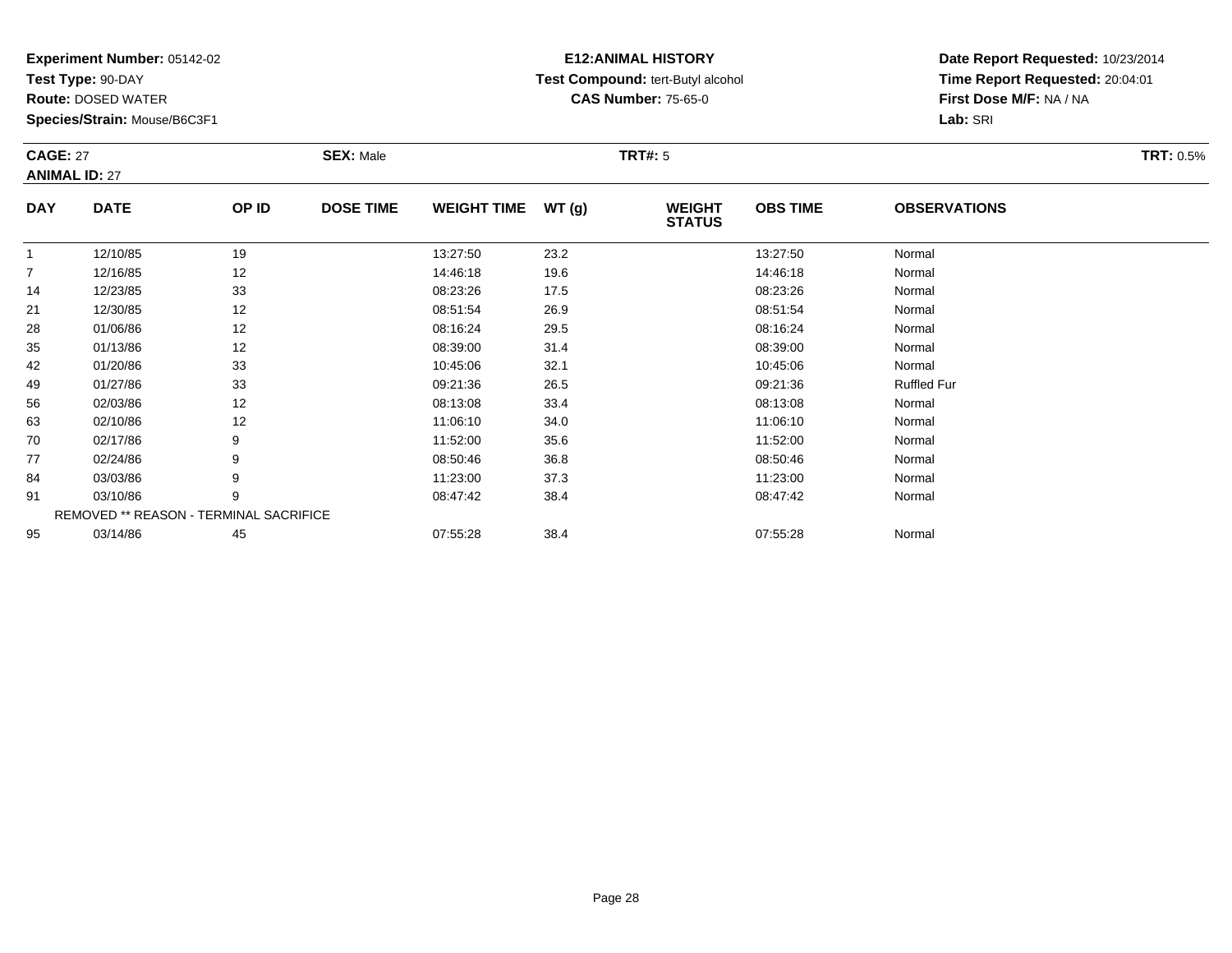**Test Type:** 90-DAY

96

**Route:** DOSED WATER

**Species/Strain:** Mouse/B6C3F1

REMOVED \*\* REASON - TERMINAL SACRIFICE

## **E12:ANIMAL HISTORY Test Compound:** tert-Butyl alcohol **CAS Number:** 75-65-0

**Date Report Requested:** 10/23/2014**Time Report Requested:** 20:04:01**First Dose M/F:** NA / NA**Lab:** SRI

| <b>CAGE: 28</b><br><b>ANIMAL ID: 28</b> |             |       | <b>SEX: Male</b> |                    |       | <b>TRT#:</b> 5                 |                 |                     | <b>TRT: 0.5%</b> |
|-----------------------------------------|-------------|-------|------------------|--------------------|-------|--------------------------------|-----------------|---------------------|------------------|
| <b>DAY</b>                              | <b>DATE</b> | OP ID | <b>DOSE TIME</b> | <b>WEIGHT TIME</b> | WT(g) | <b>WEIGHT</b><br><b>STATUS</b> | <b>OBS TIME</b> | <b>OBSERVATIONS</b> |                  |
| 1                                       | 12/10/85    | 19    |                  | 13:28:40           | 22.1  |                                | 13:28:40        | Normal              |                  |
| $\overline{7}$                          | 12/16/85    | 12    |                  | 14:47:28           | 24.1  |                                | 14:47:28        | Normal              |                  |
| 14                                      | 12/23/85    | 33    |                  | 08:24:18           | 21.2  |                                | 08:24:18        | Normal              |                  |
| 21                                      | 12/30/85    | 12    |                  | 08:52:46           | 28.3  |                                | 08:52:46        | Normal              |                  |
| 28                                      | 01/06/86    | 12    |                  | 08:16:52           | 29.3  |                                | 08:16:52        | Normal              |                  |
| 35                                      | 01/13/86    | 12    |                  | 08:39:34           | 30.8  |                                | 08:39:34        | Normal              |                  |
| 42                                      | 01/20/86    | 33    |                  | 10:42:28           | 33.6  |                                | 10:42:28        | Normal              |                  |
| 49                                      | 01/27/86    | 33    |                  | 09:18:10           | 35.5  |                                | 09:18:10        | Normal              |                  |
| 56                                      | 02/03/86    | 12    |                  | 08:13:44           | 37.6  |                                | 08:13:44        | Normal              |                  |
| 63                                      | 02/10/86    | 12    |                  | 11:06:44           | 38.0  |                                | 11:06:44        | Normal              |                  |
| 70                                      | 02/17/86    | 9     |                  | 11:52:36           | 40.3  |                                | 11:52:36        | Normal              |                  |
| 77                                      | 02/24/86    | 9     |                  | 08:51:26           | 41.9  |                                | 08:51:26        | Normal              |                  |
| 84                                      | 03/03/86    | 9     |                  | 11:23:38           | 42.9  |                                | 11:23:38        | Normal              |                  |
| 91                                      | 03/10/86    | 9     |                  | 08:48:52           | 44.2  |                                | 08:48:52        | Normal              |                  |

6 03/15/86 19 19 07:24:16 44.8 07:48 07:44.8 07:24:16 Normal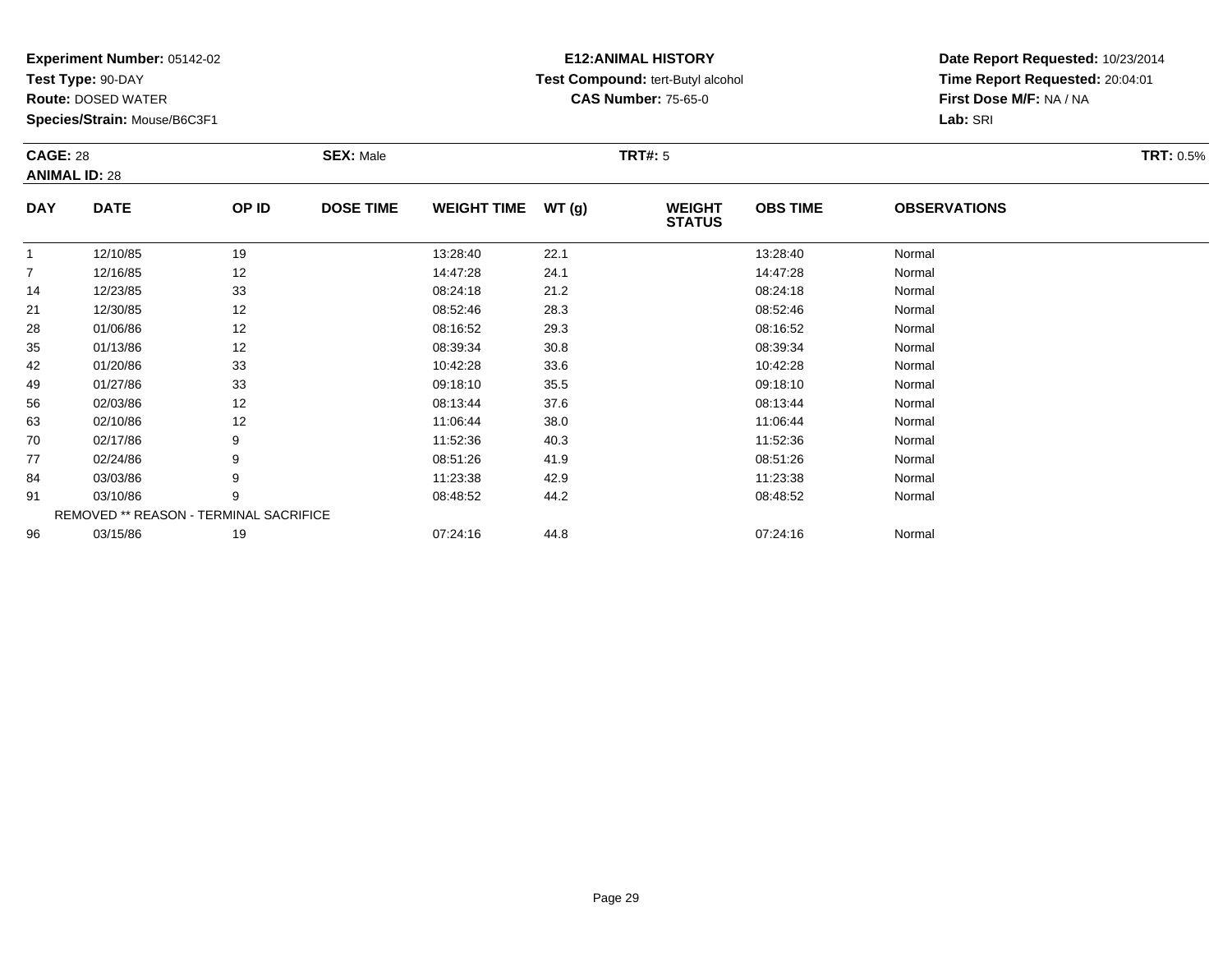**Test Type:** 90-DAY

91

95

**Route:** DOSED WATER

**Species/Strain:** Mouse/B6C3F1

REMOVED \*\* REASON - TERMINAL SACRIFICE

## **E12:ANIMAL HISTORY Test Compound:** tert-Butyl alcohol **CAS Number:** 75-65-0

**Date Report Requested:** 10/23/2014**Time Report Requested:** 20:04:01**First Dose M/F:** NA / NA**Lab:** SRI

| <b>CAGE: 29</b><br><b>ANIMAL ID: 29</b> |             |       | <b>SEX: Male</b> |                    |       | <b>TRT#: 5</b>                 |                 |                     | <b>TRT: 0.5%</b> |
|-----------------------------------------|-------------|-------|------------------|--------------------|-------|--------------------------------|-----------------|---------------------|------------------|
| <b>DAY</b>                              | <b>DATE</b> | OP ID | <b>DOSE TIME</b> | <b>WEIGHT TIME</b> | WT(g) | <b>WEIGHT</b><br><b>STATUS</b> | <b>OBS TIME</b> | <b>OBSERVATIONS</b> |                  |
| 1                                       | 12/10/85    | 19    |                  | 13:29:26           | 21.2  |                                | 13:29:26        | Normal              |                  |
| $\overline{7}$                          | 12/16/85    | 12    |                  | 14:50:06           | 18.9  |                                | 14:50:06        | Normal              |                  |
| 14                                      | 12/23/85    | 33    |                  | 08:25:14           | 25.2  |                                | 08:25:14        | Normal              |                  |
| 21                                      | 12/30/85    | 12    |                  | 08:53:28           | 26.7  |                                | 08:53:28        | Normal              |                  |
| 28                                      | 01/06/86    | 12    |                  | 08:14:54           | 28.1  |                                | 08:14:54        | Normal              |                  |
| 35                                      | 01/13/86    | 12    |                  | 08:37:08           | 28.6  |                                | 08:37:08        | Normal              |                  |
| 42                                      | 01/20/86    | 33    |                  | 10:43:06           | 31.1  |                                | 10:43:06        | Normal              |                  |
| 49                                      | 01/27/86    | 33    |                  | 09:18:58           | 31.9  |                                | 09:18:58        | Normal              |                  |
| 56                                      | 02/03/86    | 12    |                  | 08:14:30           | 33.3  |                                | 08:14:30        | Normal              |                  |
| 63                                      | 02/10/86    | 12    |                  | 11:07:24           | 34.5  |                                | 11:07:24        | Normal              |                  |
| 70                                      | 02/17/86    | 9     |                  | 11:53:18           | 35.7  |                                | 11:53:18        | Normal              |                  |
| 77                                      | 02/24/86    | 9     |                  | 08:52:06           | 36.0  |                                | 08:52:06        | Normal              |                  |
| 84                                      | 03/03/86    | 9     |                  | 11:24:24           | 37.3  |                                | 11:24:24        | Normal              |                  |

1 03/10/86 9 9 08:49:50 38.3 08:49 08:49 08:49 08:49:50 08:49:50 08:49:50 08:49:50

5 03/14/86 45 14:12:04 38.9 14:12:04 14:12:04 Normal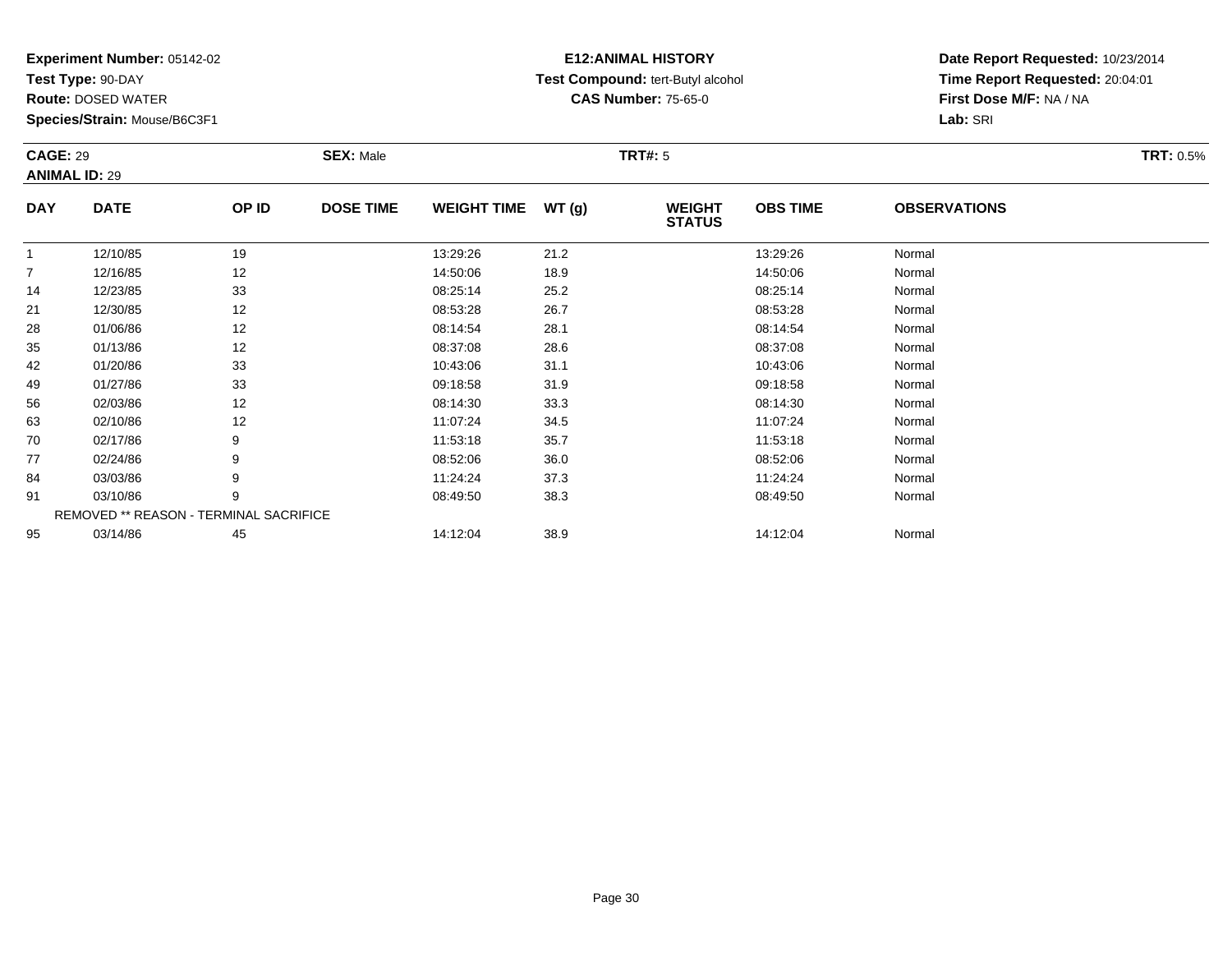**Test Type:** 90-DAY

**Route:** DOSED WATER

**Species/Strain:** Mouse/B6C3F1

# **E12:ANIMAL HISTORY Test Compound:** tert-Butyl alcohol **CAS Number:** 75-65-0

**Date Report Requested:** 10/23/2014**Time Report Requested:** 20:04:01**First Dose M/F:** NA / NA**Lab:** SRI

| <b>CAGE: 30</b> | <b>ANIMAL ID: 30</b>                          |       | <b>SEX: Male</b> |                    |       | <b>TRT#: 5</b>                 |                 |                     | <b>TRT: 0.5%</b> |
|-----------------|-----------------------------------------------|-------|------------------|--------------------|-------|--------------------------------|-----------------|---------------------|------------------|
| <b>DAY</b>      | <b>DATE</b>                                   | OP ID | <b>DOSE TIME</b> | <b>WEIGHT TIME</b> | WT(g) | <b>WEIGHT</b><br><b>STATUS</b> | <b>OBS TIME</b> | <b>OBSERVATIONS</b> |                  |
|                 | 12/10/85                                      | 19    |                  | 13:30:12           | 20.8  |                                | 13:30:12        | Alopecia            |                  |
| $\overline{7}$  | 12/16/85                                      | 12    |                  | 14:51:18           | 21.5  |                                | 14:51:18        | Normal              |                  |
| 14              | 12/23/85                                      | 33    |                  | 08:21:28           | 25.5  |                                | 08:21:28        | Normal              |                  |
| 21              | 12/30/85                                      | 12    |                  | 08:50:18           | 27.0  |                                | 08:50:18        | Normal              |                  |
| 28              | 01/06/86                                      | 12    |                  | 08:15:28           | 28.1  |                                | 08:15:28        | Normal              |                  |
| 35              | 01/13/86                                      | 12    |                  | 08:37:52           | 28.9  |                                | 08:37:52        | Normal              |                  |
| 42              | 01/20/86                                      | 33    |                  | 10:43:38           | 29.9  |                                | 10:43:38        | Normal              |                  |
| 49              | 01/27/86                                      | 33    |                  | 09:20:04           | 31.3  |                                | 09:20:04        | Normal              |                  |
| 56              | 02/03/86                                      | 12    |                  | 08:16:00           | 32.8  |                                | 08:16:00        | Normal              |                  |
| 63              | 02/10/86                                      | 12    |                  | 11:08:00           | 34.0  |                                | 11:08:00        | Normal              |                  |
| 70              | 02/17/86                                      | 9     |                  | 11:53:58           | 34.6  |                                | 11:53:58        | Normal              |                  |
| 77              | 02/24/86                                      | 9     |                  | 08:53:00           | 35.6  |                                | 08:53:00        | Normal              |                  |
| 84              | 03/03/86                                      | 9     |                  | 11:25:04           | 36.3  |                                | 11:25:04        | Normal              |                  |
| 91              | 03/10/86                                      | 9     |                  | 08:50:42           | 36.3  |                                | 08:50:42        | Normal              |                  |
|                 | <b>REMOVED ** REASON - TERMINAL SACRIFICE</b> |       |                  |                    |       |                                |                 |                     |                  |
| 95              | 03/14/86                                      | 45    |                  | 14:09:58           | 35.6  |                                | 14:09:58        | Normal              |                  |

03/14/86 <sup>45</sup> 14:09:58 35.6 14:09:58 Normal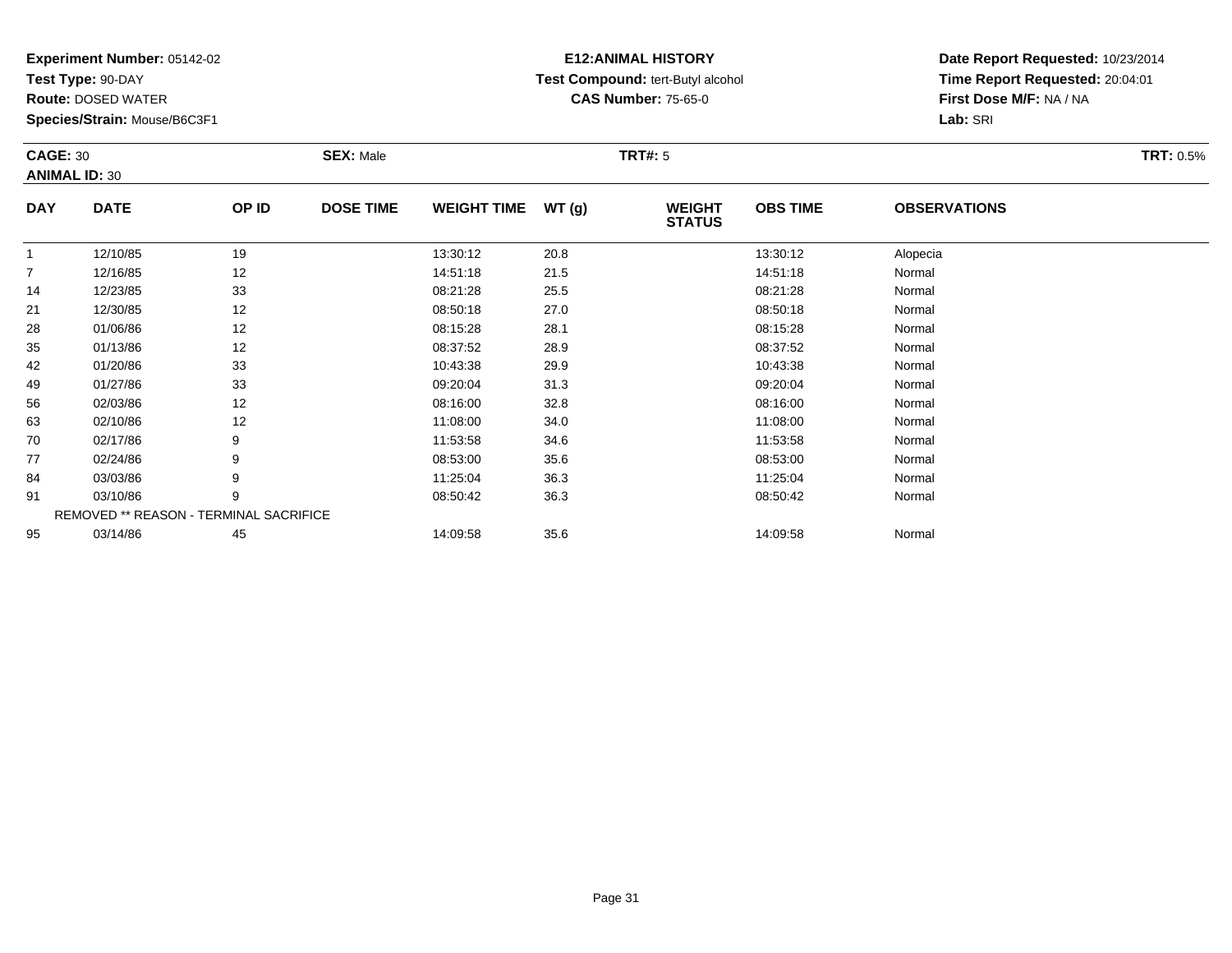**Test Type:** 90-DAY

91

95

**Route:** DOSED WATER

**Species/Strain:** Mouse/B6C3F1

REMOVED \*\* REASON - TERMINAL SACRIFICE

## **E12:ANIMAL HISTORY Test Compound:** tert-Butyl alcohol **CAS Number:** 75-65-0

**Date Report Requested:** 10/23/2014**Time Report Requested:** 20:04:01**First Dose M/F:** NA / NA**Lab:** SRI

| <b>CAGE: 31</b><br><b>ANIMAL ID: 31</b> |             |       | <b>SEX: Male</b> |                    |       | <b>TRT#: 7</b>                 |                 |                     | <b>TRT: 1.0%</b> |
|-----------------------------------------|-------------|-------|------------------|--------------------|-------|--------------------------------|-----------------|---------------------|------------------|
| <b>DAY</b>                              | <b>DATE</b> | OP ID | <b>DOSE TIME</b> | <b>WEIGHT TIME</b> | WT(g) | <b>WEIGHT</b><br><b>STATUS</b> | <b>OBS TIME</b> | <b>OBSERVATIONS</b> |                  |
|                                         | 12/10/85    | 19    |                  | 13:45:46           | 21.2  |                                | 13:45:46        | Normal              |                  |
| $\overline{7}$                          | 12/16/85    | 12    |                  | 13:42:28           | 23.6  |                                | 13:42:28        | Normal              |                  |
| 14                                      | 12/23/85    | 33    |                  | 08:13:20           | 25.1  |                                | 08:13:20        | Normal              |                  |
| 21                                      | 12/30/85    | 12    |                  | 07:42:28           | 26.7  |                                | 07:42:28        | Normal              |                  |
| 28                                      | 01/06/86    | 12    |                  | 07:51:54           | 29.0  |                                | 07:51:54        | Normal              |                  |
| 35                                      | 01/13/86    | 12    |                  | 08:16:10           | 29.5  |                                | 08:16:10        | Normal              |                  |
| 42                                      | 01/20/86    | 33    |                  | 10:36:18           | 30.1  |                                | 10:36:18        | Normal              |                  |
| 49                                      | 01/27/86    | 33    |                  | 10:46:10           | 31.0  |                                | 10:46:10        | <b>Ruffled Fur</b>  |                  |
| 56                                      | 02/03/86    | 12    |                  | 08:39:12           | 31.9  |                                | 08:39:12        | Normal              |                  |
| 63                                      | 02/10/86    | 12    |                  | 09:26:10           | 33.4  |                                | 09:26:10        | Normal              |                  |
| 70                                      | 02/17/86    | 9     |                  | 10:18:04           | 32.9  |                                | 10:18:04        | Normal              |                  |
| 77                                      | 02/24/86    | 9     |                  | 07:31:12           | 34.1  |                                | 07:31:12        | Normal              |                  |
| 84                                      | 03/03/86    | 9     |                  | 10:37:26           | 33.6  |                                | 10:37:26        | Normal              |                  |

1 03/10/86 9 9 10:17:06 34.6 10:17 10:17 10:17 10:17:06 10:17:06 Normal

5 03/14/86 45 45 07:52:36 35.0 35.0 07:52:36 03/14/86 Normal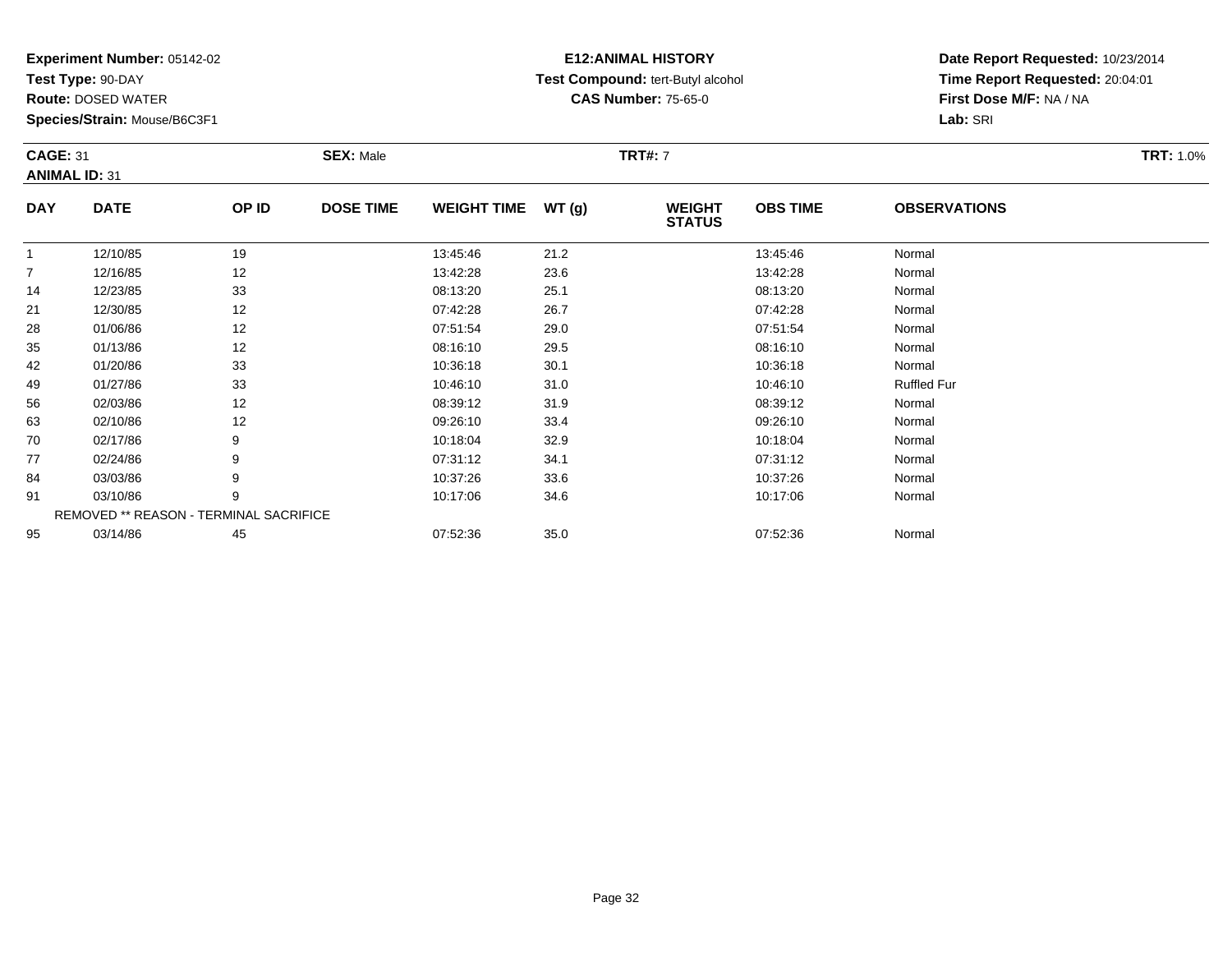**Test Type:** 90-DAY

77

84

91

95

**Route:** DOSED WATER

**Species/Strain:** Mouse/B6C3F1

REMOVED \*\* REASON - TERMINAL SACRIFICE

## **E12:ANIMAL HISTORY Test Compound:** tert-Butyl alcohol **CAS Number:** 75-65-0

**Date Report Requested:** 10/23/2014**Time Report Requested:** 20:04:01**First Dose M/F:** NA / NA**Lab:** SRI

| <b>CAGE: 32</b><br><b>ANIMAL ID: 32</b> |             |       | <b>SEX: Male</b> |                    |       | <b>TRT#: 7</b>                 |                 |                     | <b>TRT: 1.0%</b> |
|-----------------------------------------|-------------|-------|------------------|--------------------|-------|--------------------------------|-----------------|---------------------|------------------|
| <b>DAY</b>                              | <b>DATE</b> | OP ID | <b>DOSE TIME</b> | <b>WEIGHT TIME</b> | WT(g) | <b>WEIGHT</b><br><b>STATUS</b> | <b>OBS TIME</b> | <b>OBSERVATIONS</b> |                  |
|                                         | 12/10/85    | 19    |                  | 13:46:16           | 22.3  |                                | 13:46:16        | Normal              |                  |
| $\overline{7}$                          | 12/16/85    | 12    |                  | 13:43:08           | 24.0  |                                | 13:43:08        | Normal              |                  |
| 14                                      | 12/23/85    | 33    |                  | 08:13:50           | 25.4  |                                | 08:13:50        | Normal              |                  |
| 21                                      | 12/30/85    | 12    |                  | 07:43:14           | 27.4  |                                | 07:43:14        | Normal              |                  |
| 28                                      | 01/06/86    | 12    |                  | 07:52:24           | 29.7  |                                | 07:52:24        | Normal              |                  |
| 35                                      | 01/13/86    | 12    |                  | 08:16:44           | 29.9  |                                | 08:16:44        | Normal              |                  |
| 42                                      | 01/20/86    | 33    |                  | 10:36:54           | 31.0  |                                | 10:36:54        | Normal              |                  |
| 49                                      | 01/27/86    | 33    |                  | 10:46:48           | 31.7  |                                | 10:46:48        | Normal              |                  |
| 56                                      | 02/03/86    | 12    |                  | 08:37:30           | 33.2  |                                | 08:37:30        | Normal              |                  |
| 63                                      | 02/10/86    | 12    |                  | 09:23:48           | 34.0  |                                | 09:23:48        | Normal              |                  |
| 70                                      | 02/17/86    | 9     |                  | 10:23:08           | 34.8  |                                | 10:23:08        | Normal              |                  |

7 02/24/86 9 9 07:33:10 34.6 07:33 07:33:10 07:33:10 07:33:10

4 03/03/86 9 9 10:39:14 37.4 10:39 10:39 14 37.4 10:39 10:39:14 10:39 14 10:39 14 10:39 14 10:39 14 15 16 17 1

1 03/10/86 9 9 10:18:50 37.8 10:18 10:18:50 10:18:50 10:18:50 Normal

03/14/86 <sup>45</sup> 08:04:00 38.1 08:04:00 Normal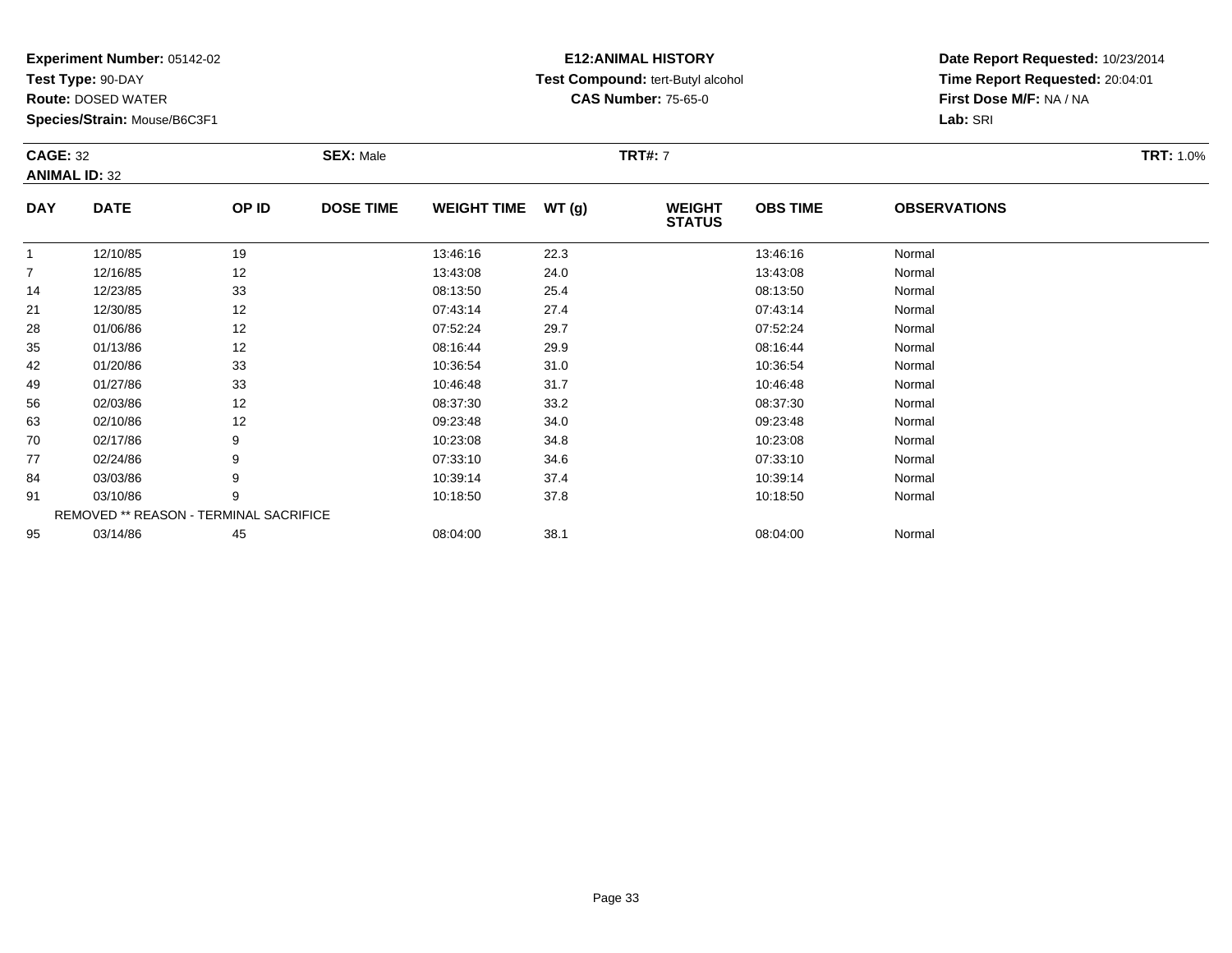**Test Type:** 90-DAY

77

84

91

94

**Route:** DOSED WATER

**Species/Strain:** Mouse/B6C3F1

REMOVED \*\* REASON - TERMINAL SACRIFICE

## **E12:ANIMAL HISTORY Test Compound:** tert-Butyl alcohol **CAS Number:** 75-65-0

**Date Report Requested:** 10/23/2014**Time Report Requested:** 20:04:01**First Dose M/F:** NA / NA**Lab:** SRI

| <b>CAGE: 33</b><br><b>ANIMAL ID: 33</b> |             |       | <b>SEX: Male</b> |                    |       | <b>TRT#: 7</b>                 |                 |                     | <b>TRT: 1.0%</b> |
|-----------------------------------------|-------------|-------|------------------|--------------------|-------|--------------------------------|-----------------|---------------------|------------------|
| <b>DAY</b>                              | <b>DATE</b> | OP ID | <b>DOSE TIME</b> | <b>WEIGHT TIME</b> | WT(g) | <b>WEIGHT</b><br><b>STATUS</b> | <b>OBS TIME</b> | <b>OBSERVATIONS</b> |                  |
|                                         | 12/10/85    | 19    |                  | 13:46:54           | 20.7  |                                | 13:46:54        | Normal              |                  |
| $\overline{7}$                          | 12/16/85    | 12    |                  | 13:43:44           | 23.2  |                                | 13:43:44        | Normal              |                  |
| 14                                      | 12/23/85    | 33    |                  | 08:14:20           | 25.1  |                                | 08:14:20        | Normal              |                  |
| 21                                      | 12/30/85    | 12    |                  | 07:44:00           | 26.5  |                                | 07:44:00        | Normal              |                  |
| 28                                      | 01/06/86    | 12    |                  | 07:52:56           | 28.7  |                                | 07:52:56        | Normal              |                  |
| 35                                      | 01/13/86    | 12    |                  | 08:17:22           | 29.6  |                                | 08:17:22        | Normal              |                  |
| 42                                      | 01/20/86    | 33    |                  | 10:34:34           | 30.0  |                                | 10:34:34        | Normal              |                  |
| 49                                      | 01/27/86    | 33    |                  | 10:43:12           | 30.8  |                                | 10:43:12        | <b>Ruffled Fur</b>  |                  |
| 56                                      | 02/03/86    | 12    |                  | 08:37:56           | 31.8  |                                | 08:37:56        | Normal              |                  |
| 63                                      | 02/10/86    | 12    |                  | 09:24:18           | 33.4  |                                | 09:24:18        | Normal              |                  |
| 70                                      | 02/17/86    | 9     |                  | 10:24:22           | 34.8  |                                | 10:24:22        | Normal              |                  |

7 02/24/86 9 9 07:33:52 35.2 35.2 07:33:52 Normal

4 03/03/86 9 9 10:40:10 35.5 10:40 10:40 10:40 10:40 10:40 10:40 10:40 10:40:10

1 03/10/86 9 9 10:19:42 36.8 10:19 10:19 10:19 10:19 10:19 10:19 10:19 10:19 10:19 10:19 10:19 10:19 10:19 10:

4 03/13/86 9 9 08:00:16 37.3 08:00 08:00:16 08:00 08:00 08:00 08:00:16 08:00:16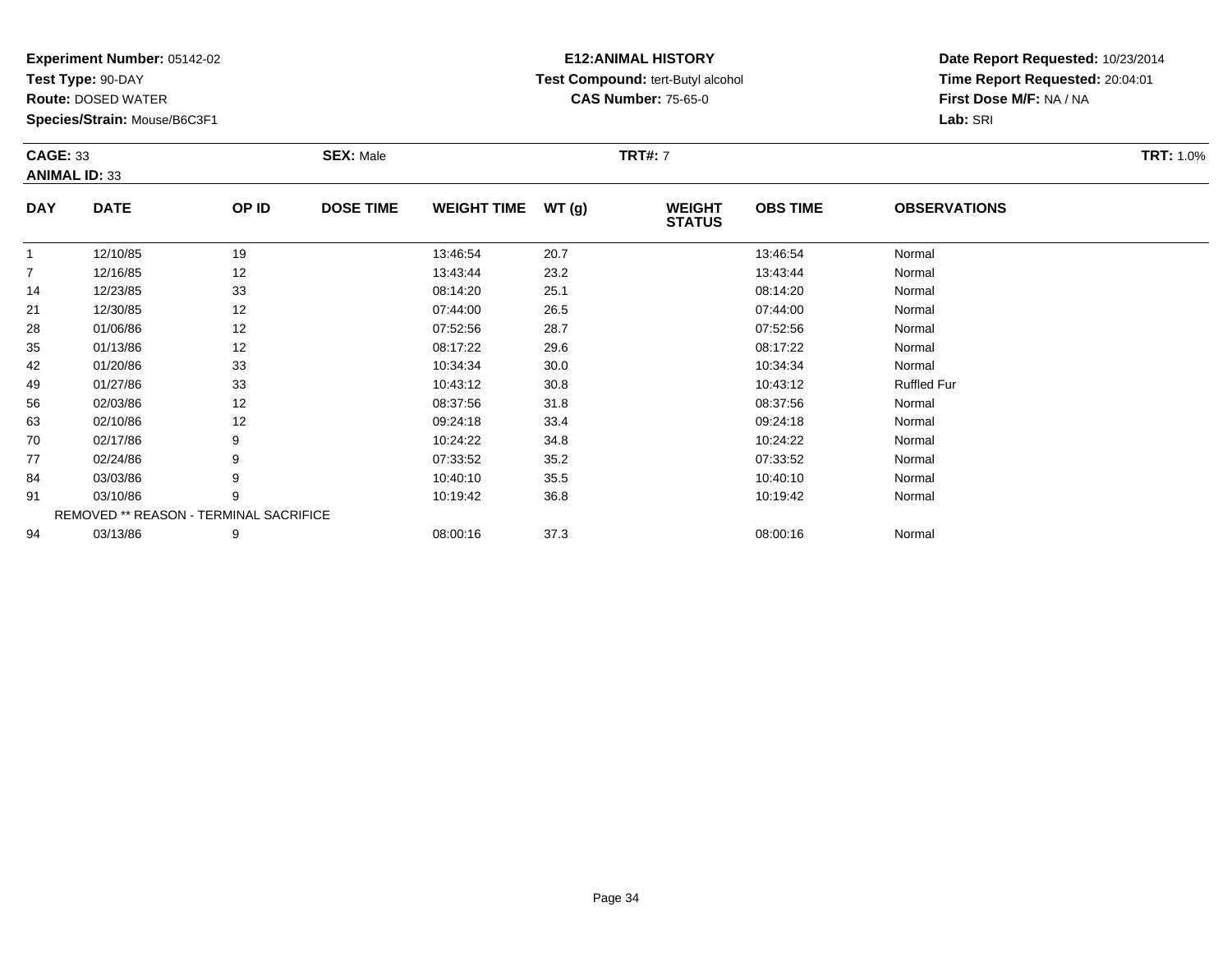**Test Type:** 90-DAY

94

**Route:** DOSED WATER

**Species/Strain:** Mouse/B6C3F1

## **E12:ANIMAL HISTORY Test Compound:** tert-Butyl alcohol **CAS Number:** 75-65-0

**Date Report Requested:** 10/23/2014**Time Report Requested:** 20:04:01**First Dose M/F:** NA / NA**Lab:** SRI

| <b>CAGE: 34</b> | <b>ANIMAL ID: 34</b>                          |       | <b>SEX: Male</b> |                    |       | <b>TRT#: 7</b>                 |                 |                     | <b>TRT: 1.0%</b> |
|-----------------|-----------------------------------------------|-------|------------------|--------------------|-------|--------------------------------|-----------------|---------------------|------------------|
| <b>DAY</b>      | <b>DATE</b>                                   | OP ID | <b>DOSE TIME</b> | <b>WEIGHT TIME</b> | WT(g) | <b>WEIGHT</b><br><b>STATUS</b> | <b>OBS TIME</b> | <b>OBSERVATIONS</b> |                  |
| 1               | 12/10/85                                      | 19    |                  | 13:47:28           | 20.1  |                                | 13:47:28        | Normal              |                  |
| $\overline{7}$  | 12/16/85                                      | 12    |                  | 13:44:26           | 21.1  |                                | 13:44:26        | Normal              |                  |
| 14              | 12/23/85                                      | 33    |                  | 08:14:50           | 22.8  |                                | 08:14:50        | Normal              |                  |
| 21              | 12/30/85                                      | 12    |                  | 07:44:44           | 23.1  |                                | 07:44:44        | Normal              |                  |
| 28              | 01/06/86                                      | 12    |                  | 07:50:42           | 25.1  |                                | 07:50:42        | Normal              |                  |
| 35              | 01/13/86                                      | 12    |                  | 08:14:38           | 25.9  |                                | 08:14:38        | Normal              |                  |
| 42              | 01/20/86                                      | 33    |                  | 10:35:14           | 25.6  |                                | 10:35:14        | Normal              |                  |
| 49              | 01/27/86                                      | 33    |                  | 10:45:02           | 26.9  |                                | 10:45:02        | Normal              |                  |
| 56              | 02/03/86                                      | 12    |                  | 08:38:20           | 28.0  |                                | 08:38:20        | Normal              |                  |
| 63              | 02/10/86                                      | 12    |                  | 09:25:02           | 29.2  |                                | 09:25:02        | Normal              |                  |
| 70              | 02/17/86                                      | 9     |                  | 10:25:16           | 29.4  |                                | 10:25:16        | Normal              |                  |
| 77              | 02/24/86                                      | 9     |                  | 07:34:40           | 30.5  |                                | 07:34:40        | Normal              |                  |
| 84              | 03/03/86                                      | 9     |                  | 10:40:50           | 31.7  |                                | 10:40:50        | Normal              |                  |
| 91              | 03/10/86                                      | 9     |                  | 10:20:32           | 32.0  |                                | 10:20:32        | Normal              |                  |
|                 | <b>REMOVED ** REASON - TERMINAL SACRIFICE</b> |       |                  |                    |       |                                |                 |                     |                  |

03/13/86 <sup>9</sup> 07:49:02 32.3 07:49:02 Normal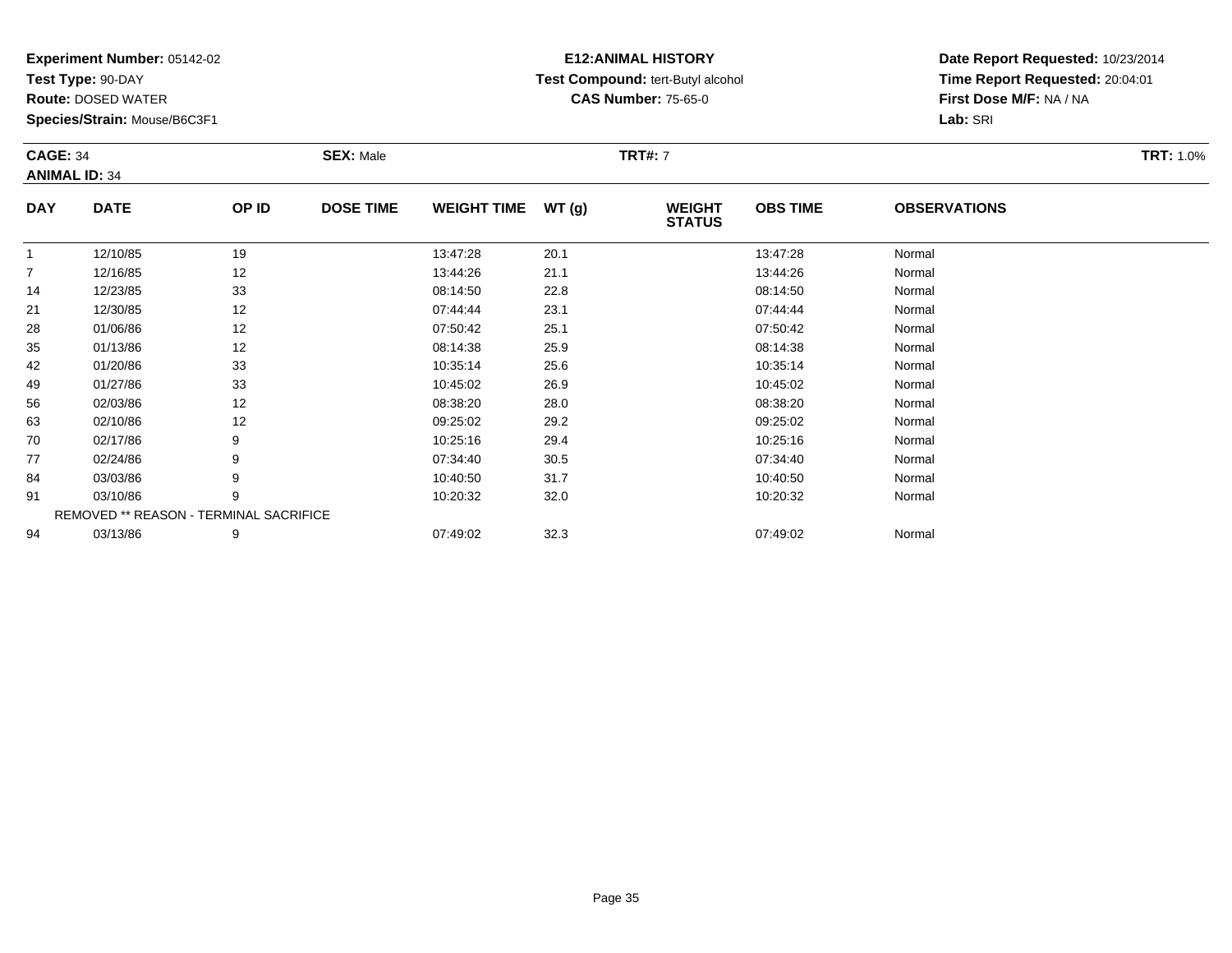**Test Type:** 90-DAY

63

70

77

84

91

94

**Route:** DOSED WATER

**Species/Strain:** Mouse/B6C3F1

REMOVED \*\* REASON - TERMINAL SACRIFICE

## **E12:ANIMAL HISTORY Test Compound:** tert-Butyl alcohol **CAS Number:** 75-65-0

**Date Report Requested:** 10/23/2014**Time Report Requested:** 20:04:01**First Dose M/F:** NA / NA**Lab:** SRI

| <b>CAGE: 35</b><br><b>ANIMAL ID: 35</b> |             |       | <b>SEX: Male</b>                       |          |                                | <b>TRT#: 7</b>  |                     |        | <b>TRT: 1.0%</b> |
|-----------------------------------------|-------------|-------|----------------------------------------|----------|--------------------------------|-----------------|---------------------|--------|------------------|
| <b>DAY</b>                              | <b>DATE</b> | OP ID | <b>DOSE TIME</b><br><b>WEIGHT TIME</b> | WT(g)    | <b>WEIGHT</b><br><b>STATUS</b> | <b>OBS TIME</b> | <b>OBSERVATIONS</b> |        |                  |
|                                         | 12/10/85    | 19    |                                        | 13:48:06 | 22.7                           |                 | 13:48:06            | Normal |                  |
|                                         | 12/16/85    | 12    |                                        | 13:45:36 | 24.7                           |                 | 13:45:36            | Normal |                  |
| 14                                      | 12/23/85    | 33    |                                        | 08:12:52 | 26.2                           |                 | 08:12:52            | Normal |                  |
| 21                                      | 12/30/85    | 12    |                                        | 07:40:04 | 25.3                           |                 | 07:40:04            | Normal |                  |
| 28                                      | 01/06/86    | 12    |                                        | 07:51:14 | 29.1                           |                 | 07:51:14            | Normal |                  |
| 35                                      | 01/13/86    | 12    |                                        | 08:15:08 | 28.2                           |                 | 08:15:08            | Normal |                  |
| 42                                      | 01/20/86    | 33    |                                        | 10:35:50 | 30.3                           |                 | 10:35:50            | Normal |                  |
| 49                                      | 01/27/86    | 33    |                                        | 10:45:40 | 32.1                           |                 | 10:45:40            | Normal |                  |
| 56                                      | 02/03/86    | 12    |                                        | 08:38:46 | 33.5                           |                 | 08:38:46            | Normal |                  |

6 02/03/86 12 12 08:38:46 33.5 08:38:46 08:38:46 Normal

3 02/10/86 12 12 09:25:42 34.2 34.2 09:25:42 09:25:42 Normal

0 02/17/86 9 10:26:38 34.7 10:26:38 Normal

02/24/86 <sup>9</sup> 07:35:12 35.7 07:35:12 Normal

4 03/03/86 9 9 10:41:28 36.7 10:41 10:41 10:41 10:41 10:41 10:41 10:41:28 10:41:28 Normal

1 03/10/86 9 9 10:21:32 37.6 10:21:32 10:23 10:21:32 Normal

4 03/13/86 9 9 08:35:10 37.8 08:35 08:35:10 08:35:10 08:35:10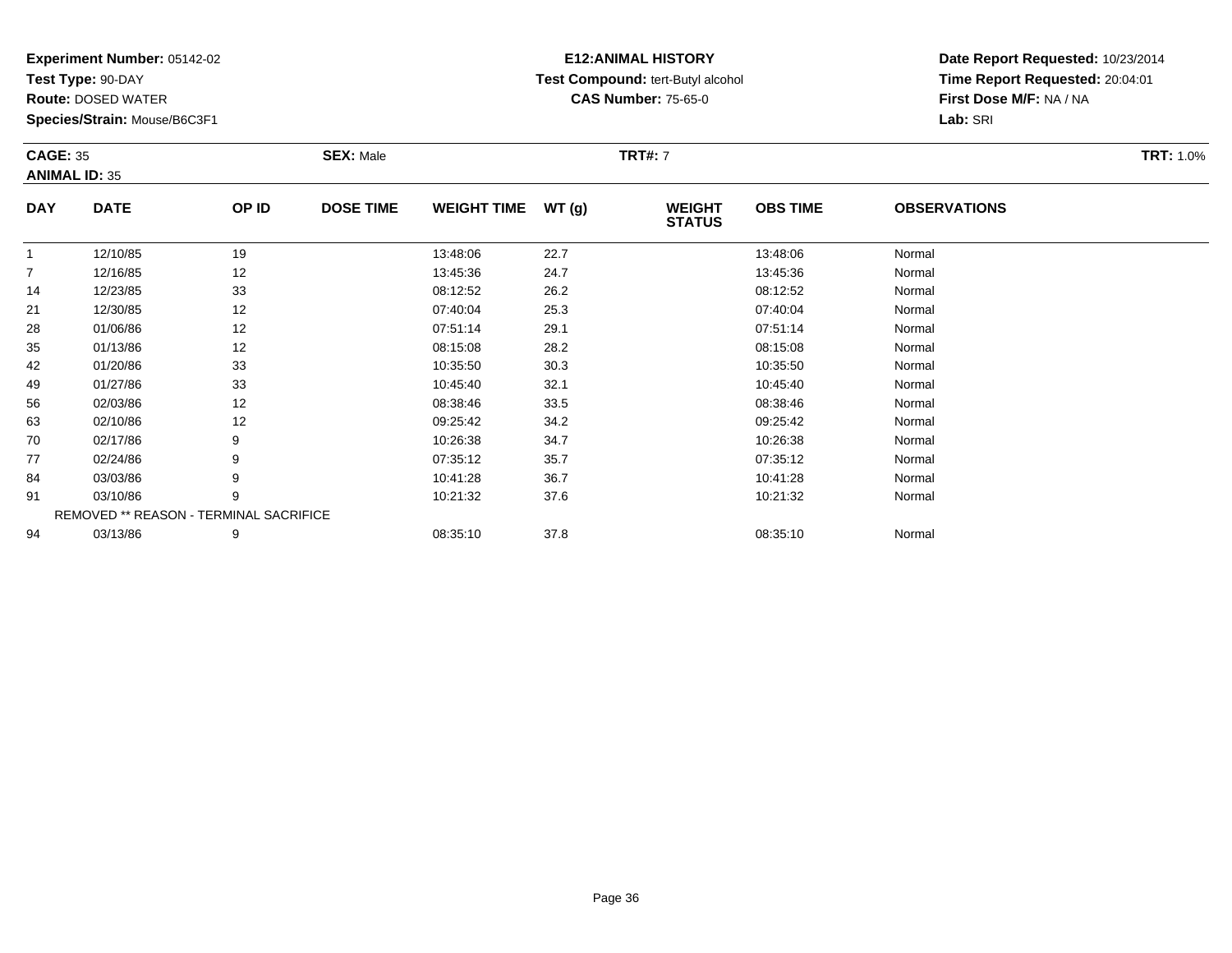**Test Type:** 90-DAY

77

84

91

94

**Route:** DOSED WATER

**Species/Strain:** Mouse/B6C3F1

REMOVED \*\* REASON - TERMINAL SACRIFICE

## **E12:ANIMAL HISTORY Test Compound:** tert-Butyl alcohol **CAS Number:** 75-65-0

**Date Report Requested:** 10/23/2014**Time Report Requested:** 20:04:01**First Dose M/F:** NA / NA**Lab:** SRI

| <b>CAGE: 36</b><br><b>ANIMAL ID: 36</b> |             | <b>SEX: Male</b> |                  |                    | <b>TRT#: 7</b> |                                | <b>TRT: 1.0%</b> |                     |  |
|-----------------------------------------|-------------|------------------|------------------|--------------------|----------------|--------------------------------|------------------|---------------------|--|
| <b>DAY</b>                              | <b>DATE</b> | OP ID            | <b>DOSE TIME</b> | <b>WEIGHT TIME</b> | WT(g)          | <b>WEIGHT</b><br><b>STATUS</b> | <b>OBS TIME</b>  | <b>OBSERVATIONS</b> |  |
|                                         | 12/10/85    | 19               |                  | 13:55:34           | 23.8           |                                | 13:55:34         | Normal              |  |
| $\overline{7}$                          | 12/16/85    | 12               |                  | 14:25:44           | 25.2           |                                | 14:25:44         | Normal              |  |
| 14                                      | 12/23/85    | 33               |                  | 09:00:14           | 26.9           |                                | 09:00:14         | Normal              |  |
| 21                                      | 12/30/85    | 12               |                  | 09:14:08           | 27.6           |                                | 09:14:08         | Normal              |  |
| 28                                      | 01/06/86    | 12               |                  | 08:44:02           | 29.4           |                                | 08:44:02         | Normal              |  |
| 35                                      | 01/13/86    | 12               |                  | 08:25:38           | 31.4           |                                | 08:25:38         | Normal              |  |
| 42                                      | 01/20/86    | 33               |                  | 11:02:14           | 31.8           |                                | 11:02:14         | Normal              |  |
| 49                                      | 01/27/86    | 33               |                  | 08:55:56           | 33.0           |                                | 08:55:56         | Hypoactivity        |  |
| 56                                      | 02/03/86    | 12               |                  | 07:56:24           | 35.0           |                                | 07:56:24         | Normal              |  |
| 63                                      | 02/10/86    | 12               |                  | 10:50:50           | 36.7           |                                | 10:50:50         | Normal              |  |
| 70                                      | 02/17/86    | 9                |                  | 11:43:04           | 37.7           |                                | 11:43:04         | Normal              |  |

0 02/17/86 9 9 11:43:04 37.7 11:43:04 11:43:04 Normal

7 02/24/86 9 9 08:41:10 39.3 08:41:10 08:41 08:41

4 03/03/86 9 9 13:19:20 40.0 13:19 10.0 13:19:20 Normal

1 03/10/86 9 9 08:31:32 40.2 9 08:32 08:32 08:31:32 Normal

4 03/13/86 9 9 08:08:48 39.8 08:08 08:08 08:08 08:08:48 Normal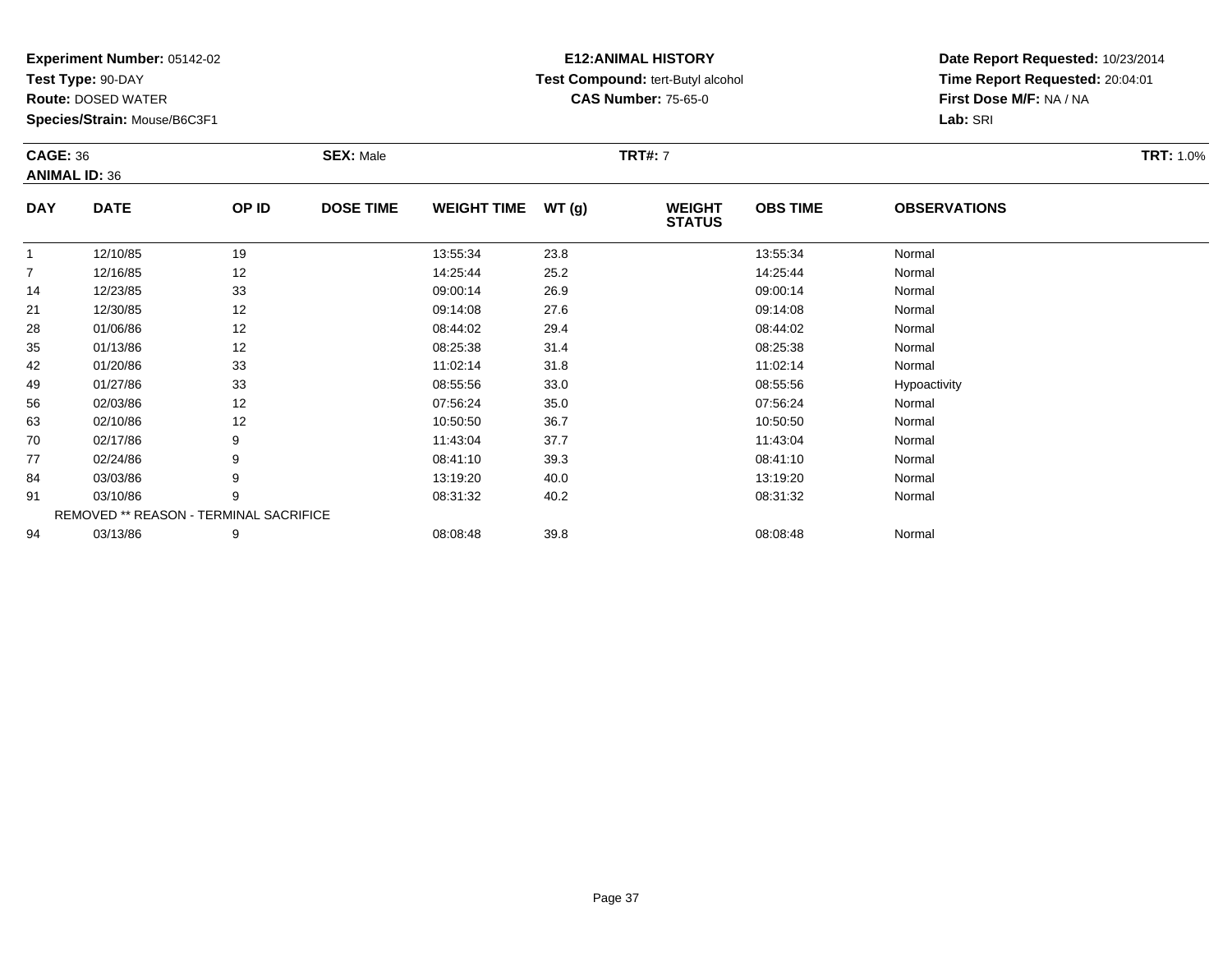**Test Type:** 90-DAY

96

**Route:** DOSED WATER

**Species/Strain:** Mouse/B6C3F1

REMOVED \*\* REASON - TERMINAL SACRIFICE

## **E12:ANIMAL HISTORY Test Compound:** tert-Butyl alcohol **CAS Number:** 75-65-0

**Date Report Requested:** 10/23/2014**Time Report Requested:** 20:04:01**First Dose M/F:** NA / NA**Lab:** SRI

|                | <b>CAGE: 37</b><br><b>ANIMAL ID: 37</b> |       | <b>SEX: Male</b> |                    |       | <b>TRT#: 7</b>                 |                 | <b>TRT: 1.0%</b>    |  |
|----------------|-----------------------------------------|-------|------------------|--------------------|-------|--------------------------------|-----------------|---------------------|--|
| <b>DAY</b>     | <b>DATE</b>                             | OP ID | <b>DOSE TIME</b> | <b>WEIGHT TIME</b> | WT(g) | <b>WEIGHT</b><br><b>STATUS</b> | <b>OBS TIME</b> | <b>OBSERVATIONS</b> |  |
|                | 12/10/85                                | 19    |                  | 13:56:14           | 21.3  |                                | 13:56:14        | Normal              |  |
| $\overline{7}$ | 12/16/85                                | 12    |                  | 14:26:20           | 22.3  |                                | 14:26:20        | Normal              |  |
| 14             | 12/23/85                                | 33    |                  | 09:00:54           | 23.3  |                                | 09:00:54        | Normal              |  |
| 21             | 12/30/85                                | 12    |                  | 09:14:46           | 24.4  |                                | 09:14:46        | Normal              |  |
| 28             | 01/06/86                                | 12    |                  | 08:44:50           | 26.0  |                                | 08:44:50        | Normal              |  |
| 35             | 01/13/86                                | 12    |                  | 08:26:28           | 27.4  |                                | 08:26:28        | Normal              |  |
| 42             | 01/20/86                                | 33    |                  | 11:02:46           | 27.4  |                                | 11:02:46        | Normal              |  |
| 49             | 01/27/86                                | 33    |                  | 08:58:18           | 27.7  |                                | 08:58:18        | Normal              |  |
| 56             | 02/03/86                                | 12    |                  | 07:53:08           | 30.4  |                                | 07:53:08        | Normal              |  |
| 63             | 02/10/86                                | 12    |                  | 10:47:50           | 31.4  |                                | 10:47:50        | Normal              |  |
| 70             | 02/17/86                                | 9     |                  | 11:43:46           | 30.1  |                                | 11:43:46        | Normal              |  |
| 77             | 02/24/86                                | 9     |                  | 08:41:44           | 31.8  |                                | 08:41:44        | Normal              |  |
| 84             | 03/03/86                                | 9     |                  | 13:20:00           | 30.5  |                                | 13:20:00        | Normal              |  |
| 91             | 03/10/86                                | 9     |                  | 08:32:46           | 32.0  |                                | 08:32:46        | Normal              |  |

6 03/15/86 19 19 07:25:58 33.0 07:25:58 07:25:58 Normal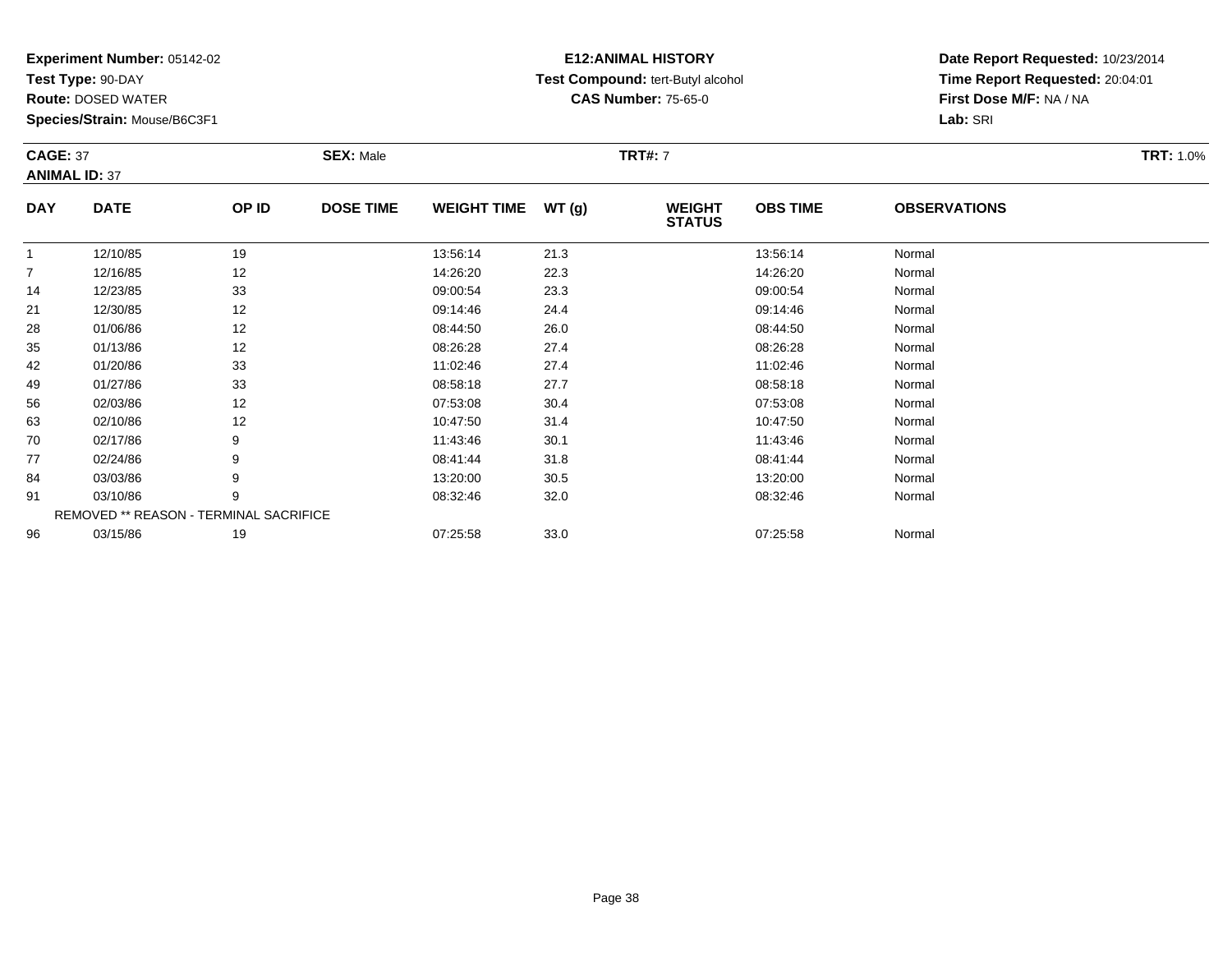**Test Type:** 90-DAY

94

**Route:** DOSED WATER

**Species/Strain:** Mouse/B6C3F1

# **E12:ANIMAL HISTORY Test Compound:** tert-Butyl alcohol **CAS Number:** 75-65-0

**Date Report Requested:** 10/23/2014**Time Report Requested:** 20:04:01**First Dose M/F:** NA / NA**Lab:** SRI

|                | <b>CAGE: 38</b><br><b>ANIMAL ID: 38</b> |       | <b>SEX: Male</b> |                    |       | <b>TRT#: 7</b>                 |                 | <b>TRT: 1.0%</b>    |  |
|----------------|-----------------------------------------|-------|------------------|--------------------|-------|--------------------------------|-----------------|---------------------|--|
| <b>DAY</b>     | <b>DATE</b>                             | OP ID | <b>DOSE TIME</b> | <b>WEIGHT TIME</b> | WT(g) | <b>WEIGHT</b><br><b>STATUS</b> | <b>OBS TIME</b> | <b>OBSERVATIONS</b> |  |
| $\mathbf{1}$   | 12/10/85                                | 19    |                  | 13:56:50           | 20.4  |                                | 13:56:50        | Normal              |  |
| $\overline{7}$ | 12/16/85                                | 12    |                  | 14:26:54           | 22.9  |                                | 14:26:54        | Normal              |  |
| 14             | 12/23/85                                | 33    |                  | 09:01:34           | 20.6  |                                | 09:01:34        | Normal              |  |
| 21             | 12/30/85                                | 12    |                  | 09:15:28           | 25.0  |                                | 09:15:28        | Normal              |  |
| 28             | 01/06/86                                | 12    |                  | 08:45:24           | 25.8  |                                | 08:45:24        | Normal              |  |
| 35             | 01/13/86                                | 12    |                  | 08:27:00           | 27.2  |                                | 08:27:00        | Normal              |  |
| 42             | 01/20/86                                | 33    |                  | 11:00:30           | 28.4  |                                | 11:00:30        | Normal              |  |
| 49             | 01/27/86                                | 33    |                  | 08:53:18           | 29.3  |                                | 08:53:18        | Normal              |  |
| 56             | 02/03/86                                | 12    |                  | 07:53:42           | 31.3  |                                | 07:53:42        | Normal              |  |
| 63             | 02/10/86                                | 12    |                  | 10:48:22           | 32.3  |                                | 10:48:22        | Normal              |  |
| 70             | 02/17/86                                | 9     |                  | 11:44:26           | 32.6  |                                | 11:44:26        | Normal              |  |
| 77             | 02/24/86                                | 9     |                  | 08:42:22           | 33.9  |                                | 08:42:22        | Normal              |  |
| 84             | 03/03/86                                | 9     |                  | 13:20:46           | 34.5  |                                | 13:20:46        | Normal              |  |
| 91             | 03/10/86                                | 9     |                  | 08:34:38           | 36.1  |                                | 08:34:38        | Normal              |  |
|                | REMOVED ** REASON - TERMINAL SACRIFICE  |       |                  |                    |       |                                |                 |                     |  |

4 03/13/86 9 9 07:51:48 36.6 07:51:48 07:51:48 Normal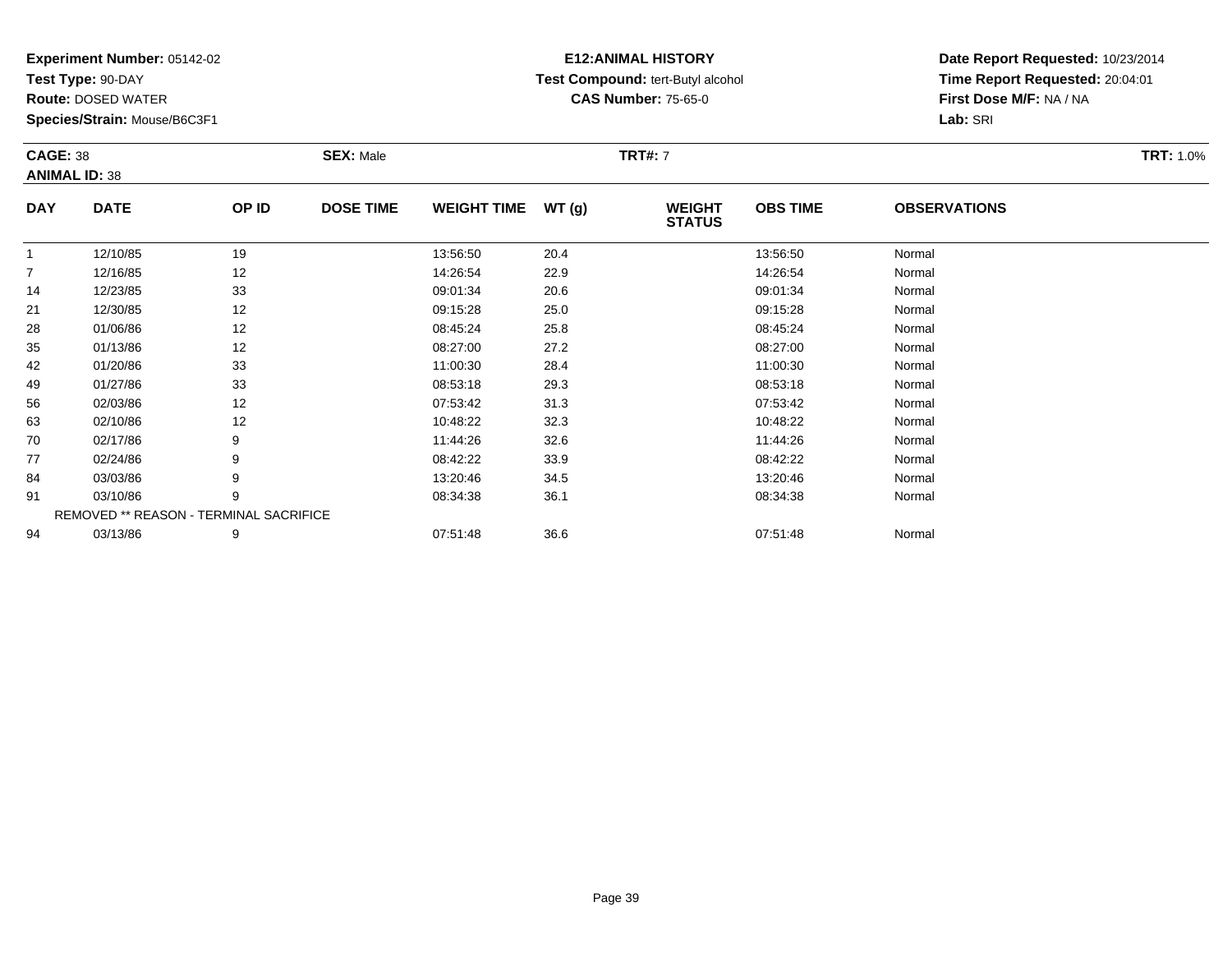**Test Type:** 90-DAY

95

**Route:** DOSED WATER

**Species/Strain:** Mouse/B6C3F1

## **E12:ANIMAL HISTORY Test Compound:** tert-Butyl alcohol **CAS Number:** 75-65-0

**Date Report Requested:** 10/23/2014**Time Report Requested:** 20:04:01**First Dose M/F:** NA / NA**Lab:** SRI

|                | <b>CAGE: 39</b><br><b>ANIMAL ID: 39</b>       |       | <b>SEX: Male</b> | <b>TRT: 1.0%</b>   |       |                                |                 |                     |  |
|----------------|-----------------------------------------------|-------|------------------|--------------------|-------|--------------------------------|-----------------|---------------------|--|
| <b>DAY</b>     | <b>DATE</b>                                   | OP ID | <b>DOSE TIME</b> | <b>WEIGHT TIME</b> | WT(g) | <b>WEIGHT</b><br><b>STATUS</b> | <b>OBS TIME</b> | <b>OBSERVATIONS</b> |  |
|                | 12/10/85                                      | 19    |                  | 13:57:26           | 22.2  |                                | 13:57:26        | Normal              |  |
| $\overline{7}$ | 12/16/85                                      | 12    |                  | 14:27:36           | 24.4  |                                | 14:27:36        | Normal              |  |
| 14             | 12/23/85                                      | 33    |                  | 09:02:20           | 25.8  |                                | 09:02:20        | Normal              |  |
| 21             | 12/30/85                                      | 12    |                  | 09:16:02           | 27.1  |                                | 09:16:02        | Normal              |  |
| 28             | 01/06/86                                      | 12    |                  | 08:42:52           | 27.6  |                                | 08:42:52        | Normal              |  |
| 35             | 01/13/86                                      | 12    |                  | 08:24:22           | 29.0  |                                | 08:24:22        | Normal              |  |
| 42             | 01/20/86                                      | 33    |                  | 11:01:02           | 30.1  |                                | 11:01:02        | Normal              |  |
| 49             | 01/27/86                                      | 33    |                  | 08:54:08           | 30.3  |                                | 08:54:08        | Normal              |  |
| 56             | 02/03/86                                      | 12    |                  | 07:55:22           | 31.6  |                                | 07:55:22        | Normal              |  |
| 63             | 02/10/86                                      | 12    |                  | 10:49:52           | 32.2  |                                | 10:49:52        | Normal              |  |
| 70             | 02/17/86                                      | 9     |                  | 11:45:04           | 33.9  |                                | 11:45:04        | Normal              |  |
| 77             | 02/24/86                                      | 9     |                  | 08:43:04           | 35.2  |                                | 08:43:04        | Normal              |  |
| 84             | 03/03/86                                      | 9     |                  | 13:21:26           | 35.7  |                                | 13:21:26        | Normal              |  |
| 91             | 03/10/86                                      | 9     |                  | 08:35:46           | 37.1  |                                | 08:35:46        | Normal              |  |
|                | <b>REMOVED ** REASON - TERMINAL SACRIFICE</b> |       |                  |                    |       |                                |                 |                     |  |

5 03/14/86 45 45 14:06:34 35.5 14:06:34 14:06:34 Normal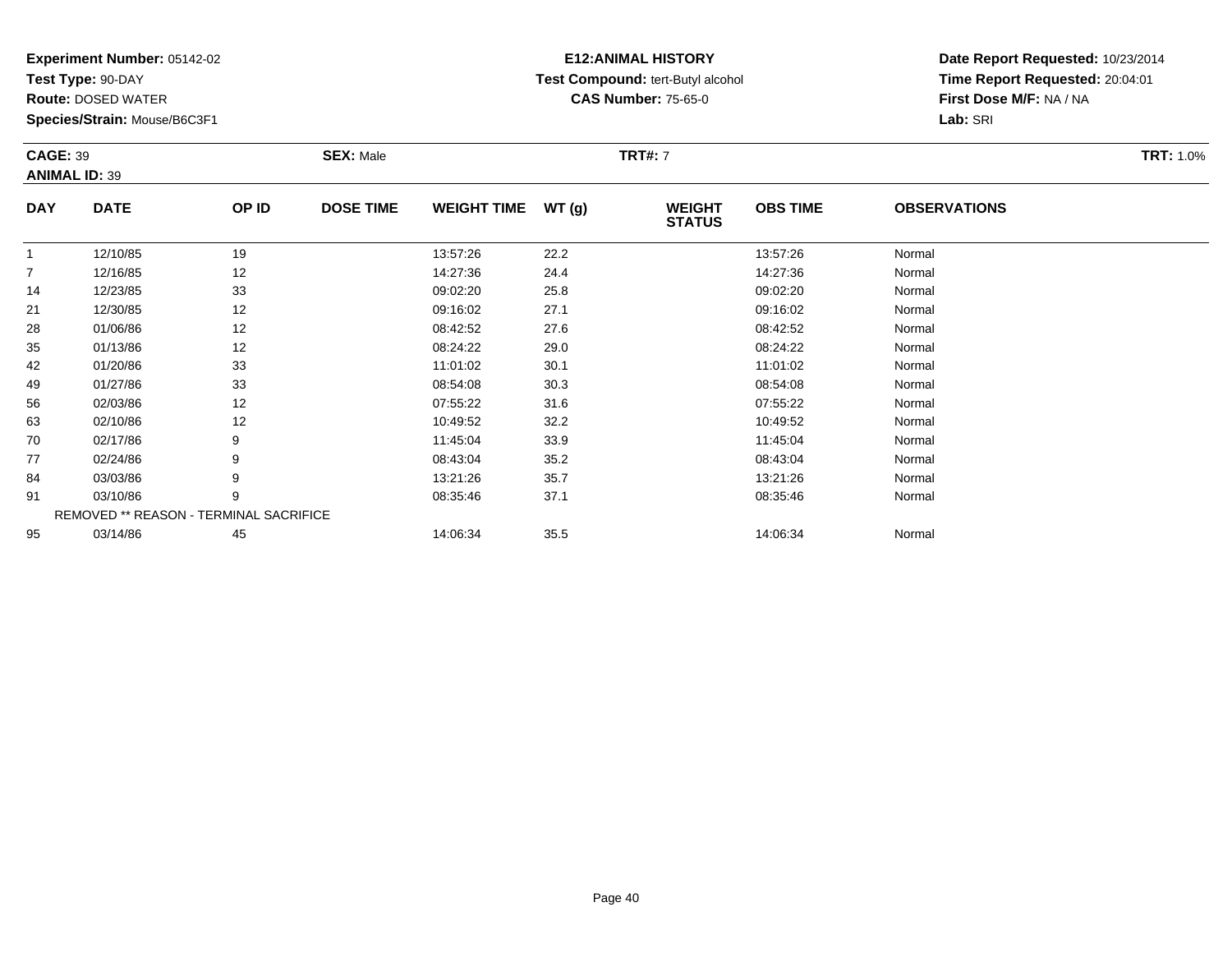**Test Type:** 90-DAY

**Route:** DOSED WATER

**Species/Strain:** Mouse/B6C3F1

# **E12:ANIMAL HISTORY Test Compound:** tert-Butyl alcohol **CAS Number:** 75-65-0

**Date Report Requested:** 10/23/2014**Time Report Requested:** 20:04:01**First Dose M/F:** NA / NA**Lab:** SRI

|              | <b>CAGE: 40</b><br><b>ANIMAL ID: 40</b>       |       | <b>SEX: Male</b> |                    |       | <b>TRT#: 7</b>                 | <b>TRT: 1.0%</b> |                     |  |
|--------------|-----------------------------------------------|-------|------------------|--------------------|-------|--------------------------------|------------------|---------------------|--|
| <b>DAY</b>   | <b>DATE</b>                                   | OP ID | <b>DOSE TIME</b> | <b>WEIGHT TIME</b> | WT(g) | <b>WEIGHT</b><br><b>STATUS</b> | <b>OBS TIME</b>  | <b>OBSERVATIONS</b> |  |
| $\mathbf{1}$ | 12/10/85                                      | 19    |                  | 13:58:12           | 21.6  |                                | 13:58:12         | Normal              |  |
| 7            | 12/16/85                                      | 12    |                  | 14:28:08           | 23.8  |                                | 14:28:08         | Normal              |  |
| 14           | 12/23/85                                      | 33    |                  | 08:59:02           | 25.5  |                                | 08:59:02         | Normal              |  |
| 21           | 12/30/85                                      | 12    |                  | 09:13:38           | 26.8  |                                | 09:13:38         | Normal              |  |
| 28           | 01/06/86                                      | 12    |                  | 08:43:26           | 27.7  |                                | 08:43:26         | Normal              |  |
| 35           | 01/13/86                                      | 12    |                  | 08:24:56           | 30.1  |                                | 08:24:56         | Normal              |  |
| 42           | 01/20/86                                      | 33    |                  | 11:01:30           | 31.6  |                                | 11:01:30         | Normal              |  |
| 49           | 01/27/86                                      | 33    |                  | 08:54:54           | 33.1  |                                | 08:54:54         | <b>Ruffled Fur</b>  |  |
| 56           | 02/03/86                                      | 12    |                  | 07:55:52           | 34.7  |                                | 07:55:52         | Normal              |  |
| 63           | 02/10/86                                      | 12    |                  | 10:50:18           | 36.0  |                                | 10:50:18         | Normal              |  |
| 70           | 02/17/86                                      | 9     |                  | 11:45:46           | 36.8  |                                | 11:45:46         | Normal              |  |
| 77           | 02/24/86                                      |       |                  | 08:43:42           | 37.7  |                                | 08:43:42         | Normal              |  |
| 84           | 03/03/86                                      | 9     |                  | 13:22:02           | 39.0  |                                | 13:22:02         | Normal              |  |
| 91           | 03/10/86                                      | 9     |                  | 08:36:46           | 40.7  |                                | 08:36:46         | Normal              |  |
|              | <b>REMOVED ** REASON - TERMINAL SACRIFICE</b> |       |                  |                    |       |                                |                  |                     |  |
| 96           | 03/15/86                                      | 19    |                  | 07:29:40           | 40.1  |                                | 07:29:40         | Normal              |  |

6 03/15/86 19 19 07:29:40 40.1 001:29 07:29:40 07:29:40 07:29:40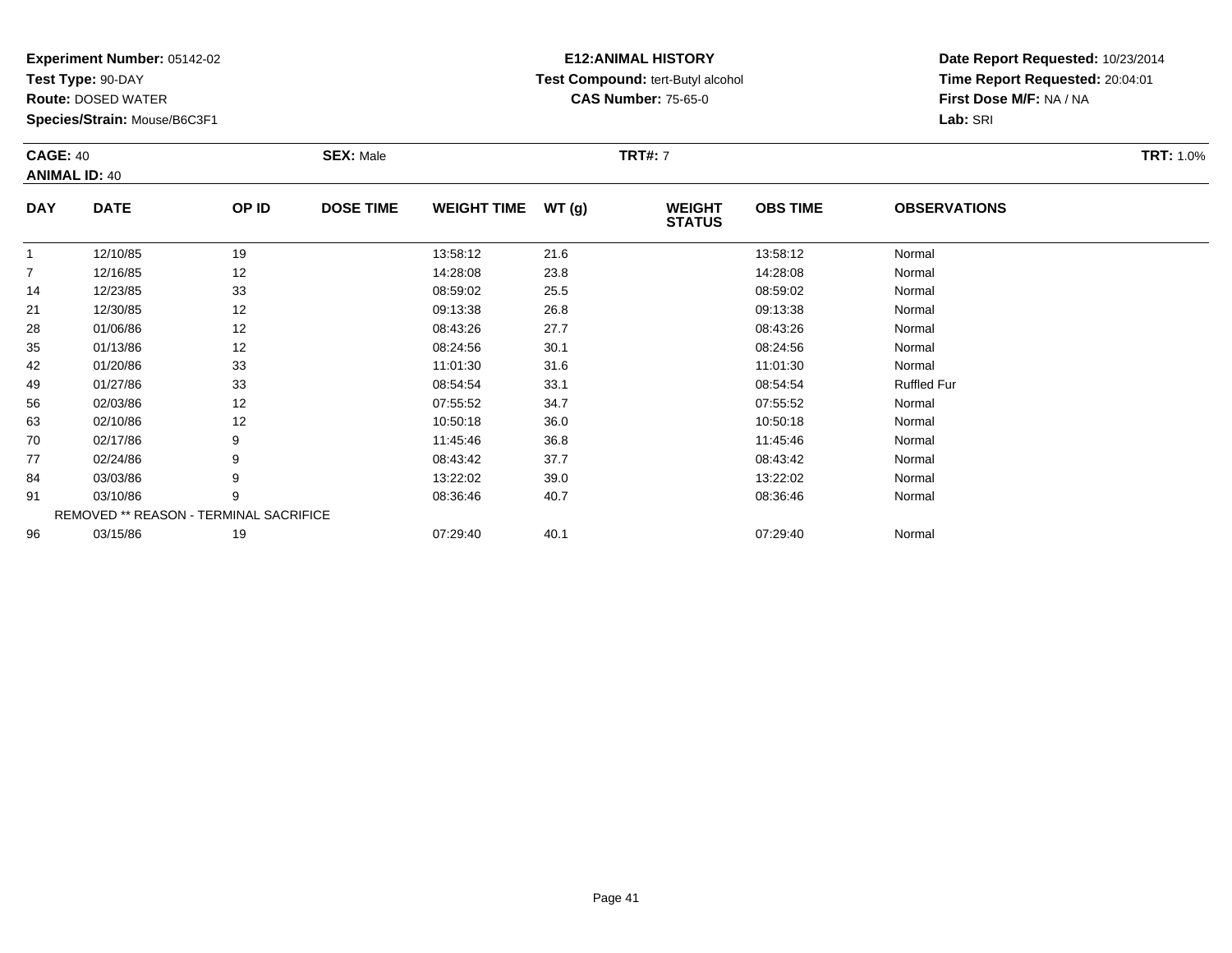**Test Type:** 90-DAY

95

**Route:** DOSED WATER

**Species/Strain:** Mouse/B6C3F1

REMOVED \*\* REASON - TERMINAL SACRIFICE

## **E12:ANIMAL HISTORY Test Compound:** tert-Butyl alcohol **CAS Number:** 75-65-0

**Date Report Requested:** 10/23/2014**Time Report Requested:** 20:04:01**First Dose M/F:** NA / NA**Lab:** SRI

| <b>CAGE: 41</b><br><b>ANIMAL ID: 41</b> |             |       | <b>SEX: Male</b> |                    |       | <b>TRT#: 9</b>                 |                 |                     | <b>TRT: 2.0%</b> |
|-----------------------------------------|-------------|-------|------------------|--------------------|-------|--------------------------------|-----------------|---------------------|------------------|
| <b>DAY</b>                              | <b>DATE</b> | OP ID | <b>DOSE TIME</b> | <b>WEIGHT TIME</b> | WT(g) | <b>WEIGHT</b><br><b>STATUS</b> | <b>OBS TIME</b> | <b>OBSERVATIONS</b> |                  |
| 1                                       | 12/10/85    | 19    |                  | 14:21:34           | 18.9  |                                | 14:21:34        | Normal              |                  |
| 7                                       | 12/16/85    | 12    |                  | 13:49:34           | 20.5  |                                | 13:49:34        | Normal              |                  |
| 14                                      | 12/23/85    | 33    |                  | 08:05:52           | 18.3  |                                | 08:05:52        | Normal              |                  |
| 21                                      | 12/30/85    | 12    |                  | 07:51:48           | 22.1  |                                | 07:51:48        | Normal              |                  |
| 28                                      | 01/06/86    | 12    |                  | 07:44:28           | 21.7  |                                | 07:44:28        | Normal              |                  |
| 35                                      | 01/13/86    | 12    |                  | 09:02:50           | 25.5  |                                | 09:02:50        | Normal              |                  |
| 42                                      | 01/20/86    | 33    |                  | 10:28:22           | 21.6  |                                | 10:28:22        | Emaciated           |                  |
| 49                                      | 01/27/86    | 33    |                  | 10:37:16           | 27.0  |                                | 10:37:16        | Normal              |                  |
| 56                                      | 02/03/86    | 12    |                  | 08:44:14           | 23.5  |                                | 08:44:14        | Normal              |                  |
| 63                                      | 02/10/86    | 12    |                  | 10:24:26           | 29.1  |                                | 10:24:26        | Normal              |                  |
| 70                                      | 02/17/86    | 9     |                  | 10:54:54           | 28.2  |                                | 10:54:54        | Normal              |                  |
| 77                                      | 02/24/86    | 9     |                  | 07:46:54           | 29.8  |                                | 07:46:54        | Normal              |                  |
| 84                                      | 03/03/86    | 9     |                  | 10:45:56           | 30.8  |                                | 10:45:56        | Normal              |                  |
| 91                                      | 03/10/86    | 9     |                  | 10:26:44           | 28.7  |                                | 10:26:44        | Normal              |                  |

03/14/86 <sup>45</sup> 08:11:44 31.5 08:11:44 Normal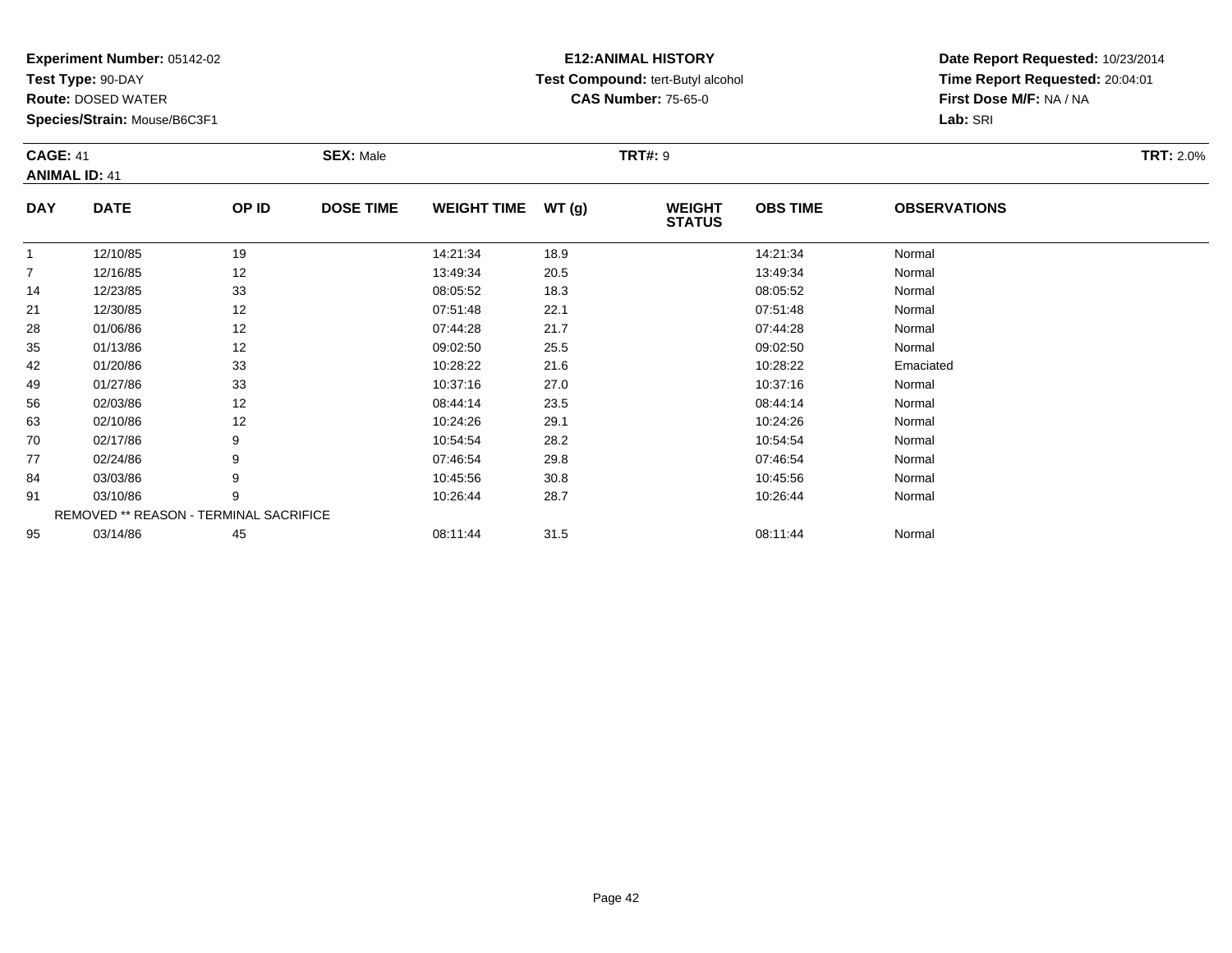**Test Type:** 90-DAY

91

96

**Route:** DOSED WATER

**Species/Strain:** Mouse/B6C3F1

REMOVED \*\* REASON - TERMINAL SACRIFICE

## **E12:ANIMAL HISTORY Test Compound:** tert-Butyl alcohol **CAS Number:** 75-65-0

**Date Report Requested:** 10/23/2014**Time Report Requested:** 20:04:01**First Dose M/F:** NA / NA**Lab:** SRI

| <b>CAGE: 42</b><br><b>ANIMAL ID: 42</b> |             | <b>SEX: Male</b> |                  |                    | <b>TRT#: 9</b> | <b>TRT: 2.0%</b>               |                 |                     |  |
|-----------------------------------------|-------------|------------------|------------------|--------------------|----------------|--------------------------------|-----------------|---------------------|--|
| <b>DAY</b>                              | <b>DATE</b> | OP ID            | <b>DOSE TIME</b> | <b>WEIGHT TIME</b> | WT(g)          | <b>WEIGHT</b><br><b>STATUS</b> | <b>OBS TIME</b> | <b>OBSERVATIONS</b> |  |
| 1                                       | 12/10/85    | 19               |                  | 14:22:16           | 23.3           |                                | 14:22:16        | Normal              |  |
| $\overline{7}$                          | 12/16/85    | 12               |                  | 13:50:22           | 26.4           |                                | 13:50:22        | Normal              |  |
| 14                                      | 12/23/85    | 33               |                  | 08:06:52           | 25.7           |                                | 08:06:52        | Normal              |  |
| 21                                      | 12/30/85    | 12               |                  | 07:52:34           | 26.4           |                                | 07:52:34        | Normal              |  |
| 28                                      | 01/06/86    | 12               |                  | 07:45:00           | 28.9           |                                | 07:45:00        | Normal              |  |
| 35                                      | 01/13/86    | 12               |                  | 09:03:30           | 24.8           |                                | 09:03:30        | Normal              |  |
| 42                                      | 01/20/86    | 33               |                  | 10:30:16           | 29.5           |                                | 10:30:16        | Normal              |  |
| 49                                      | 01/27/86    | 33               |                  | 10:38:14           | 31.8           |                                | 10:38:14        | <b>Ruffled Fur</b>  |  |
| 56                                      | 02/03/86    | 12               |                  | 08:42:08           | 32.7           |                                | 08:42:08        | Normal              |  |
| 63                                      | 02/10/86    | 12               |                  | 10:22:08           | 33.6           |                                | 10:22:08        | Normal              |  |
| 70                                      | 02/17/86    | 9                |                  | 10:55:58           | 34.3           |                                | 10:55:58        | Normal              |  |
| 77                                      | 02/24/86    | 9                |                  | 07:47:46           | 35.7           |                                | 07:47:46        | Normal              |  |
| 84                                      | 03/03/86    | 9                |                  | 10:46:40           | 35.9           |                                | 10:46:40        | Normal              |  |

4 03/03/86 9 9 10:46:40 35.9 10:46:40 35.9 10:46:40 Normal

1 03/10/86 9 9 10:27:36 36.4 10:48 10:27:36 10:27:36 10:27:36 10:27:36 10:07:36

6 03/15/86 19 19 07:14:20 37.9 19 07:14:20 07:14:20 07:14:20 Normal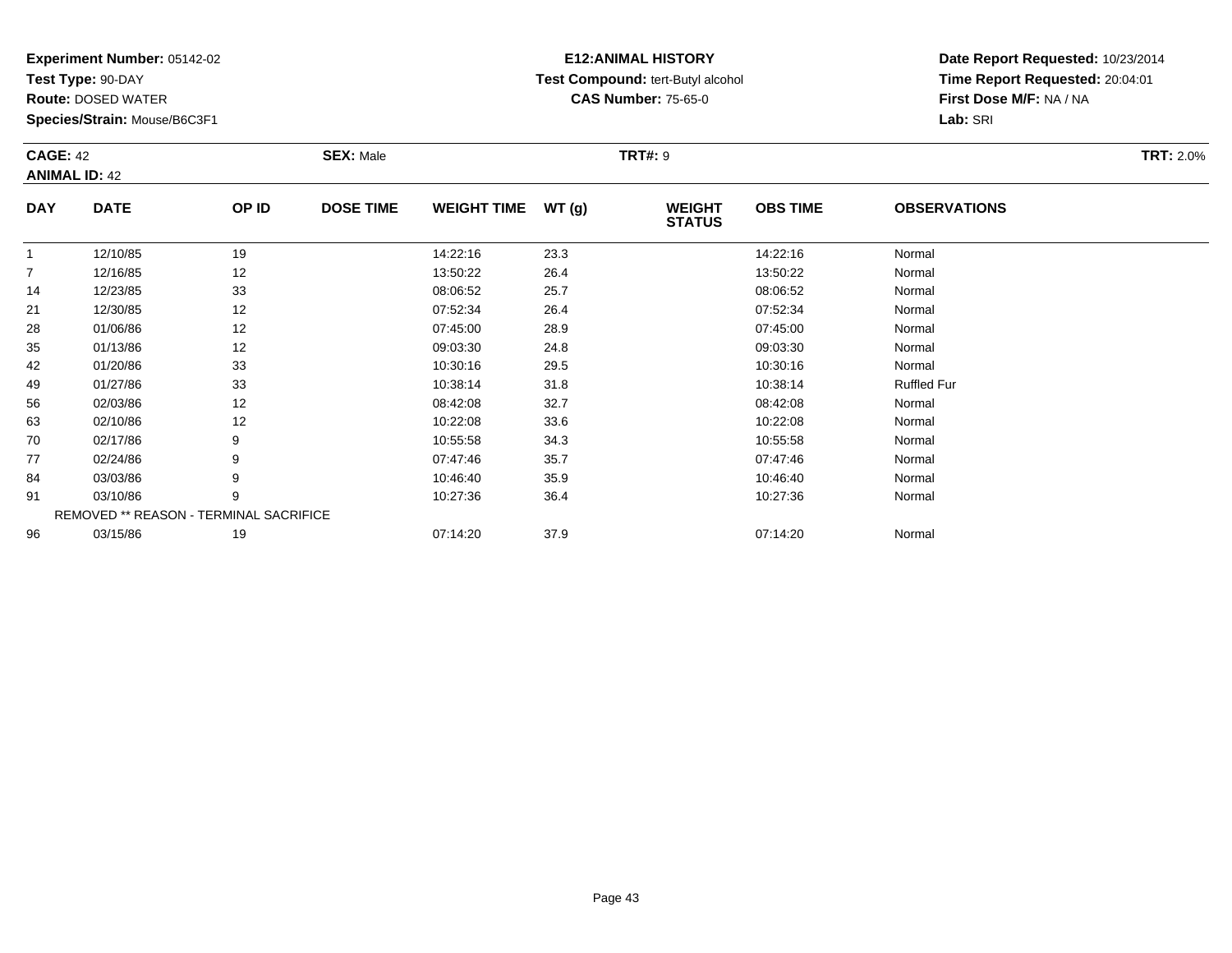**Test Type:** 90-DAY

94

**Route:** DOSED WATER

**Species/Strain:** Mouse/B6C3F1

## **E12:ANIMAL HISTORY Test Compound:** tert-Butyl alcohol **CAS Number:** 75-65-0

**Date Report Requested:** 10/23/2014**Time Report Requested:** 20:04:01**First Dose M/F:** NA / NA**Lab:** SRI

|                | <b>CAGE: 43</b><br><b>ANIMAL ID: 43</b> |                                               | <b>TRT#: 9</b><br><b>SEX: Male</b> |                    |       |                                |                 |                     | <b>TRT: 2.0%</b> |
|----------------|-----------------------------------------|-----------------------------------------------|------------------------------------|--------------------|-------|--------------------------------|-----------------|---------------------|------------------|
| <b>DAY</b>     | <b>DATE</b>                             | OP ID                                         | <b>DOSE TIME</b>                   | <b>WEIGHT TIME</b> | WT(g) | <b>WEIGHT</b><br><b>STATUS</b> | <b>OBS TIME</b> | <b>OBSERVATIONS</b> |                  |
| 1              | 12/10/85                                | 19                                            |                                    | 14:23:08           | 20.6  |                                | 14:23:08        | Normal              |                  |
| $\overline{7}$ | 12/16/85                                | 12                                            |                                    | 13:51:10           | 23.5  |                                | 13:51:10        | Normal              |                  |
| 14             | 12/23/85                                | 33                                            |                                    | 08:07:28           | 24.1  |                                | 08:07:28        | Normal              |                  |
| 21             | 12/30/85                                | 12                                            |                                    | 07:54:28           | 25.5  |                                | 07:54:28        | Normal              |                  |
| 28             | 01/06/86                                | 12                                            |                                    | 07:45:30           | 26.3  |                                | 07:45:30        | Normal              |                  |
| 35             | 01/13/86                                | 12                                            |                                    | 09:04:18           | 26.1  |                                | 09:04:18        | Normal              |                  |
| 42             | 01/20/86                                | 33                                            |                                    | 10:26:12           | 27.9  |                                | 10:26:12        | Normal              |                  |
| 49             | 01/27/86                                | 33                                            |                                    | 10:32:02           | 22.3  |                                | 10:32:02        | <b>Ruffled Fur</b>  |                  |
| 56             | 02/03/86                                | 12                                            |                                    | 08:42:38           | 28.6  |                                | 08:42:38        | Normal              |                  |
| 63             | 02/10/86                                | 12                                            |                                    | 10:22:48           | 30.1  |                                | 10:22:48        | Normal              |                  |
| 70             | 02/17/86                                | 9                                             |                                    | 10:57:10           | 29.5  |                                | 10:57:10        | Normal              |                  |
| 77             | 02/24/86                                | 9                                             |                                    | 07:48:40           | 29.8  |                                | 07:48:40        | Normal              |                  |
| 84             | 03/03/86                                | 9                                             |                                    | 10:47:18           | 30.5  |                                | 10:47:18        | Normal              |                  |
| 91             | 03/10/86                                | 9                                             |                                    | 10:28:24           | 31.1  |                                | 10:28:24        | Normal              |                  |
|                |                                         | <b>REMOVED ** REASON - TERMINAL SACRIFICE</b> |                                    |                    |       |                                |                 |                     |                  |

4 03/13/86 9 9 08:39:26 32.0 08:39 08:39 08:39 08:39 08:39 08:39:26 08:39:26 08:39:26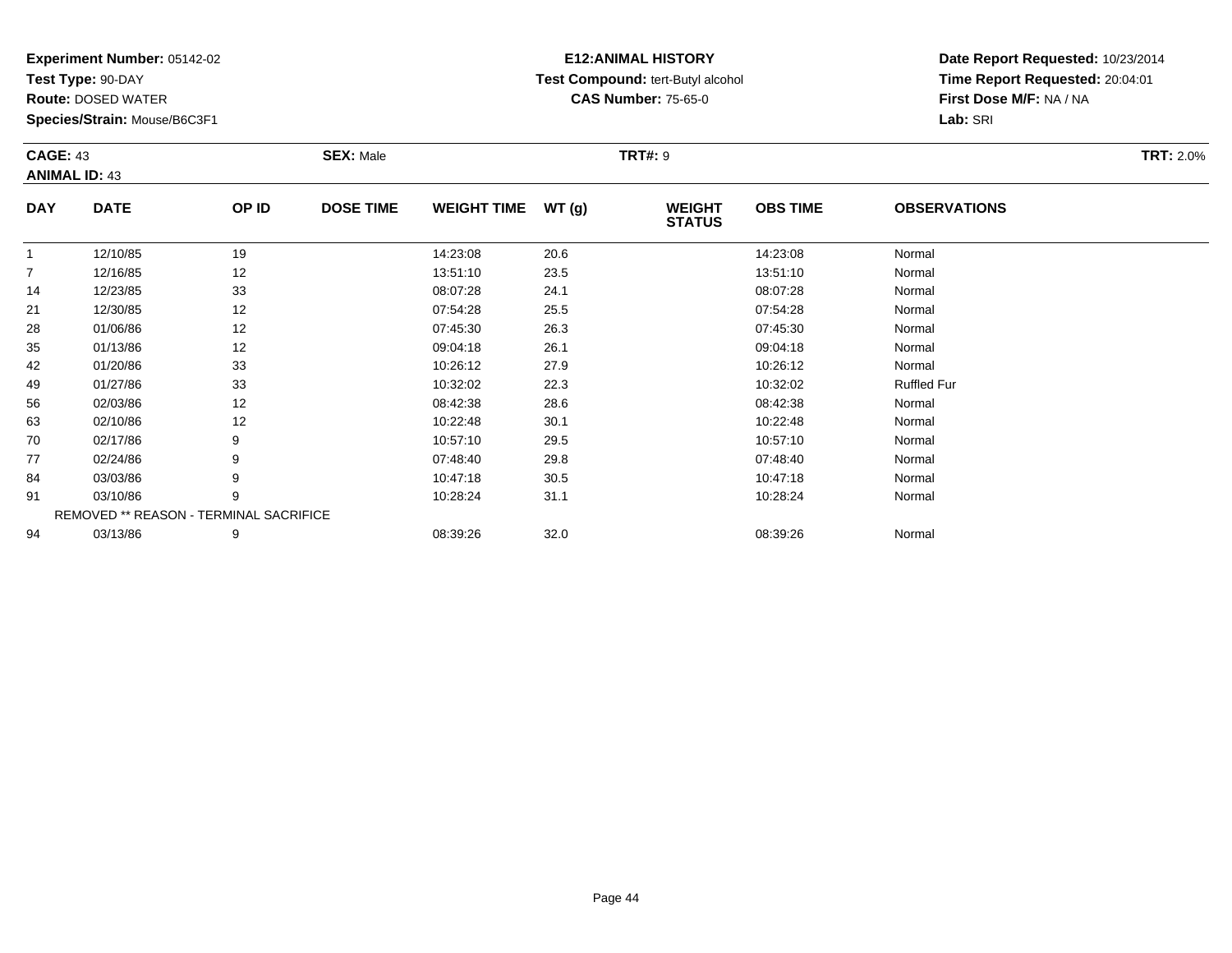**Test Type:** 90-DAY

96

**Route:** DOSED WATER

**Species/Strain:** Mouse/B6C3F1

REMOVED \*\* REASON - TERMINAL SACRIFICE

## **E12:ANIMAL HISTORY Test Compound:** tert-Butyl alcohol **CAS Number:** 75-65-0

**Date Report Requested:** 10/23/2014**Time Report Requested:** 20:04:01**First Dose M/F:** NA / NA**Lab:** SRI

| <b>CAGE: 44</b><br><b>ANIMAL ID: 44</b> |             | <b>SEX: Male</b> |                  |                    | <b>TRT#: 9</b> |                                | <b>TRT: 2.0%</b> |                     |  |
|-----------------------------------------|-------------|------------------|------------------|--------------------|----------------|--------------------------------|------------------|---------------------|--|
| <b>DAY</b>                              | <b>DATE</b> | OP ID            | <b>DOSE TIME</b> | <b>WEIGHT TIME</b> | WT(g)          | <b>WEIGHT</b><br><b>STATUS</b> | <b>OBS TIME</b>  | <b>OBSERVATIONS</b> |  |
| 1                                       | 12/10/85    | 19               |                  | 14:23:48           | 21.0           |                                | 14:23:48         | Normal              |  |
| $\overline{7}$                          | 12/16/85    | 12               |                  | 13:51:56           | 21.3           |                                | 13:51:56         | Normal              |  |
| 14                                      | 12/23/85    | 33               |                  | 08:08:30           | 24.3           |                                | 08:08:30         | Normal              |  |
| 21                                      | 12/30/85    | 12               |                  | 07:55:22           | 25.7           |                                | 07:55:22         | Normal              |  |
| 28                                      | 01/06/86    | 12               |                  | 07:43:24           | 27.1           |                                | 07:43:24         | Normal              |  |
| 35                                      | 01/13/86    | 12               |                  | 09:01:30           | 27.3           |                                | 09:01:30         | Normal              |  |
| 42                                      | 01/20/86    | 33               |                  | 10:26:42           | 28.2           |                                | 10:26:42         | Normal              |  |
| 49                                      | 01/27/86    | 33               |                  | 10:36:02           | 28.7           |                                | 10:36:02         | Normal              |  |
| 56                                      | 02/03/86    | 12               |                  | 08:43:08           | 24.7           |                                | 08:43:08         | Normal              |  |
| 63                                      | 02/10/86    | 12               |                  | 10:23:20           | 30.1           |                                | 10:23:20         | Normal              |  |
| 70                                      | 02/17/86    | 9                |                  | 10:57:54           | 31.8           |                                | 10:57:54         | Normal              |  |
| 77                                      | 02/24/86    | 9                |                  | 07:49:20           | 31.6           |                                | 07:49:20         | Normal              |  |
| 84                                      | 03/03/86    | 9                |                  | 10:47:58           | 32.8           |                                | 10:47:58         | Normal              |  |
| 91                                      | 03/10/86    | 9                |                  | 10:30:04           | 33.1           |                                | 10:30:04         | Normal              |  |

6 03/15/86 19 07:11:58 33.6 07:11:58 Normal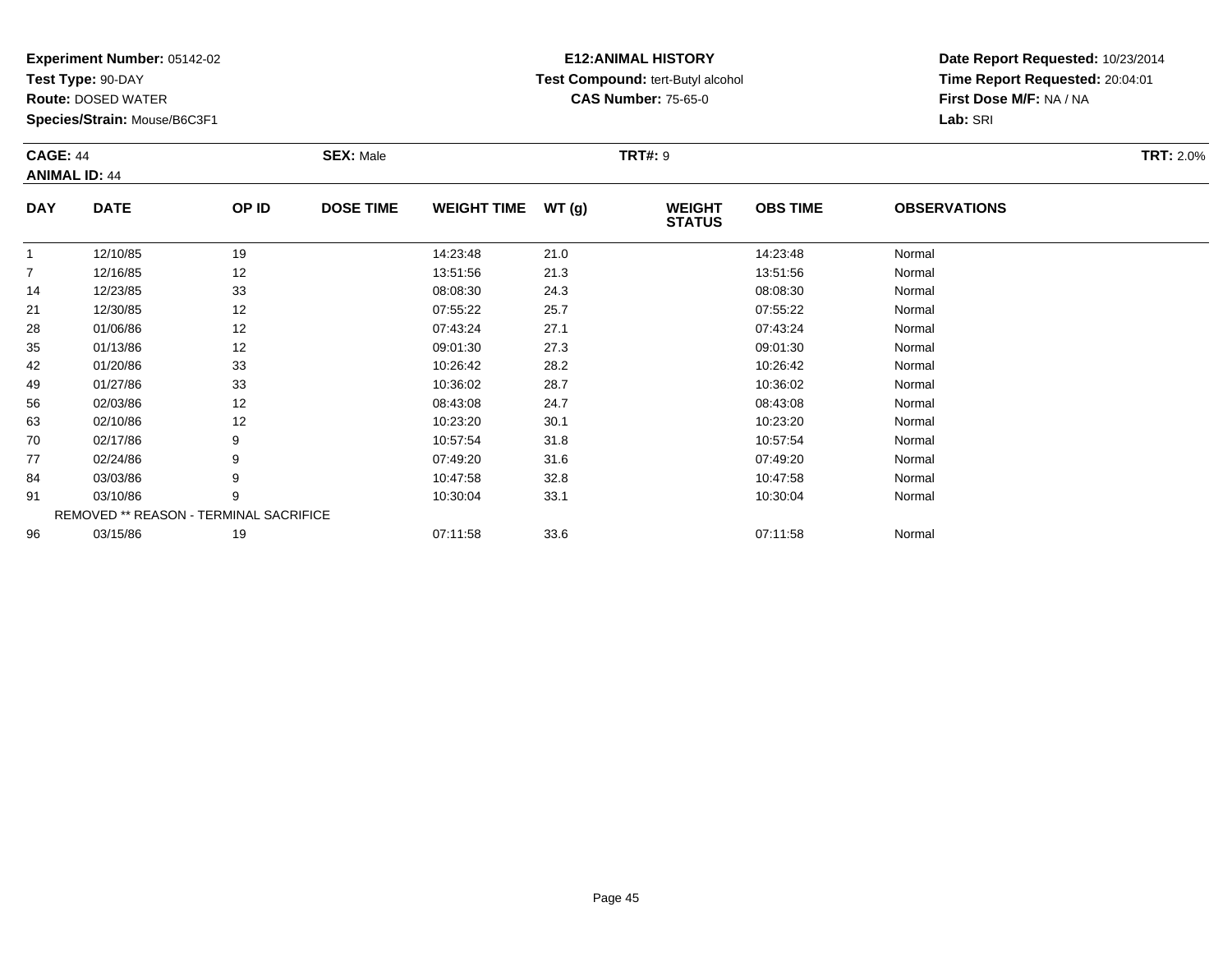**Test Type:** 90-DAY

95

**Route:** DOSED WATER

**Species/Strain:** Mouse/B6C3F1

## **E12:ANIMAL HISTORY Test Compound:** tert-Butyl alcohol **CAS Number:** 75-65-0

**Date Report Requested:** 10/23/2014**Time Report Requested:** 20:04:01**First Dose M/F:** NA / NA**Lab:** SRI

|                | <b>CAGE: 45</b><br><b>ANIMAL ID: 45</b>       |       | <b>SEX: Male</b> |                    |      | <b>TRT#: 9</b>                 |                 | <b>TRT: 2.0%</b>    |  |
|----------------|-----------------------------------------------|-------|------------------|--------------------|------|--------------------------------|-----------------|---------------------|--|
| <b>DAY</b>     | <b>DATE</b>                                   | OP ID | <b>DOSE TIME</b> | WEIGHT TIME WT (g) |      | <b>WEIGHT</b><br><b>STATUS</b> | <b>OBS TIME</b> | <b>OBSERVATIONS</b> |  |
|                | 12/10/85                                      | 19    |                  | 14:24:38           | 23.9 |                                | 14:24:38        | Normal              |  |
| $\overline{7}$ | 12/16/85                                      | 12    |                  | 13:52:32           | 25.8 |                                | 13:52:32        | Normal              |  |
| 14             | 12/23/85                                      | 33    |                  | 08:05:06           | 26.6 |                                | 08:05:06        | Normal              |  |
| 21             | 12/30/85                                      | 12    |                  | 07:50:36           | 27.0 |                                | 07:50:36        | Normal              |  |
| 28             | 01/06/86                                      | 12    |                  | 07:43:56           | 28.2 |                                | 07:43:56        | Normal              |  |
| 35             | 01/13/86                                      | 12    |                  | 09:02:14           | 28.2 |                                | 09:02:14        | Normal              |  |
| 42             | 01/20/86                                      | 33    |                  | 10:27:26           | 29.1 |                                | 10:27:26        | Normal              |  |
| 49             | 01/27/86                                      | 33    |                  | 10:36:42           | 29.1 |                                | 10:36:42        | Normal              |  |
| 56             | 02/03/86                                      | 12    |                  | 08:43:42           | 32.1 |                                | 08:43:42        | Normal              |  |
| 63             | 02/10/86                                      | 12    |                  | 10:23:56           | 31.8 |                                | 10:23:56        | Normal              |  |
| 70             | 02/17/86                                      | 9     |                  | 10:58:52           | 33.9 |                                | 10:58:52        | Normal              |  |
| 77             | 02/24/86                                      | 9     |                  | 07:49:58           | 33.3 |                                | 07:49:58        | Normal              |  |
| 84             | 03/03/86                                      | 9     |                  | 10:48:46           | 34.0 |                                | 10:48:46        | Normal              |  |
| 91             | 03/10/86                                      | 9     |                  | 10:30:54           | 36.6 |                                | 10:30:54        | Normal              |  |
|                | <b>REMOVED ** REASON - TERMINAL SACRIFICE</b> |       |                  |                    |      |                                |                 |                     |  |

03/14/86 <sup>45</sup> 08:34:48 37.5 08:34:48 Normal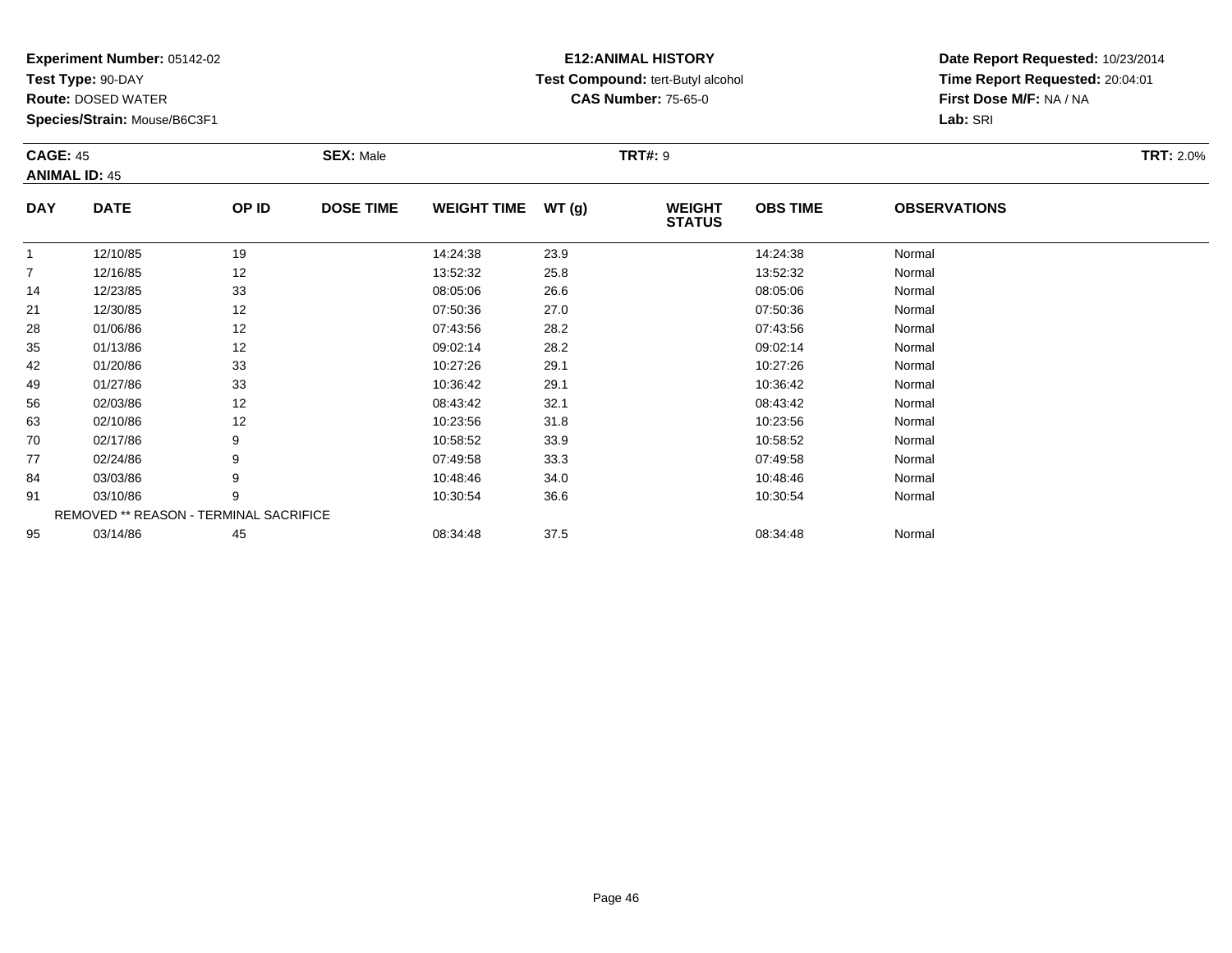**Test Type:** 90-DAY

**Route:** DOSED WATER

**Species/Strain:** Mouse/B6C3F1

# **E12:ANIMAL HISTORY Test Compound:** tert-Butyl alcohol **CAS Number:** 75-65-0

**Date Report Requested:** 10/23/2014**Time Report Requested:** 20:04:01**First Dose M/F:** NA / NA**Lab:** SRI

|                | <b>CAGE: 46</b><br><b>ANIMAL ID: 46</b> |       | <b>SEX: Male</b> |                    |       | <b>TRT#: 9</b>                 |                 | <b>TRT: 2.0%</b>    |  |
|----------------|-----------------------------------------|-------|------------------|--------------------|-------|--------------------------------|-----------------|---------------------|--|
| <b>DAY</b>     | <b>DATE</b>                             | OP ID | <b>DOSE TIME</b> | <b>WEIGHT TIME</b> | WT(g) | <b>WEIGHT</b><br><b>STATUS</b> | <b>OBS TIME</b> | <b>OBSERVATIONS</b> |  |
| $\mathbf{1}$   | 12/10/85                                | 19    |                  | 14:08:34           | 23.6  |                                | 14:08:34        | Normal              |  |
| $\overline{7}$ | 12/16/85                                | 12    |                  | 13:31:36           | 20.2  |                                | 13:31:36        | Normal              |  |
| 14             | 12/23/85                                | 33    |                  | 07:40:36           | 26.5  |                                | 07:40:36        | Normal              |  |
| 21             | 12/30/85                                | 12    |                  | 08:20:02           | 28.1  |                                | 08:20:02        | Normal              |  |
| 28             | 01/06/86                                | 12    |                  | 08:03:42           | 30.0  |                                | 08:03:42        | Normal              |  |
| 35             | 01/13/86                                | 12    |                  | 08:56:14           | 29.9  |                                | 08:56:14        | Normal              |  |
| 42             | 01/20/86                                | 33    |                  | 09:23:18           | 32.7  |                                | 09:23:18        | Normal              |  |
| 49             | 01/27/86                                | 33    |                  | 11:04:36           | 33.4  |                                | 11:04:36        | <b>Ruffled Fur</b>  |  |
| 56             | 02/03/86                                | 12    |                  | 08:29:04           | 35.2  |                                | 08:29:04        | Normal              |  |
| 63             | 02/10/86                                | 12    |                  | 09:16:50           | 36.5  |                                | 09:16:50        | Normal              |  |
| 70             | 02/17/86                                | 9     |                  | 11:18:28           | 37.9  |                                | 11:18:28        | Normal              |  |
| 77             | 02/24/86                                | 9     |                  | 08:18:36           | 38.5  |                                | 08:18:36        | Normal              |  |
| 84             | 03/03/86                                | 9     |                  | 11:08:00           | 39.8  |                                | 11:08:00        | Normal              |  |
| 91             | 03/10/86                                | 9     |                  | 10:53:48           | 38.4  |                                | 10:53:48        | Normal              |  |
|                | REMOVED ** REASON - TERMINAL SACRIFICE  |       |                  |                    |       |                                |                 |                     |  |
| 95             | 03/14/86                                | 45    |                  | 07:35:46           | 40.2  |                                | 07:35:46        | Normal              |  |

03/14/86 <sup>45</sup> 07:35:46 40.2 07:35:46 Normal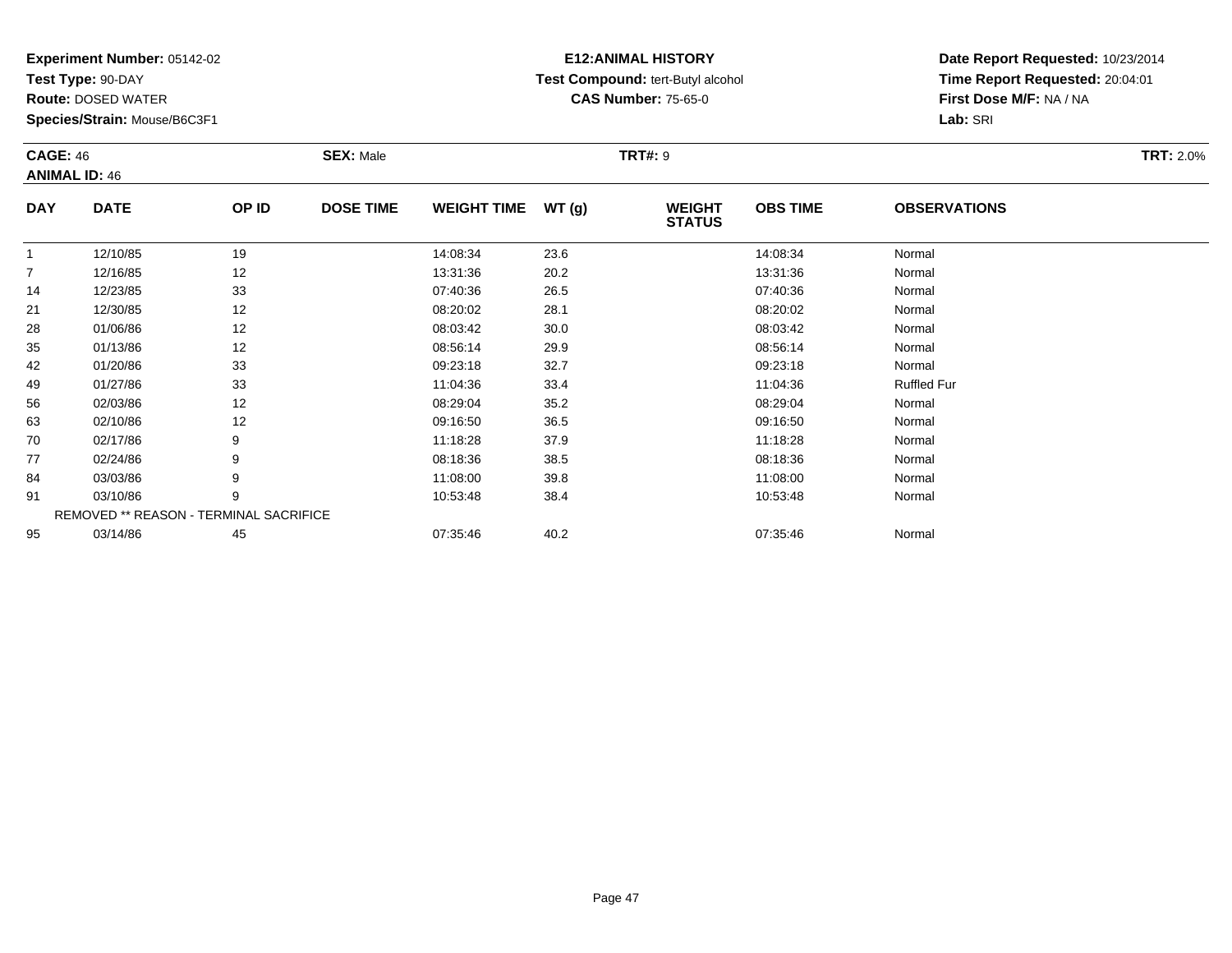**Test Type:** 90-DAY

91

94

**Route:** DOSED WATER

**Species/Strain:** Mouse/B6C3F1

REMOVED \*\* REASON - TERMINAL SACRIFICE

## **E12:ANIMAL HISTORY Test Compound:** tert-Butyl alcohol **CAS Number:** 75-65-0

**Date Report Requested:** 10/23/2014**Time Report Requested:** 20:04:01**First Dose M/F:** NA / NA**Lab:** SRI

| <b>CAGE: 47</b> | <b>ANIMAL ID: 47</b> |       | <b>SEX: Male</b> |                    |       |                                | <b>TRT#: 9</b>  |                     |  |  |  |
|-----------------|----------------------|-------|------------------|--------------------|-------|--------------------------------|-----------------|---------------------|--|--|--|
| <b>DAY</b>      | <b>DATE</b>          | OP ID | <b>DOSE TIME</b> | <b>WEIGHT TIME</b> | WT(g) | <b>WEIGHT</b><br><b>STATUS</b> | <b>OBS TIME</b> | <b>OBSERVATIONS</b> |  |  |  |
| 1               | 12/10/85             | 19    |                  | 14:09:18           | 21.8  |                                | 14:09:18        | Normal              |  |  |  |
| 7               | 12/16/85             | 12    |                  | 13:32:30           | 23.6  |                                | 13:32:30        | Normal              |  |  |  |
| 14              | 12/23/85             | 33    |                  | 07:41:30           | 25.4  |                                | 07:41:30        | Normal              |  |  |  |
| 21              | 12/30/85             | 12    |                  | 08:20:58           | 20.7  |                                | 08:20:58        | Normal              |  |  |  |
| 28              | 01/06/86             | 12    |                  | 08:04:20           | 25.8  |                                | 08:04:20        | Normal              |  |  |  |
| 35              | 01/13/86             | 12    |                  | 08:56:46           | 26.5  |                                | 08:56:46        | Normal              |  |  |  |
| 42              | 01/20/86             | 33    |                  | 09:24:20           | 28.3  |                                | 09:24:20        | Normal              |  |  |  |
| 49              | 01/27/86             | 33    |                  | 11:05:28           | 29.6  |                                | 11:05:28        | Normal              |  |  |  |
| 56              | 02/03/86             | 12    |                  | 08:26:46           | 30.4  |                                | 08:26:46        | Normal              |  |  |  |
| 63              | 02/10/86             | 12    |                  | 09:14:14           | 31.8  |                                | 09:14:14        | Normal              |  |  |  |
| 70              | 02/17/86             | 9     |                  | 11:19:04           | 31.8  |                                | 11:19:04        | Normal              |  |  |  |
| 77              | 02/24/86             | 9     |                  | 08:19:16           | 33.0  |                                | 08:19:16        | Normal              |  |  |  |
| 84              | 03/03/86             | 9     |                  | 11:08:40           | 33.9  |                                | 11:08:40        | Normal              |  |  |  |

1 03/10/86 9 9 10:54:46 34.0 10:54:46 10:54:46 Normal

4 03/13/86 9 9 07:45:38 34.0 07:45:38 07:45:38 07:45:38 07:45:38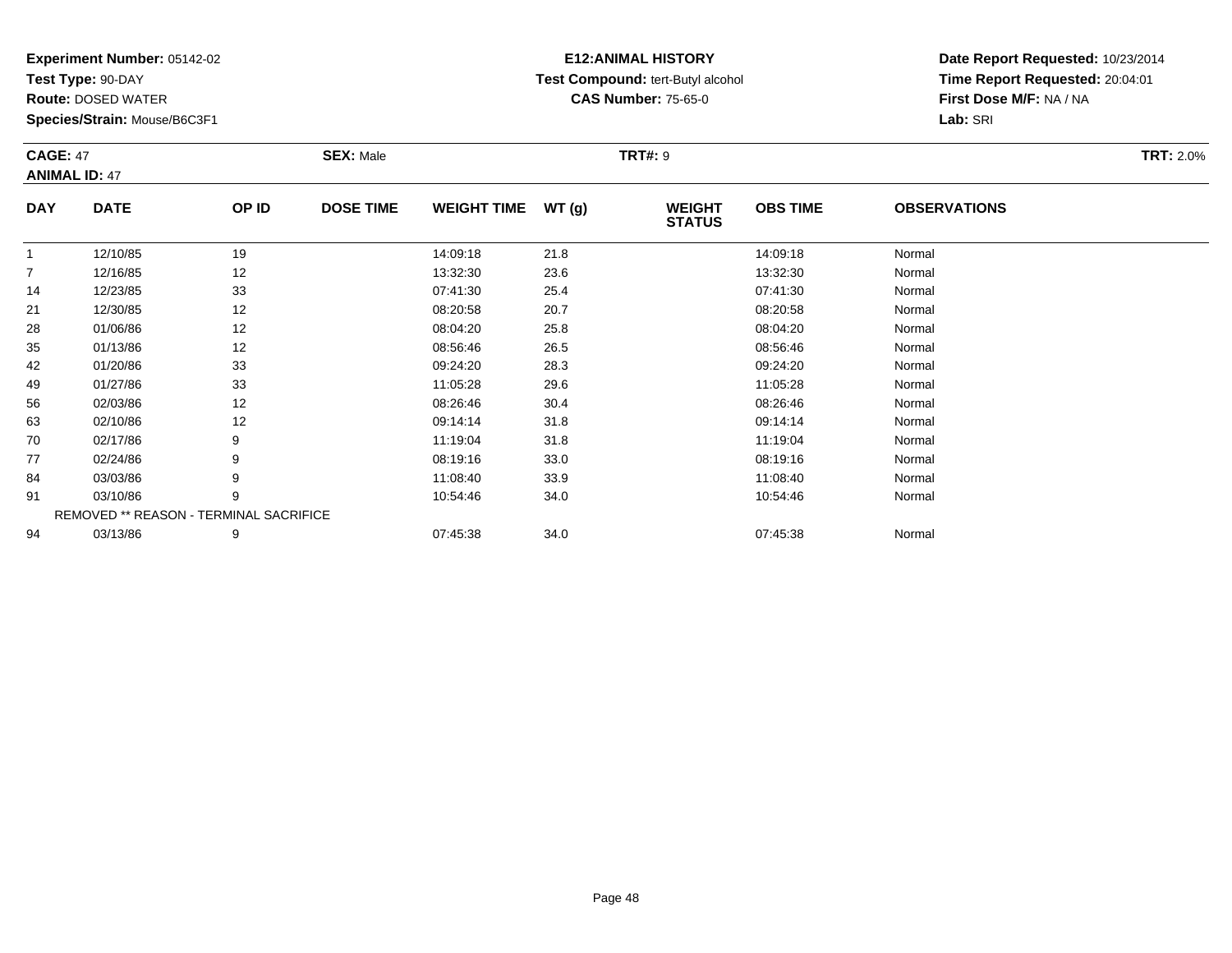**Test Type:** 90-DAY

**Route:** DOSED WATER

**Species/Strain:** Mouse/B6C3F1

# **E12:ANIMAL HISTORY Test Compound:** tert-Butyl alcohol **CAS Number:** 75-65-0

|                | <b>CAGE: 48</b><br><b>ANIMAL ID: 48</b> |       | <b>SEX: Male</b> |                    |       | <b>TRT#: 9</b>                 | <b>TRT: 2.0%</b> |                     |  |
|----------------|-----------------------------------------|-------|------------------|--------------------|-------|--------------------------------|------------------|---------------------|--|
| <b>DAY</b>     | <b>DATE</b>                             | OP ID | <b>DOSE TIME</b> | <b>WEIGHT TIME</b> | WT(g) | <b>WEIGHT</b><br><b>STATUS</b> | <b>OBS TIME</b>  | <b>OBSERVATIONS</b> |  |
| $\mathbf{1}$   | 12/10/85                                | 19    |                  | 14:09:58           | 20.6  |                                | 14:09:58         | Normal              |  |
| $\overline{7}$ | 12/16/85                                | 12    |                  | 13:33:06           | 22.9  |                                | 13:33:06         | Normal              |  |
| 14             | 12/23/85                                | 33    |                  | 07:42:04           | 24.0  |                                | 07:42:04         | Normal              |  |
| 21             | 12/30/85                                | 12    |                  | 08:21:48           | 23.5  |                                | 08:21:48         | Normal              |  |
| 28             | 01/06/86                                | 12    |                  | 08:04:54           | 25.1  |                                | 08:04:54         | Normal              |  |
| 35             | 01/13/86                                | 12    |                  | 08:57:22           | 25.6  |                                | 08:57:22         | Normal              |  |
| 42             | 01/20/86                                | 33    |                  | 09:18:06           | 22.0  |                                | 09:18:06         | Normal              |  |
| 49             | 01/27/86                                | 33    |                  | 10:59:36           | 27.2  |                                | 10:59:36         | Normal              |  |
| 56             | 02/03/86                                | 12    |                  | 08:27:12           | 23.1  |                                | 08:27:12         | Normal              |  |
| 63             | 02/10/86                                | 12    |                  | 09:15:02           | 24.2  |                                | 09:15:02         | Normal              |  |
| 70             | 02/17/86                                | 9     |                  | 11:19:42           | 27.4  |                                | 11:19:42         | Normal              |  |
| 77             | 02/24/86                                | 9     |                  | 08:19:56           | 29.0  |                                | 08:19:56         | Normal              |  |
| 84             | 03/03/86                                | 9     |                  | 11:09:20           | 27.6  |                                | 11:09:20         | Normal              |  |
| 91             | 03/10/86                                | 9     |                  | 10:55:36           | 28.0  |                                | 10:55:36         | Normal              |  |
|                | REMOVED ** REASON - TERMINAL SACRIFICE  |       |                  |                    |       |                                |                  |                     |  |
| 95             | 03/14/86                                | 45    |                  | 07:30:52           | 28.7  |                                | 07:30:52         | Normal              |  |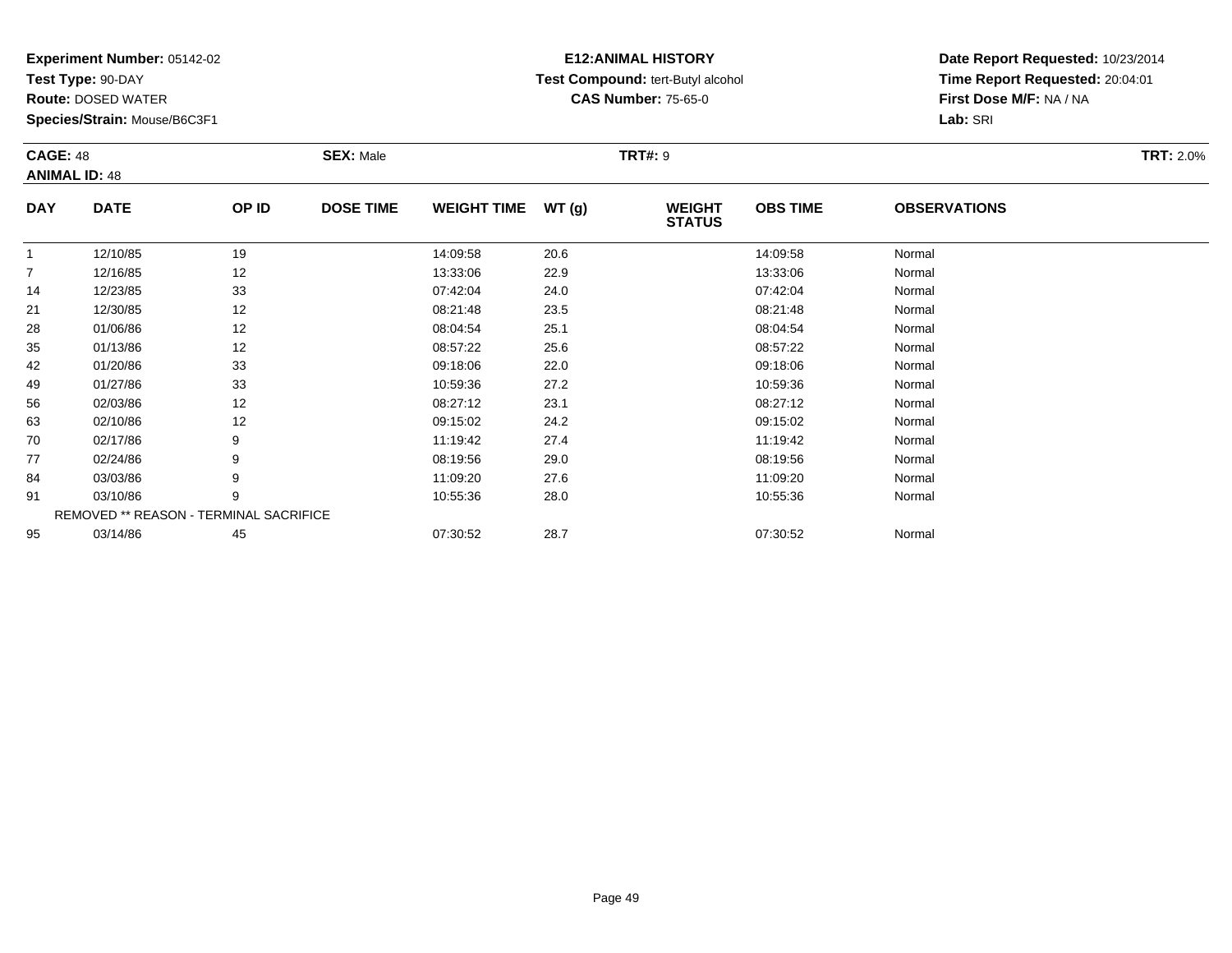**Test Type:** 90-DAY

**Route:** DOSED WATER

**Species/Strain:** Mouse/B6C3F1

# **E12:ANIMAL HISTORY Test Compound:** tert-Butyl alcohol **CAS Number:** 75-65-0

|                | <b>CAGE: 49</b><br><b>ANIMAL ID: 49</b> |       | <b>SEX: Male</b> |                    |       | <b>TRT#: 9</b>                 | <b>TRT: 2.0%</b> |                     |  |
|----------------|-----------------------------------------|-------|------------------|--------------------|-------|--------------------------------|------------------|---------------------|--|
| <b>DAY</b>     | <b>DATE</b>                             | OP ID | <b>DOSE TIME</b> | <b>WEIGHT TIME</b> | WT(g) | <b>WEIGHT</b><br><b>STATUS</b> | <b>OBS TIME</b>  | <b>OBSERVATIONS</b> |  |
| $\mathbf{1}$   | 12/10/85                                | 19    |                  | 14:15:18           | 20.4  |                                | 14:15:18         | Normal              |  |
| $\overline{7}$ | 12/16/85                                | 12    |                  | 13:33:52           | 21.8  |                                | 13:33:52         | Normal              |  |
| 14             | 12/23/85                                | 33    |                  | 07:43:54           | 19.9  |                                | 07:43:54         | Normal              |  |
| 21             | 12/30/85                                | 12    |                  | 08:22:32           | 24.0  |                                | 08:22:32         | Normal              |  |
| 28             | 01/06/86                                | 12    |                  | 08:02:12           | 20.7  |                                | 08:02:12         | Normal              |  |
| 35             | 01/13/86                                | 12    |                  | 08:54:50           | 26.2  |                                | 08:54:50         | Normal              |  |
| 42             | 01/20/86                                | 33    |                  | 09:20:02           | 22.9  |                                | 09:20:02         | Normal              |  |
| 49             | 01/27/86                                | 33    |                  | 11:00:30           | 27.1  |                                | 11:00:30         | Normal              |  |
| 56             | 02/03/86                                | 12    |                  | 08:28:12           | 28.3  |                                | 08:28:12         | Normal              |  |
| 63             | 02/10/86                                | 12    |                  | 09:15:52           | 28.5  |                                | 09:15:52         | Normal              |  |
| 70             | 02/17/86                                | 9     |                  | 11:20:36           | 26.6  |                                | 11:20:36         | Normal              |  |
| 77             | 02/24/86                                | 9     |                  | 08:20:34           | 30.1  |                                | 08:20:34         | Normal              |  |
| 84             | 03/03/86                                | 9     |                  | 11:10:42           | 28.3  |                                | 11:10:42         | Normal              |  |
| 91             | 03/10/86                                | 9     |                  | 10:56:34           | 29.0  |                                | 10:56:34         | Normal              |  |
|                | REMOVED ** REASON - TERMINAL SACRIFICE  |       |                  |                    |       |                                |                  |                     |  |
| 94             | 03/13/86                                | 9     |                  | 08:03:20           | 30.3  |                                | 08:03:20         | Normal              |  |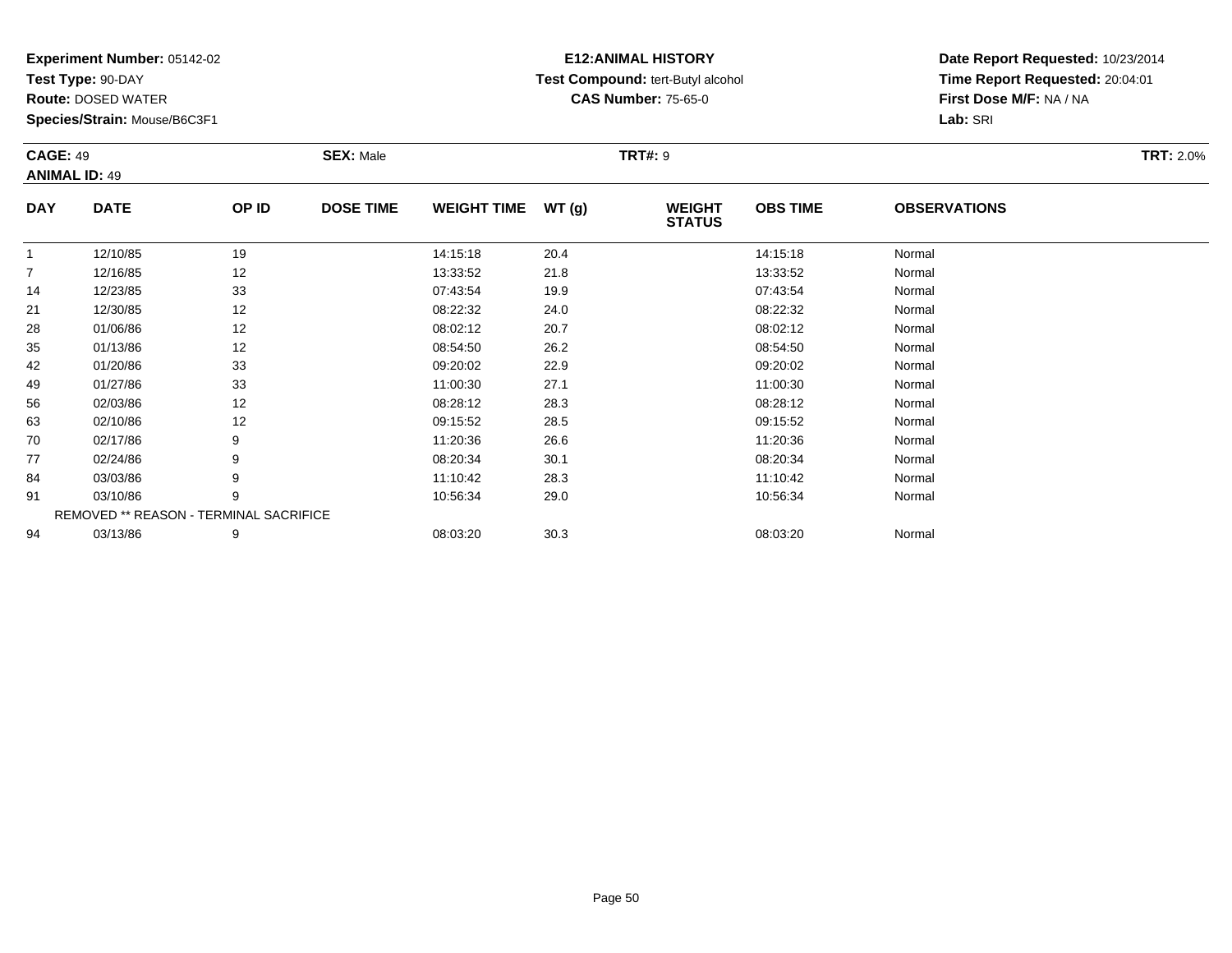**Test Type:** 90-DAY

95

**Route:** DOSED WATER

**Species/Strain:** Mouse/B6C3F1

# **E12:ANIMAL HISTORY Test Compound:** tert-Butyl alcohol **CAS Number:** 75-65-0

**Date Report Requested:** 10/23/2014**Time Report Requested:** 20:04:01**First Dose M/F:** NA / NA**Lab:** SRI

|            | <b>CAGE: 50</b><br><b>ANIMAL ID: 50</b> |                                        | <b>SEX: Male</b> |                    |       |                                | <b>TRT#: 9</b>  |                     |  |  |
|------------|-----------------------------------------|----------------------------------------|------------------|--------------------|-------|--------------------------------|-----------------|---------------------|--|--|
| <b>DAY</b> | <b>DATE</b>                             | OP ID                                  | <b>DOSE TIME</b> | <b>WEIGHT TIME</b> | WT(g) | <b>WEIGHT</b><br><b>STATUS</b> | <b>OBS TIME</b> | <b>OBSERVATIONS</b> |  |  |
| 1          | 12/10/85                                | 19                                     |                  | 14:16:14           | 20.8  |                                | 14:16:14        | Normal              |  |  |
| 7          | 12/16/85                                | 12                                     |                  | 13:34:30           | 22.3  |                                | 13:34:30        | Normal              |  |  |
| 14         | 12/23/85                                | 33                                     |                  | 07:39:42           | 23.7  |                                | 07:39:42        | Normal              |  |  |
| 21         | 12/30/85                                | 12                                     |                  | 08:18:56           | 25.4  |                                | 08:18:56        | Normal              |  |  |
| 28         | 01/06/86                                | 12                                     |                  | 08:02:58           | 25.6  |                                | 08:02:58        | Normal              |  |  |
| 35         | 01/13/86                                | 12                                     |                  | 08:55:38           | 26.8  |                                | 08:55:38        | Normal              |  |  |
| 42         | 01/20/86                                | 33                                     |                  | 09:22:44           | 26.6  |                                | 09:22:44        | Normal              |  |  |
| 49         | 01/27/86                                | 33                                     |                  | 11:02:58           | 26.5  |                                | 11:02:58        | <b>Ruffled Fur</b>  |  |  |
|            |                                         |                                        |                  |                    |       |                                |                 | Urine Stain Yellow  |  |  |
| 56         | 02/03/86                                | 12                                     |                  | 08:28:38           | 28.8  |                                | 08:28:38        | Alopecia            |  |  |
| 63         | 02/10/86                                | 12                                     |                  | 09:16:22           | 30.3  |                                | 09:16:22        | Normal              |  |  |
| 70         | 02/17/86                                | 9                                      |                  | 11:21:20           | 30.5  |                                | 11:21:20        | Normal              |  |  |
| 77         | 02/24/86                                | 9                                      |                  | 08:21:16           | 32.4  |                                | 08:21:16        | Normal              |  |  |
| 84         | 03/03/86                                | 9                                      |                  | 11:11:20           | 30.4  |                                | 11:11:20        | Normal              |  |  |
| 91         | 03/10/86                                | 9                                      |                  | 10:57:28           | 31.8  |                                | 10:57:28        | Normal              |  |  |
|            |                                         | REMOVED ** REASON - TERMINAL SACRIFICE |                  |                    |       |                                |                 |                     |  |  |

03/14/86 <sup>45</sup> 07:44:06 32.5 07:44:06 Normal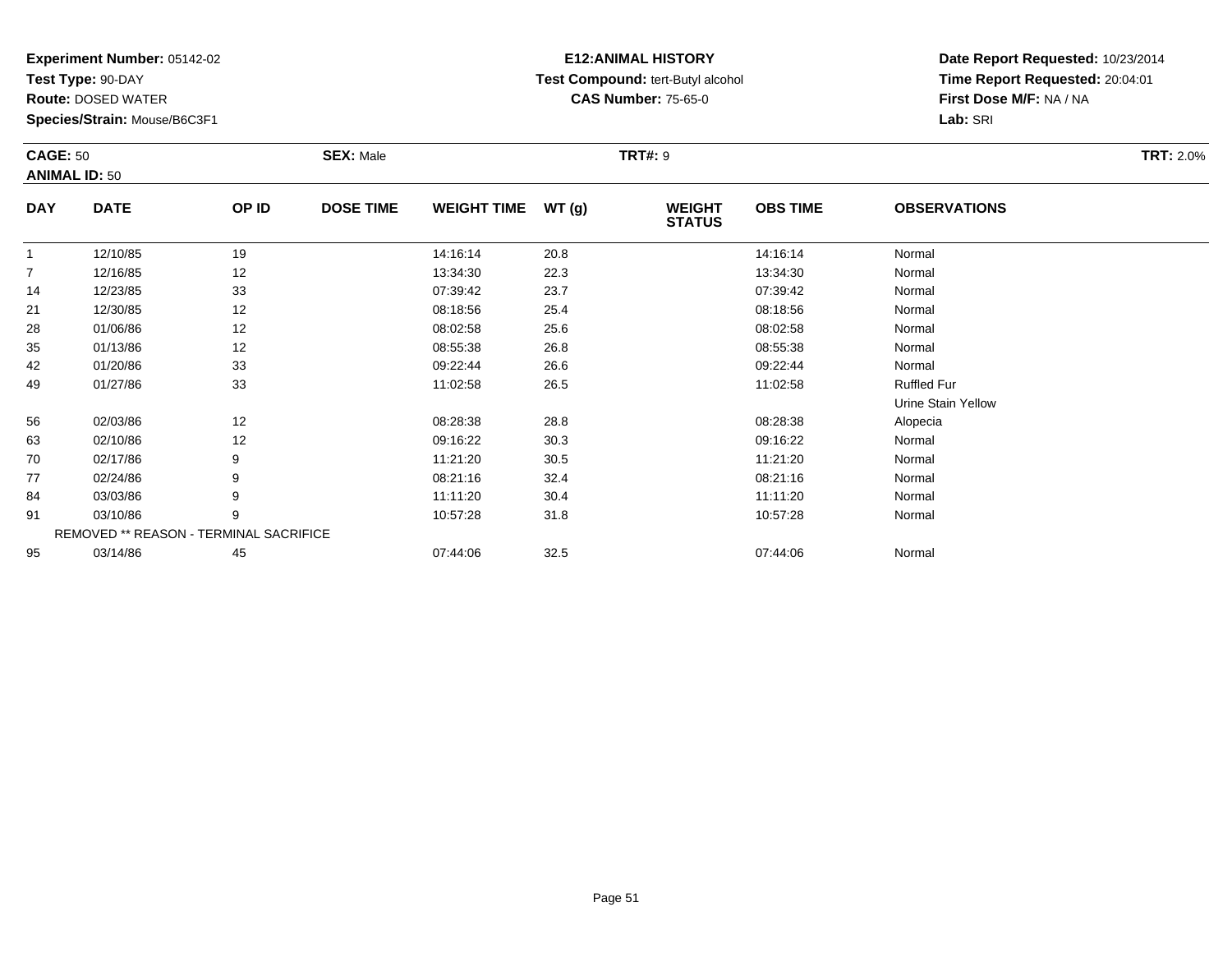**Test Type:** 90-DAY

56

63

70

77

84

88

**Route:** DOSED WATER

**Species/Strain:** Mouse/B6C3F1

REMOVED \*\* REASON - NATURAL DEATH

## **E12:ANIMAL HISTORY Test Compound:** tert-Butyl alcohol **CAS Number:** 75-65-0

**Date Report Requested:** 10/23/2014**Time Report Requested:** 20:04:01**First Dose M/F:** NA / NA**Lab:** SRI

| <b>CAGE: 51</b><br><b>ANIMAL ID: 51</b> |             | <b>SEX: Male</b> |                  |                    | <b>TRT#: 11</b> | <b>TRT: 4.0%</b>               |                 |                     |  |
|-----------------------------------------|-------------|------------------|------------------|--------------------|-----------------|--------------------------------|-----------------|---------------------|--|
| <b>DAY</b>                              | <b>DATE</b> | OP ID            | <b>DOSE TIME</b> | <b>WEIGHT TIME</b> | WT(q)           | <b>WEIGHT</b><br><b>STATUS</b> | <b>OBS TIME</b> | <b>OBSERVATIONS</b> |  |
|                                         | 12/10/85    | 19               |                  | 14:31:28           | 21.2            |                                | 14:31:28        | Normal              |  |
| $\overline{7}$                          | 12/16/85    | 12               |                  | 14:16:36           | 21.6            |                                | 14:16:36        | Normal              |  |
| 14                                      | 12/23/85    | 33               |                  | 09:07:24           | 24.3            |                                | 09:07:24        | Normal              |  |
| 21                                      | 12/30/85    | 12               |                  | 09:06:32           | 24.8            |                                | 09:06:32        | Normal              |  |
| 28                                      | 01/06/86    | 12               |                  | 08:35:40           | 24.5            |                                | 08:35:40        | Normal              |  |
| 35                                      | 01/13/86    | 12               |                  | 08:47:30           | 21.3            |                                | 08:47:30        | Normal              |  |
| 42                                      | 01/20/86    | 33               |                  | 11:08:04           | 25.8            |                                | 11:08:04        | Normal              |  |
| 49                                      | 01/27/86    | 33               |                  | 09:04:20           | 23.3            |                                | 09:04:20        | <b>Ruffled Fur</b>  |  |

6 02/03/86 12 12 07:46:30 27.9 07:46 07:46 07:46 07:46

3 02/10/86 12 12 10:35:40 25.0 10:35:40 10:35:40 10:35:40 10:35:40 Normal

0 02/17/86 9 11:39:28 24.8 11:39:28 Normal

02/24/86 <sup>9</sup> 08:37:42 27.2 08:37:42 Normal

4 03/03/86 9 9 13:28:08 24.5 13:28:08 13:28:09 13:28:08 Normal

8 03/07/86 9 9 07:59:06 30.4 07:49 07:59:06 07:59:06 07:59:06 07:59:06 07:59:06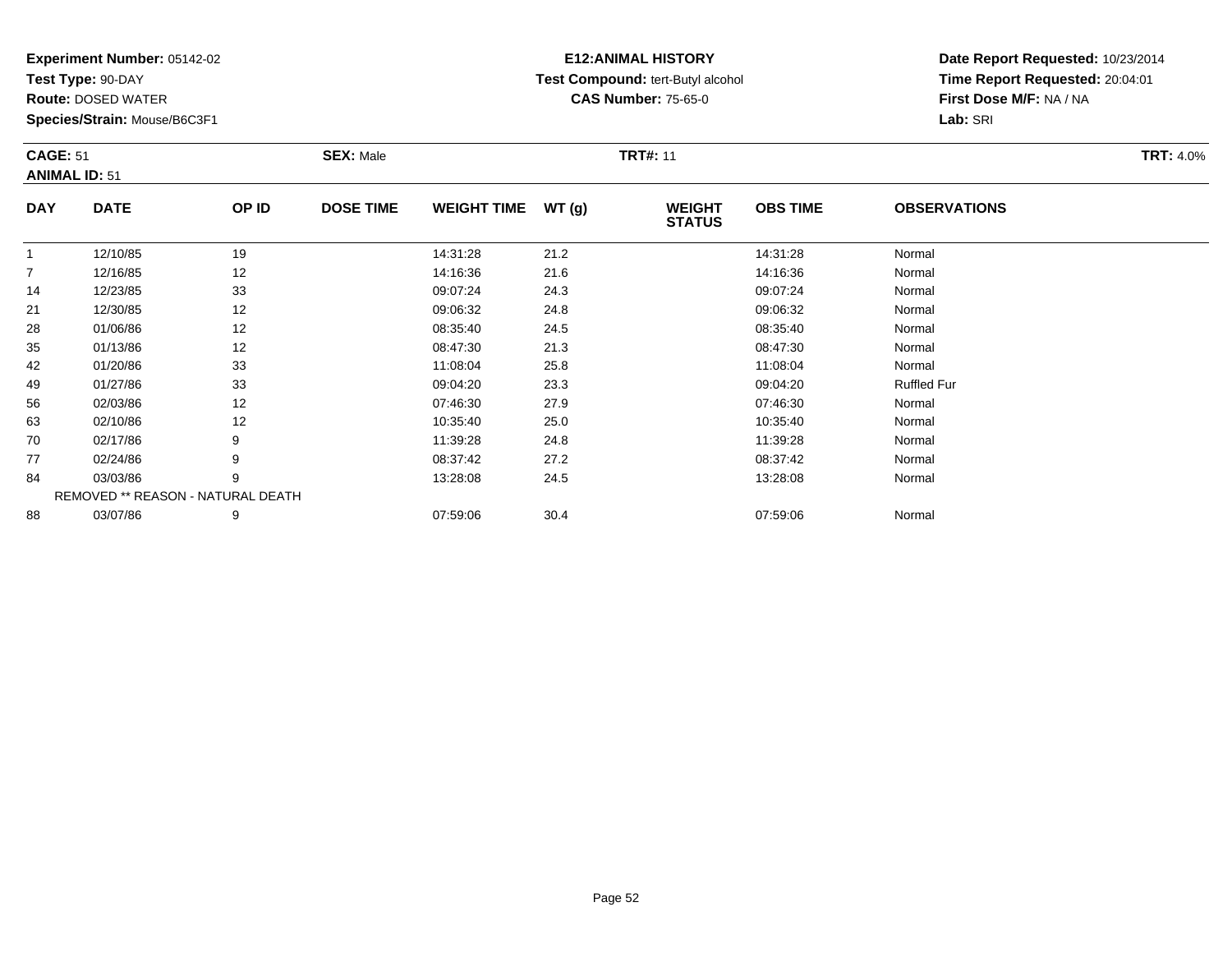| Experiment Number: 05142-02 |  |  |
|-----------------------------|--|--|
|-----------------------------|--|--|

**Test Type:** 90-DAY

**Route:** DOSED WATER

**Species/Strain:** Mouse/B6C3F1

# **E12:ANIMAL HISTORY Test Compound:** tert-Butyl alcohol **CAS Number:** 75-65-0

| <b>CAGE: 52</b><br><b>ANIMAL ID: 52</b> |                                   | <b>SEX: Male</b> |                  |                    | <b>TRT#: 11</b> | <b>TRT: 4.0%</b>               |                 |                     |  |
|-----------------------------------------|-----------------------------------|------------------|------------------|--------------------|-----------------|--------------------------------|-----------------|---------------------|--|
| <b>DAY</b>                              | <b>DATE</b>                       | OP ID            | <b>DOSE TIME</b> | <b>WEIGHT TIME</b> | WT(g)           | <b>WEIGHT</b><br><b>STATUS</b> | <b>OBS TIME</b> | <b>OBSERVATIONS</b> |  |
|                                         | 12/10/85                          | 19               |                  | 14:32:32           | 22.3            |                                | 14:32:32        | Normal              |  |
|                                         | 12/16/85                          | 12               |                  | 14:17:12           | 23.3            |                                | 14:17:12        | Normal              |  |
| 14                                      | 12/23/85                          | 33               |                  | 09:07:54           | 24.7            |                                | 09:07:54        | Normal              |  |
| 21                                      | 12/30/85                          | 12               |                  | 09:07:18           | 24.1            |                                | 09:07:18        | Normal              |  |
| 28                                      | 01/06/86                          | 12               |                  | 08:36:10           | 25.7            |                                | 08:36:10        | Normal              |  |
|                                         | REMOVED ** REASON - NATURAL DEATH |                  |                  |                    |                 |                                |                 |                     |  |
| 31                                      | 01/09/86                          | 12               |                  | 15:01:56           | 30.4            |                                | 15:01:56        | Normal              |  |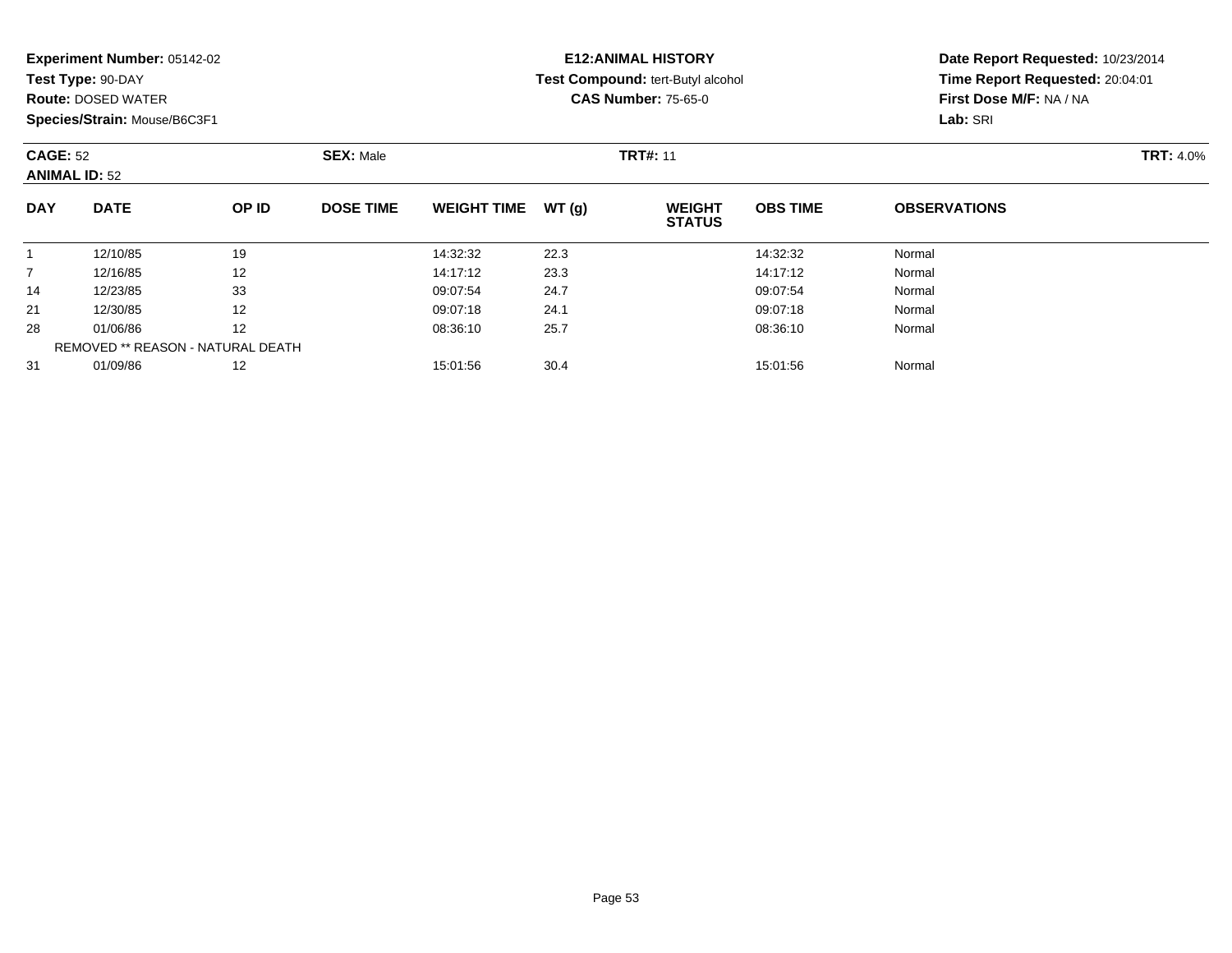**Test Type:** 90-DAY

**Route:** DOSED WATER

**Species/Strain:** Mouse/B6C3F1

# **E12:ANIMAL HISTORY Test Compound:** tert-Butyl alcohol **CAS Number:** 75-65-0

|                | <b>CAGE: 53</b><br><b>ANIMAL ID: 53</b> |       | <b>SEX: Male</b> |                    | <b>TRT#: 11</b> |                                |                 |                         |  |  |
|----------------|-----------------------------------------|-------|------------------|--------------------|-----------------|--------------------------------|-----------------|-------------------------|--|--|
| <b>DAY</b>     | <b>DATE</b>                             | OP ID | <b>DOSE TIME</b> | <b>WEIGHT TIME</b> | WT(g)           | <b>WEIGHT</b><br><b>STATUS</b> | <b>OBS TIME</b> | <b>OBSERVATIONS</b>     |  |  |
| $\mathbf{1}$   | 12/10/85                                | 19    |                  | 14:33:38           | 22.1            |                                | 14:33:38        | Normal                  |  |  |
| $\overline{7}$ | 12/16/85                                | 12    |                  | 14:17:50           | 21.2            |                                | 14:17:50        | Normal                  |  |  |
| 14             | 12/23/85                                | 33    |                  | 09:08:24           | 22.9            |                                | 09:08:24        | Normal                  |  |  |
| 21             | 12/30/85                                | 12    |                  | 09:08:02           | 23.9            |                                | 09:08:02        | Normal                  |  |  |
| 28             | 01/06/86                                | 12    |                  | 08:36:44           | 17.3            |                                | 08:36:44        | <b>Abnormal Posture</b> |  |  |
|                |                                         |       |                  |                    |                 |                                |                 | Dyspnea                 |  |  |
|                |                                         |       |                  |                    |                 |                                |                 | Tremors                 |  |  |
|                | REMOVED ** REASON - MORIBUND SACRIFICE  |       |                  |                    |                 |                                |                 |                         |  |  |
| 28             | 01/06/86                                | 12    |                  | 09:30:12           | 16.7            |                                | 09:30:12        | Dyspnea                 |  |  |
|                |                                         |       |                  |                    |                 |                                |                 | Emaciated               |  |  |
|                |                                         |       |                  |                    |                 |                                |                 | Hypoactivity            |  |  |
|                |                                         |       |                  |                    |                 |                                |                 | Hypothermia             |  |  |
|                |                                         |       |                  |                    |                 |                                |                 | Tremors                 |  |  |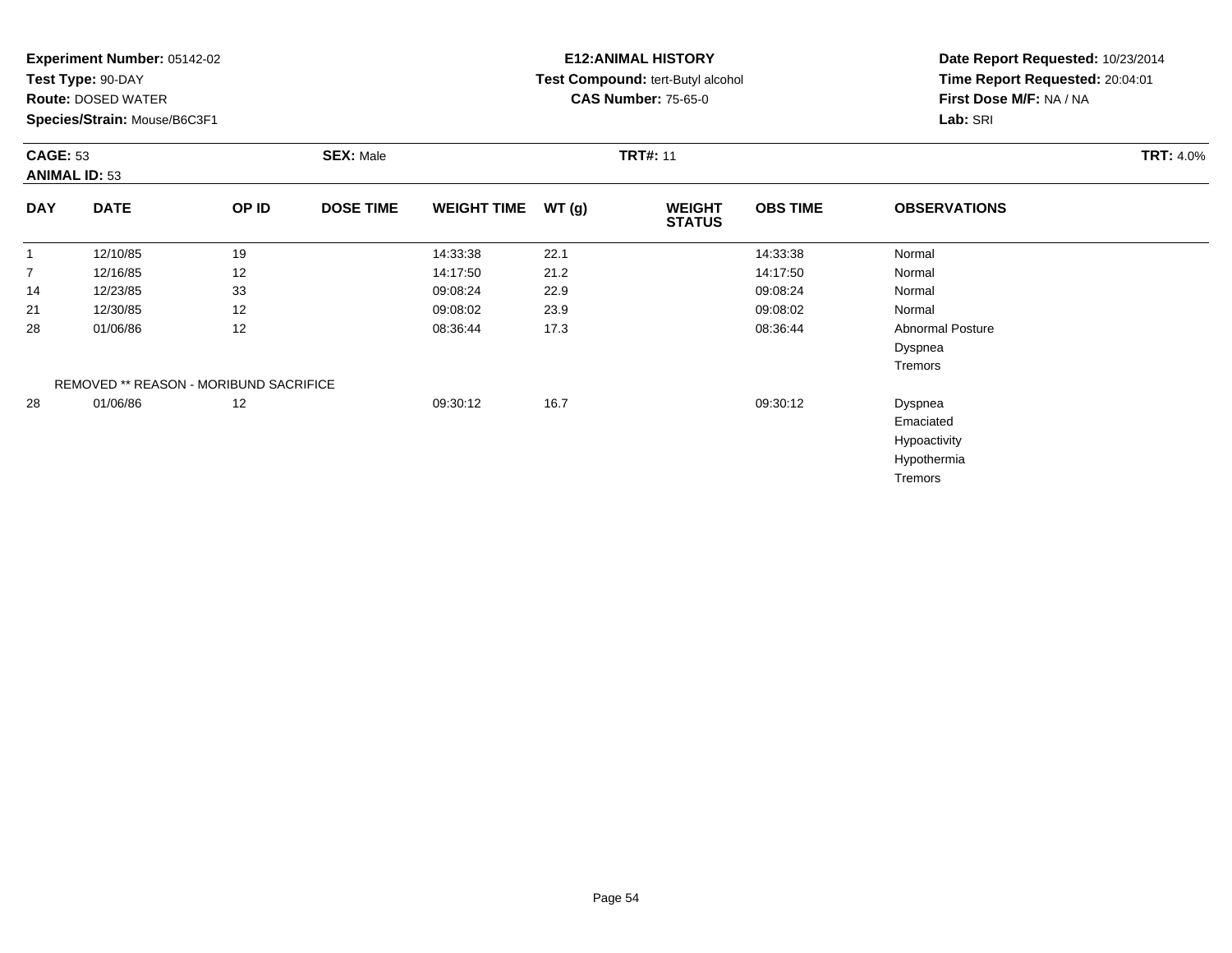**Test Type:** 90-DAY

**Route:** DOSED WATER

**Species/Strain:** Mouse/B6C3F1

# **E12:ANIMAL HISTORY Test Compound:** tert-Butyl alcohol **CAS Number:** 75-65-0

**Date Report Requested:** 10/23/2014**Time Report Requested:** 20:04:01**First Dose M/F:** NA / NA**Lab:** SRI

|            | <b>CAGE: 54</b><br><b>ANIMAL ID: 54</b>       |       | <b>SEX: Male</b> |                    |       | <b>TRT#: 11</b>                | <b>TRT: 4.0%</b> |                     |  |
|------------|-----------------------------------------------|-------|------------------|--------------------|-------|--------------------------------|------------------|---------------------|--|
| <b>DAY</b> | <b>DATE</b>                                   | OP ID | <b>DOSE TIME</b> | <b>WEIGHT TIME</b> | WT(g) | <b>WEIGHT</b><br><b>STATUS</b> | <b>OBS TIME</b>  | <b>OBSERVATIONS</b> |  |
|            | 12/10/85                                      | 19    |                  | 14:34:20           | 23.7  |                                | 14:34:20         | Normal              |  |
| 7          | 12/16/85                                      | 12    |                  | 14:18:26           | 22.1  |                                | 14:18:26         | Normal              |  |
| 14         | 12/23/85                                      | 33    |                  | 09:08:54           | 25.4  |                                | 09:08:54         | Normal              |  |
| 21         | 12/30/85                                      | 12    |                  | 09:08:46           | 27.1  |                                | 09:08:46         | Normal              |  |
| 28         | 01/06/86                                      | 12    |                  | 08:34:28           | 27.0  |                                | 08:34:28         | Normal              |  |
| 35         | 01/13/86                                      | 12    |                  | 08:46:16           | 27.4  |                                | 08:46:16         | Normal              |  |
| 42         | 01/20/86                                      | 33    |                  | 11:07:00           | 26.6  |                                | 11:07:00         | Normal              |  |
| 49         | 01/27/86                                      | 33    |                  | 09:03:20           | 28.3  |                                | 09:03:20         | Normal              |  |
| 56         | 02/03/86                                      | 12    |                  | 07:49:54           | 30.4  |                                | 07:49:54         | Normal              |  |
|            | <b>REMOVED ** REASON - MORIBUND SACRIFICE</b> |       |                  |                    |       |                                |                  |                     |  |
| 62         | 02/09/86                                      | 33    |                  | 13:56:32           | 22.1  |                                | 13:56:32         | Ataxia              |  |
|            |                                               |       |                  |                    |       |                                |                  | Emaciated           |  |
|            |                                               |       |                  |                    |       |                                |                  | الممثلات المممل     |  |

 Head Tilted Hypoactivity Micro-OphthalmiaRuffled FurUrine Stain Yellow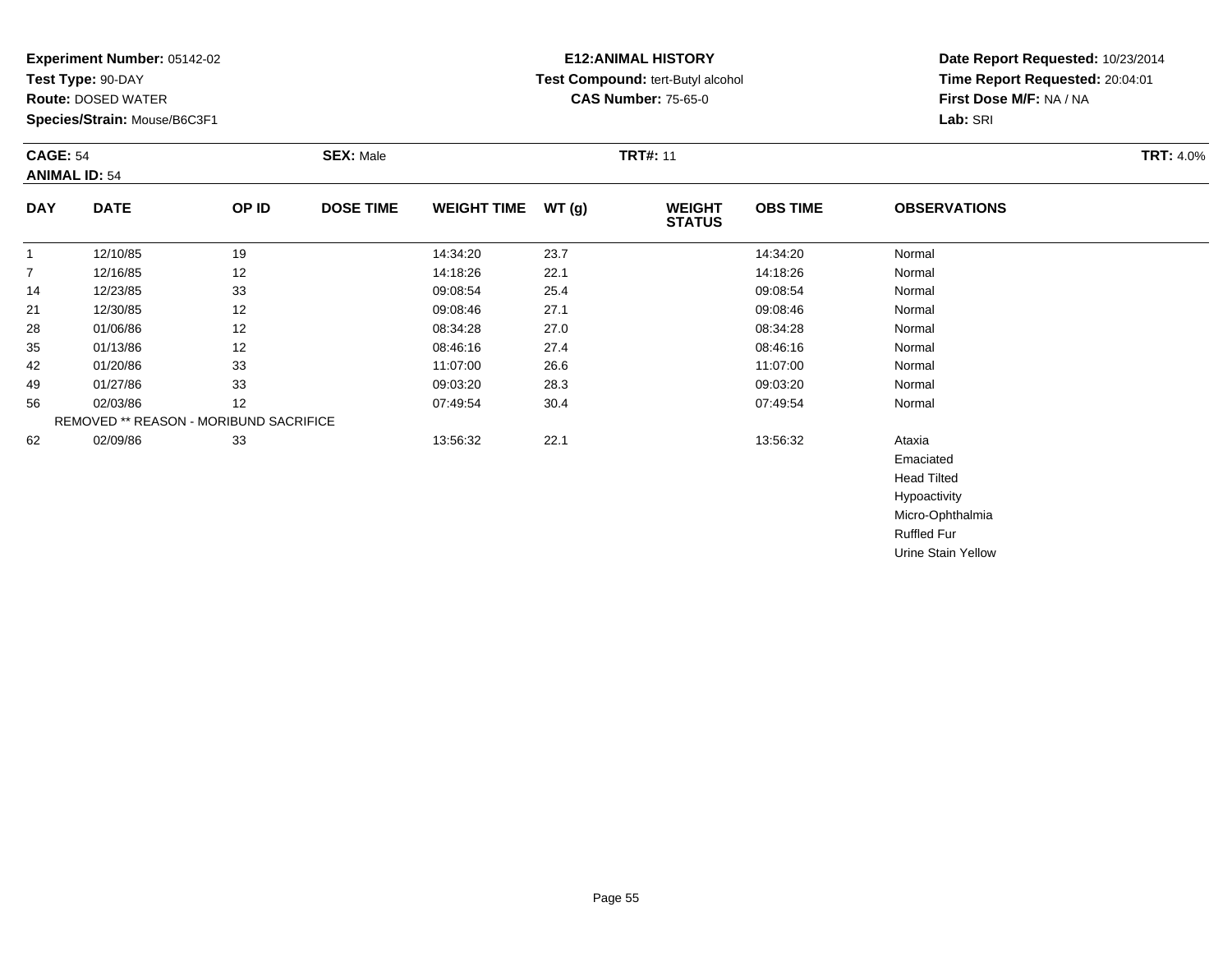**Test Type:** 90-DAY

**Route:** DOSED WATER

**Species/Strain:** Mouse/B6C3F1

# **E12:ANIMAL HISTORY Test Compound:** tert-Butyl alcohol **CAS Number:** 75-65-0

|                | <b>CAGE: 55</b><br><b>ANIMAL ID: 55</b> |              | <b>SEX: Male</b> |                    |       | <b>TRT#: 11</b>                | <b>TRT: 4.0%</b> |                     |  |
|----------------|-----------------------------------------|--------------|------------------|--------------------|-------|--------------------------------|------------------|---------------------|--|
| <b>DAY</b>     | <b>DATE</b>                             | <b>OP ID</b> | <b>DOSE TIME</b> | <b>WEIGHT TIME</b> | WT(g) | <b>WEIGHT</b><br><b>STATUS</b> | <b>OBS TIME</b>  | <b>OBSERVATIONS</b> |  |
| 1              | 12/10/85                                | 19           |                  | 14:35:10           | 20.9  |                                | 14:35:10         | Normal              |  |
| $\overline{7}$ | 12/16/85                                | 12           |                  | 14:19:02           | 20.0  |                                | 14:19:02         | Normal              |  |
| 14             | 12/23/85                                | 33           |                  | 09:06:36           | 22.0  |                                | 09:06:36         | Normal              |  |
| 21             | 12/30/85                                | 12           |                  | 09:05:54           | 21.2  |                                | 09:05:54         | Normal              |  |
| 28             | 01/06/86                                | 12           |                  | 08:35:02           | 20.2  |                                | 08:35:02         | Normal              |  |
| 35             | 01/13/86                                | 12           |                  | 08:46:48           | 23.5  |                                | 08:46:48         | Normal              |  |
| 42             | 01/20/86                                | 33           |                  | 11:07:32           | 23.8  |                                | 11:07:32         | Normal              |  |
|                | REMOVED ** REASON - NATURAL DEATH       |              |                  |                    |       |                                |                  |                     |  |
| 44             | 01/22/86                                | 33           |                  | 09:30:56           | 24.9  |                                | 09:30:56         | Normal              |  |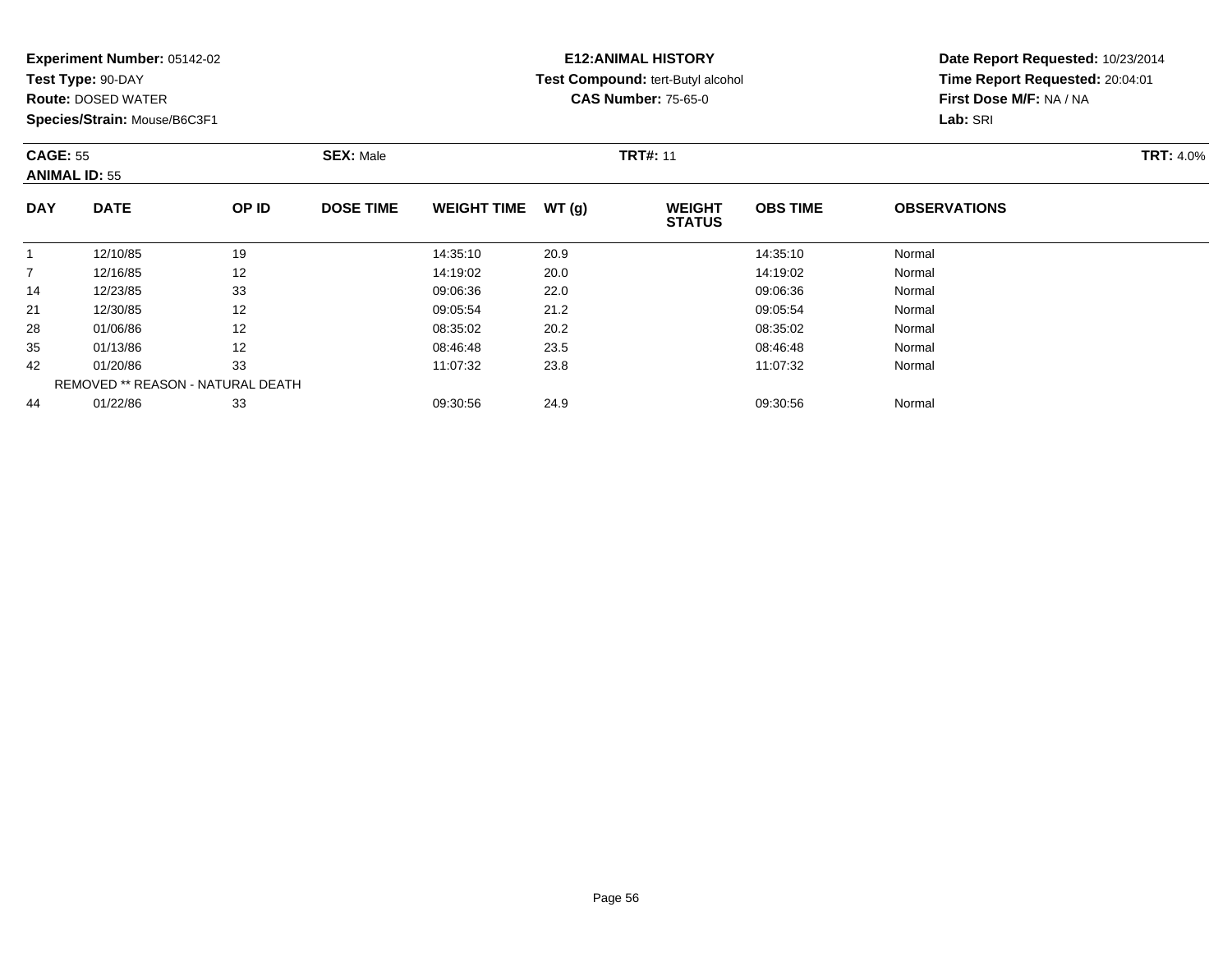**Test Type:** 90-DAY

96

**Route:** DOSED WATER

**Species/Strain:** Mouse/B6C3F1

# **E12:ANIMAL HISTORY Test Compound:** tert-Butyl alcohol **CAS Number:** 75-65-0

**Date Report Requested:** 10/23/2014**Time Report Requested:** 20:04:01**First Dose M/F:** NA / NA**Lab:** SRI

|                | <b>CAGE: 56</b><br><b>ANIMAL ID: 56</b> |       | <b>SEX: Male</b> |                    |       | <b>TRT#: 11</b>                | <b>TRT: 4.0%</b> |                     |  |
|----------------|-----------------------------------------|-------|------------------|--------------------|-------|--------------------------------|------------------|---------------------|--|
| <b>DAY</b>     | <b>DATE</b>                             | OP ID | <b>DOSE TIME</b> | <b>WEIGHT TIME</b> | WT(g) | <b>WEIGHT</b><br><b>STATUS</b> | <b>OBS TIME</b>  | <b>OBSERVATIONS</b> |  |
|                | 12/10/85                                | 19    |                  | 14:27:30           | 22.1  |                                | 14:27:30         | Normal              |  |
| $\overline{7}$ | 12/16/85                                | 12    |                  | 14:08:38           | 23.4  |                                | 14:08:38         | Normal              |  |
| 14             | 12/23/85                                | 33    |                  | 09:14:18           | 20.1  |                                | 09:14:18         | Normal              |  |
| 21             | 12/30/85                                | 12    |                  | 09:00:04           | 22.5  |                                | 09:00:04         | Normal              |  |
| 28             | 01/06/86                                | 12    |                  | 08:30:04           | 25.9  |                                | 08:30:04         | Normal              |  |
| 35             | 01/13/86                                | 12    |                  | 08:44:34           | 27.0  |                                | 08:44:34         | Normal              |  |
| 42             | 01/20/86                                | 33    |                  | 11:14:02           | 25.3  |                                | 11:14:02         | Normal              |  |
| 49             | 01/27/86                                | 33    |                  | 09:12:12           | 27.0  |                                | 09:12:12         | Normal              |  |
| 56             | 02/03/86                                | 12    |                  | 07:50:26           | 24.5  |                                | 07:50:26         | Normal              |  |
| 63             | 02/10/86                                | 12    |                  | 10:38:30           | 25.1  |                                | 10:38:30         | Normal              |  |
| 70             | 02/17/86                                | 9     |                  | 11:32:54           | 27.7  |                                | 11:32:54         | Normal              |  |
| 77             | 02/24/86                                | 9     |                  | 08:31:30           | 28.8  |                                | 08:31:30         | Normal              |  |
| 84             | 03/03/86                                | 9     |                  | 11:39:14           | 22.8  |                                | 11:39:14         | Normal              |  |
| 91             | 03/10/86                                | 9     |                  | 08:12:52           | 28.7  |                                | 08:12:52         | Normal              |  |
|                | REMOVED ** REASON - TERMINAL SACRIFICE  |       |                  |                    |       |                                |                  |                     |  |

6 03/15/86 19 19 07:36:32 25.0 25.0 07:36:32 07:36:32 Normal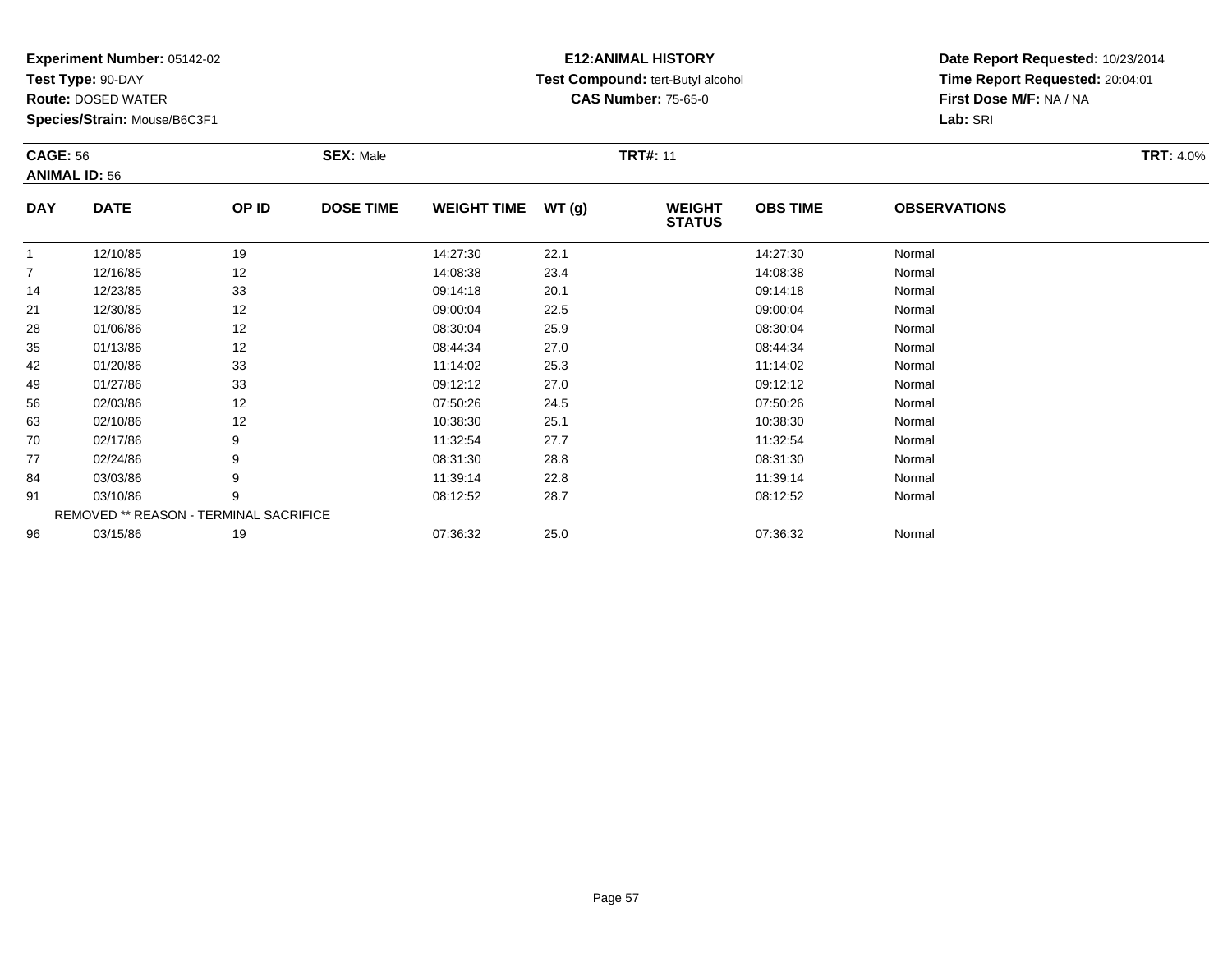**Test Type:** 90-DAY

**Route:** DOSED WATER

**Species/Strain:** Mouse/B6C3F1

## **E12:ANIMAL HISTORY Test Compound:** tert-Butyl alcohol **CAS Number:** 75-65-0

|                | <b>CAGE: 57</b><br><b>ANIMAL ID: 57</b> |                   | <b>SEX: Male</b> |                    |       | <b>TRT#: 11</b>                | <b>TRT: 4.0%</b> |                     |  |
|----------------|-----------------------------------------|-------------------|------------------|--------------------|-------|--------------------------------|------------------|---------------------|--|
| <b>DAY</b>     | <b>DATE</b>                             | OP ID             | <b>DOSE TIME</b> | <b>WEIGHT TIME</b> | WT(q) | <b>WEIGHT</b><br><b>STATUS</b> | <b>OBS TIME</b>  | <b>OBSERVATIONS</b> |  |
|                | 12/10/85                                | 19                |                  | 14:28:30           | 20.5  |                                | 14:28:30         | Normal              |  |
| $\overline{7}$ | 12/16/85                                | 12                |                  | 14:09:14           | 18.3  |                                | 14:09:14         | Normal              |  |
| 14             | 12/23/85                                | 33                |                  | 09:15:10           | 22.7  |                                | 09:15:10         | Normal              |  |
| 21             | 12/30/85                                | 12                |                  | 09:00:46           | 23.0  |                                | 09:00:46         | Normal              |  |
| 28             | 01/06/86                                | 12                |                  | 08:30:36           | 23.3  |                                | 08:30:36         | Normal              |  |
| 35             | 01/13/86                                | 12                |                  | 08:45:10           | 23.5  |                                | 08:45:10         | Normal              |  |
| 42             | 01/20/86                                | 33                |                  | 11:14:38           | 21.4  |                                | 11:14:38         | Normal              |  |
|                | REMOVED ** REASON - NATURAL DEATH       |                   |                  |                    |       |                                |                  |                     |  |
| 45             | 01/23/86                                | $12 \overline{ }$ |                  | 07:46:04           | 26.8  |                                | 07:46:04         | Normal              |  |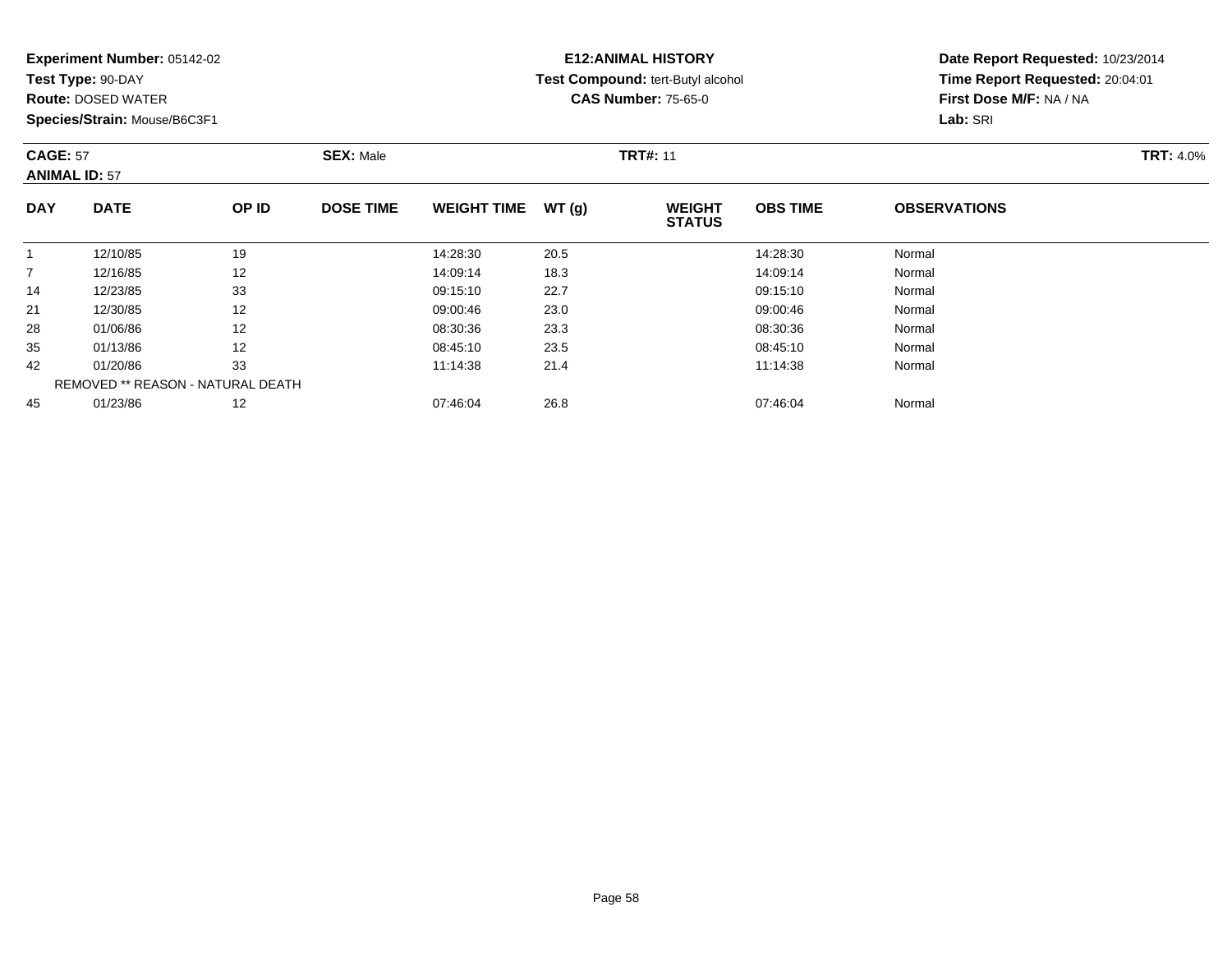**Test Type:** 90-DAY

94

**Route:** DOSED WATER

**Species/Strain:** Mouse/B6C3F1

# **E12:ANIMAL HISTORY Test Compound:** tert-Butyl alcohol **CAS Number:** 75-65-0

**Date Report Requested:** 10/23/2014**Time Report Requested:** 20:04:01**First Dose M/F:** NA / NA**Lab:** SRI

| <b>CAGE: 58</b> | <b>ANIMAL ID: 58</b>                   |       | <b>SEX: Male</b> |                    |      | <b>TRT#: 11</b>                |                 |                     | <b>TRT: 4.0%</b> |
|-----------------|----------------------------------------|-------|------------------|--------------------|------|--------------------------------|-----------------|---------------------|------------------|
| <b>DAY</b>      | <b>DATE</b>                            | OP ID | <b>DOSE TIME</b> | WEIGHT TIME WT (g) |      | <b>WEIGHT</b><br><b>STATUS</b> | <b>OBS TIME</b> | <b>OBSERVATIONS</b> |                  |
| 1               | 12/10/85                               | 19    |                  | 14:29:04           | 20.9 |                                | 14:29:04        | Normal              |                  |
| $\overline{7}$  | 12/16/85                               | 12    |                  | 14:09:58           | 20.4 |                                | 14:09:58        | Normal              |                  |
| 14              | 12/23/85                               | 33    |                  | 09:16:02           | 19.6 |                                | 09:16:02        | Normal              |                  |
| 21              | 12/30/85                               | 12    |                  | 09:01:26           | 21.9 |                                | 09:01:26        | Normal              |                  |
| 28              | 01/06/86                               | 12    |                  | 08:31:04           | 23.6 |                                | 08:31:04        | Normal              |                  |
| 35              | 01/13/86                               | 12    |                  | 08:45:40           | 24.7 |                                | 08:45:40        | Normal              |                  |
| 42              | 01/20/86                               | 33    |                  | 11:12:12           | 21.2 |                                | 11:12:12        | Normal              |                  |
| 49              | 01/27/86                               | 33    |                  | 09:09:56           | 25.1 |                                | 09:09:56        | <b>Ruffled Fur</b>  |                  |
| 56              | 02/03/86                               | 12    |                  | 07:44:16           | 25.0 |                                | 07:44:16        | Normal              |                  |
| 63              | 02/10/86                               | 12    |                  | 10:33:52           | 25.5 |                                | 10:33:52        | Normal              |                  |
| 70              | 02/17/86                               | 9     |                  | 11:33:46           | 27.3 |                                | 11:33:46        | Normal              |                  |
| 77              | 02/24/86                               | 9     |                  | 08:32:00           | 22.3 |                                | 08:32:00        | Normal              |                  |
| 84              | 03/03/86                               | 9     |                  | 11:40:02           | 24.3 |                                | 11:40:02        | Normal              |                  |
| 91              | 03/10/86                               | 9     |                  | 08:16:34           | 27.5 |                                | 08:16:34        | Normal              |                  |
|                 | REMOVED ** REASON - TERMINAL SACRIFICE |       |                  |                    |      |                                |                 |                     |                  |

4 03/13/86 9 9 07:57:28 27.5 07:57:28 07:57:28 Normal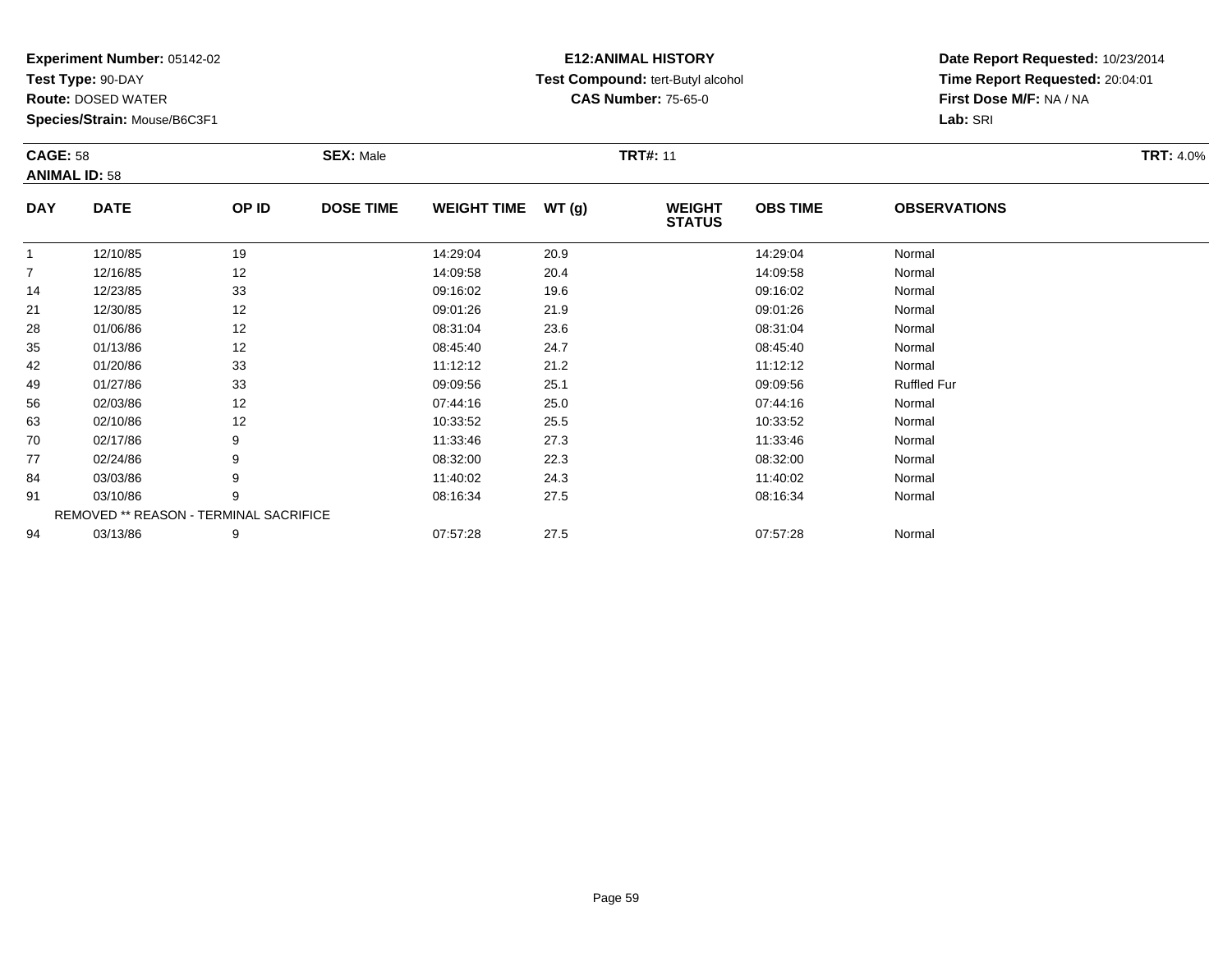**Test Type:** 90-DAY

94

**Route:** DOSED WATER

**Species/Strain:** Mouse/B6C3F1

# **E12:ANIMAL HISTORY Test Compound:** tert-Butyl alcohol **CAS Number:** 75-65-0

**Date Report Requested:** 10/23/2014**Time Report Requested:** 20:04:01**First Dose M/F:** NA / NA**Lab:** SRI

| <b>CAGE: 59</b> | <b>ANIMAL ID: 59</b>                   |       | <b>SEX: Male</b> |                    |       | <b>TRT#: 11</b>                |                 |                     | <b>TRT: 4.0%</b> |
|-----------------|----------------------------------------|-------|------------------|--------------------|-------|--------------------------------|-----------------|---------------------|------------------|
| <b>DAY</b>      | <b>DATE</b>                            | OP ID | <b>DOSE TIME</b> | <b>WEIGHT TIME</b> | WT(g) | <b>WEIGHT</b><br><b>STATUS</b> | <b>OBS TIME</b> | <b>OBSERVATIONS</b> |                  |
| 1               | 12/10/85                               | 19    |                  | 14:29:50           | 21.9  |                                | 14:29:50        | Normal              |                  |
| $\overline{7}$  | 12/16/85                               | 12    |                  | 14:10:42           | 21.4  |                                | 14:10:42        | Normal              |                  |
| 14              | 12/23/85                               | 33    |                  | 09:17:10           | 24.5  |                                | 09:17:10        | Normal              |                  |
| 21              | 12/30/85                               | 12    |                  | 09:02:06           | 25.8  |                                | 09:02:06        | Normal              |                  |
| 28              | 01/06/86                               | 12    |                  | 08:29:08           | 24.9  |                                | 08:29:08        | Normal              |                  |
| 35              | 01/13/86                               | 12    |                  | 08:43:00           | 27.2  |                                | 08:43:00        | Normal              |                  |
| 42              | 01/20/86                               | 33    |                  | 11:13:04           | 26.2  |                                | 11:13:04        | Normal              |                  |
| 49              | 01/27/86                               | 33    |                  | 09:10:52           | 26.7  |                                | 09:10:52        | <b>Ruffled Fur</b>  |                  |
| 56              | 02/03/86                               | 12    |                  | 07:45:20           | 27.8  |                                | 07:45:20        | Normal              |                  |
| 63              | 02/10/86                               | 12    |                  | 10:34:22           | 29.6  |                                | 10:34:22        | Normal              |                  |
| 70              | 02/17/86                               | 9     |                  | 11:34:28           | 29.2  |                                | 11:34:28        | Normal              |                  |
| 77              | 02/24/86                               | 9     |                  | 08:33:04           | 29.0  |                                | 08:33:04        | Normal              |                  |
| 84              | 03/03/86                               | 9     |                  | 11:40:38           | 30.7  |                                | 11:40:38        | Normal              |                  |
| 91              | 03/10/86                               | 9     |                  | 08:17:44           | 31.6  |                                | 08:17:44        | Normal              |                  |
|                 | REMOVED ** REASON - TERMINAL SACRIFICE |       |                  |                    |       |                                |                 |                     |                  |

03/13/86 <sup>9</sup> 07:31:34 30.4 07:31:34 Normal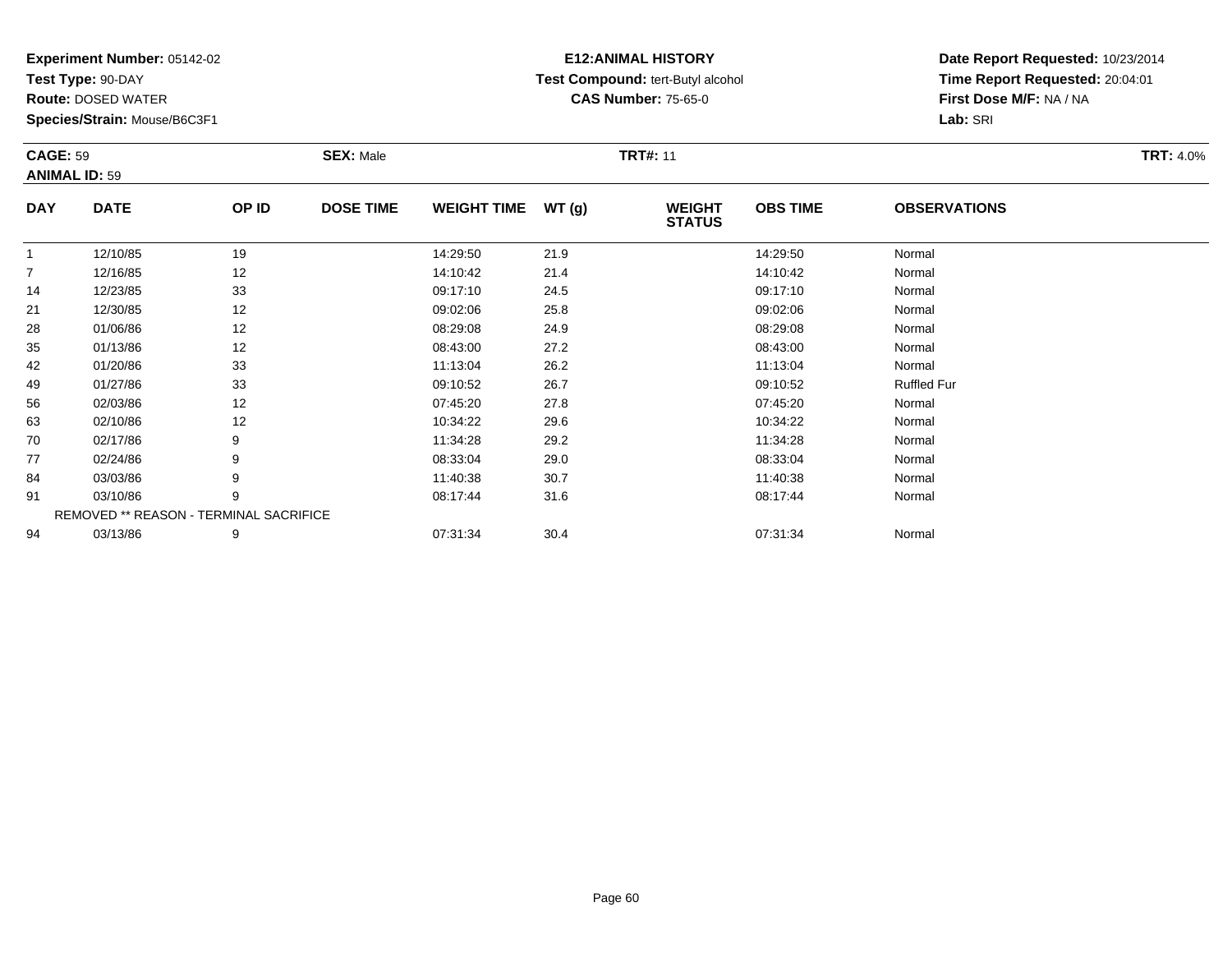**Test Type:** 90-DAY

94

**Route:** DOSED WATER

**Species/Strain:** Mouse/B6C3F1

## **E12:ANIMAL HISTORY Test Compound:** tert-Butyl alcohol **CAS Number:** 75-65-0

**Date Report Requested:** 10/23/2014**Time Report Requested:** 20:04:01**First Dose M/F:** NA / NA**Lab:** SRI

Ataxia EmaciatedHypoactivity

| <b>CAGE: 60</b> | <b>ANIMAL ID: 60</b>                          |       | <b>SEX: Male</b> |                    |       | <b>TRT#: 11</b>                |                 |                     | <b>TRT: 4.0%</b> |
|-----------------|-----------------------------------------------|-------|------------------|--------------------|-------|--------------------------------|-----------------|---------------------|------------------|
| <b>DAY</b>      | <b>DATE</b>                                   | OP ID | <b>DOSE TIME</b> | <b>WEIGHT TIME</b> | WT(g) | <b>WEIGHT</b><br><b>STATUS</b> | <b>OBS TIME</b> | <b>OBSERVATIONS</b> |                  |
|                 | 12/10/85                                      | 19    |                  | 14:30:44           | 21.9  |                                | 14:30:44        | Normal              |                  |
| $\overline{7}$  | 12/16/85                                      | 12    |                  | 14:11:16           | 21.8  |                                | 14:11:16        | Normal              |                  |
| 14              | 12/23/85                                      | 33    |                  | 09:13:38           | 22.8  |                                | 09:13:38        | Normal              |                  |
| 21              | 12/30/85                                      | 12    |                  | 08:59:28           | 22.9  |                                | 08:59:28        | Normal              |                  |
| 28              | 01/06/86                                      | 12    |                  | 08:29:36           | 23.4  |                                | 08:29:36        | Normal              |                  |
| 35              | 01/13/86                                      | 12    |                  | 08:43:46           | 25.7  |                                | 08:43:46        | Normal              |                  |
| 42              | 01/20/86                                      | 33    |                  | 11:13:30           | 26.7  |                                | 11:13:30        | Normal              |                  |
| 49              | 01/27/86                                      | 33    |                  | 09:11:32           | 26.5  |                                | 09:11:32        | Normal              |                  |
| 56              | 02/03/86                                      | 12    |                  | 07:45:50           | 25.3  |                                | 07:45:50        | Normal              |                  |
| 63              | 02/10/86                                      | 12    |                  | 10:34:58           | 27.7  |                                | 10:34:58        | Normal              |                  |
| 70              | 02/17/86                                      | 9     |                  | 11:35:04           | 24.2  |                                | 11:35:04        | Normal              |                  |
| 77              | 02/24/86                                      | 9     |                  | 08:33:44           | 25.5  |                                | 08:33:44        | Normal              |                  |
| 84              | 03/03/86                                      | 9     |                  | 11:41:14           | 24.4  |                                | 11:41:14        | Normal              |                  |
| 91              | 03/10/86                                      | 9     |                  | 08:18:54           | 26.9  |                                | 08:18:54        | Normal              |                  |
|                 | <b>REMOVED ** REASON - TERMINAL SACRIFICE</b> |       |                  |                    |       |                                |                 |                     |                  |

03/13/86 <sup>9</sup> 08:40:38 21.5 08:40:38 Abnormal Posture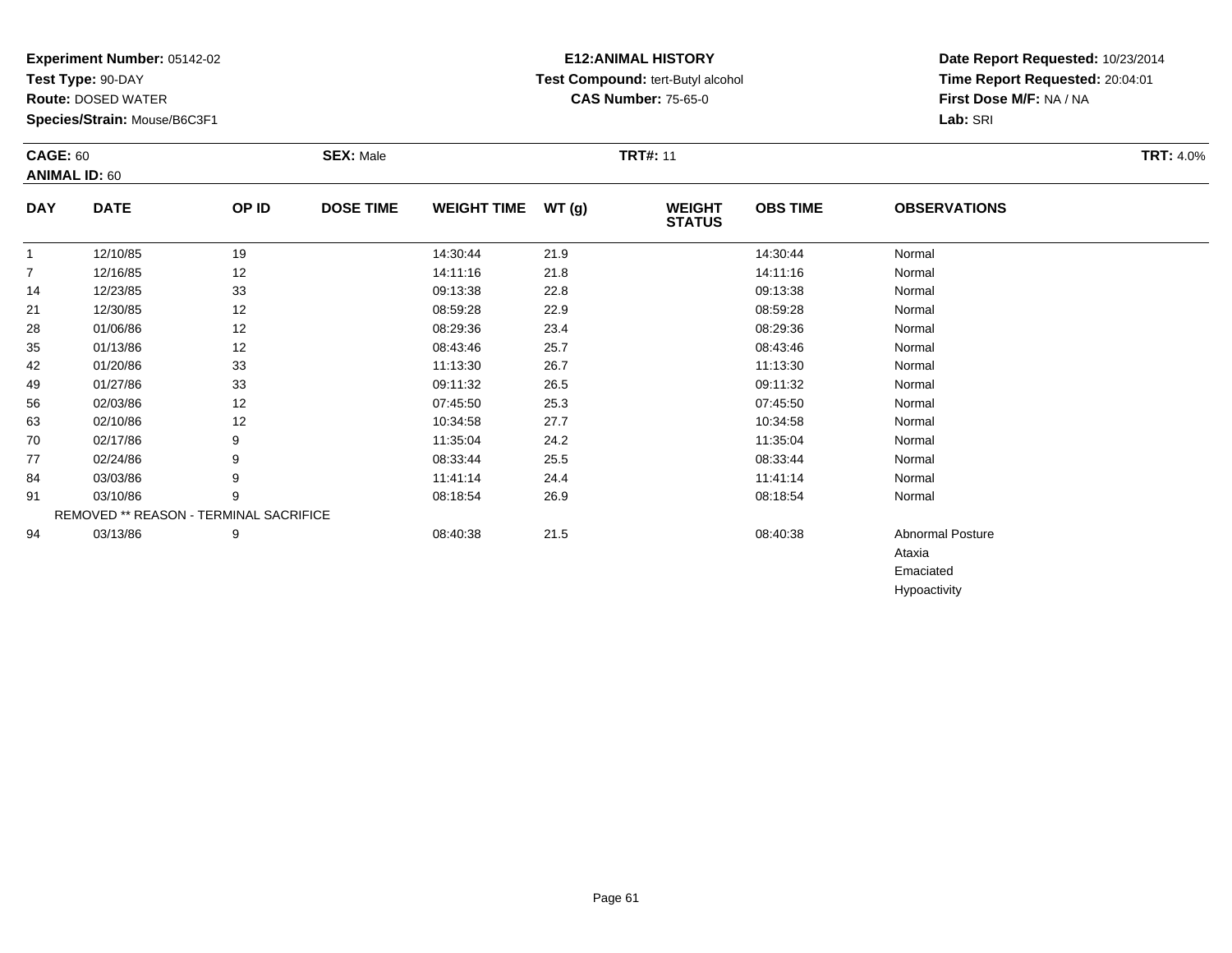**Test Type:** 90-DAY

**Route:** DOSED WATER

**Species/Strain:** Mouse/B6C3F1

# **E12:ANIMAL HISTORY Test Compound:** tert-Butyl alcohol **CAS Number:** 75-65-0

| <b>CAGE: 61</b><br><b>ANIMAL ID: 61</b> |                                        |       | <b>SEX: Female</b> |                    |       | <b>TRT#: 2</b>                 |                 |                     | <b>TRT: 0.0%</b> |
|-----------------------------------------|----------------------------------------|-------|--------------------|--------------------|-------|--------------------------------|-----------------|---------------------|------------------|
| <b>DAY</b>                              | <b>DATE</b>                            | OP ID | <b>DOSE TIME</b>   | <b>WEIGHT TIME</b> | WT(g) | <b>WEIGHT</b><br><b>STATUS</b> | <b>OBS TIME</b> | <b>OBSERVATIONS</b> |                  |
| $\mathbf 1$                             | 12/10/85                               | 19    |                    | 11:44:06           | 18.9  |                                | 11:44:06        | Normal              |                  |
| $\overline{7}$                          | 12/16/85                               | 12    |                    | 13:57:02           | 19.3  |                                | 13:57:02        | Normal              |                  |
| 14                                      | 12/23/85                               | 33    |                    | 07:57:36           | 20.1  |                                | 07:57:36        | Normal              |                  |
| 21                                      | 12/30/85                               | 12    |                    | 08:01:40           | 21.4  |                                | 08:01:40        | Normal              |                  |
| 28                                      | 01/06/86                               | 12    |                    | 07:38:42           | 22.3  |                                | 07:38:42        | Normal              |                  |
| 35                                      | 01/13/86                               | 12    |                    | 08:08:12           | 23.2  |                                | 08:08:12        | Normal              |                  |
| 42                                      | 01/20/86                               | 33    |                    | 10:21:44           | 25.2  |                                | 10:21:44        | Normal              |                  |
| 49                                      | 01/27/86                               | 33    |                    | 10:25:22           | 24.0  |                                | 10:25:22        | Normal              |                  |
| 56                                      | 02/03/86                               | 12    |                    | 08:57:40           | 25.1  |                                | 08:57:40        | Normal              |                  |
| 63                                      | 02/10/86                               | 12    |                    | 10:30:08           | 25.3  |                                | 10:30:08        | Normal              |                  |
| 70                                      | 02/17/86                               | 9     |                    | 10:59:56           | 27.8  |                                | 10:59:56        | Normal              |                  |
| 77                                      | 02/24/86                               | 9     |                    | 07:55:00           | 25.8  |                                | 07:55:00        | Normal              |                  |
| 84                                      | 03/03/86                               |       |                    | 10:54:24           | 27.2  |                                | 10:54:24        | Normal              |                  |
| 91                                      | 03/10/86                               | 9     |                    | 10:35:26           | 28.9  |                                | 10:35:26        | Normal              |                  |
|                                         | REMOVED ** REASON - TERMINAL SACRIFICE |       |                    |                    |       |                                |                 |                     |                  |
| 96                                      | 03/15/86                               | 19    |                    | 07:23:08           | 30.2  |                                | 07:23:08        | Normal              |                  |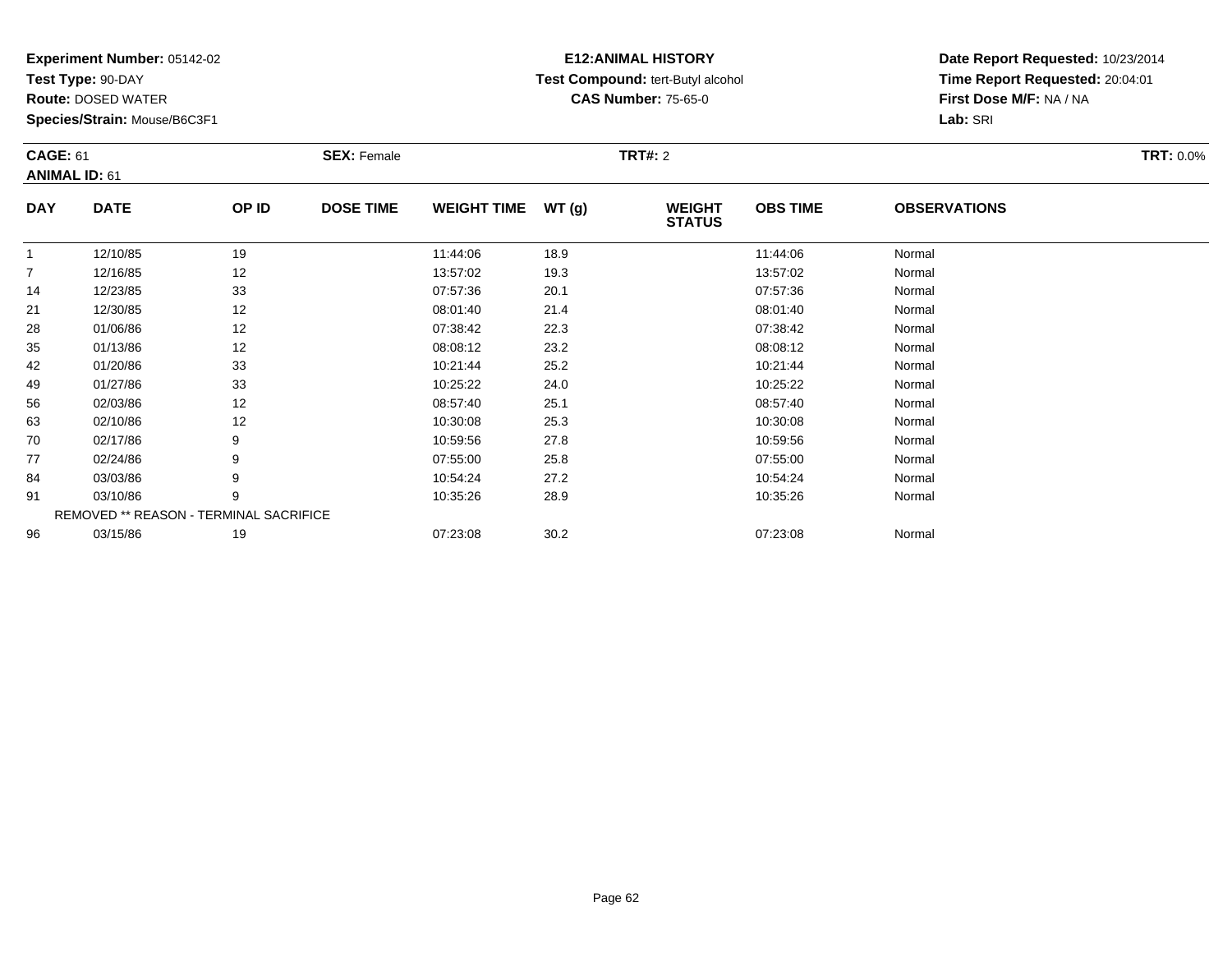**Test Type:** 90-DAY

**Route:** DOSED WATER

**Species/Strain:** Mouse/B6C3F1

# **E12:ANIMAL HISTORY Test Compound:** tert-Butyl alcohol **CAS Number:** 75-65-0

| <b>CAGE: 62</b> | <b>ANIMAL ID: 62</b>                   |       | <b>SEX: Female</b> |                    |       | <b>TRT#: 2</b>                 |                 |                     | <b>TRT: 0.0%</b> |
|-----------------|----------------------------------------|-------|--------------------|--------------------|-------|--------------------------------|-----------------|---------------------|------------------|
| <b>DAY</b>      | <b>DATE</b>                            | OP ID | <b>DOSE TIME</b>   | <b>WEIGHT TIME</b> | WT(g) | <b>WEIGHT</b><br><b>STATUS</b> | <b>OBS TIME</b> | <b>OBSERVATIONS</b> |                  |
| $\overline{1}$  | 12/10/85                               | 19    |                    | 11:44:52           | 16.6  |                                | 11:44:52        | Normal              |                  |
| $\overline{7}$  | 12/16/85                               | 12    |                    | 13:57:36           | 18.1  |                                | 13:57:36        | Normal              |                  |
| 14              | 12/23/85                               | 33    |                    | 07:58:06           | 19.6  |                                | 07:58:06        | Normal              |                  |
| 21              | 12/30/85                               | 12    |                    | 08:02:30           | 19.7  |                                | 08:02:30        | Normal              |                  |
| 28              | 01/06/86                               | 12    |                    | 07:39:18           | 21.4  |                                | 07:39:18        | Normal              |                  |
| 35              | 01/13/86                               | 12    |                    | 08:08:54           | 23.1  |                                | 08:08:54        | Normal              |                  |
| 42              | 01/20/86                               | 33    |                    | 10:22:52           | 23.1  |                                | 10:22:52        | Normal              |                  |
| 49              | 01/27/86                               | 33    |                    | 10:26:02           | 23.6  |                                | 10:26:02        | Normal              |                  |
| 56              | 02/03/86                               | 12    |                    | 08:47:10           | 25.8  |                                | 08:47:10        | Normal              |                  |
| 63              | 02/10/86                               | 12    |                    | 10:27:44           | 22.6  |                                | 10:27:44        | Normal              |                  |
| 70              | 02/17/86                               | 9     |                    | 11:01:14           | 24.0  |                                | 11:01:14        | Normal              |                  |
| 77              | 02/24/86                               | 9     |                    | 07:55:38           | 24.2  |                                | 07:55:38        | Normal              |                  |
| 84              | 03/03/86                               | 9     |                    | 10:55:06           | 23.6  |                                | 10:55:06        | Normal              |                  |
| 91              | 03/10/86                               | 9     |                    | 10:36:28           | 24.1  |                                | 10:36:28        | Normal              |                  |
|                 | REMOVED ** REASON - TERMINAL SACRIFICE |       |                    |                    |       |                                |                 |                     |                  |
| 95              | 03/14/86                               | 45    |                    | 08:05:06           | 25.1  |                                | 08:05:06        | Normal              |                  |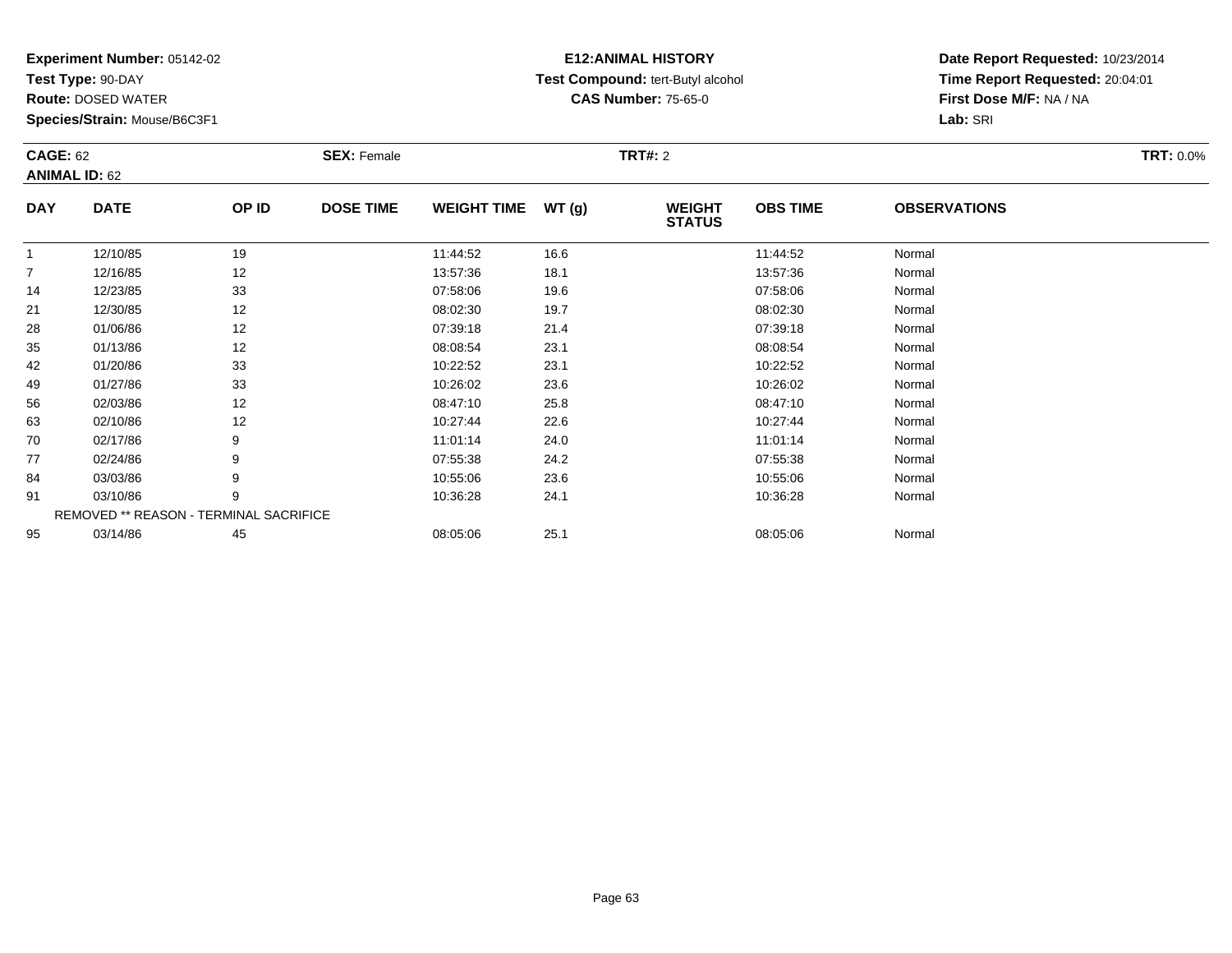**Test Type:** 90-DAY

**Route:** DOSED WATER

**Species/Strain:** Mouse/B6C3F1

# **E12:ANIMAL HISTORY Test Compound:** tert-Butyl alcohol **CAS Number:** 75-65-0

| <b>CAGE: 63</b><br><b>ANIMAL ID: 63</b> |             |                                        | <b>SEX: Female</b> |                    |       | <b>TRT#: 2</b> |                 |                     | <b>TRT: 0.0%</b> |
|-----------------------------------------|-------------|----------------------------------------|--------------------|--------------------|-------|----------------|-----------------|---------------------|------------------|
| <b>DAY</b>                              | <b>DATE</b> | OP ID                                  | <b>DOSE TIME</b>   | <b>WEIGHT TIME</b> | WT(g) | <b>WEIGHT</b>  | <b>OBS TIME</b> | <b>OBSERVATIONS</b> |                  |
|                                         |             |                                        |                    |                    |       | <b>STATUS</b>  |                 |                     |                  |
| -1                                      | 12/10/85    | 19                                     |                    | 11:45:28           | 18.1  |                | 11:45:28        | Normal              |                  |
| 7                                       | 12/16/85    | 12                                     |                    | 13:58:08           | 21.1  |                | 13:58:08        | Normal              |                  |
| 14                                      | 12/23/85    | 33                                     |                    | 07:58:56           | 21.9  |                | 07:58:56        | Normal              |                  |
| 21                                      | 12/30/85    | 12                                     |                    | 08:03:12           | 22.4  |                | 08:03:12        | Normal              |                  |
| 28                                      | 01/06/86    | 12                                     |                    | 07:39:46           | 23.2  |                | 07:39:46        | Normal              |                  |
| 35                                      | 01/13/86    | 12                                     |                    | 08:09:30           | 24.3  |                | 08:09:30        | Normal              |                  |
| 42                                      | 01/20/86    | 33                                     |                    | 10:17:48           | 25.0  |                | 10:17:48        | Normal              |                  |
| 49                                      | 01/27/86    | 33                                     |                    | 10:22:48           | 25.7  |                | 10:22:48        | Normal              |                  |
| 56                                      | 02/03/86    | 12                                     |                    | 08:47:32           | 26.6  |                | 08:47:32        | Normal              |                  |
| 63                                      | 02/10/86    | 12                                     |                    | 10:28:22           | 27.3  |                | 10:28:22        | Normal              |                  |
| 70                                      | 02/17/86    | 9                                      |                    | 11:01:56           | 29.7  |                | 11:01:56        | Normal              |                  |
| 77                                      | 02/24/86    | 9                                      |                    | 07:56:30           | 28.7  |                | 07:56:30        | Normal              |                  |
| 84                                      | 03/03/86    | 9                                      |                    | 10:55:46           | 29.8  |                | 10:55:46        | Normal              |                  |
| 91                                      | 03/10/86    | 9                                      |                    | 10:37:30           | 31.6  |                | 10:37:30        | Normal              |                  |
|                                         |             | REMOVED ** REASON - TERMINAL SACRIFICE |                    |                    |       |                |                 |                     |                  |
| 94                                      | 03/13/86    | 9                                      |                    | 08:01:54           | 33.0  |                | 08:01:54        | Normal              |                  |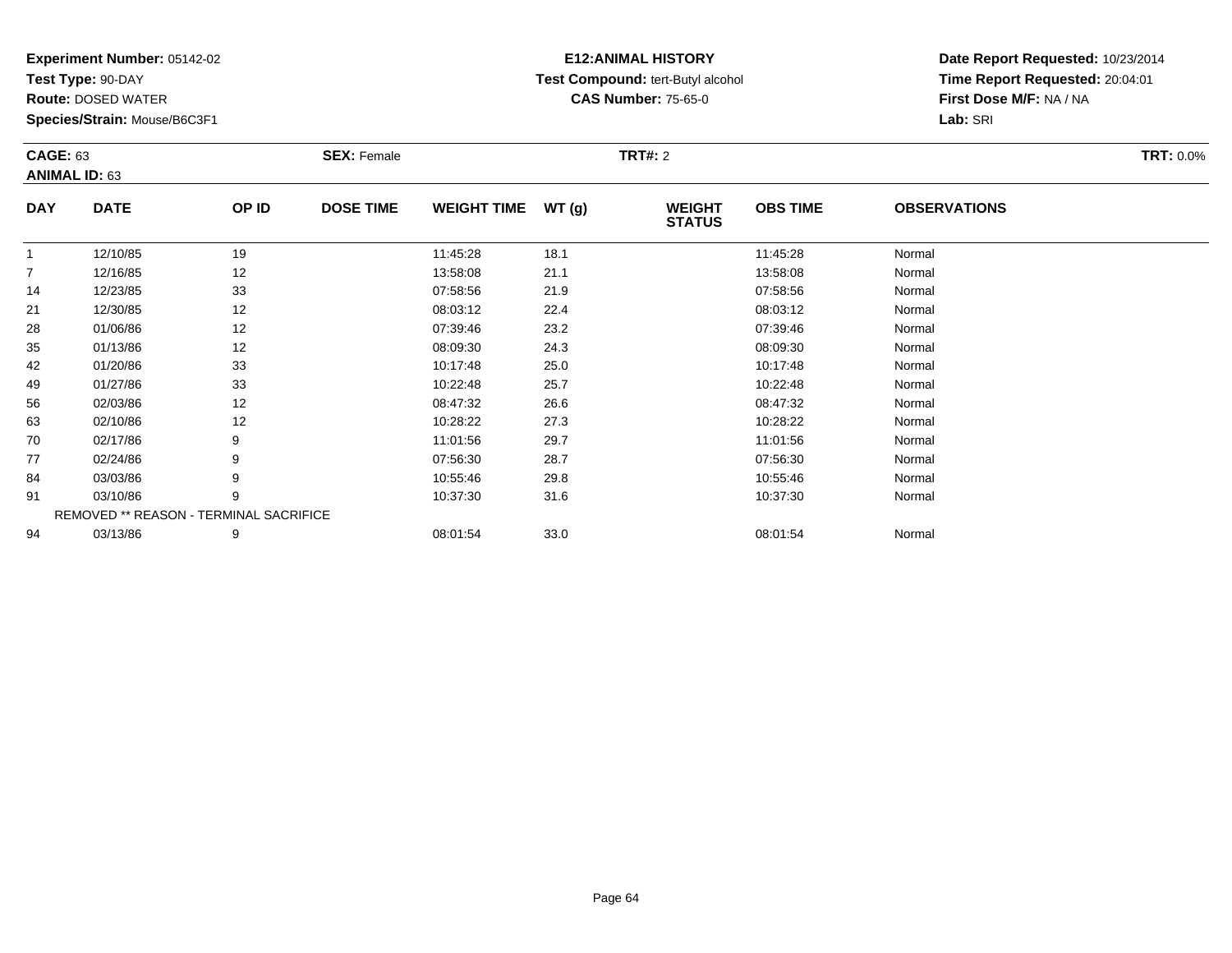**Test Type:** 90-DAY

**Route:** DOSED WATER

**Species/Strain:** Mouse/B6C3F1

# **E12:ANIMAL HISTORY Test Compound:** tert-Butyl alcohol **CAS Number:** 75-65-0

| <b>CAGE: 64</b> | <b>ANIMAL ID: 64</b> |                                        | <b>SEX: Female</b> |                    |       | <b>TRT#:</b> 2                 |                 |                     | <b>TRT: 0.0%</b> |
|-----------------|----------------------|----------------------------------------|--------------------|--------------------|-------|--------------------------------|-----------------|---------------------|------------------|
| <b>DAY</b>      | <b>DATE</b>          | OP ID                                  | <b>DOSE TIME</b>   | <b>WEIGHT TIME</b> | WT(g) | <b>WEIGHT</b><br><b>STATUS</b> | <b>OBS TIME</b> | <b>OBSERVATIONS</b> |                  |
| $\overline{1}$  | 12/10/85             | 19                                     |                    | 11:46:18           | 18.5  |                                | 11:46:18        | Normal              |                  |
| $\overline{7}$  | 12/16/85             | 12                                     |                    | 14:01:52           | 18.3  |                                | 14:01:52        | Normal              |                  |
| 14              | 12/23/85             | 33                                     |                    | 07:59:46           | 17.2  |                                | 07:59:46        | Normal              |                  |
| 21              | 12/30/85             | 12                                     |                    | 08:04:06           | 20.8  |                                | 08:04:06        | Normal              |                  |
| 28              | 01/06/86             | 12                                     |                    | 07:37:28           | 23.5  |                                | 07:37:28        | Normal              |                  |
| 35              | 01/13/86             | 12                                     |                    | 08:05:20           | 19.5  |                                | 08:05:20        | Normal              |                  |
| 42              | 01/20/86             | 33                                     |                    | 10:18:18           | 24.5  |                                | 10:18:18        | Normal              |                  |
| 49              | 01/27/86             | 33                                     |                    | 10:23:28           | 25.5  |                                | 10:23:28        | Normal              |                  |
| 56              | 02/03/86             | 12                                     |                    | 08:47:58           | 28.0  |                                | 08:47:58        | Normal              |                  |
| 63              | 02/10/86             | 12                                     |                    | 10:29:00           | 28.9  |                                | 10:29:00        | Normal              |                  |
| 70              | 02/17/86             | 9                                      |                    | 11:02:38           | 30.7  |                                | 11:02:38        | Normal              |                  |
| 77              | 02/24/86             | 9                                      |                    | 07:57:06           | 31.6  |                                | 07:57:06        | Normal              |                  |
| 84              | 03/03/86             | 9                                      |                    | 10:56:24           | 33.7  |                                | 10:56:24        | Normal              |                  |
| 91              | 03/10/86             | 9                                      |                    | 10:38:16           | 33.9  |                                | 10:38:16        | Normal              |                  |
|                 |                      | REMOVED ** REASON - TERMINAL SACRIFICE |                    |                    |       |                                |                 |                     |                  |
| 96              | 03/15/86             | 19                                     |                    | 07:42:16           | 35.2  |                                | 07:42:16        | Normal              |                  |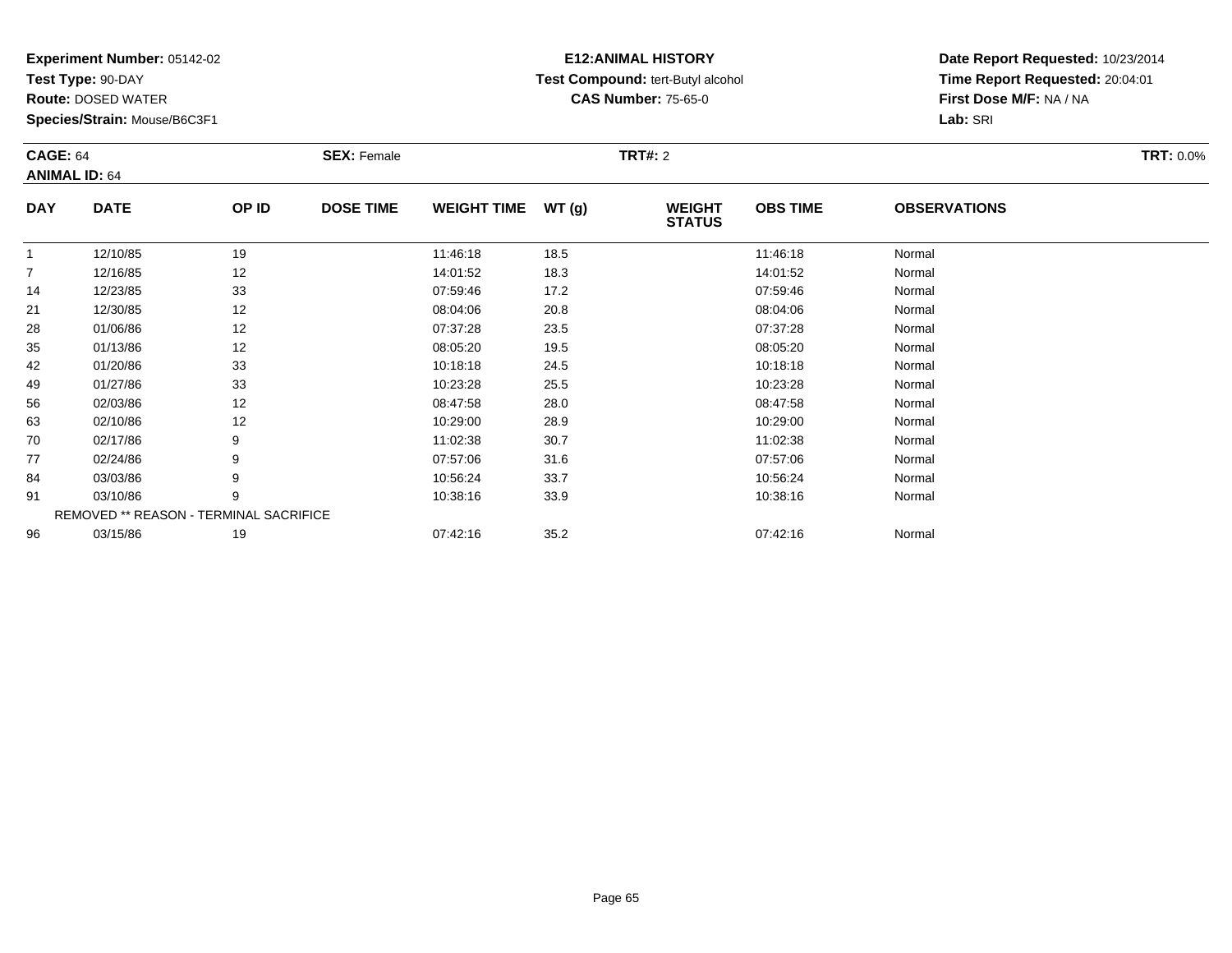**Test Type:** 90-DAY

**Route:** DOSED WATER

**Species/Strain:** Mouse/B6C3F1

# **E12:ANIMAL HISTORY Test Compound:** tert-Butyl alcohol **CAS Number:** 75-65-0

|                | <b>CAGE: 65</b><br><b>ANIMAL ID: 65</b> |                                        | <b>SEX: Female</b> |                    |       |                                | <b>TRT#: 2</b>  |                     |  |  |
|----------------|-----------------------------------------|----------------------------------------|--------------------|--------------------|-------|--------------------------------|-----------------|---------------------|--|--|
| <b>DAY</b>     | <b>DATE</b>                             | OP ID                                  | <b>DOSE TIME</b>   | <b>WEIGHT TIME</b> | WT(g) | <b>WEIGHT</b><br><b>STATUS</b> | <b>OBS TIME</b> | <b>OBSERVATIONS</b> |  |  |
| $\mathbf{1}$   | 12/10/85                                | 19                                     |                    | 11:47:02           | 16.6  |                                | 11:47:02        | Normal              |  |  |
| $\overline{7}$ | 12/16/85                                | 12                                     |                    | 14:04:20           | 18.0  |                                | 14:04:20        | Normal              |  |  |
| 14             | 12/23/85                                | 33                                     |                    | 07:56:50           | 18.1  |                                | 07:56:50        | Normal              |  |  |
| 21             | 12/30/85                                | 12                                     |                    | 08:00:54           | 20.2  |                                | 08:00:54        | Alopecia            |  |  |
| 28             | 01/06/86                                | 12                                     |                    | 07:38:10           | 21.2  |                                | 07:38:10        | Normal              |  |  |
| 35             | 01/13/86                                | 12                                     |                    | 08:07:34           | 23.2  |                                | 08:07:34        | Normal              |  |  |
| 42             | 01/20/86                                | 33                                     |                    | 10:21:08           | 22.9  |                                | 10:21:08        | Normal              |  |  |
| 49             | 01/27/86                                | 33                                     |                    | 10:24:42           | 23.6  |                                | 10:24:42        | Normal              |  |  |
| 56             | 02/03/86                                | 12                                     |                    | 08:49:52           | 23.0  |                                | 08:49:52        | Normal              |  |  |
| 63             | 02/10/86                                | 12                                     |                    | 10:29:40           | 24.5  |                                | 10:29:40        | Normal              |  |  |
| 70             | 02/17/86                                | 9                                      |                    | 11:03:24           | 22.8  |                                | 11:03:24        | Normal              |  |  |
| 77             | 02/24/86                                | 9                                      |                    | 07:57:46           | 25.4  |                                | 07:57:46        | Normal              |  |  |
| 84             | 03/03/86                                | 9                                      |                    | 10:57:04           | 25.8  |                                | 10:57:04        | Normal              |  |  |
| 91             | 03/10/86                                | 9                                      |                    | 10:39:08           | 26.6  |                                | 10:39:08        | Normal              |  |  |
|                |                                         | REMOVED ** REASON - TERMINAL SACRIFICE |                    |                    |       |                                |                 |                     |  |  |
| 94             | 03/13/86                                | 9                                      |                    | 07:41:28           | 26.4  |                                | 07:41:28        | Normal              |  |  |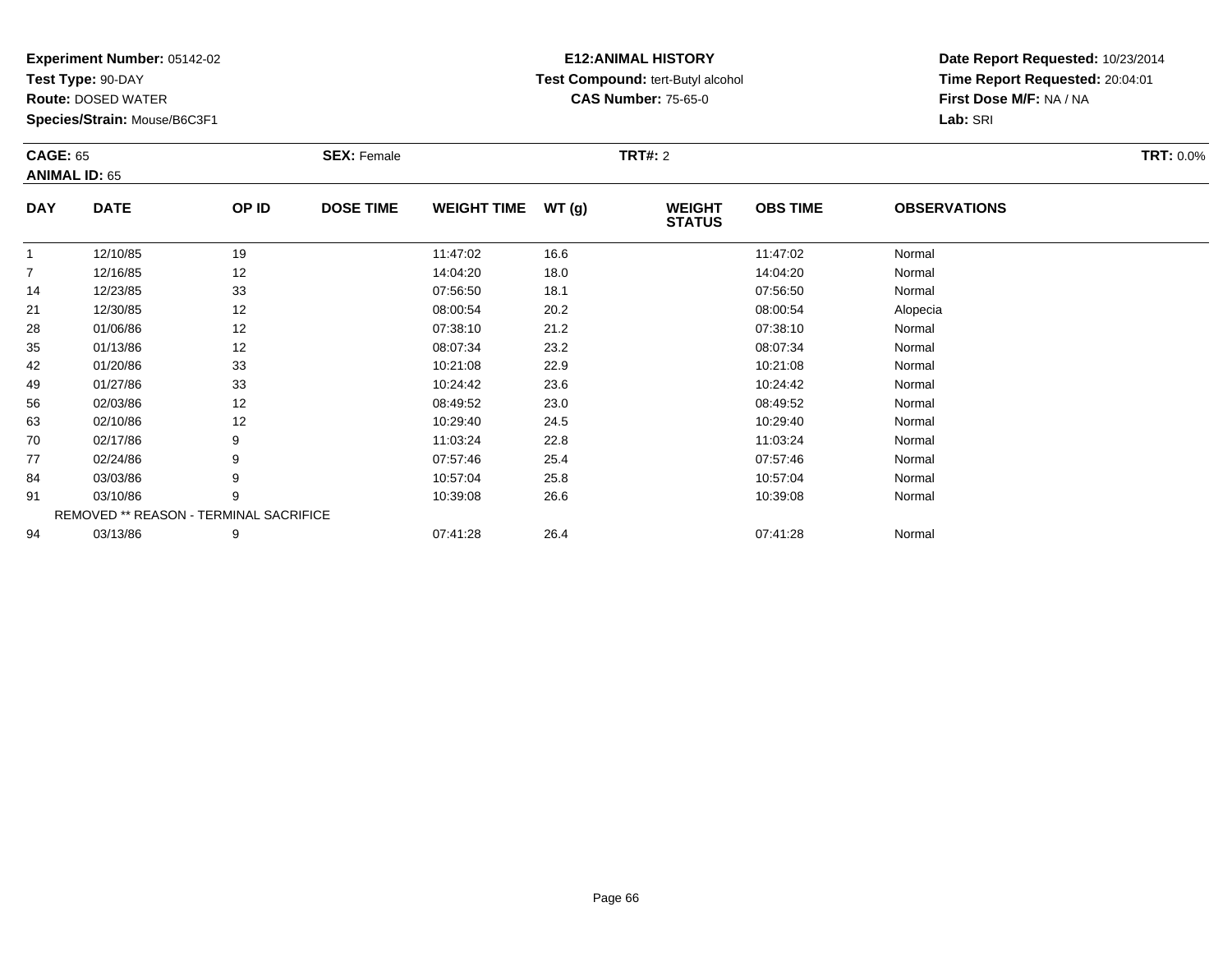**Test Type:** 90-DAY

**Route:** DOSED WATER

**Species/Strain:** Mouse/B6C3F1

# **E12:ANIMAL HISTORY Test Compound:** tert-Butyl alcohol **CAS Number:** 75-65-0

| <b>CAGE: 66</b>      |             |                                        | <b>SEX: Female</b> |                    |       | <b>TRT#:</b> 2                 |                 |                     | <b>TRT: 0.0%</b> |
|----------------------|-------------|----------------------------------------|--------------------|--------------------|-------|--------------------------------|-----------------|---------------------|------------------|
| <b>ANIMAL ID: 66</b> |             |                                        |                    |                    |       |                                |                 |                     |                  |
| <b>DAY</b>           | <b>DATE</b> | OP ID                                  | <b>DOSE TIME</b>   | <b>WEIGHT TIME</b> | WT(g) | <b>WEIGHT</b><br><b>STATUS</b> | <b>OBS TIME</b> | <b>OBSERVATIONS</b> |                  |
|                      | 12/10/85    | 19                                     |                    | 11:49:22           | 16.3  |                                | 11:49:22        | Normal              |                  |
| 7                    | 12/16/85    | 12                                     |                    | 14:32:30           | 18.3  |                                | 14:32:30        | Normal              |                  |
| 14                   | 12/23/85    | 33                                     |                    | 08:51:36           | 18.4  |                                | 08:51:36        | Normal              |                  |
| 21                   | 12/30/85    | 12                                     |                    | 08:36:44           | 21.5  |                                | 08:36:44        | Normal              |                  |
| 28                   | 01/06/86    | 12                                     |                    | 08:27:08           | 22.5  |                                | 08:27:08        | Normal              |                  |
| 35                   | 01/13/86    | 12                                     |                    | 08:12:22           | 22.7  |                                | 08:12:22        | Normal              |                  |
| 42                   | 01/20/86    | 33                                     |                    | 10:55:04           | 22.1  |                                | 10:55:04        | Normal              |                  |
| 49                   | 01/27/86    | 33                                     |                    | 10:17:56           | 24.1  |                                | 10:17:56        | Normal              |                  |
| 56                   | 02/03/86    | 12                                     |                    | 08:03:06           | 23.5  |                                | 08:03:06        | Normal              |                  |
| 63                   | 02/10/86    | 12                                     |                    | 10:57:20           | 24.3  |                                | 10:57:20        | Normal              |                  |
| 70                   | 02/17/86    | 9                                      |                    | 11:57:56           | 25.9  |                                | 11:57:56        | Normal              |                  |
| 77                   | 02/24/86    | 9                                      |                    | 09:03:20           | 27.3  |                                | 09:03:20        | Normal              |                  |
| 84                   | 03/03/86    | 9                                      |                    | 11:35:26           | 27.1  |                                | 11:35:26        | Normal              |                  |
| 91                   | 03/10/86    | 9                                      |                    | 09:06:48           | 26.3  |                                | 09:06:48        | Normal              |                  |
|                      |             | REMOVED ** REASON - TERMINAL SACRIFICE |                    |                    |       |                                |                 |                     |                  |
| 95                   | 03/14/86    | 45                                     |                    | 07:54:14           | 26.7  |                                | 07:54:14        | Normal              |                  |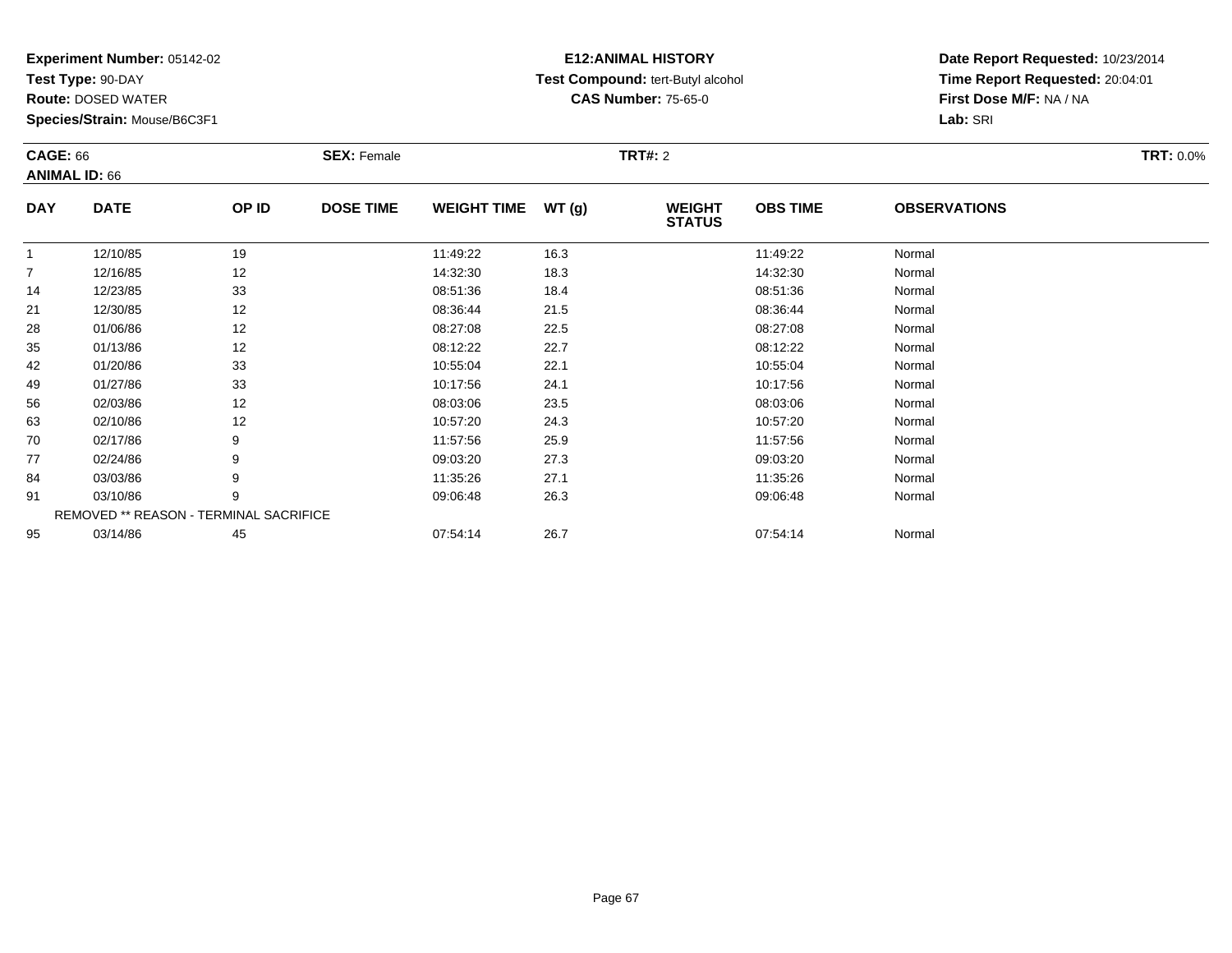**Test Type:** 90-DAY

**Route:** DOSED WATER

**Species/Strain:** Mouse/B6C3F1

# **E12:ANIMAL HISTORY Test Compound:** tert-Butyl alcohol **CAS Number:** 75-65-0

| <b>CAGE: 67</b><br><b>ANIMAL ID: 67</b> |             |                                        | <b>SEX: Female</b> |                    |       | <b>TRT#:</b> 2                 |                 |                     | <b>TRT: 0.0%</b> |
|-----------------------------------------|-------------|----------------------------------------|--------------------|--------------------|-------|--------------------------------|-----------------|---------------------|------------------|
| <b>DAY</b>                              | <b>DATE</b> | OP ID                                  | <b>DOSE TIME</b>   | <b>WEIGHT TIME</b> | WT(g) | <b>WEIGHT</b><br><b>STATUS</b> | <b>OBS TIME</b> | <b>OBSERVATIONS</b> |                  |
| $\mathbf 1$                             | 12/10/85    | 19                                     |                    | 11:50:12           | 19.0  |                                | 11:50:12        | Normal              |                  |
| 7                                       | 12/16/85    | 12                                     |                    | 14:33:08           | 19.6  |                                | 14:33:08        | Normal              |                  |
| 14                                      | 12/23/85    | 33                                     |                    | 08:52:26           | 21.5  |                                | 08:52:26        | Normal              |                  |
| 21                                      | 12/30/85    | 12                                     |                    | 08:37:40           | 23.2  |                                | 08:37:40        | Normal              |                  |
| 28                                      | 01/06/86    | 12                                     |                    | 08:27:36           | 24.0  |                                | 08:27:36        | Normal              |                  |
| 35                                      | 01/13/86    | 12                                     |                    | 08:12:54           | 24.3  |                                | 08:12:54        | Normal              |                  |
| 42                                      | 01/20/86    | 33                                     |                    | 10:56:02           | 26.4  |                                | 10:56:02        | Normal              |                  |
| 49                                      | 01/27/86    | 33                                     |                    | 10:18:36           | 26.6  |                                | 10:18:36        | Normal              |                  |
| 56                                      | 02/03/86    | 12                                     |                    | 08:00:36           | 27.9  |                                | 08:00:36        | Normal              |                  |
| 63                                      | 02/10/86    | 12                                     |                    | 10:55:14           | 27.6  |                                | 10:55:14        | Normal              |                  |
| 70                                      | 02/17/86    | 9                                      |                    | 11:58:30           | 30.5  |                                | 11:58:30        | Normal              |                  |
| 77                                      | 02/24/86    | 9                                      |                    | 09:03:56           | 30.8  |                                | 09:03:56        | Normal              |                  |
| 84                                      | 03/03/86    | 9                                      |                    | 11:36:00           | 31.1  |                                | 11:36:00        | Normal              |                  |
| 91                                      | 03/10/86    | 9                                      |                    | 09:07:52           | 29.1  |                                | 09:07:52        | Normal              |                  |
|                                         |             | REMOVED ** REASON - TERMINAL SACRIFICE |                    |                    |       |                                |                 |                     |                  |
| 95                                      | 03/14/86    | 45                                     |                    | 07:40:04           | 29.2  |                                | 07:40:04        | Normal              |                  |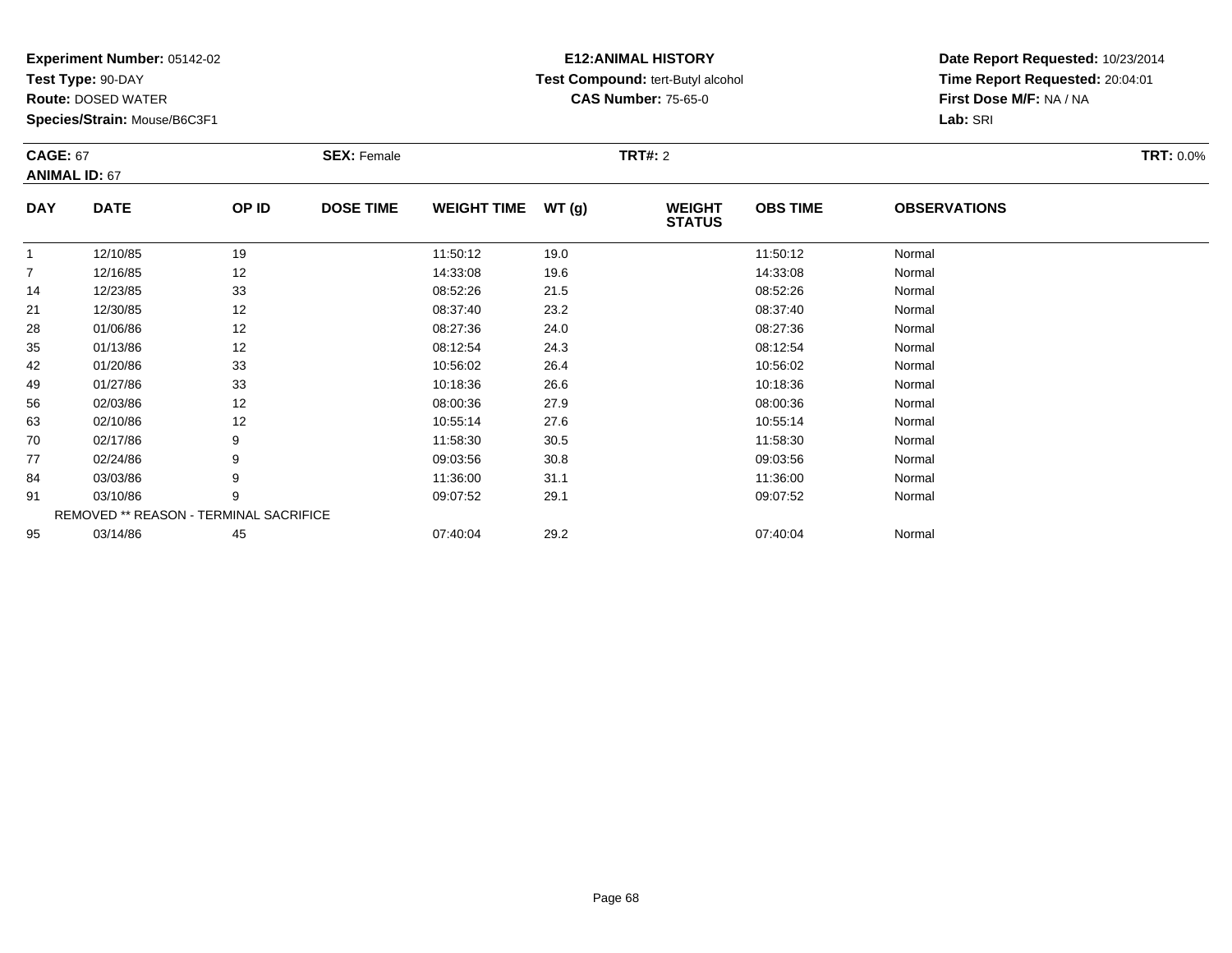**Test Type:** 90-DAY

**Route:** DOSED WATER

**Species/Strain:** Mouse/B6C3F1

# **E12:ANIMAL HISTORY Test Compound:** tert-Butyl alcohol **CAS Number:** 75-65-0

| <b>CAGE: 68</b>      |                                        |       | <b>SEX: Female</b> |                    |       | <b>TRT#:</b> 2                 |                 |                     | <b>TRT: 0.0%</b> |
|----------------------|----------------------------------------|-------|--------------------|--------------------|-------|--------------------------------|-----------------|---------------------|------------------|
| <b>ANIMAL ID: 68</b> |                                        |       |                    |                    |       |                                |                 |                     |                  |
| <b>DAY</b>           | <b>DATE</b>                            | OP ID | <b>DOSE TIME</b>   | <b>WEIGHT TIME</b> | WT(g) | <b>WEIGHT</b><br><b>STATUS</b> | <b>OBS TIME</b> | <b>OBSERVATIONS</b> |                  |
|                      | 12/10/85                               | 19    |                    | 11:50:48           | 17.4  |                                | 11:50:48        | Normal              |                  |
| 7                    | 12/16/85                               | 12    |                    | 14:33:44           | 18.9  |                                | 14:33:44        | Normal              |                  |
| 14                   | 12/23/85                               | 33    |                    | 08:53:02           | 20.5  |                                | 08:53:02        | Normal              |                  |
| 21                   | 12/30/85                               | 12    |                    | 08:38:26           | 21.8  |                                | 08:38:26        | Normal              |                  |
| 28                   | 01/06/86                               | 12    |                    | 08:28:06           | 22.9  |                                | 08:28:06        | Normal              |                  |
| 35                   | 01/13/86                               | 12    |                    | 08:13:30           | 24.9  |                                | 08:13:30        | Normal              |                  |
| 42                   | 01/20/86                               | 33    |                    | 10:52:14           | 25.8  |                                | 10:52:14        | Normal              |                  |
| 49                   | 01/27/86                               | 33    |                    | 10:14:36           | 26.7  |                                | 10:14:36        | Normal              |                  |
| 56                   | 02/03/86                               | 12    |                    | 08:01:22           | 26.5  |                                | 08:01:22        | Normal              |                  |
| 63                   | 02/10/86                               | 12    |                    | 10:55:42           | 29.6  |                                | 10:55:42        | Normal              |                  |
| 70                   | 02/17/86                               | 9     |                    | 11:59:04           | 30.8  |                                | 11:59:04        | Normal              |                  |
| 77                   | 02/24/86                               | 9     |                    | 09:04:38           | 33.1  |                                | 09:04:38        | Normal              |                  |
| 84                   | 03/03/86                               | 9     |                    | 11:36:34           | 32.1  |                                | 11:36:34        | Normal              |                  |
| 91                   | 03/10/86                               | 9     |                    | 09:10:16           | 33.3  |                                | 09:10:16        | Normal              |                  |
|                      | REMOVED ** REASON - TERMINAL SACRIFICE |       |                    |                    |       |                                |                 |                     |                  |
| 96                   | 03/15/86                               | 19    |                    | 07:30:26           | 33.1  |                                | 07:30:26        | Normal              |                  |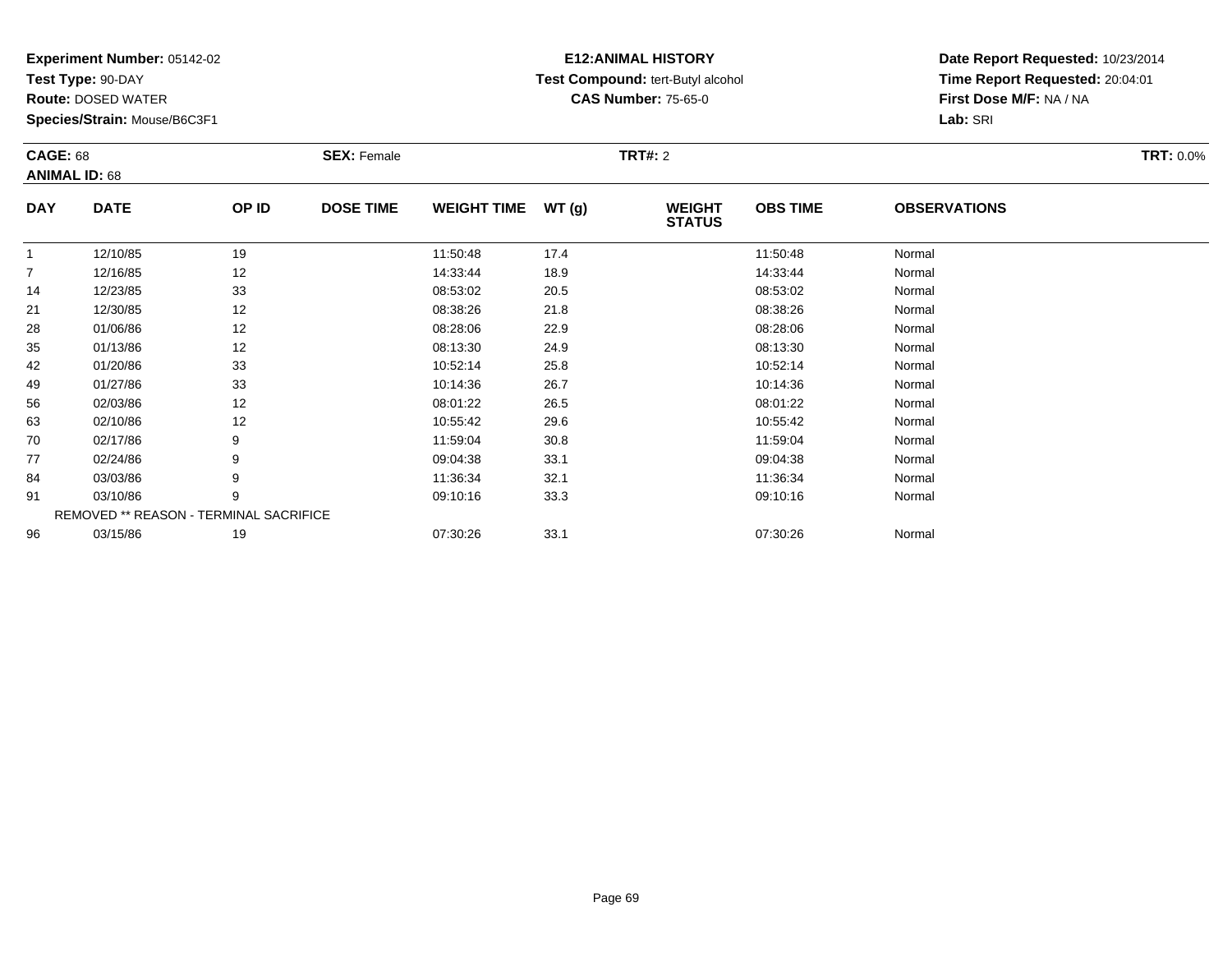**Test Type:** 90-DAY

**Route:** DOSED WATER

**Species/Strain:** Mouse/B6C3F1

# **E12:ANIMAL HISTORY Test Compound:** tert-Butyl alcohol **CAS Number:** 75-65-0

| <b>CAGE: 69</b> |                      |                                        | <b>SEX: Female</b> |                    |       | <b>TRT#:</b> 2                 |                 |                     | <b>TRT: 0.0%</b> |
|-----------------|----------------------|----------------------------------------|--------------------|--------------------|-------|--------------------------------|-----------------|---------------------|------------------|
|                 | <b>ANIMAL ID: 69</b> |                                        |                    |                    |       |                                |                 |                     |                  |
| <b>DAY</b>      | <b>DATE</b>          | OP ID                                  | <b>DOSE TIME</b>   | <b>WEIGHT TIME</b> | WT(g) | <b>WEIGHT</b><br><b>STATUS</b> | <b>OBS TIME</b> | <b>OBSERVATIONS</b> |                  |
| $\mathbf{1}$    | 12/10/85             | 19                                     |                    | 11:51:26           | 18.3  |                                | 11:51:26        | Normal              |                  |
| $\overline{7}$  | 12/16/85             | 12                                     |                    | 14:34:14           | 20.2  |                                | 14:34:14        | Normal              |                  |
| 14              | 12/23/85             | 33                                     |                    | 08:53:58           | 21.1  |                                | 08:53:58        | Normal              |                  |
| 21              | 12/30/85             | 12                                     |                    | 08:39:02           | 21.7  |                                | 08:39:02        | Normal              |                  |
| 28              | 01/06/86             | 12                                     |                    | 08:25:58           | 24.6  |                                | 08:25:58        | Normal              |                  |
| 35              | 01/13/86             | 12                                     |                    | 08:10:50           | 25.0  |                                | 08:10:50        | Normal              |                  |
| 42              | 01/20/86             | 33                                     |                    | 10:52:46           | 25.2  |                                | 10:52:46        | Normal              |                  |
| 49              | 01/27/86             | 33                                     |                    | 10:15:12           | 22.2  |                                | 10:15:12        | Normal              |                  |
| 56              | 02/03/86             | 12                                     |                    | 08:01:56           | 24.6  |                                | 08:01:56        | Normal              |                  |
| 63              | 02/10/86             | 12                                     |                    | 10:56:18           | 28.4  |                                | 10:56:18        | Normal              |                  |
| 70              | 02/17/86             | 9                                      |                    | 11:59:42           | 29.4  |                                | 11:59:42        | Normal              |                  |
| 77              | 02/24/86             | 9                                      |                    | 09:05:20           | 31.0  |                                | 09:05:20        | Normal              |                  |
| 84              | 03/03/86             | 9                                      |                    | 11:37:26           | 32.4  |                                | 11:37:26        | Normal              |                  |
| 91              | 03/10/86             | 9                                      |                    | 09:11:58           | 34.4  |                                | 09:11:58        | Normal              |                  |
|                 |                      | REMOVED ** REASON - TERMINAL SACRIFICE |                    |                    |       |                                |                 |                     |                  |
| 96              | 03/15/86             | 19                                     |                    | 07:20:46           | 34.1  |                                | 07:20:46        | Normal              |                  |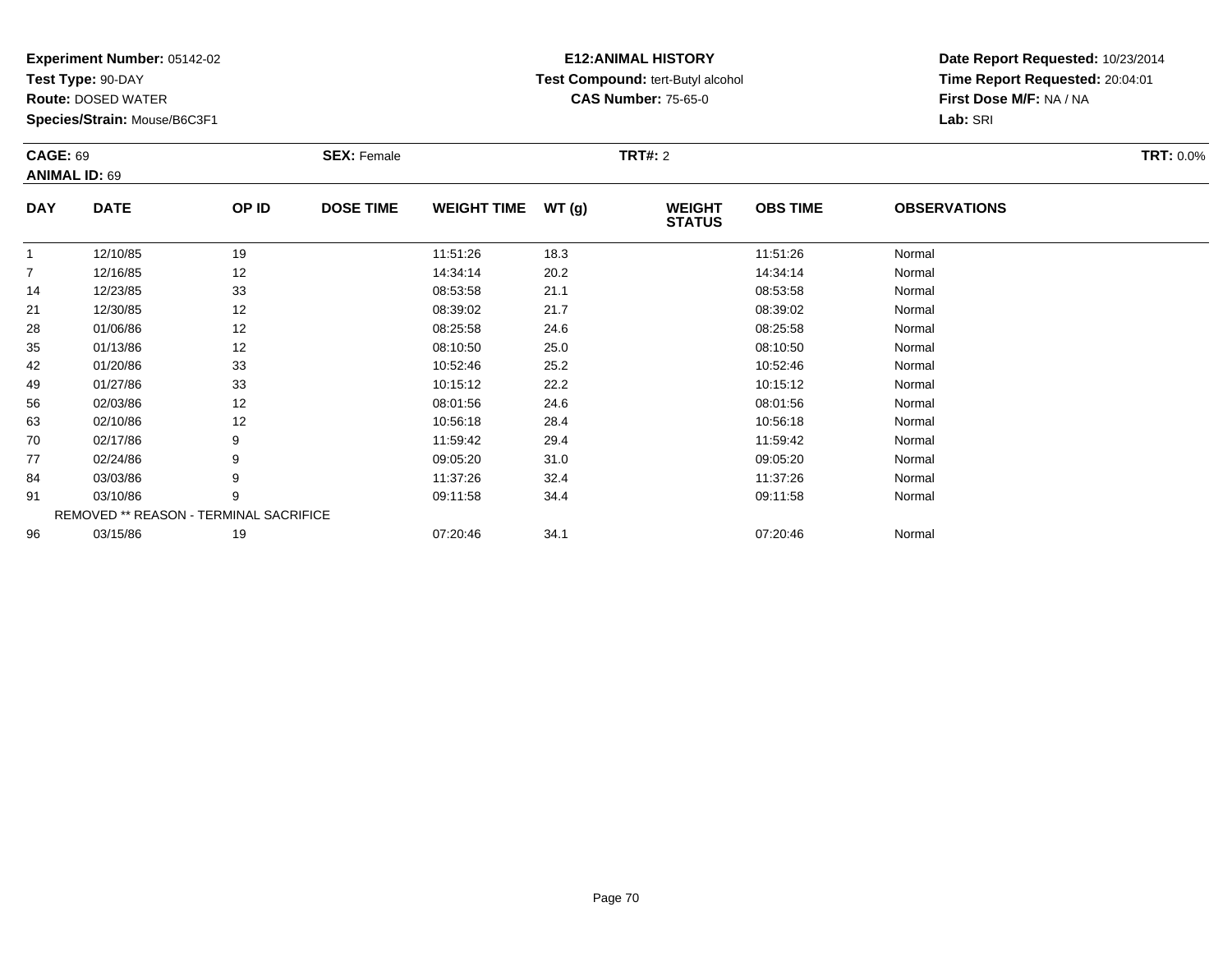**Test Type:** 90-DAY

**Route:** DOSED WATER

**Species/Strain:** Mouse/B6C3F1

# **E12:ANIMAL HISTORY Test Compound:** tert-Butyl alcohol **CAS Number:** 75-65-0

| <b>CAGE: 70</b><br><b>ANIMAL ID: 70</b> |             |                                        | <b>SEX: Female</b> |                    |       | <b>TRT#: 2</b>                 |                 |                     |  |
|-----------------------------------------|-------------|----------------------------------------|--------------------|--------------------|-------|--------------------------------|-----------------|---------------------|--|
| <b>DAY</b>                              | <b>DATE</b> | OP ID                                  | <b>DOSE TIME</b>   | <b>WEIGHT TIME</b> | WT(g) | <b>WEIGHT</b><br><b>STATUS</b> | <b>OBS TIME</b> | <b>OBSERVATIONS</b> |  |
| $\mathbf{1}$                            | 12/10/85    | 19                                     |                    | 11:52:02           | 15.8  |                                | 11:52:02        | Normal              |  |
| $\overline{7}$                          | 12/16/85    | 12                                     |                    | 14:34:56           | 16.9  |                                | 14:34:56        | Normal              |  |
| 14                                      | 12/23/85    | 33                                     |                    | 08:50:26           | 19.5  |                                | 08:50:26        | Normal              |  |
| 21                                      | 12/30/85    | 12                                     |                    | 08:36:06           | 21.1  |                                | 08:36:06        | Normal              |  |
| 28                                      | 01/06/86    | 12                                     |                    | 08:26:32           | 21.8  |                                | 08:26:32        | Normal              |  |
| 35                                      | 01/13/86    | 12                                     |                    | 08:11:28           | 17.9  |                                | 08:11:28        | Normal              |  |
| 42                                      | 01/20/86    | 33                                     |                    | 10:53:14           | 22.8  |                                | 10:53:14        | Normal              |  |
| 49                                      | 01/27/86    | 33                                     |                    | 10:17:16           | 23.2  |                                | 10:17:16        | Normal              |  |
| 56                                      | 02/03/86    | 12                                     |                    | 08:02:26           | 25.1  |                                | 08:02:26        | Normal              |  |
| 63                                      | 02/10/86    | 12                                     |                    | 10:56:52           | 25.2  |                                | 10:56:52        | Normal              |  |
| 70                                      | 02/17/86    | 9                                      |                    | 12:00:20           | 26.1  |                                | 12:00:20        | Normal              |  |
| 77                                      | 02/24/86    | 9                                      |                    | 09:05:56           | 27.2  |                                | 09:05:56        | Normal              |  |
| 84                                      | 03/03/86    | 9                                      |                    | 11:38:06           | 28.4  |                                | 11:38:06        | Normal              |  |
| 91                                      | 03/10/86    | 9                                      |                    | 09:13:20           | 27.6  |                                | 09:13:20        | Normal              |  |
|                                         |             | REMOVED ** REASON - TERMINAL SACRIFICE |                    |                    |       |                                |                 |                     |  |
| 95                                      | 03/14/86    | 45                                     |                    | 07:59:42           | 29.1  |                                | 07:59:42        | Normal              |  |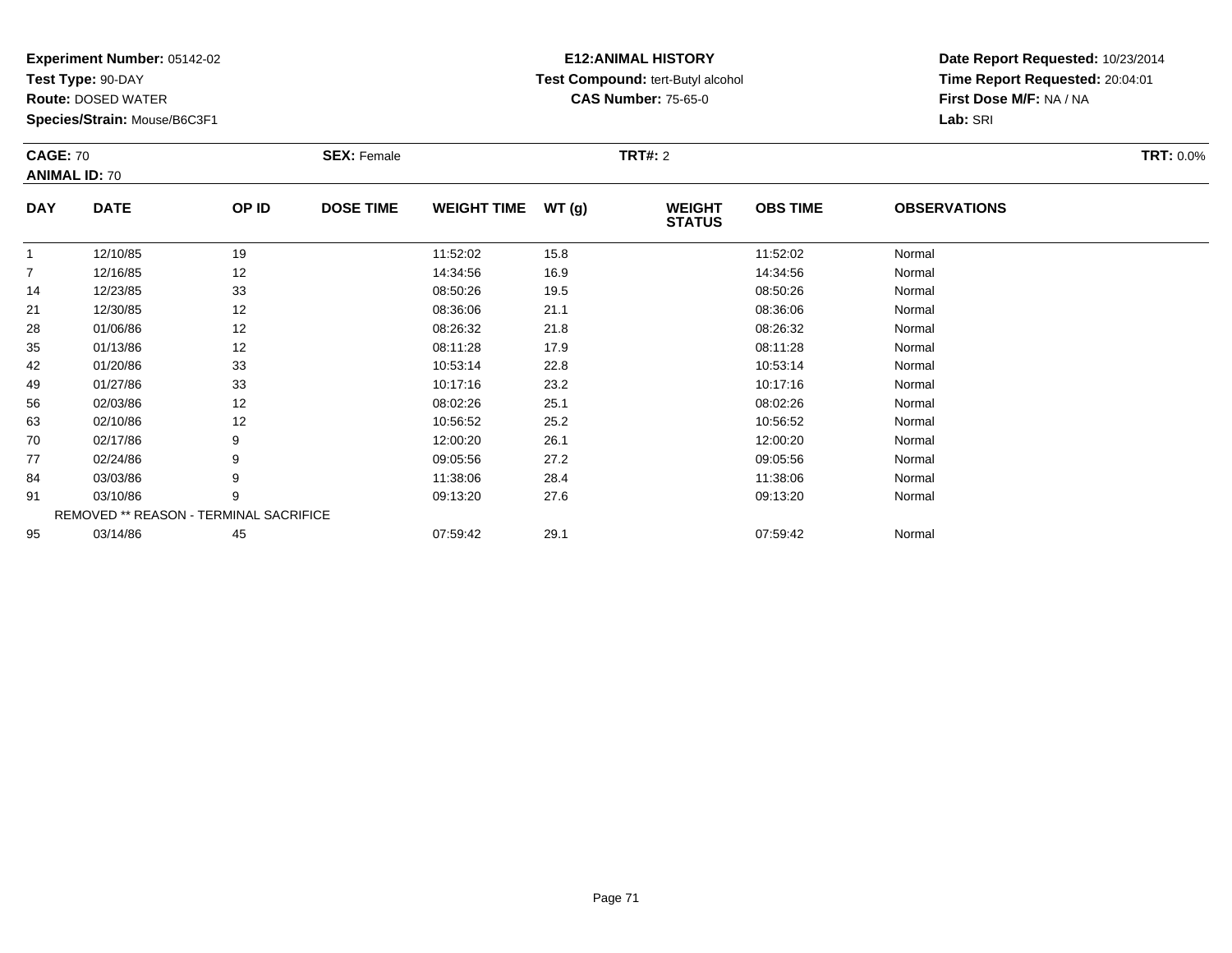**Test Type:** 90-DAY

**Route:** DOSED WATER

**Species/Strain:** Mouse/B6C3F1

## **E12:ANIMAL HISTORY Test Compound:** tert-Butyl alcohol **CAS Number:** 75-65-0

| <b>CAGE: 71</b><br><b>ANIMAL ID: 71</b> |                                        | <b>SEX: Female</b> | <b>TRT#: 4</b>   |                    |       |                                |                 | <b>TRT: 0.25%</b>   |  |
|-----------------------------------------|----------------------------------------|--------------------|------------------|--------------------|-------|--------------------------------|-----------------|---------------------|--|
| <b>DAY</b>                              | <b>DATE</b>                            | OP ID              | <b>DOSE TIME</b> | <b>WEIGHT TIME</b> | WT(g) | <b>WEIGHT</b><br><b>STATUS</b> | <b>OBS TIME</b> | <b>OBSERVATIONS</b> |  |
|                                         | 12/10/85                               | 19                 |                  | 11:55:56           | 15.5  |                                | 11:55:56        | Normal              |  |
| $\overline{7}$                          | 12/16/85                               | 12                 |                  | 14:39:18           | 16.1  |                                | 14:39:18        | Normal              |  |
| 14                                      | 12/23/85                               | 33                 |                  | 08:30:08           | 15.6  |                                | 08:30:08        | Normal              |  |
| 21                                      | 12/30/85                               | 12                 |                  | 08:44:16           | 21.6  |                                | 08:44:16        | Normal              |  |
| 28                                      | 01/06/86                               | 12                 |                  | 08:21:18           | 22.8  |                                | 08:21:18        | Normal              |  |
| 35                                      | 01/13/86                               | 12                 |                  | 09:14:02           | 23.6  |                                | 09:14:02        | Alopecia            |  |
| 42                                      | 01/20/86                               | 33                 |                  | 10:48:12           | 23.7  |                                | 10:48:12        | Normal              |  |
| 49                                      | 01/27/86                               | 33                 |                  | 11:19:50           | 20.4  |                                | 11:19:50        | Normal              |  |
| 56                                      | 02/03/86                               | 12                 |                  | 08:08:22           | 25.1  |                                | 08:08:22        | Normal              |  |
| 63                                      | 02/10/86                               | 12                 |                  | 11:02:38           | 25.3  |                                | 11:02:38        | Alopecia            |  |
| 70                                      | 02/17/86                               | 9                  |                  | 10:49:22           | 27.5  |                                | 10:49:22        | Normal              |  |
| 77                                      | 02/24/86                               | 9                  |                  | 08:56:56           | 28.9  |                                | 08:56:56        | Normal              |  |
| 84                                      | 03/03/86                               | 9                  |                  | 11:28:50           | 30.4  |                                | 11:28:50        | Normal              |  |
| 91                                      | 03/10/86                               | 9                  |                  | 08:56:32           | 32.2  |                                | 08:56:32        | Normal              |  |
|                                         | REMOVED ** REASON - TERMINAL SACRIFICE |                    |                  |                    |       |                                |                 |                     |  |
| 94                                      | 03/13/86                               | 9                  |                  | 07:58:46           | 32.6  |                                | 07:58:46        | Alopecia            |  |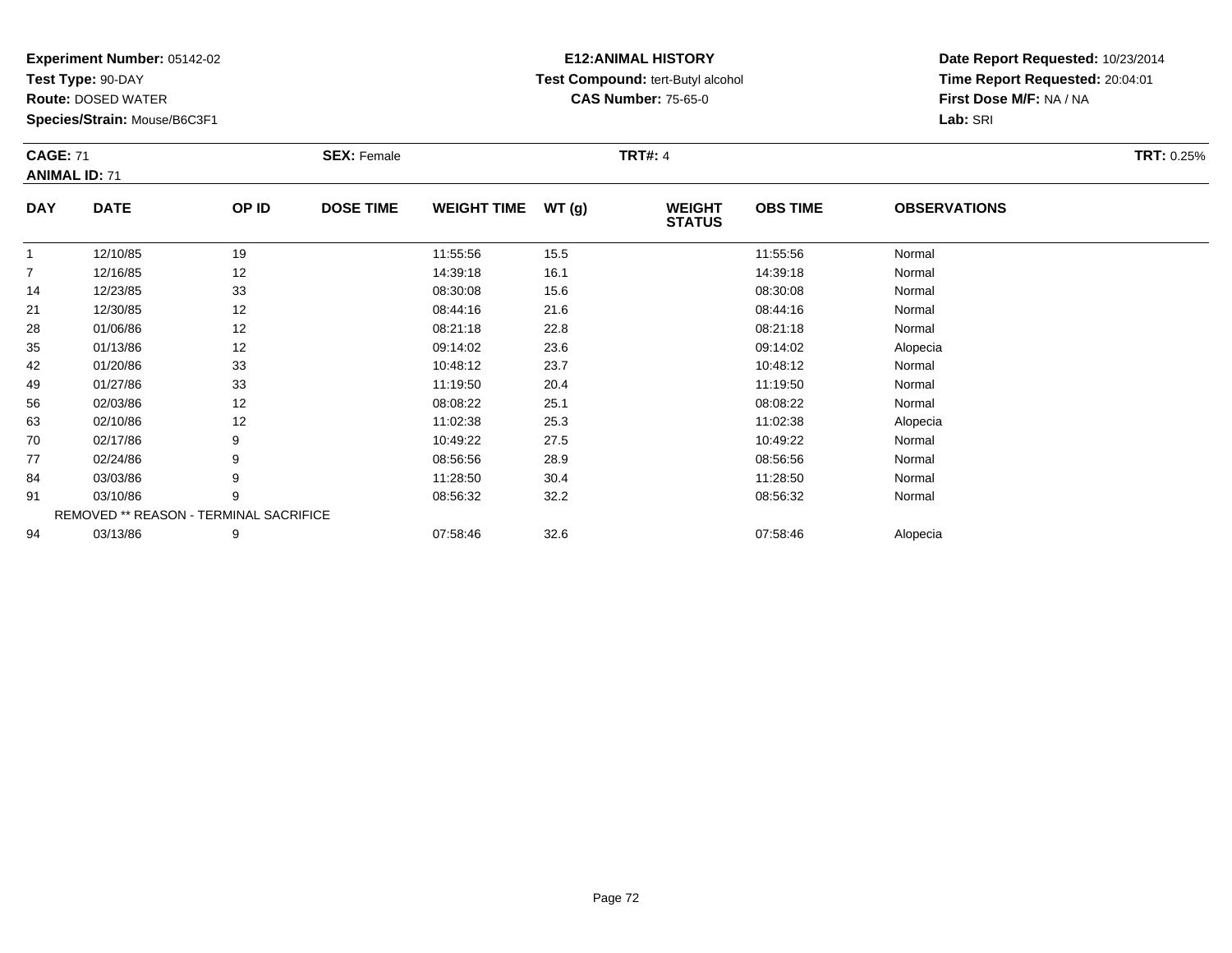**Test Type:** 90-DAY

**Route:** DOSED WATER

**Species/Strain:** Mouse/B6C3F1

# **E12:ANIMAL HISTORY Test Compound:** tert-Butyl alcohol **CAS Number:** 75-65-0

| <b>CAGE: 72</b> | <b>ANIMAL ID: 72</b>                   |       | <b>SEX: Female</b> |                    |       | <b>TRT#: 4</b>                 |                 |                     | TRT: 0.25% |
|-----------------|----------------------------------------|-------|--------------------|--------------------|-------|--------------------------------|-----------------|---------------------|------------|
| <b>DAY</b>      | <b>DATE</b>                            | OP ID | <b>DOSE TIME</b>   | <b>WEIGHT TIME</b> | WT(g) | <b>WEIGHT</b><br><b>STATUS</b> | <b>OBS TIME</b> | <b>OBSERVATIONS</b> |            |
| 1               | 12/10/85                               | 19    |                    | 11:56:20           | 18.2  |                                | 11:56:20        | Normal              |            |
| $\overline{7}$  | 12/16/85                               | 12    |                    | 14:39:52           | 20.1  |                                | 14:39:52        | Normal              |            |
| 14              | 12/23/85                               | 33    |                    | 08:30:48           | 20.5  |                                | 08:30:48        | Normal              |            |
| 21              | 12/30/85                               | 12    |                    | 08:44:56           | 21.8  |                                | 08:44:56        | Normal              |            |
| 28              | 01/06/86                               | 12    |                    | 08:21:54           | 22.1  |                                | 08:21:54        | Normal              |            |
| 35              | 01/13/86                               | 12    |                    | 09:14:36           | 23.4  |                                | 09:14:36        | Normal              |            |
| 42              | 01/20/86                               | 33    |                    | 10:48:44           | 25.2  |                                | 10:48:44        | Normal              |            |
| 49              | 01/27/86                               | 33    |                    | 09:37:34           | 26.1  |                                | 09:37:34        | Normal              |            |
| 56              | 02/03/86                               | 12    |                    | 08:06:18           | 23.6  |                                | 08:06:18        | Normal              |            |
| 63              | 02/10/86                               | 12    |                    | 11:00:34           | 25.0  |                                | 11:00:34        | Normal              |            |
| 70              | 02/17/86                               | 9     |                    | 10:50:06           | 28.4  |                                | 10:50:06        | Normal              |            |
| 77              | 02/24/86                               | 9     |                    | 08:57:32           | 29.4  |                                | 08:57:32        | Normal              |            |
| 84              | 03/03/86                               | 9     |                    | 11:29:28           | 26.9  |                                | 11:29:28        | Normal              |            |
| 91              | 03/10/86                               | 9     |                    | 08:57:26           | 26.1  |                                | 08:57:26        | Normal              |            |
|                 | REMOVED ** REASON - TERMINAL SACRIFICE |       |                    |                    |       |                                |                 |                     |            |
| 94              | 03/13/86                               | 9     |                    | 07:47:10           | 26.4  |                                | 07:47:10        | Normal              |            |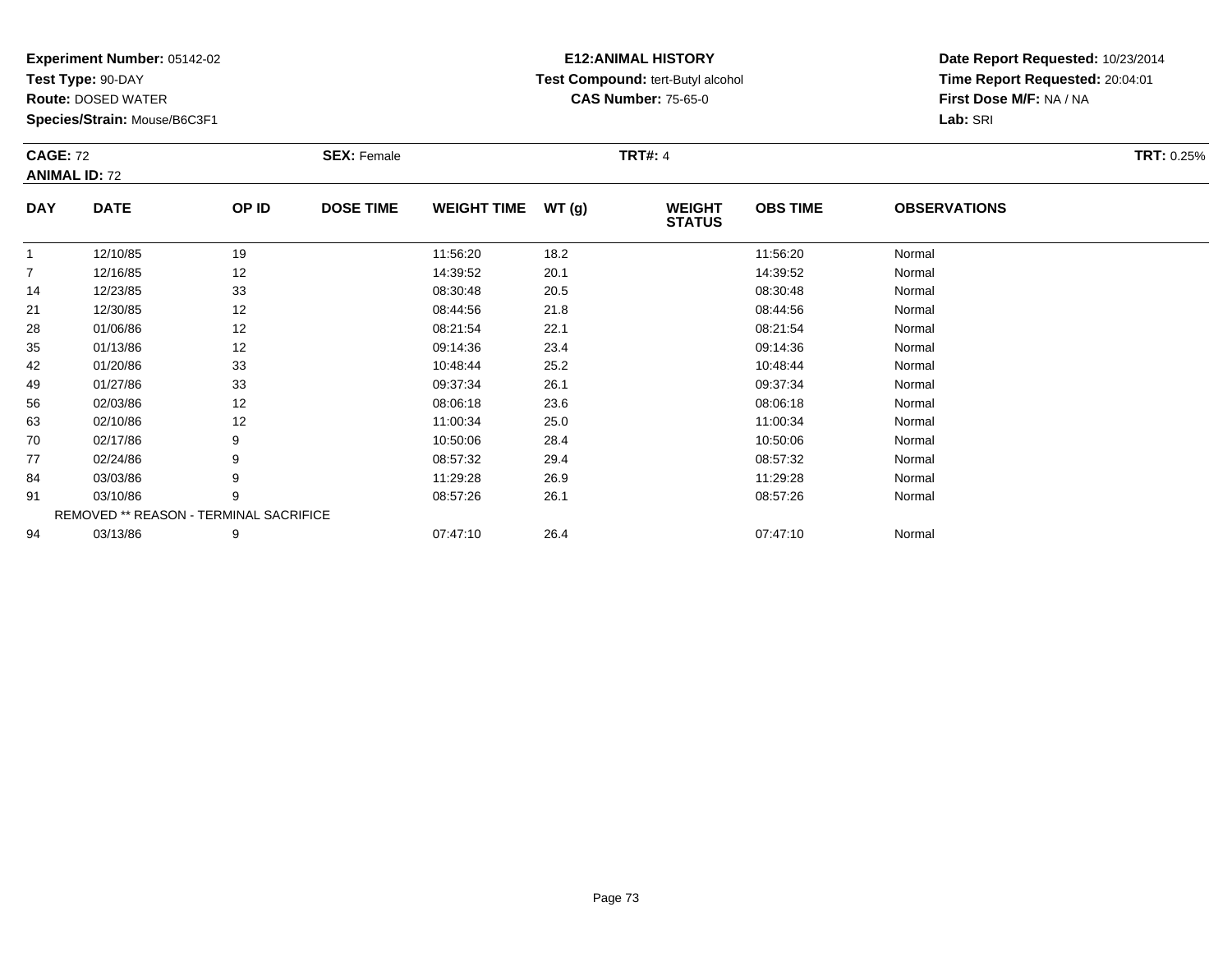**Test Type:** 90-DAY

**Route:** DOSED WATER

**Species/Strain:** Mouse/B6C3F1

#### **E12:ANIMAL HISTORY Test Compound:** tert-Butyl alcohol **CAS Number:** 75-65-0

| <b>CAGE: 73</b> | <b>ANIMAL ID: 73</b>                   |       | <b>SEX: Female</b> |                    |       | <b>TRT#: 4</b>                 |                 |                     | <b>TRT: 0.25%</b> |
|-----------------|----------------------------------------|-------|--------------------|--------------------|-------|--------------------------------|-----------------|---------------------|-------------------|
| <b>DAY</b>      | <b>DATE</b>                            | OP ID | <b>DOSE TIME</b>   | <b>WEIGHT TIME</b> | WT(g) | <b>WEIGHT</b><br><b>STATUS</b> | <b>OBS TIME</b> | <b>OBSERVATIONS</b> |                   |
| $\mathbf{1}$    | 12/10/85                               | 19    |                    | 11:56:52           | 19.0  |                                | 11:56:52        | Normal              |                   |
| $\overline{7}$  | 12/16/85                               | 12    |                    | 14:40:40           | 20.3  |                                | 14:40:40        | Normal              |                   |
| 14              | 12/23/85                               | 33    |                    | 08:31:26           | 16.7  |                                | 08:31:26        | Normal              |                   |
| 21              | 12/30/85                               | 12    |                    | 08:45:32           | 23.8  |                                | 08:45:32        | Normal              |                   |
| 28              | 01/06/86                               | 12    |                    | 08:22:32           | 23.5  |                                | 08:22:32        | Normal              |                   |
| 35              | 01/13/86                               | 12    |                    | 09:15:08           | 25.2  |                                | 09:15:08        | Normal              |                   |
| 42              | 01/20/86                               | 33    |                    | 10:46:18           | 27.0  |                                | 10:46:18        | Normal              |                   |
| 49              | 01/27/86                               | 33    |                    | 09:26:18           | 28.0  |                                | 09:26:18        | Normal              |                   |
| 56              | 02/03/86                               | 12    |                    | 08:06:52           | 29.1  |                                | 08:06:52        | Normal              |                   |
| 63              | 02/10/86                               | 12    |                    | 11:01:06           | 30.4  |                                | 11:01:06        | Normal              |                   |
| 70              | 02/17/86                               | 9     |                    | 10:50:56           | 30.4  |                                | 10:50:56        | Normal              |                   |
| 77              | 02/24/86                               | 9     |                    | 08:58:06           | 30.3  |                                | 08:58:06        | Normal              |                   |
| 84              | 03/03/86                               | 9     |                    | 11:30:08           | 31.2  |                                | 11:30:08        | Normal              |                   |
| 91              | 03/10/86                               | 9     |                    | 08:58:18           | 31.6  |                                | 08:58:18        | Normal              |                   |
|                 | REMOVED ** REASON - TERMINAL SACRIFICE |       |                    |                    |       |                                |                 |                     |                   |
| 94              | 03/13/86                               | 9     |                    | 08:42:36           | 31.9  |                                | 08:42:36        | Normal              |                   |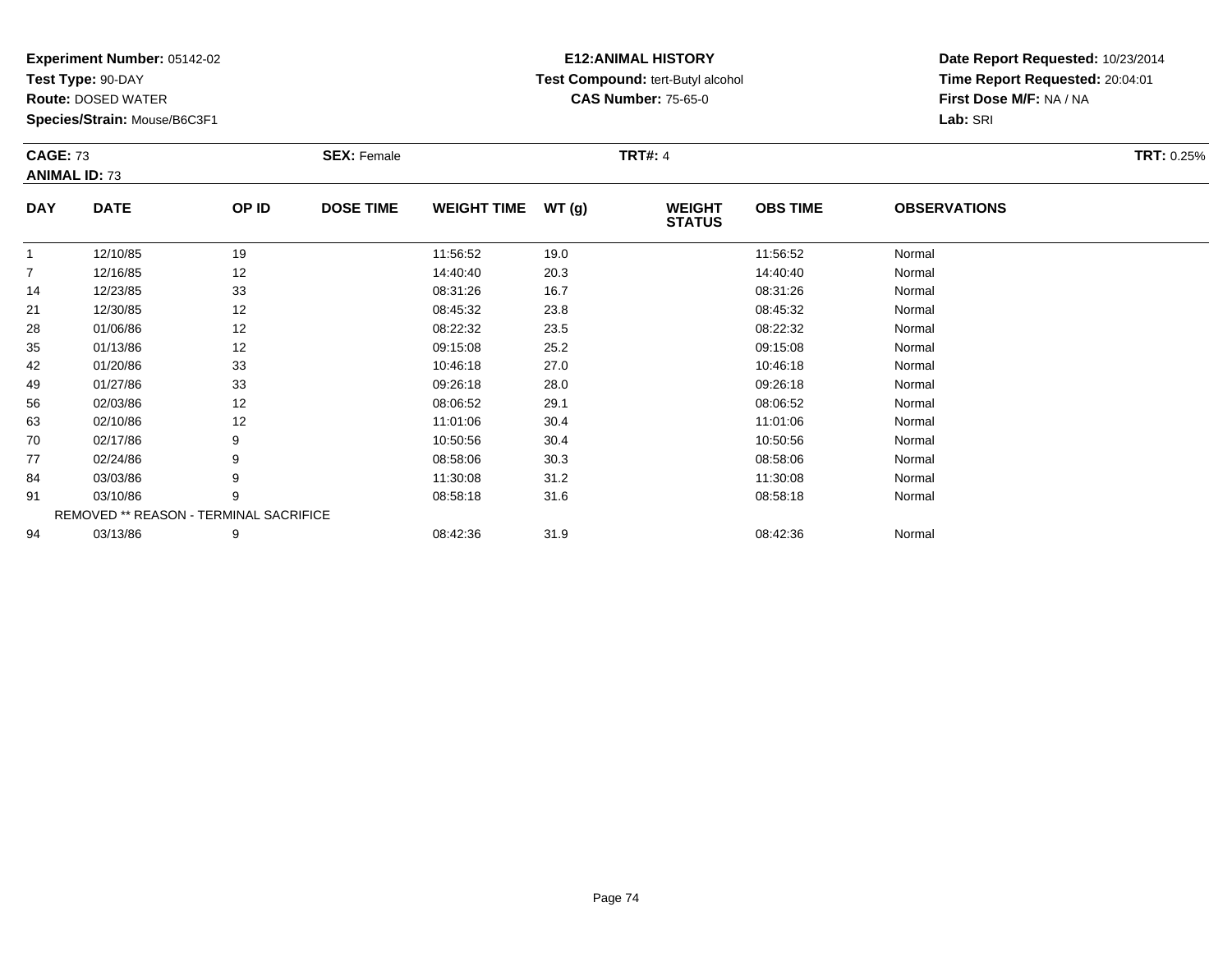**Test Type:** 90-DAY

94

**Route:** DOSED WATER

**Species/Strain:** Mouse/B6C3F1

# **E12:ANIMAL HISTORY Test Compound:** tert-Butyl alcohol **CAS Number:** 75-65-0

**Date Report Requested:** 10/23/2014**Time Report Requested:** 20:04:01**First Dose M/F:** NA / NA**Lab:** SRI

| <b>CAGE: 74</b> | <b>ANIMAL ID: 74</b>                   |       | <b>SEX: Female</b> |                    |       | <b>TRT#: 4</b>                 |                 |                     | <b>TRT: 0.25%</b> |
|-----------------|----------------------------------------|-------|--------------------|--------------------|-------|--------------------------------|-----------------|---------------------|-------------------|
| <b>DAY</b>      | <b>DATE</b>                            | OP ID | <b>DOSE TIME</b>   | <b>WEIGHT TIME</b> | WT(g) | <b>WEIGHT</b><br><b>STATUS</b> | <b>OBS TIME</b> | <b>OBSERVATIONS</b> |                   |
|                 | 12/10/85                               | 19    |                    | 11:57:14           | 18.5  |                                | 11:57:14        | Normal              |                   |
| 7               | 12/16/85                               | 12    |                    | 14:41:28           | 18.2  |                                | 14:41:28        | Normal              |                   |
| 14              | 12/23/85                               | 33    |                    | 08:32:30           | 19.2  |                                | 08:32:30        | Normal              |                   |
| 21              | 12/30/85                               | 12    |                    | 08:46:16           | 21.9  |                                | 08:46:16        | Normal              |                   |
| 28              | 01/06/86                               | 12    |                    | 08:20:10           | 22.1  |                                | 08:20:10        | Normal              |                   |
| 35              | 01/13/86                               | 12    |                    | 09:12:58           | 23.0  |                                | 09:12:58        | Normal              |                   |
| 42              | 01/20/86                               | 33    |                    | 10:47:10           | 24.5  |                                | 10:47:10        | Normal              |                   |
| 49              | 01/27/86                               | 33    |                    | 09:27:04           | 26.7  |                                | 09:27:04        | Normal              |                   |
| 56              | 02/03/86                               | 12    |                    | 08:07:20           | 26.8  |                                | 08:07:20        | Normal              |                   |
| 63              | 02/10/86                               | 12    |                    | 11:01:34           | 28.5  |                                | 11:01:34        | Normal              |                   |
| 70              | 02/17/86                               | 9     |                    | 10:51:48           | 29.3  |                                | 10:51:48        | Normal              |                   |
| 77              | 02/24/86                               | 9     |                    | 08:58:44           | 32.0  |                                | 08:58:44        | Normal              |                   |
| 84              | 03/03/86                               | 9     |                    | 11:30:52           | 32.5  |                                | 11:30:52        | Normal              |                   |
| 91              | 03/10/86                               | 9     |                    | 08:59:06           | 33.4  |                                | 08:59:06        | Normal              |                   |
|                 | REMOVED ** REASON - TERMINAL SACRIFICE |       |                    |                    |       |                                |                 |                     |                   |

03/13/86 <sup>9</sup> 07:50:32 33.5 07:50:32 Normal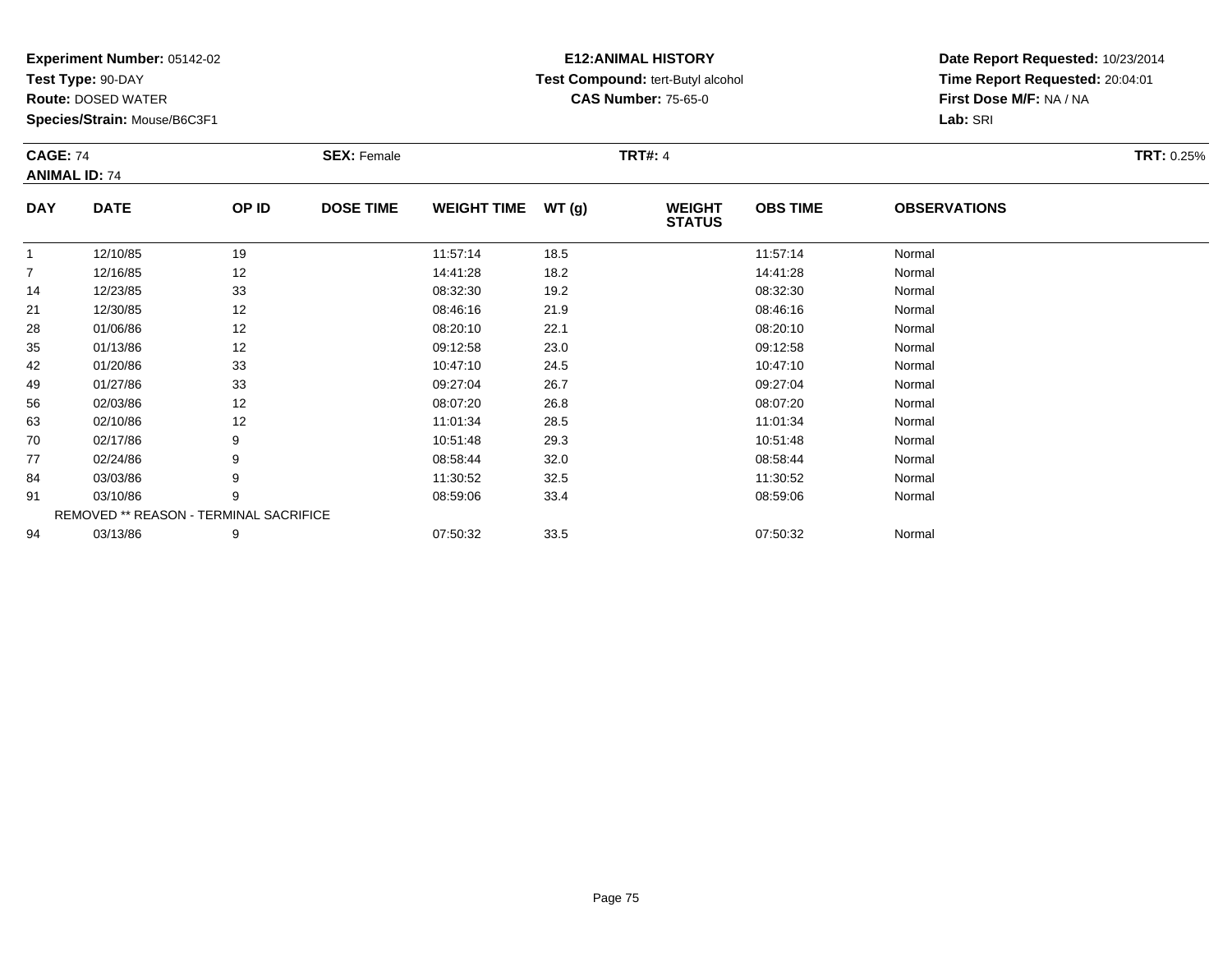**Test Type:** 90-DAY

**Route:** DOSED WATER

**Species/Strain:** Mouse/B6C3F1

# **E12:ANIMAL HISTORY Test Compound:** tert-Butyl alcohol **CAS Number:** 75-65-0

| <b>CAGE: 75</b> | <b>ANIMAL ID: 75</b> |                                        | <b>SEX: Female</b> |                    |       | <b>TRT#: 4</b>                 |                 |                     | <b>TRT: 0.25%</b> |
|-----------------|----------------------|----------------------------------------|--------------------|--------------------|-------|--------------------------------|-----------------|---------------------|-------------------|
| <b>DAY</b>      | <b>DATE</b>          | OP ID                                  | <b>DOSE TIME</b>   | <b>WEIGHT TIME</b> | WT(g) | <b>WEIGHT</b><br><b>STATUS</b> | <b>OBS TIME</b> | <b>OBSERVATIONS</b> |                   |
|                 | 12/10/85             | 19                                     |                    | 11:57:38           | 17.5  |                                | 11:57:38        | Normal              |                   |
| $\overline{7}$  | 12/16/85             | 12                                     |                    | 14:42:06           | 19.1  |                                | 14:42:06        | Normal              |                   |
| 14              | 12/23/85             | 33                                     |                    | 08:29:36           | 21.5  |                                | 08:29:36        | Normal              |                   |
| 21              | 12/30/85             | 12                                     |                    | 08:43:36           | 22.1  |                                | 08:43:36        | Normal              |                   |
| 28              | 01/06/86             | 12                                     |                    | 08:20:46           | 22.9  |                                | 08:20:46        | Normal              |                   |
| 35              | 01/13/86             | 12                                     |                    | 09:13:30           | 23.7  |                                | 09:13:30        | Normal              |                   |
| 42              | 01/20/86             | 33                                     |                    | 10:47:40           | 25.2  |                                | 10:47:40        | Normal              |                   |
| 49              | 01/27/86             | 33                                     |                    | 09:27:40           | 25.4  |                                | 09:27:40        | Normal              |                   |
| 56              | 02/03/86             | 12                                     |                    | 08:07:46           | 25.7  |                                | 08:07:46        | Normal              |                   |
| 63              | 02/10/86             | 12                                     |                    | 11:02:06           | 27.6  |                                | 11:02:06        | Normal              |                   |
| 70              | 02/17/86             | 9                                      |                    | 10:52:42           | 28.2  |                                | 10:52:42        | Normal              |                   |
| 77              | 02/24/86             | 9                                      |                    | 08:59:26           | 29.6  |                                | 08:59:26        | Normal              |                   |
| 84              | 03/03/86             | 9                                      |                    | 11:31:28           | 30.0  |                                | 11:31:28        | Normal              |                   |
| 91              | 03/10/86             | 9                                      |                    | 08:59:52           | 31.4  |                                | 08:59:52        | Normal              |                   |
|                 |                      | REMOVED ** REASON - TERMINAL SACRIFICE |                    |                    |       |                                |                 |                     |                   |
| 96              | 03/15/86             | 19                                     |                    | 07:28:44           | 31.7  |                                | 07:28:44        | Normal              |                   |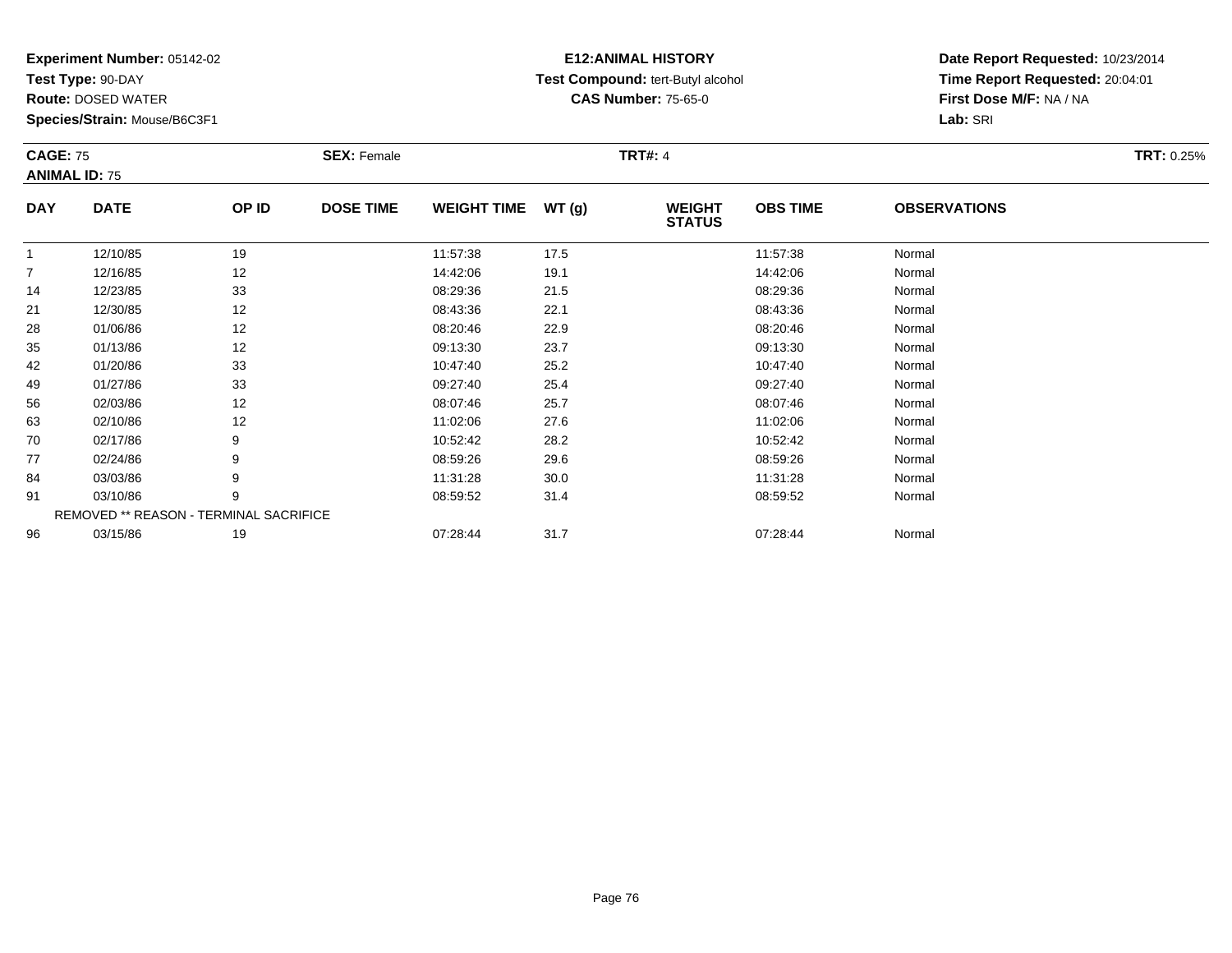**Test Type:** 90-DAY

**Route:** DOSED WATER

**Species/Strain:** Mouse/B6C3F1

# **E12:ANIMAL HISTORY Test Compound:** tert-Butyl alcohol **CAS Number:** 75-65-0

| <b>CAGE: 76</b> |                                        |       | <b>SEX: Female</b> |                    |        | <b>TRT#: 4</b>                 |                 |                     | <b>TRT: 0.25%</b> |
|-----------------|----------------------------------------|-------|--------------------|--------------------|--------|--------------------------------|-----------------|---------------------|-------------------|
|                 | <b>ANIMAL ID: 76</b>                   |       |                    |                    |        |                                |                 |                     |                   |
| <b>DAY</b>      | <b>DATE</b>                            | OP ID | <b>DOSE TIME</b>   | <b>WEIGHT TIME</b> | WT (g) | <b>WEIGHT</b><br><b>STATUS</b> | <b>OBS TIME</b> | <b>OBSERVATIONS</b> |                   |
| $\mathbf{1}$    | 12/10/85                               | 19    |                    | 13:11:08           | 14.5   |                                | 13:11:08        | Normal              |                   |
| $\overline{7}$  | 12/16/85                               | 12    |                    | 13:53:10           | 13.2   |                                | 13:53:10        | Normal              |                   |
| 14              | 12/23/85                               | 33    |                    | 08:01:30           | 19.4   |                                | 08:01:30        | Normal              |                   |
| 21              | 12/30/85                               | 12    |                    | 07:57:20           | 21.1   |                                | 07:57:20        | Normal              |                   |
| 28              | 01/06/86                               | 12    |                    | 07:41:44           | 21.6   |                                | 07:41:44        | Normal              |                   |
| 35              | 01/13/86                               | 12    |                    | 09:05:58           | 22.2   |                                | 09:05:58        | Normal              |                   |
| 42              | 01/20/86                               | 33    |                    | 10:25:08           | 24.0   |                                | 10:25:08        | Normal              |                   |
| 49              | 01/27/86                               | 33    |                    | 10:30:30           | 24.3   |                                | 10:30:30        | Normal              |                   |
| 56              | 02/03/86                               | 12    |                    | 08:46:42           | 23.5   |                                | 08:46:42        | Normal              |                   |
| 63              | 02/10/86                               | 12    |                    | 10:27:10           | 25.0   |                                | 10:27:10        | Normal              |                   |
| 70              | 02/17/86                               | 9     |                    | 10:39:14           | 24.8   |                                | 10:39:14        | Normal              |                   |
| 77              | 02/24/86                               | 9     |                    | 07:50:38           | 25.4   |                                | 07:50:38        | Normal              |                   |
| 84              | 03/03/86                               | 9     |                    | 10:51:20           | 25.7   |                                | 10:51:20        | Normal              |                   |
| 91              | 03/10/86                               | 9     |                    | 10:31:42           | 27.1   |                                | 10:31:42        | Normal              |                   |
|                 | REMOVED ** REASON - TERMINAL SACRIFICE |       |                    |                    |        |                                |                 |                     |                   |
| 95              | 03/14/86                               | 45    |                    | 08:12:54           | 28.2   |                                | 08:12:54        | Normal              |                   |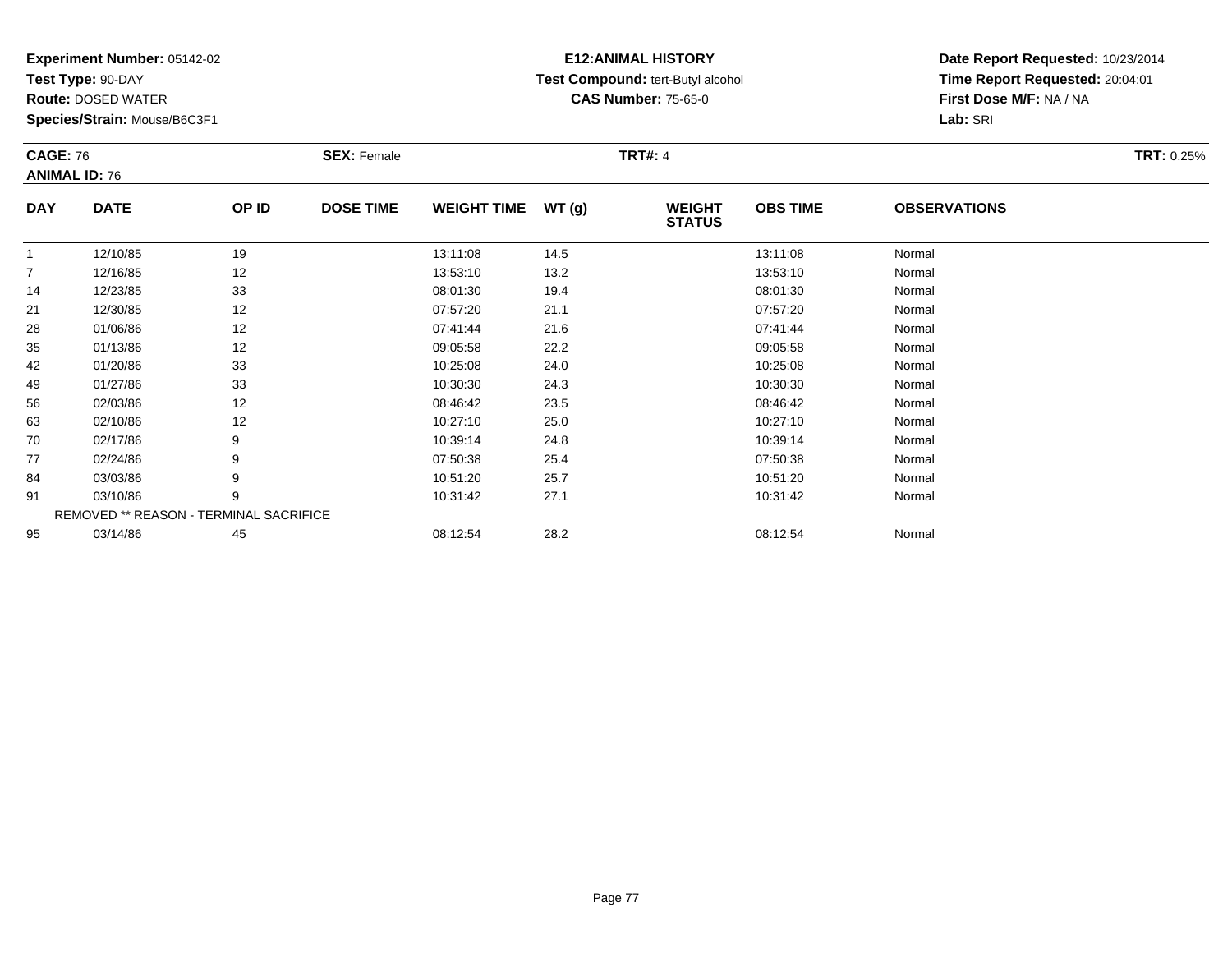**Test Type:** 90-DAY

**Route:** DOSED WATER

**Species/Strain:** Mouse/B6C3F1

#### **E12:ANIMAL HISTORY Test Compound:** tert-Butyl alcohol **CAS Number:** 75-65-0

| <b>CAGE: 77</b> | <b>ANIMAL ID: 77</b>                   |       | <b>SEX: Female</b> |                    |       | <b>TRT#: 4</b>                 |                 |                     | <b>TRT: 0.25%</b> |
|-----------------|----------------------------------------|-------|--------------------|--------------------|-------|--------------------------------|-----------------|---------------------|-------------------|
| <b>DAY</b>      | <b>DATE</b>                            | OP ID | <b>DOSE TIME</b>   | <b>WEIGHT TIME</b> | WT(g) | <b>WEIGHT</b><br><b>STATUS</b> | <b>OBS TIME</b> | <b>OBSERVATIONS</b> |                   |
|                 | 12/10/85                               | 19    |                    | 13:12:28           | 18.7  |                                | 13:12:28        | Normal              |                   |
| $\overline{7}$  | 12/16/85                               | 12    |                    | 13:53:50           | 18.9  |                                | 13:53:50        | Normal              |                   |
| 14              | 12/23/85                               | 33    |                    | 08:02:14           | 17.0  |                                | 08:02:14        | Normal              |                   |
| 21              | 12/30/85                               | 12    |                    | 07:58:08           | 22.1  |                                | 07:58:08        | Normal              |                   |
| 28              | 01/06/86                               | 12    |                    | 07:42:16           | 23.5  |                                | 07:42:16        | Normal              |                   |
| 35              | 01/13/86                               | 12    |                    | 09:06:28           | 24.4  |                                | 09:06:28        | Normal              |                   |
| 42              | 01/20/86                               | 33    |                    | 10:25:38           | 26.3  |                                | 10:25:38        | Normal              |                   |
| 49              | 01/27/86                               | 33    |                    | 10:31:06           | 26.6  |                                | 10:31:06        | Normal              |                   |
| 56              | 02/03/86                               | 12    |                    | 08:44:52           | 27.7  |                                | 08:44:52        | Normal              |                   |
| 63              | 02/10/86                               | 12    |                    | 10:25:04           | 28.9  |                                | 10:25:04        | Normal              |                   |
| 70              | 02/17/86                               | 9     |                    | 10:40:00           | 31.4  |                                | 10:40:00        | Normal              |                   |
| 77              | 02/24/86                               | 9     |                    | 07:51:20           | 32.7  |                                | 07:51:20        | Normal              |                   |
| 84              | 03/03/86                               | 9     |                    | 10:51:56           | 32.9  |                                | 10:51:56        | Normal              |                   |
| 91              | 03/10/86                               | 9     |                    | 10:32:36           | 33.4  |                                | 10:32:36        | Normal              |                   |
|                 | REMOVED ** REASON - TERMINAL SACRIFICE |       |                    |                    |       |                                |                 |                     |                   |
| 95              | 03/14/86                               | 45    |                    | 07:34:44           | 34.5  |                                | 07:34:44        | Normal              |                   |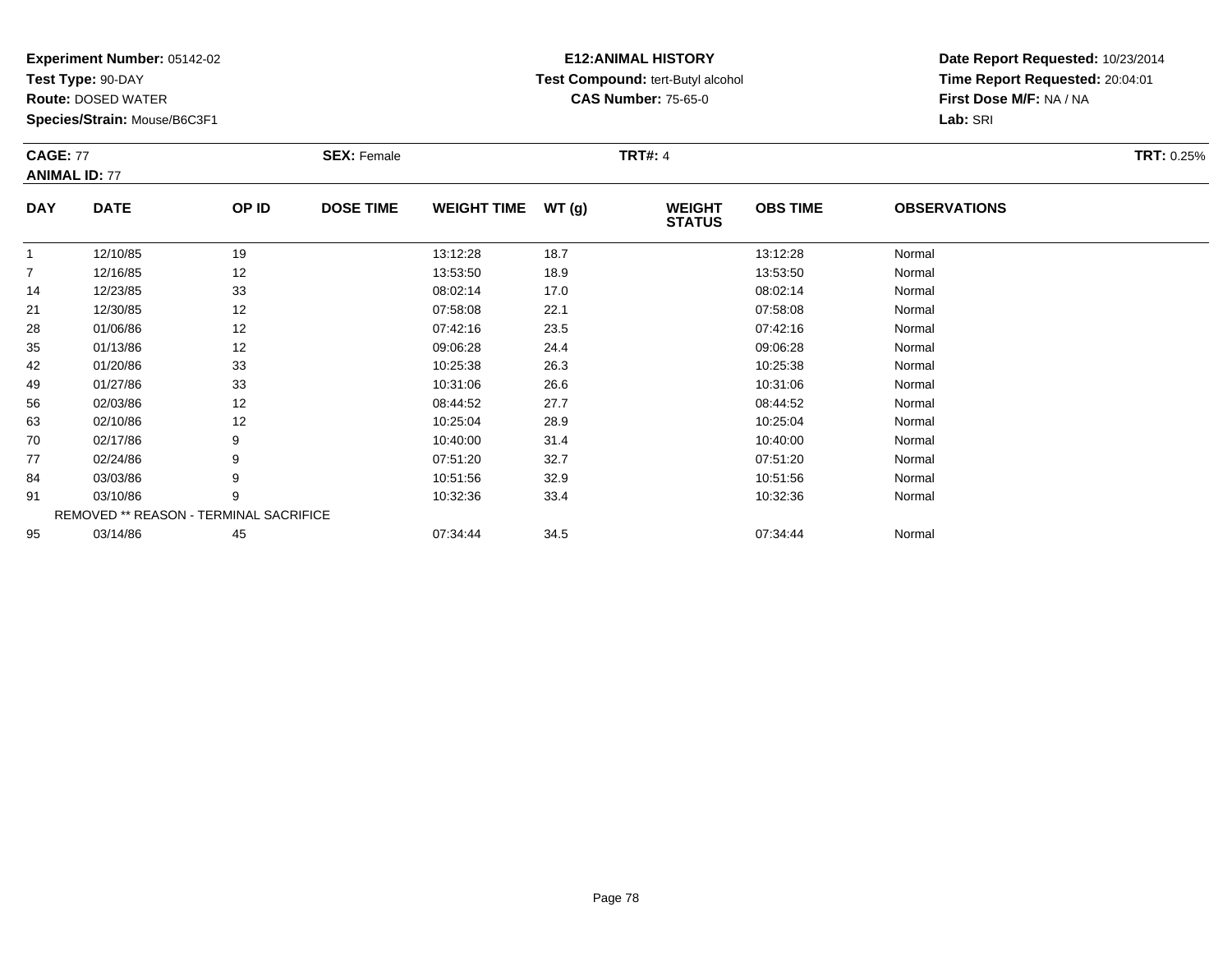**Test Type:** 90-DAY

**Route:** DOSED WATER

**Species/Strain:** Mouse/B6C3F1

# **E12:ANIMAL HISTORY Test Compound:** tert-Butyl alcohol **CAS Number:** 75-65-0

**Date Report Requested:** 10/23/2014**Time Report Requested:** 20:04:01**First Dose M/F:** NA / NA**Lab:** SRI

| <b>CAGE: 78</b><br><b>ANIMAL ID: 78</b> |                                   |       | <b>SEX: Female</b> |                    |       | <b>TRT#: 4</b>                 |                 |                             | <b>TRT: 0.25%</b> |
|-----------------------------------------|-----------------------------------|-------|--------------------|--------------------|-------|--------------------------------|-----------------|-----------------------------|-------------------|
| <b>DAY</b>                              | <b>DATE</b>                       | OP ID | <b>DOSE TIME</b>   | <b>WEIGHT TIME</b> | WT(g) | <b>WEIGHT</b><br><b>STATUS</b> | <b>OBS TIME</b> | <b>OBSERVATIONS</b>         |                   |
| $\mathbf{1}$                            | 12/10/85                          | 19    |                    | 13:13:12           | 16.5  |                                | 13:13:12        | Normal                      |                   |
| $\overline{7}$                          | 12/16/85                          | 12    |                    | 13:54:24           | 18.7  |                                | 13:54:24        | Normal                      |                   |
| 14                                      | 12/23/85                          | 33    |                    | 08:02:46           | 19.0  |                                | 08:02:46        | Normal                      |                   |
| 21                                      | 12/30/85                          | 12    |                    | 07:59:16           | 20.7  |                                | 07:59:16        | Normal                      |                   |
| 28                                      | 01/06/86                          | 12    |                    | 07:42:52           | 22.2  |                                | 07:42:52        | Normal                      |                   |
| 35                                      | 01/13/86                          | 12    |                    | 09:06:56           | 22.9  |                                | 09:06:56        | Normal                      |                   |
| 42                                      | 01/20/86                          | 33    |                    | 10:23:22           | 23.6  |                                | 10:23:22        | Normal                      |                   |
| 49                                      | 01/27/86                          | 33    |                    | 10:28:32           | 24.4  |                                | 10:28:32        | Normal                      |                   |
| 56                                      | 02/03/86                          | 12    |                    | 08:45:18           | 26.3  |                                | 08:45:18        | Normal                      |                   |
| 63                                      | 02/10/86                          | 12    |                    | 10:25:34           | 26.5  |                                | 10:25:34        | Normal                      |                   |
| 70                                      | 02/17/86                          | 9     |                    | 10:40:42           | 27.8  |                                | 10:40:42        | Normal                      |                   |
| 77                                      | 02/24/86                          | 9     |                    | 07:51:58           | 28.0  |                                | 07:51:58        | Normal                      |                   |
|                                         | REMOVED ** REASON - NATURAL DEATH |       |                    |                    |       |                                |                 |                             |                   |
| 80                                      | 02/27/86                          | 9     |                    | 07:47:10           | 22.8  |                                | 07:47:10        | Hypoactivity<br>Hypothermia |                   |

Ruffled Fur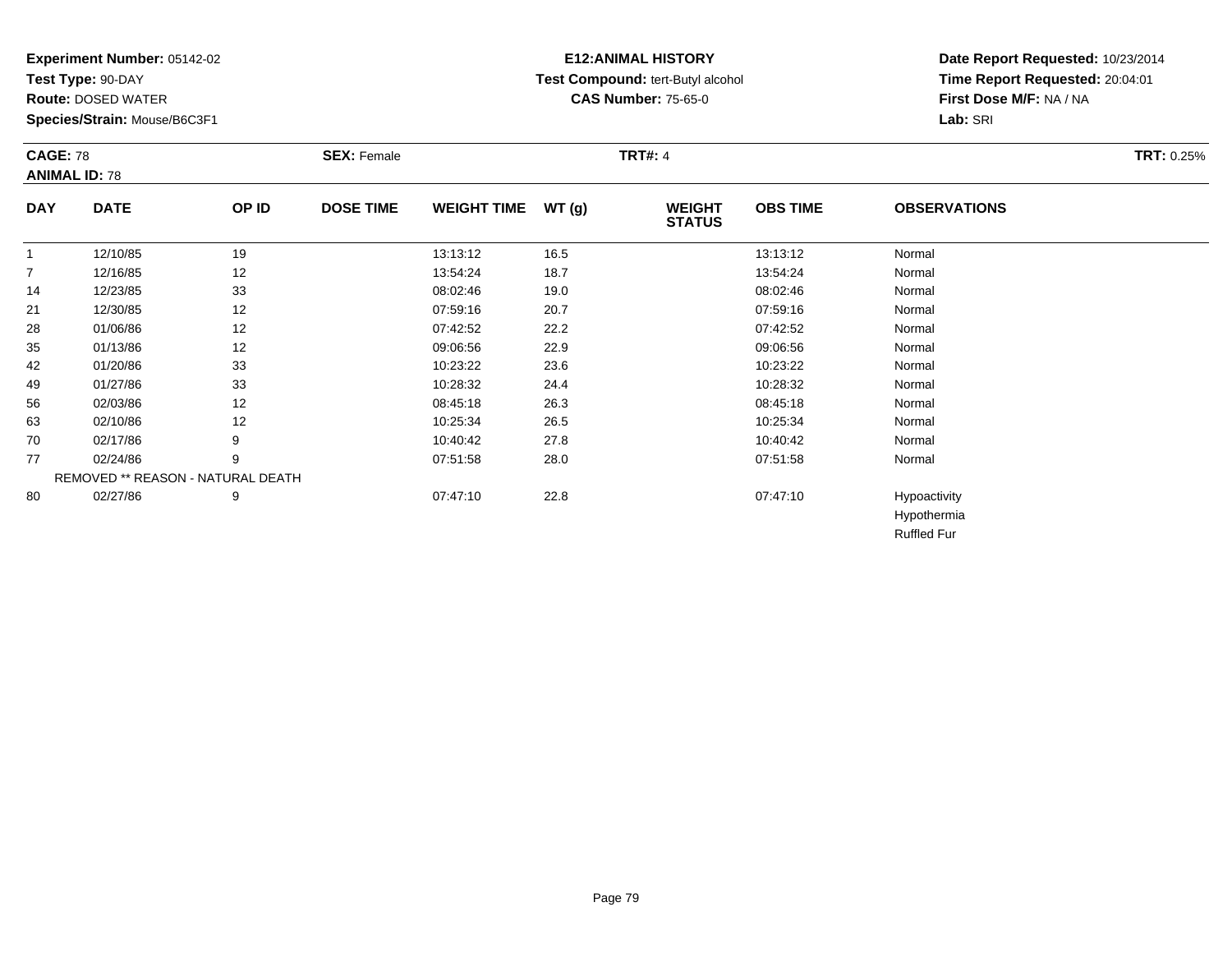**Test Type:** 90-DAY

**Route:** DOSED WATER

**Species/Strain:** Mouse/B6C3F1

# **E12:ANIMAL HISTORY Test Compound:** tert-Butyl alcohol **CAS Number:** 75-65-0

| <b>CAGE: 79</b> |                      |                                        | <b>SEX: Female</b> |                    |        | <b>TRT#: 4</b>                 |                 |                     | <b>TRT: 0.25%</b> |
|-----------------|----------------------|----------------------------------------|--------------------|--------------------|--------|--------------------------------|-----------------|---------------------|-------------------|
|                 | <b>ANIMAL ID: 79</b> |                                        |                    |                    |        |                                |                 |                     |                   |
| <b>DAY</b>      | <b>DATE</b>          | OP ID                                  | <b>DOSE TIME</b>   | <b>WEIGHT TIME</b> | WT (g) | <b>WEIGHT</b><br><b>STATUS</b> | <b>OBS TIME</b> | <b>OBSERVATIONS</b> |                   |
|                 | 12/10/85             | 19                                     |                    | 13:13:56           | 16.8   |                                | 13:13:56        | Normal              |                   |
| $\overline{7}$  | 12/16/85             | 12                                     |                    | 13:55:10           | 19.3   |                                | 13:55:10        | Normal              |                   |
| 14              | 12/23/85             | 33                                     |                    | 08:03:30           | 15.3   |                                | 08:03:30        | Pallor              |                   |
| 21              | 12/30/85             | 12                                     |                    | 08:00:00           | 22.5   |                                | 08:00:00        | Normal              |                   |
| 28              | 01/06/86             | 12                                     |                    | 07:40:38           | 22.8   |                                | 07:40:38        | Normal              |                   |
| 35              | 01/13/86             | 12                                     |                    | 09:04:52           | 23.6   |                                | 09:04:52        | Normal              |                   |
| 42              | 01/20/86             | 33                                     |                    | 10:23:52           | 24.2   |                                | 10:23:52        | Normal              |                   |
| 49              | 01/27/86             | 33                                     |                    | 10:29:16           | 26.2   |                                | 10:29:16        | Normal              |                   |
| 56              | 02/03/86             | 12                                     |                    | 08:45:46           | 26.9   |                                | 08:45:46        | Normal              |                   |
| 63              | 02/10/86             | 12                                     |                    | 10:26:08           | 27.7   |                                | 10:26:08        | Normal              |                   |
| 70              | 02/17/86             | 9                                      |                    | 10:41:30           | 27.3   |                                | 10:41:30        | Normal              |                   |
| 77              | 02/24/86             | 9                                      |                    | 07:53:24           | 30.8   |                                | 07:53:24        | Normal              |                   |
| 84              | 03/03/86             | 9                                      |                    | 10:52:56           | 28.4   |                                | 10:52:56        | Normal              |                   |
| 91              | 03/10/86             | 9                                      |                    | 10:33:26           | 30.4   |                                | 10:33:26        | Normal              |                   |
|                 |                      | REMOVED ** REASON - TERMINAL SACRIFICE |                    |                    |        |                                |                 |                     |                   |
| 96              | 03/15/86             | 19                                     |                    | 07:15:20           | 31.7   |                                | 07:15:20        | Normal              |                   |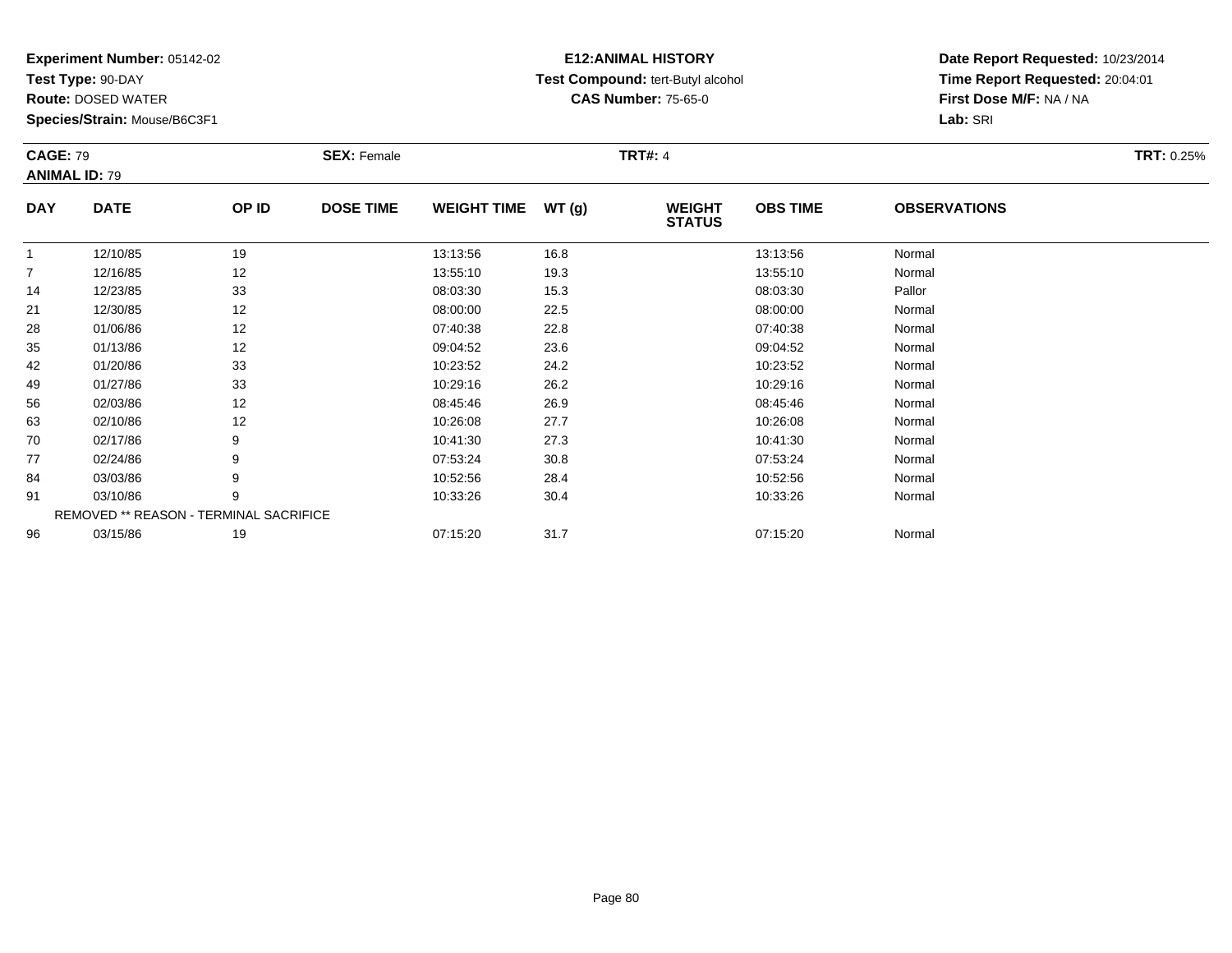**Test Type:** 90-DAY

**Route:** DOSED WATER

**Species/Strain:** Mouse/B6C3F1

# **E12:ANIMAL HISTORY Test Compound:** tert-Butyl alcohol **CAS Number:** 75-65-0

| <b>CAGE: 80</b> |                                        |       | <b>SEX: Female</b> |                    |       | <b>TRT#: 4</b>                 |                 |                     | <b>TRT: 0.25%</b> |
|-----------------|----------------------------------------|-------|--------------------|--------------------|-------|--------------------------------|-----------------|---------------------|-------------------|
|                 | <b>ANIMAL ID: 80</b>                   |       |                    |                    |       |                                |                 |                     |                   |
| <b>DAY</b>      | <b>DATE</b>                            | OP ID | <b>DOSE TIME</b>   | <b>WEIGHT TIME</b> | WT(g) | <b>WEIGHT</b><br><b>STATUS</b> | <b>OBS TIME</b> | <b>OBSERVATIONS</b> |                   |
| $\mathbf{1}$    | 12/10/85                               | 19    |                    | 13:14:40           | 16.7  |                                | 13:14:40        | Normal              |                   |
| $\overline{7}$  | 12/16/85                               | 12    |                    | 13:56:18           | 19.2  |                                | 13:56:18        | Normal              |                   |
| 14              | 12/23/85                               | 33    |                    | 08:00:22           | 20.0  |                                | 08:00:22        | Normal              |                   |
| 21              | 12/30/85                               | 12    |                    | 07:56:32           | 21.1  |                                | 07:56:32        | Normal              |                   |
| 28              | 01/06/86                               | 12    |                    | 07:41:08           | 22.6  |                                | 07:41:08        | Normal              |                   |
| 35              | 01/13/86                               | 12    |                    | 09:05:26           | 22.7  |                                | 09:05:26        | Normal              |                   |
| 42              | 01/20/86                               | 33    |                    | 10:24:24           | 22.5  |                                | 10:24:24        | Normal              |                   |
| 49              | 01/27/86                               | 33    |                    | 10:29:56           | 24.8  |                                | 10:29:56        | Normal              |                   |
| 56              | 02/03/86                               | 12    |                    | 08:46:12           | 24.9  |                                | 08:46:12        | Normal              |                   |
| 63              | 02/10/86                               | 12    |                    | 10:26:40           | 25.5  |                                | 10:26:40        | Normal              |                   |
| 70              | 02/17/86                               | 9     |                    | 10:42:18           | 26.2  |                                | 10:42:18        | Normal              |                   |
| 77              | 02/24/86                               | 9     |                    | 07:54:18           | 27.8  |                                | 07:54:18        | Normal              |                   |
| 84              | 03/03/86                               | 9     |                    | 10:53:42           | 28.4  |                                | 10:53:42        | Normal              |                   |
| 91              | 03/10/86                               | 9     |                    | 10:34:40           | 28.5  |                                | 10:34:40        | Normal              |                   |
|                 | REMOVED ** REASON - TERMINAL SACRIFICE |       |                    |                    |       |                                |                 |                     |                   |
| 95              | 03/14/86                               | 45    |                    | 08:33:46           | 29.5  |                                | 08:33:46        | Normal              |                   |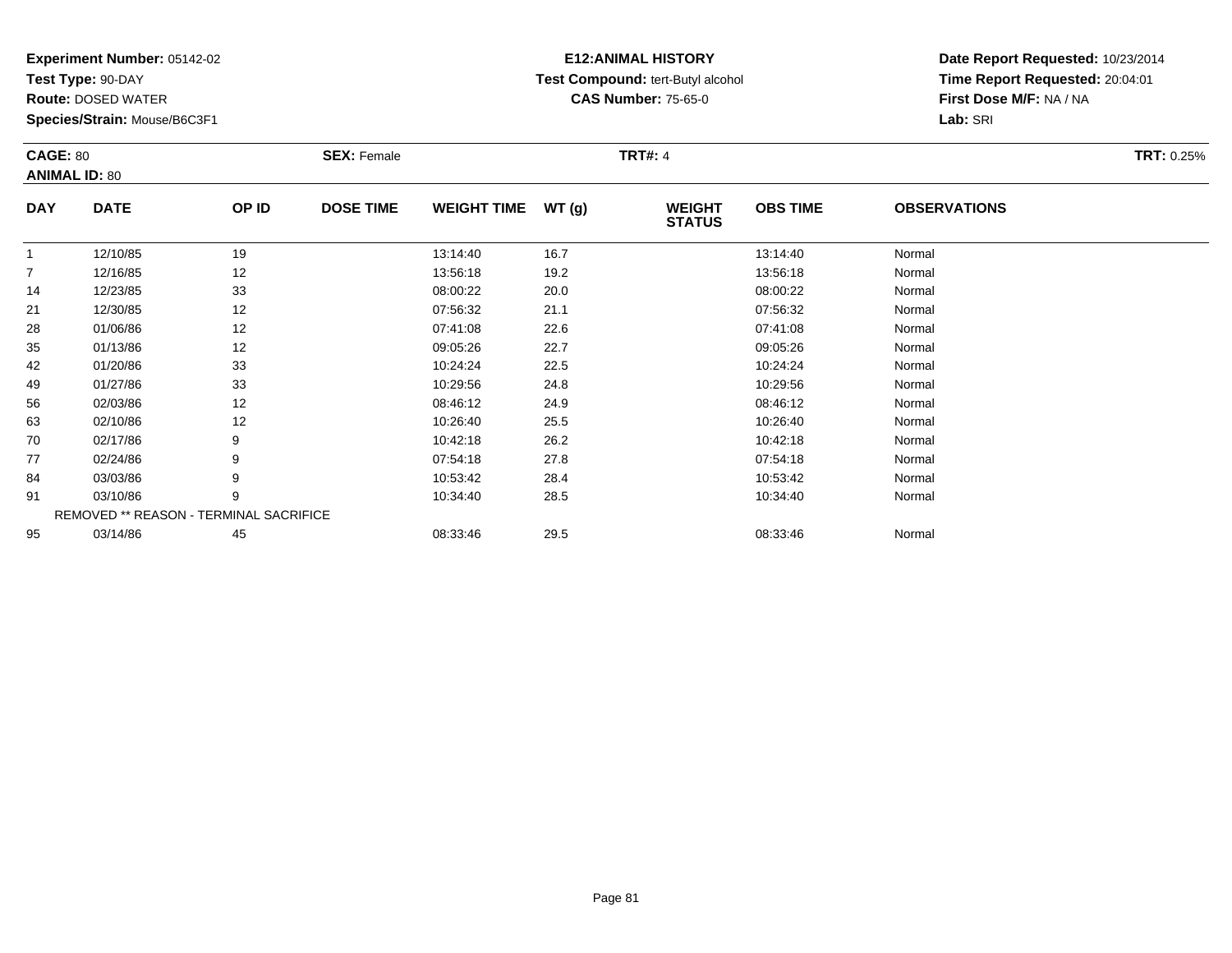**Test Type:** 90-DAY

**Route:** DOSED WATER

**Species/Strain:** Mouse/B6C3F1

# **E12:ANIMAL HISTORY Test Compound:** tert-Butyl alcohol **CAS Number:** 75-65-0

| <b>CAGE: 81</b><br><b>ANIMAL ID: 81</b> |                                        |       | <b>SEX: Female</b> |                    |       | <b>TRT#: 6</b>                 |                 |                     | <b>TRT: 0.5%</b> |
|-----------------------------------------|----------------------------------------|-------|--------------------|--------------------|-------|--------------------------------|-----------------|---------------------|------------------|
| <b>DAY</b>                              | <b>DATE</b>                            | OP ID | <b>DOSE TIME</b>   | <b>WEIGHT TIME</b> | WT(g) | <b>WEIGHT</b><br><b>STATUS</b> | <b>OBS TIME</b> | <b>OBSERVATIONS</b> |                  |
| 1                                       | 12/10/85                               | 19    |                    | 13:17:02           | 16.3  |                                | 13:17:02        | Normal              |                  |
| 7                                       | 12/16/85                               | 12    |                    | 13:15:56           | 18.2  |                                | 13:15:56        | Normal              |                  |
| 14                                      | 12/23/85                               | 33    |                    | 07:20:38           | 14.5  |                                | 07:20:38        | Normal              |                  |
| 21                                      | 12/30/85                               | 12    |                    | 08:31:04           | 20.3  |                                | 08:31:04        | Normal              |                  |
| 28                                      | 01/06/86                               | 12    |                    | 07:55:08           | 20.3  |                                | 07:55:08        | Normal              |                  |
| 35                                      | 01/13/86                               | 12    |                    | 08:32:10           | 21.0  |                                | 08:32:10        | Normal              |                  |
| 42                                      | 01/20/86                               | 33    |                    | 09:10:32           | 21.4  |                                | 09:10:32        | Normal              |                  |
| 49                                      | 01/27/86                               | 33    |                    | 10:50:26           | 22.6  |                                | 10:50:26        | Normal              |                  |
| 56                                      | 02/03/86                               | 12    |                    | 08:36:18           | 22.8  |                                | 08:36:18        | Normal              |                  |
| 63                                      | 02/10/86                               | 12    |                    | 08:58:12           | 24.7  |                                | 08:58:12        | Normal              |                  |
| 70                                      | 02/17/86                               | 9     |                    | 11:28:50           | 24.3  |                                | 11:28:50        | Normal              |                  |
| 77                                      | 02/24/86                               | 9     |                    | 08:27:36           | 27.4  |                                | 08:27:36        | Normal              |                  |
| 84                                      | 03/03/86                               | 9     |                    | 11:16:48           | 27.7  |                                | 11:16:48        | Normal              |                  |
| 91                                      | 03/10/86                               | 9     |                    | 10:40:16           | 27.6  |                                | 10:40:16        | Normal              |                  |
|                                         | REMOVED ** REASON - TERMINAL SACRIFICE |       |                    |                    |       |                                |                 |                     |                  |
| 95                                      | 03/14/86                               | 45    |                    | 07:51:28           | 27.4  |                                | 07:51:28        | Normal              |                  |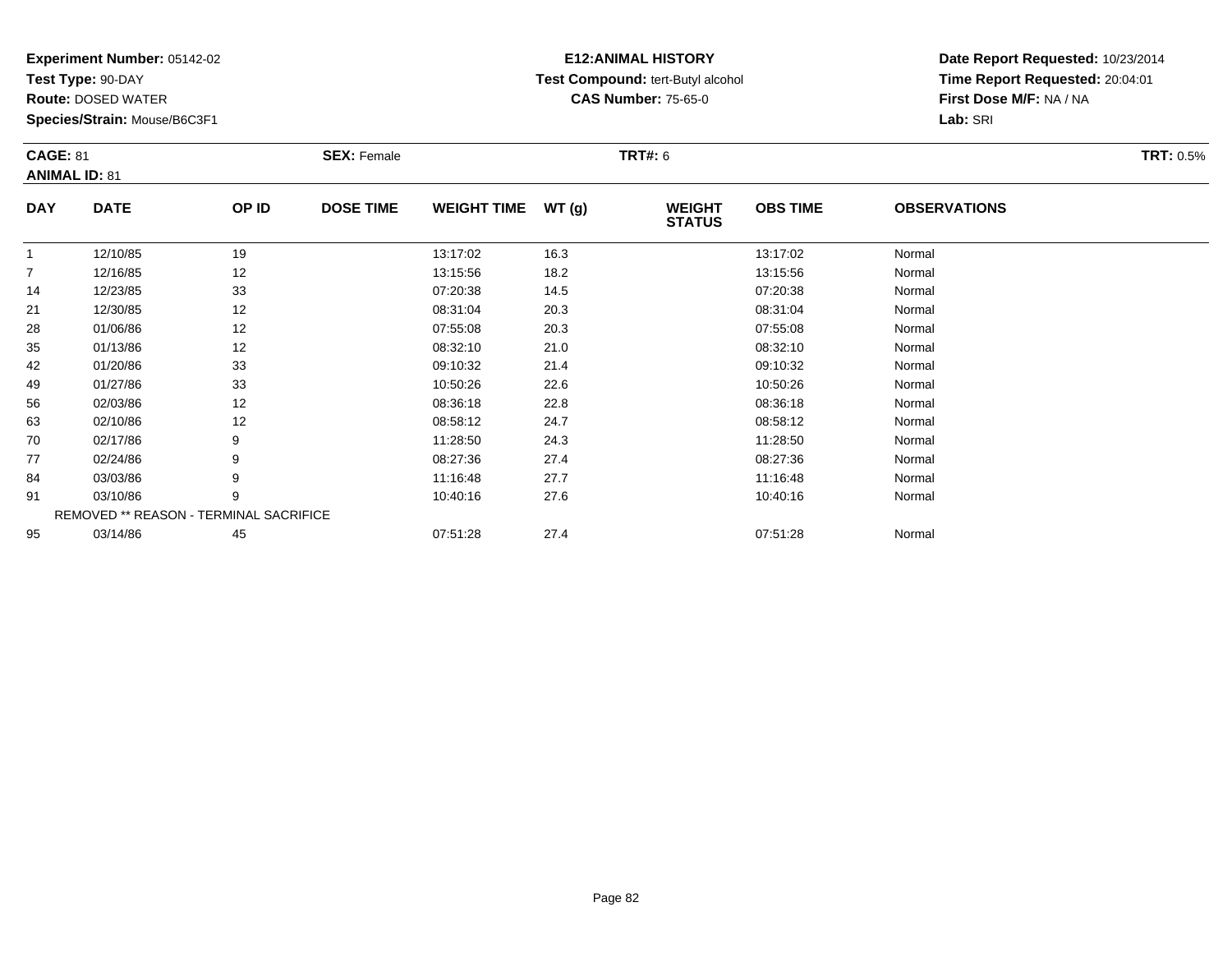**Test Type:** 90-DAY

**Route:** DOSED WATER

**Species/Strain:** Mouse/B6C3F1

# **E12:ANIMAL HISTORY Test Compound:** tert-Butyl alcohol **CAS Number:** 75-65-0

| <b>CAGE: 82</b> | <b>ANIMAL ID: 82</b>                   |       | <b>SEX: Female</b> |                    |               | <b>TRT#: 6</b>                 |                 |                     | <b>TRT: 0.5%</b> |
|-----------------|----------------------------------------|-------|--------------------|--------------------|---------------|--------------------------------|-----------------|---------------------|------------------|
| <b>DAY</b>      | <b>DATE</b>                            | OP ID | <b>DOSE TIME</b>   | <b>WEIGHT TIME</b> | <b>WT (g)</b> | <b>WEIGHT</b><br><b>STATUS</b> | <b>OBS TIME</b> | <b>OBSERVATIONS</b> |                  |
|                 | 12/10/85                               | 19    |                    | 13:18:18           | 18.2          |                                | 13:18:18        | Normal              |                  |
| $\overline{7}$  | 12/16/85                               | 12    |                    | 13:21:28           | 18.5          |                                | 13:21:28        | Normal              |                  |
| 14              | 12/23/85                               | 33    |                    | 07:25:12           | 20.7          |                                | 07:25:12        | Normal              |                  |
| 21              | 12/30/85                               | 12    |                    | 08:31:56           | 23.2          |                                | 08:31:56        | Normal              |                  |
| 28              | 01/06/86                               | 12    |                    | 07:55:56           | 23.8          |                                | 07:55:56        | Normal              |                  |
| 35              | 01/13/86                               | 12    |                    | 08:32:46           | 24.4          |                                | 08:32:46        | Normal              |                  |
| 42              | 01/20/86                               | 33    |                    | 09:11:14           | 25.7          |                                | 09:11:14        | Normal              |                  |
| 49              | 01/27/86                               | 33    |                    | 10:51:08           | 26.0          |                                | 10:51:08        | Normal              |                  |
| 56              | 02/03/86                               | 12    |                    | 08:34:12           | 27.2          |                                | 08:34:12        | Normal              |                  |
| 63              | 02/10/86                               | 12    |                    | 08:54:44           | 27.3          |                                | 08:54:44        | Normal              |                  |
| 70              | 02/17/86                               | 9     |                    | 11:29:26           | 28.6          |                                | 11:29:26        | Normal              |                  |
| 77              | 02/24/86                               | 9     |                    | 08:28:28           | 30.5          |                                | 08:28:28        | Normal              |                  |
| 84              | 03/03/86                               | 9     |                    | 11:17:20           | 31.3          |                                | 11:17:20        | Normal              |                  |
| 91              | 03/10/86                               | 9     |                    | 10:41:18           | 31.5          |                                | 10:41:18        | Normal              |                  |
|                 | REMOVED ** REASON - TERMINAL SACRIFICE |       |                    |                    |               |                                |                 |                     |                  |
| 96              | 03/15/86                               | 19    |                    | 07:37:54           | 32.8          |                                | 07:37:54        | Normal              |                  |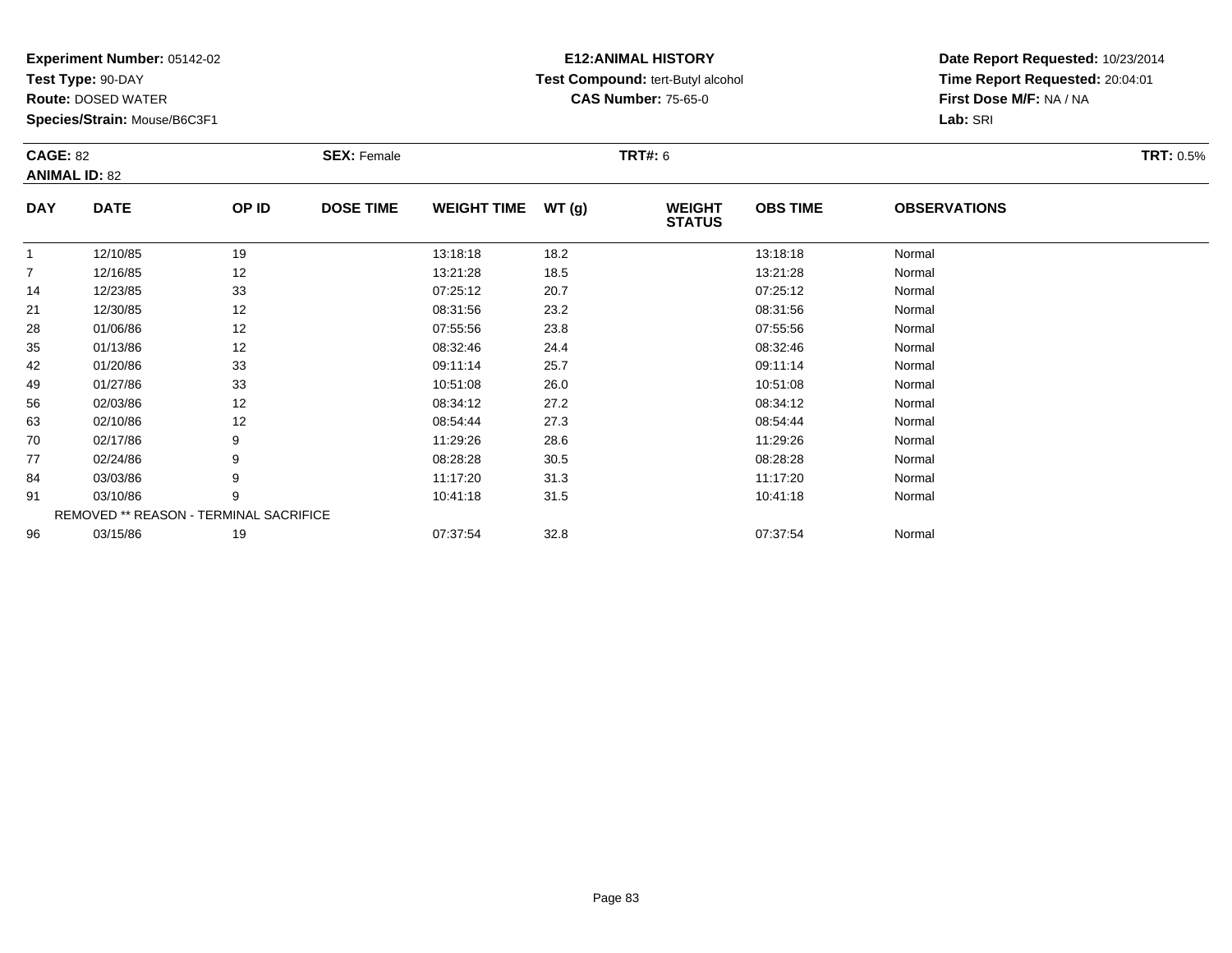**Test Type:** 90-DAY

**Route:** DOSED WATER

**Species/Strain:** Mouse/B6C3F1

# **E12:ANIMAL HISTORY Test Compound:** tert-Butyl alcohol **CAS Number:** 75-65-0

| <b>CAGE: 83</b> |                      |                                        | <b>SEX: Female</b> |                    |       | <b>TRT#: 6</b>                 |                 |                     | <b>TRT: 0.5%</b> |
|-----------------|----------------------|----------------------------------------|--------------------|--------------------|-------|--------------------------------|-----------------|---------------------|------------------|
|                 | <b>ANIMAL ID: 83</b> |                                        |                    |                    |       |                                |                 |                     |                  |
| <b>DAY</b>      | <b>DATE</b>          | OP ID                                  | <b>DOSE TIME</b>   | <b>WEIGHT TIME</b> | WT(g) | <b>WEIGHT</b><br><b>STATUS</b> | <b>OBS TIME</b> | <b>OBSERVATIONS</b> |                  |
|                 | 12/10/85             | 19                                     |                    | 15:01:40           | 17.2  |                                | 13:18:58        | Normal              |                  |
| $\overline{7}$  | 12/16/85             | 12                                     |                    | 13:22:04           | 20.1  |                                | 13:22:04        | Normal              |                  |
| 14              | 12/23/85             | 33                                     |                    | 07:26:12           | 17.7  |                                | 07:26:12        | Normal              |                  |
| 21              | 12/30/85             | 12                                     |                    | 08:32:48           | 22.7  |                                | 08:32:48        | Normal              |                  |
| 28              | 01/06/86             | 12                                     |                    | 07:56:30           | 23.0  |                                | 07:56:30        | Normal              |                  |
| 35              | 01/13/86             | 12                                     |                    | 08:33:20           | 25.3  |                                | 08:33:20        | Normal              |                  |
| 42              | 01/20/86             | 33                                     |                    | 09:06:30           | 25.9  |                                | 09:06:30        | Normal              |                  |
| 49              | 01/27/86             | 33                                     |                    | 10:47:50           | 26.6  |                                | 10:47:50        | Normal              |                  |
| 56              | 02/03/86             | 12                                     |                    | 08:34:44           | 27.7  |                                | 08:34:44        | Normal              |                  |
| 63              | 02/10/86             | 12                                     |                    | 08:56:10           | 29.5  |                                | 08:56:10        | Normal              |                  |
| 70              | 02/17/86             | 9                                      |                    | 11:30:16           | 30.2  |                                | 11:30:16        | Normal              |                  |
| 77              | 02/24/86             | 9                                      |                    | 08:29:14           | 31.5  |                                | 08:29:14        | Normal              |                  |
| 84              | 03/03/86             | 9                                      |                    | 11:17:56           | 31.1  |                                | 11:17:56        | Normal              |                  |
| 91              | 03/10/86             | 9                                      |                    | 10:42:10           | 31.9  |                                | 10:42:10        | Normal              |                  |
|                 |                      | REMOVED ** REASON - TERMINAL SACRIFICE |                    |                    |       |                                |                 |                     |                  |
| 94              | 03/13/86             | 9                                      |                    | 08:04:36           | 32.7  |                                | 08:04:36        | Normal              |                  |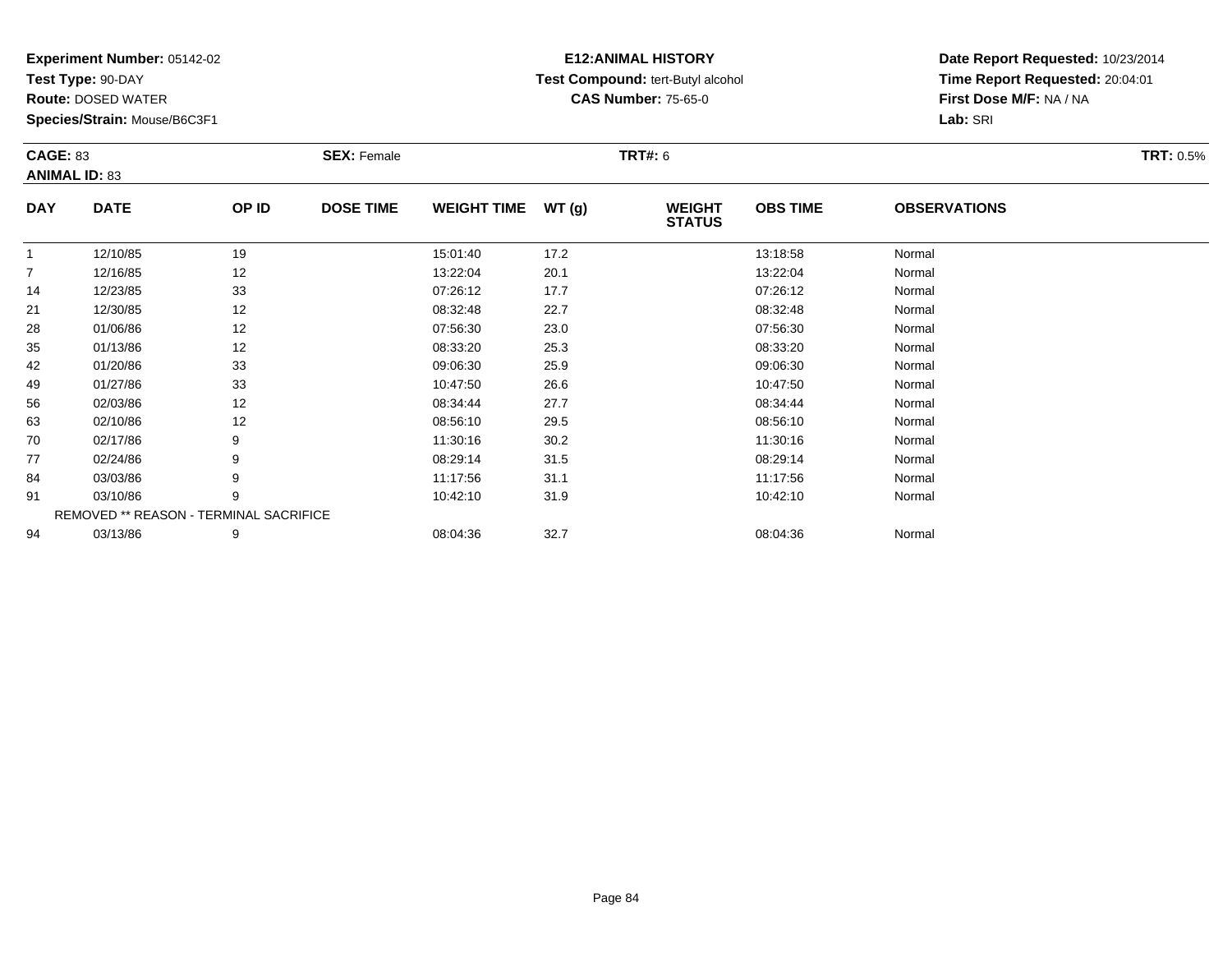**Test Type:** 90-DAY

**Route:** DOSED WATER

**Species/Strain:** Mouse/B6C3F1

# **E12:ANIMAL HISTORY Test Compound:** tert-Butyl alcohol **CAS Number:** 75-65-0

| <b>CAGE: 84</b> | <b>ANIMAL ID: 84</b>                   |       | <b>SEX: Female</b> |                    |       | <b>TRT#: 6</b>                 |                 |                     | <b>TRT: 0.5%</b> |
|-----------------|----------------------------------------|-------|--------------------|--------------------|-------|--------------------------------|-----------------|---------------------|------------------|
| <b>DAY</b>      | <b>DATE</b>                            | OP ID | <b>DOSE TIME</b>   | <b>WEIGHT TIME</b> | WT(g) | <b>WEIGHT</b><br><b>STATUS</b> | <b>OBS TIME</b> | <b>OBSERVATIONS</b> |                  |
| $\mathbf{1}$    | 12/10/85                               | 19    |                    | 13:24:10           | 16.8  |                                | 13:24:10        | Normal              |                  |
| 7               | 12/16/85                               | 12    |                    | 13:22:52           | 13.7  |                                | 13:22:52        | Normal              |                  |
| 14              | 12/23/85                               | 33    |                    | 07:27:22           | 19.6  |                                | 07:27:22        | Normal              |                  |
| 21              | 12/30/85                               | 12    |                    | 08:34:52           | 19.4  |                                | 08:34:52        | Normal              |                  |
| 28              | 01/06/86                               | 12    |                    | 07:53:52           | 21.3  |                                | 07:53:52        | Normal              |                  |
| 35              | 01/13/86                               | 12    |                    | 08:30:58           | 23.1  |                                | 08:30:58        | Normal              |                  |
| 42              | 01/20/86                               | 33    |                    | 09:09:02           | 23.2  |                                | 09:09:02        | Normal              |                  |
| 49              | 01/27/86                               | 33    |                    | 10:48:30           | 23.5  |                                | 10:48:30        | Normal              |                  |
| 56              | 02/03/86                               | 12    |                    | 08:35:12           | 24.7  |                                | 08:35:12        | Normal              |                  |
| 63              | 02/10/86                               | 12    |                    | 08:56:56           | 26.5  |                                | 08:56:56        | Normal              |                  |
| 70              | 02/17/86                               | 9     |                    | 11:31:00           | 26.1  |                                | 11:31:00        | Normal              |                  |
| 77              | 02/24/86                               | 9     |                    | 08:29:54           | 26.5  |                                | 08:29:54        | Normal              |                  |
| 84              | 03/03/86                               | 9     |                    | 11:18:38           | 27.8  |                                | 11:18:38        | Normal              |                  |
| 91              | 03/10/86                               | 9     |                    | 10:43:00           | 27.8  |                                | 10:43:00        | Normal              |                  |
|                 | REMOVED ** REASON - TERMINAL SACRIFICE |       |                    |                    |       |                                |                 |                     |                  |
| 94              | 03/13/86                               | 9     |                    | 08:27:26           | 28.3  |                                | 08:27:26        | Normal              |                  |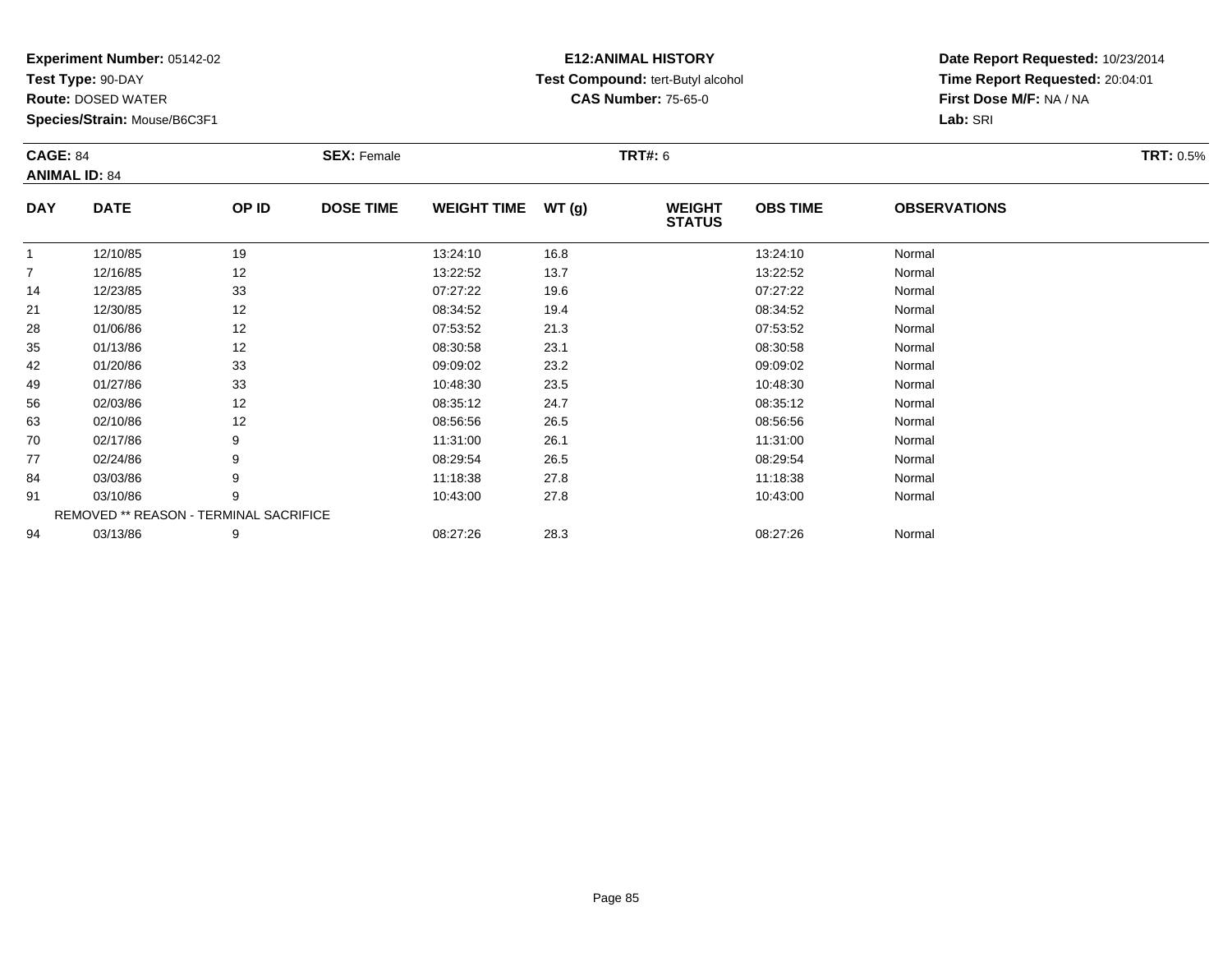**Test Type:** 90-DAY

**Route:** DOSED WATER

**Species/Strain:** Mouse/B6C3F1

# **E12:ANIMAL HISTORY Test Compound:** tert-Butyl alcohol **CAS Number:** 75-65-0

| <b>CAGE: 85</b> |                                        |       | <b>SEX: Female</b> |                    |       | <b>TRT#: 6</b>                 |                 |                     | <b>TRT: 0.5%</b> |
|-----------------|----------------------------------------|-------|--------------------|--------------------|-------|--------------------------------|-----------------|---------------------|------------------|
|                 | <b>ANIMAL ID: 85</b>                   |       |                    |                    |       |                                |                 |                     |                  |
| <b>DAY</b>      | <b>DATE</b>                            | OP ID | <b>DOSE TIME</b>   | <b>WEIGHT TIME</b> | WT(g) | <b>WEIGHT</b><br><b>STATUS</b> | <b>OBS TIME</b> | <b>OBSERVATIONS</b> |                  |
| $\mathbf{1}$    | 12/10/85                               | 19    |                    | 13:24:44           | 18.1  |                                | 13:24:44        | Normal              |                  |
| $\overline{7}$  | 12/16/85                               | 12    |                    | 13:23:50           | 15.2  |                                | 13:23:50        | Normal              |                  |
| 14              | 12/23/85                               | 33    |                    | 07:18:56           | 20.7  |                                | 07:18:56        | Normal              |                  |
| 21              | 12/30/85                               | 12    |                    | 08:30:16           | 23.3  |                                | 08:30:16        | Alopecia            |                  |
| 28              | 01/06/86                               | 12    |                    | 07:54:30           | 23.7  |                                | 07:54:30        | Alopecia            |                  |
| 35              | 01/13/86                               | 12    |                    | 08:31:30           | 24.2  |                                | 08:31:30        | Normal              |                  |
| 42              | 01/20/86                               | 33    |                    | 09:09:40           | 24.7  |                                | 09:09:40        | Normal              |                  |
| 49              | 01/27/86                               | 33    |                    | 10:49:24           | 26.1  |                                | 10:49:24        | Alopecia            |                  |
| 56              | 02/03/86                               | 12    |                    | 08:35:44           | 26.7  |                                | 08:35:44        | Normal              |                  |
| 63              | 02/10/86                               | 12    |                    | 08:57:24           | 27.6  |                                | 08:57:24        | Alopecia            |                  |
| 70              | 02/17/86                               | 9     |                    | 11:31:48           | 27.7  |                                | 11:31:48        | Normal              |                  |
| 77              | 02/24/86                               | 9     |                    | 08:30:40           | 28.8  |                                | 08:30:40        | Normal              |                  |
| 84              | 03/03/86                               | 9     |                    | 11:19:22           | 28.9  |                                | 11:19:22        | Normal              |                  |
| 91              | 03/10/86                               | 9     |                    | 10:43:54           | 28.7  |                                | 10:43:54        | Normal              |                  |
|                 | REMOVED ** REASON - TERMINAL SACRIFICE |       |                    |                    |       |                                |                 |                     |                  |
| 96              | 03/15/86                               | 19    |                    | 07:09:32           | 29.4  |                                | 07:09:32        | Normal              |                  |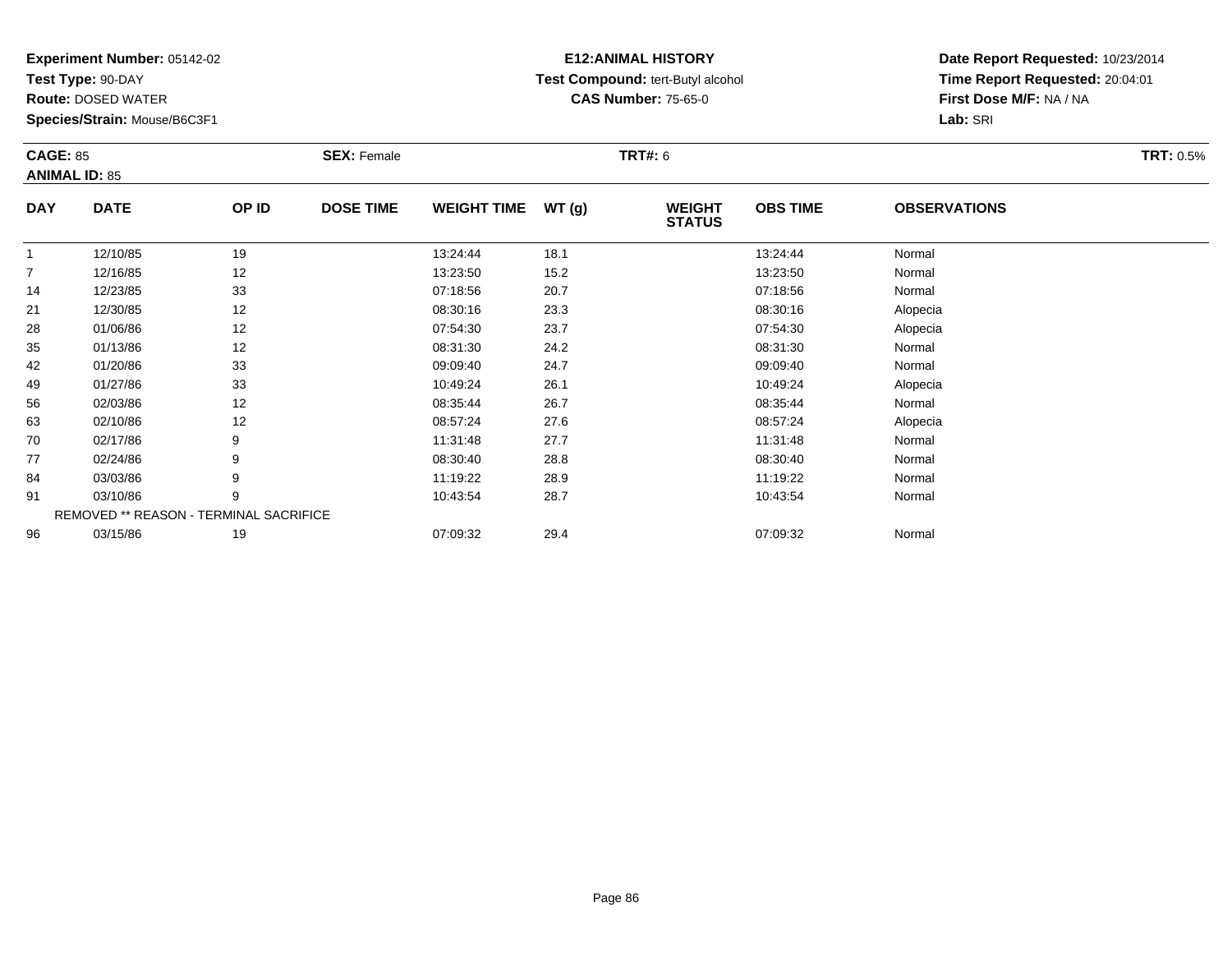**Test Type:** 90-DAY

**Route:** DOSED WATER

**Species/Strain:** Mouse/B6C3F1

# **E12:ANIMAL HISTORY Test Compound:** tert-Butyl alcohol **CAS Number:** 75-65-0

| <b>CAGE: 86</b> |                                        |       | <b>SEX: Female</b> |                    |       | <b>TRT#: 6</b>                 |                 |                     | <b>TRT: 0.5%</b> |
|-----------------|----------------------------------------|-------|--------------------|--------------------|-------|--------------------------------|-----------------|---------------------|------------------|
|                 | <b>ANIMAL ID: 86</b>                   |       |                    |                    |       |                                |                 |                     |                  |
| <b>DAY</b>      | <b>DATE</b>                            | OP ID | <b>DOSE TIME</b>   | <b>WEIGHT TIME</b> | WT(g) | <b>WEIGHT</b><br><b>STATUS</b> | <b>OBS TIME</b> | <b>OBSERVATIONS</b> |                  |
|                 | 12/10/85                               | 19    |                    | 13:34:10           | 18.9  |                                | 13:34:10        | Normal              |                  |
| $\overline{7}$  | 12/16/85                               | 12    |                    | 14:12:02           | 14.9  |                                | 14:12:02        | Normal              |                  |
| 14              | 12/23/85                               | 33    |                    | 09:10:32           | 21.4  |                                | 09:10:32        | Normal              |                  |
| 21              | 12/30/85                               | 12    |                    | 09:03:20           | 22.5  |                                | 09:03:20        | Normal              |                  |
| 28              | 01/06/86                               | 12    |                    | 08:32:46           | 22.2  |                                | 08:32:46        | Normal              |                  |
| 35              | 01/13/86                               | 12    |                    | 08:29:04           | 23.8  |                                | 08:29:04        | Normal              |                  |
| 42              | 01/20/86                               | 33    |                    | 11:11:04           | 24.2  |                                | 11:11:04        | Normal              |                  |
| 49              | 01/27/86                               | 33    |                    | 09:08:24           | 25.5  |                                | 09:08:24        | Normal              |                  |
| 56              | 02/03/86                               | 12    |                    | 07:49:20           | 25.1  |                                | 07:49:20        | Normal              |                  |
| 63              | 02/10/86                               | 12    |                    | 10:44:18           | 27.3  |                                | 10:44:18        | Normal              |                  |
| 70              | 02/17/86                               | 9     |                    | 11:35:52           | 26.5  |                                | 11:35:52        | Normal              |                  |
| 77              | 02/24/86                               | 9     |                    | 08:34:26           | 29.8  |                                | 08:34:26        | Normal              |                  |
| 84              | 03/03/86                               | 9     |                    | 11:41:54           | 30.3  |                                | 11:41:54        | Normal              |                  |
| 91              | 03/10/86                               | 9     |                    | 08:20:54           | 30.9  |                                | 08:20:54        | Normal              |                  |
|                 | REMOVED ** REASON - TERMINAL SACRIFICE |       |                    |                    |       |                                |                 |                     |                  |
| 94              | 03/13/86                               | 9     |                    | 08:21:24           | 30.4  |                                | 08:21:24        | Normal              |                  |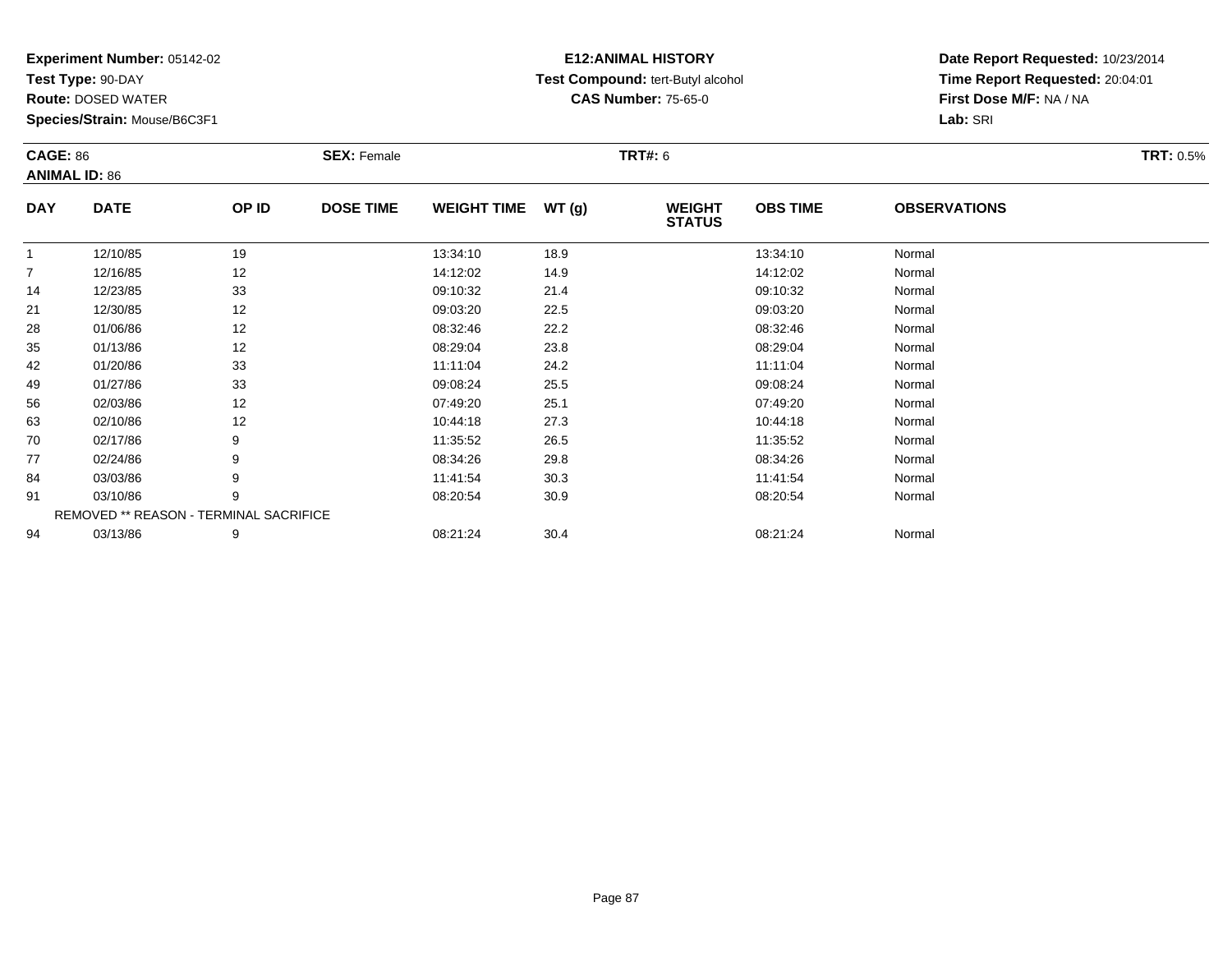**Test Type:** 90-DAY

**Route:** DOSED WATER

**Species/Strain:** Mouse/B6C3F1

# **E12:ANIMAL HISTORY Test Compound:** tert-Butyl alcohol **CAS Number:** 75-65-0

| <b>CAGE: 87</b> |                      |                                        | <b>SEX: Female</b> |                    |       | <b>TRT#: 6</b>                 |                 |                     | <b>TRT: 0.5%</b> |
|-----------------|----------------------|----------------------------------------|--------------------|--------------------|-------|--------------------------------|-----------------|---------------------|------------------|
|                 | <b>ANIMAL ID: 87</b> |                                        |                    |                    |       |                                |                 |                     |                  |
| <b>DAY</b>      | <b>DATE</b>          | OP ID                                  | <b>DOSE TIME</b>   | <b>WEIGHT TIME</b> | WT(g) | <b>WEIGHT</b><br><b>STATUS</b> | <b>OBS TIME</b> | <b>OBSERVATIONS</b> |                  |
|                 | 12/10/85             | 19                                     |                    | 13:34:44           | 17.8  |                                | 13:34:44        | Normal              |                  |
| $\overline{7}$  | 12/16/85             | 12                                     |                    | 14:13:20           | 14.5  |                                | 14:13:20        | Normal              |                  |
| 14              | 12/23/85             | 33                                     |                    | 09:11:18           | 16.0  |                                | 09:11:18        | Normal              |                  |
| 21              | 12/30/85             | 12                                     |                    | 09:03:56           | 23.1  |                                | 09:03:56        | Normal              |                  |
| 28              | 01/06/86             | 12                                     |                    | 08:33:14           | 23.2  |                                | 08:33:14        | Normal              |                  |
| 35              | 01/13/86             | 12                                     |                    | 08:29:36           | 24.1  |                                | 08:29:36        | Normal              |                  |
| 42              | 01/20/86             | 33                                     |                    | 11:11:36           | 23.7  |                                | 11:11:36        | Normal              |                  |
| 49              | 01/27/86             | 33                                     |                    | 09:09:18           | 25.4  |                                | 09:09:18        | Normal              |                  |
| 56              | 02/03/86             | 12                                     |                    | 07:47:20           | 26.0  |                                | 07:47:20        | Normal              |                  |
| 63              | 02/10/86             | 12                                     |                    | 10:41:50           | 26.1  |                                | 10:41:50        | Normal              |                  |
| 70              | 02/17/86             | 9                                      |                    | 11:36:46           | 26.2  |                                | 11:36:46        | Normal              |                  |
| 77              | 02/24/86             | 9                                      |                    | 08:35:20           | 29.1  |                                | 08:35:20        | Normal              |                  |
| 84              | 03/03/86             | 9                                      |                    | 11:42:28           | 28.7  |                                | 11:42:28        | Normal              |                  |
| 91              | 03/10/86             | 9                                      |                    | 08:21:58           | 26.3  |                                | 08:21:58        | Normal              |                  |
|                 |                      | REMOVED ** REASON - TERMINAL SACRIFICE |                    |                    |       |                                |                 |                     |                  |
| 95              | 03/14/86             | 45                                     |                    | 08:36:04           | 28.3  |                                | 08:36:04        | Normal              |                  |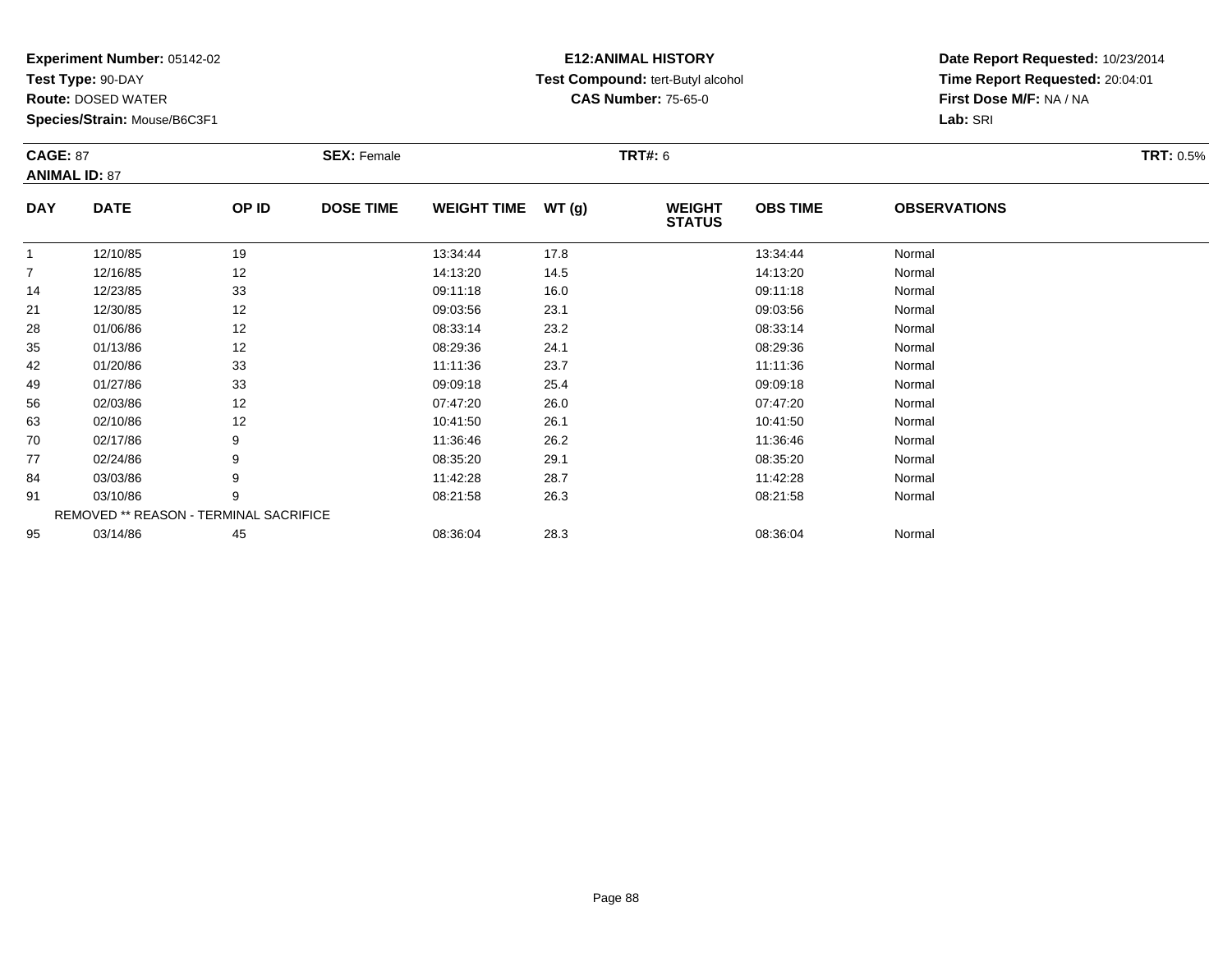**Test Type:** 90-DAY

**Route:** DOSED WATER

**Species/Strain:** Mouse/B6C3F1

# **E12:ANIMAL HISTORY Test Compound:** tert-Butyl alcohol **CAS Number:** 75-65-0

| <b>CAGE: 88</b><br><b>ANIMAL ID: 88</b> |             |                                        | <b>SEX: Female</b> |                    |       | <b>TRT#:</b> 6                 |                 |                     | <b>TRT:</b> 0.5% |
|-----------------------------------------|-------------|----------------------------------------|--------------------|--------------------|-------|--------------------------------|-----------------|---------------------|------------------|
| <b>DAY</b>                              | <b>DATE</b> | OP ID                                  | <b>DOSE TIME</b>   | <b>WEIGHT TIME</b> | WT(g) | <b>WEIGHT</b><br><b>STATUS</b> | <b>OBS TIME</b> | <b>OBSERVATIONS</b> |                  |
|                                         | 12/10/85    | 19                                     |                    | 13:35:22           | 15.9  |                                | 13:35:22        | Normal              |                  |
| $\overline{7}$                          | 12/16/85    | 12                                     |                    | 14:14:26           | 17.8  |                                | 14:14:26        | Normal              |                  |
| 14                                      | 12/23/85    | 33                                     |                    | 09:11:46           | 18.5  |                                | 09:11:46        | Normal              |                  |
| 21                                      | 12/30/85    | 12                                     |                    | 09:04:30           | 20.6  |                                | 09:04:30        | Normal              |                  |
| 28                                      | 01/06/86    | 12                                     |                    | 08:33:42           | 21.4  |                                | 08:33:42        | Normal              |                  |
| 35                                      | 01/13/86    | 12                                     |                    | 08:30:06           | 22.0  |                                | 08:30:06        | Normal              |                  |
| 42                                      | 01/20/86    | 33                                     |                    | 11:08:50           | 22.2  |                                | 11:08:50        | Normal              |                  |
| 49                                      | 01/27/86    | 33                                     |                    | 09:05:44           | 24.2  |                                | 09:05:44        | Normal              |                  |
| 56                                      | 02/03/86    | 12                                     |                    | 07:47:52           | 24.1  |                                | 07:47:52        | Normal              |                  |
| 63                                      | 02/10/86    | 12                                     |                    | 10:42:40           | 25.8  |                                | 10:42:40        | Normal              |                  |
| 70                                      | 02/17/86    | 9                                      |                    | 11:37:22           | 26.6  |                                | 11:37:22        | Normal              |                  |
| 77                                      | 02/24/86    | 9                                      |                    | 08:35:58           | 28.4  |                                | 08:35:58        | Normal              |                  |
| 84                                      | 03/03/86    | 9                                      |                    | 11:43:08           | 29.0  |                                | 11:43:08        | Normal              |                  |
| 91                                      | 03/10/86    | 9                                      |                    | 08:22:54           | 29.7  |                                | 08:22:54        | Normal              |                  |
|                                         |             | REMOVED ** REASON - TERMINAL SACRIFICE |                    |                    |       |                                |                 |                     |                  |
| 95                                      | 03/14/86    | 45                                     |                    | 07:32:22           | 29.7  |                                | 07:32:22        | Normal              |                  |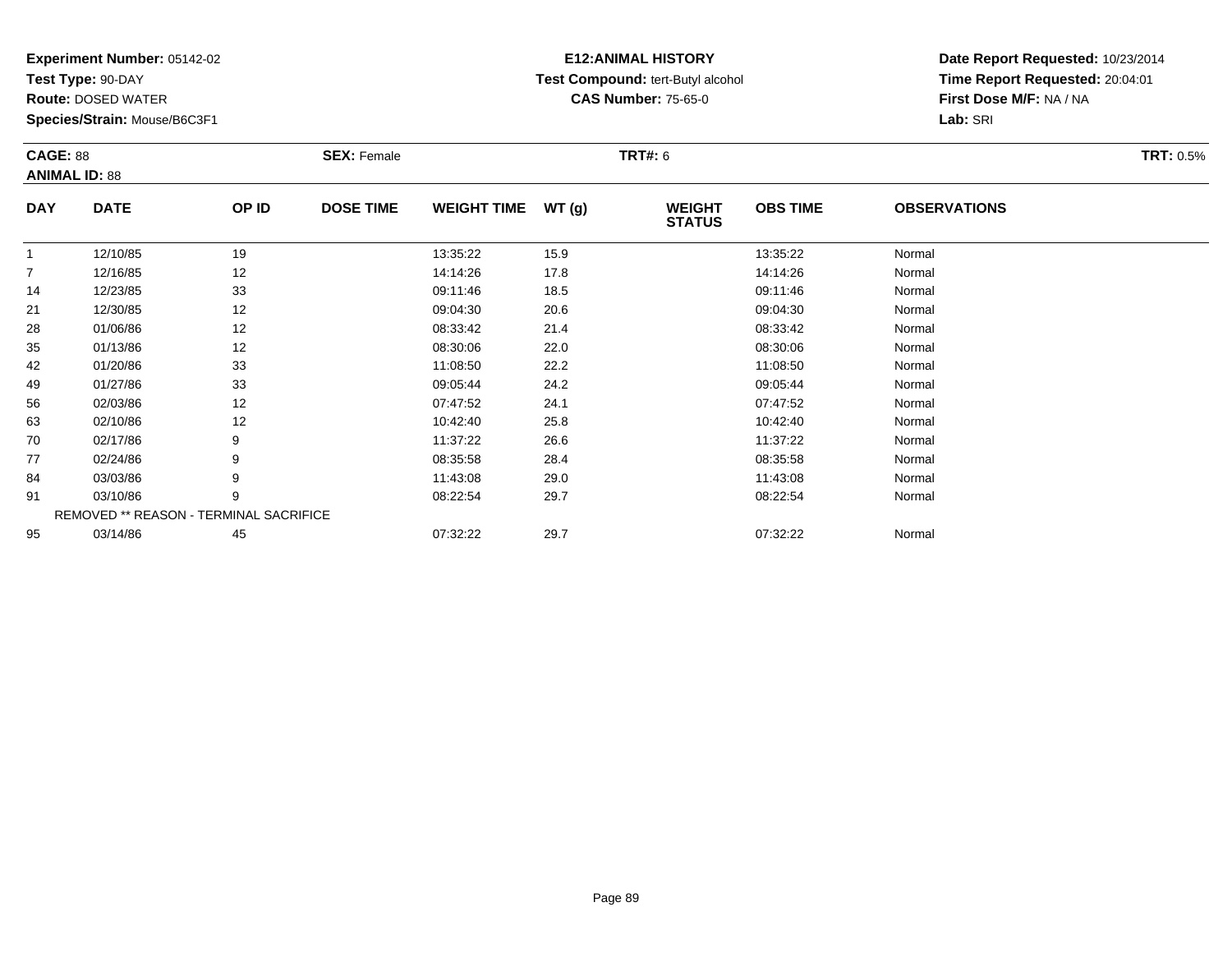**Test Type:** 90-DAY

**Route:** DOSED WATER

**Species/Strain:** Mouse/B6C3F1

# **E12:ANIMAL HISTORY Test Compound:** tert-Butyl alcohol **CAS Number:** 75-65-0

| <b>CAGE: 89</b> | <b>ANIMAL ID: 89</b>                   |       | <b>SEX: Female</b> |                    |       | <b>TRT#: 6</b>                 |                 |                     | <b>TRT: 0.5%</b> |
|-----------------|----------------------------------------|-------|--------------------|--------------------|-------|--------------------------------|-----------------|---------------------|------------------|
| <b>DAY</b>      | <b>DATE</b>                            | OP ID | <b>DOSE TIME</b>   | <b>WEIGHT TIME</b> | WT(g) | <b>WEIGHT</b><br><b>STATUS</b> | <b>OBS TIME</b> | <b>OBSERVATIONS</b> |                  |
| $\mathbf{1}$    | 12/10/85                               | 19    |                    | 13:35:56           | 17.0  |                                | 13:35:56        | Normal              |                  |
| 7               | 12/16/85                               | 12    |                    | 14:15:16           | 19.7  |                                | 14:15:16        | Normal              |                  |
| 14              | 12/23/85                               | 33    |                    | 09:12:24           | 16.0  |                                | 09:12:24        | Normal              |                  |
| 21              | 12/30/85                               | 12    |                    | 09:05:14           | 23.3  |                                | 09:05:14        | Normal              |                  |
| 28              | 01/06/86                               | 12    |                    | 08:31:44           | 22.2  |                                | 08:31:44        | Normal              |                  |
| 35              | 01/13/86                               | 12    |                    | 08:27:38           | 23.6  |                                | 08:27:38        | Normal              |                  |
| 42              | 01/20/86                               | 33    |                    | 11:09:18           | 24.8  |                                | 11:09:18        | Normal              |                  |
| 49              | 01/27/86                               | 33    |                    | 09:06:26           | 25.3  |                                | 09:06:26        | Normal              |                  |
| 56              | 02/03/86                               | 12    |                    | 07:48:20           | 25.4  |                                | 07:48:20        | Normal              |                  |
| 63              | 02/10/86                               | 12    |                    | 10:43:12           | 26.6  |                                | 10:43:12        | Normal              |                  |
| 70              | 02/17/86                               | 9     |                    | 11:38:06           | 27.6  |                                | 11:38:06        | Normal              |                  |
| 77              | 02/24/86                               | 9     |                    | 08:36:32           | 26.7  |                                | 08:36:32        | Normal              |                  |
| 84              | 03/03/86                               | 9     |                    | 11:43:44           | 28.0  |                                | 11:43:44        | Normal              |                  |
| 91              | 03/10/86                               | 9     |                    | 08:24:04           | 28.5  |                                | 08:24:04        | Normal              |                  |
|                 | REMOVED ** REASON - TERMINAL SACRIFICE |       |                    |                    |       |                                |                 |                     |                  |
| 95              | 03/14/86                               | 45    |                    | 07:38:54           | 28.0  |                                | 07:38:54        | Normal              |                  |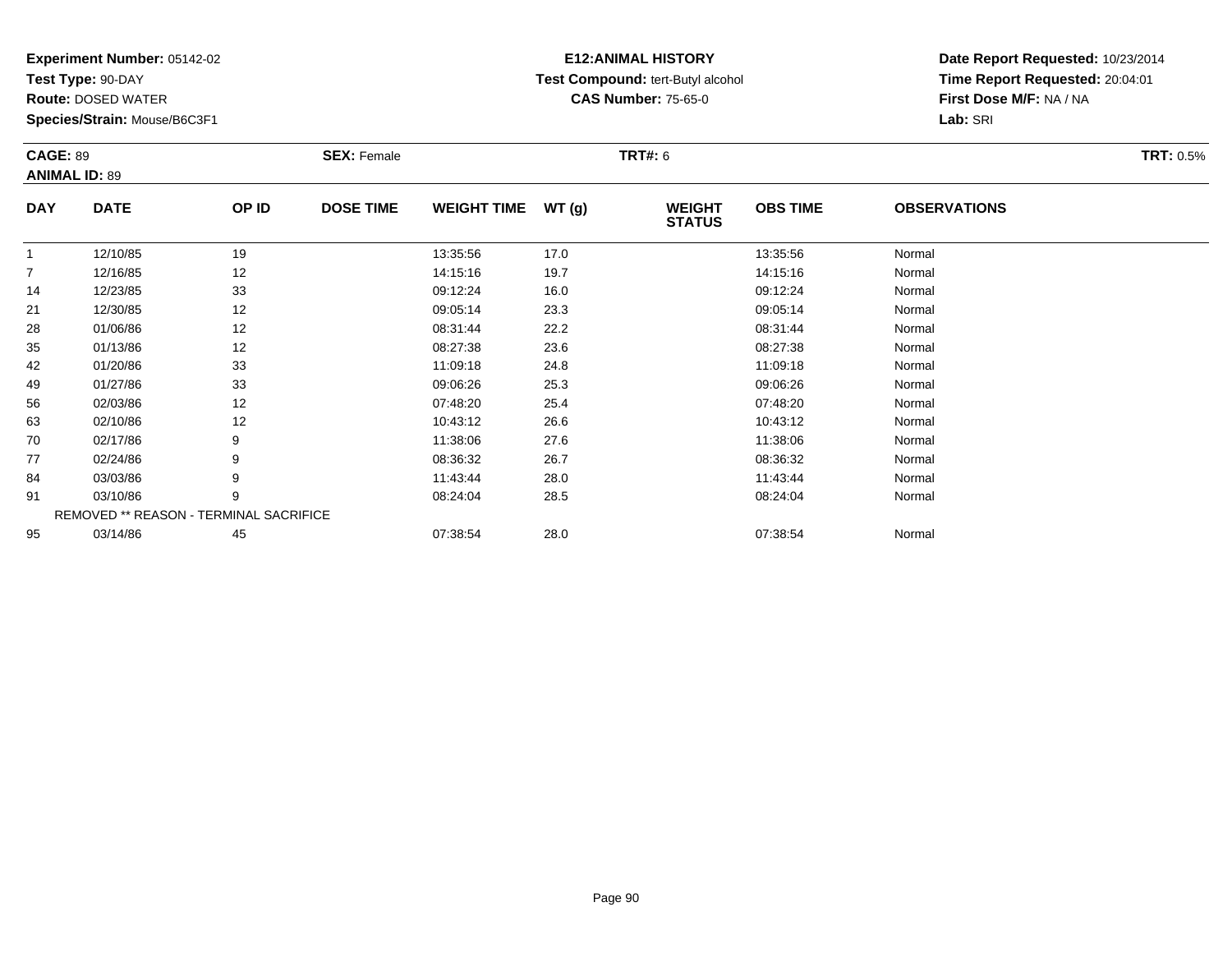**Test Type:** 90-DAY

**Route:** DOSED WATER

**Species/Strain:** Mouse/B6C3F1

# **E12:ANIMAL HISTORY Test Compound:** tert-Butyl alcohol **CAS Number:** 75-65-0

| <b>CAGE: 90</b> |                                        |       | <b>SEX: Female</b> |                    |       | <b>TRT#: 6</b>                 |                 |                     | <b>TRT: 0.5%</b> |
|-----------------|----------------------------------------|-------|--------------------|--------------------|-------|--------------------------------|-----------------|---------------------|------------------|
|                 | <b>ANIMAL ID: 90</b>                   |       |                    |                    |       |                                |                 |                     |                  |
| <b>DAY</b>      | <b>DATE</b>                            | OP ID | <b>DOSE TIME</b>   | <b>WEIGHT TIME</b> | WT(g) | <b>WEIGHT</b><br><b>STATUS</b> | <b>OBS TIME</b> | <b>OBSERVATIONS</b> |                  |
|                 | 12/10/85                               | 19    |                    | 13:36:26           | 16.0  |                                | 13:36:26        | Normal              |                  |
| $\overline{7}$  | 12/16/85                               | 12    |                    | 14:15:56           | 15.0  |                                | 14:15:56        | Normal              |                  |
| 14              | 12/23/85                               | 33    |                    | 09:09:34           | 19.0  |                                | 09:09:34        | Normal              |                  |
| 21              | 12/30/85                               | 12    |                    | 09:02:46           | 20.3  |                                | 09:02:46        | Normal              |                  |
| 28              | 01/06/86                               | 12    |                    | 08:32:12           | 21.6  |                                | 08:32:12        | Normal              |                  |
| 35              | 01/13/86                               | 12    |                    | 08:28:28           | 23.0  |                                | 08:28:28        | Normal              |                  |
| 42              | 01/20/86                               | 33    |                    | 11:09:44           | 18.8  |                                | 11:09:44        | Normal              |                  |
| 49              | 01/27/86                               | 33    |                    | 09:07:12           | 24.5  |                                | 09:07:12        | Normal              |                  |
| 56              | 02/03/86                               | 12    |                    | 07:48:50           | 25.1  |                                | 07:48:50        | Normal              |                  |
| 63              | 02/10/86                               | 12    |                    | 10:43:40           | 26.1  |                                | 10:43:40        | Normal              |                  |
| 70              | 02/17/86                               | 9     |                    | 11:38:44           | 27.2  |                                | 11:38:44        | Normal              |                  |
| 77              | 02/24/86                               | 9     |                    | 08:37:06           | 28.9  |                                | 08:37:06        | Normal              |                  |
| 84              | 03/03/86                               | 9     |                    | 11:44:16           | 29.5  |                                | 11:44:16        | Normal              |                  |
| 91              | 03/10/86                               | 9     |                    | 08:25:20           | 29.2  |                                | 08:25:20        | Normal              |                  |
|                 | REMOVED ** REASON - TERMINAL SACRIFICE |       |                    |                    |       |                                |                 |                     |                  |
| 96              | 03/15/86                               | 19    |                    | 07:17:40           | 29.5  |                                | 07:17:40        | Normal              |                  |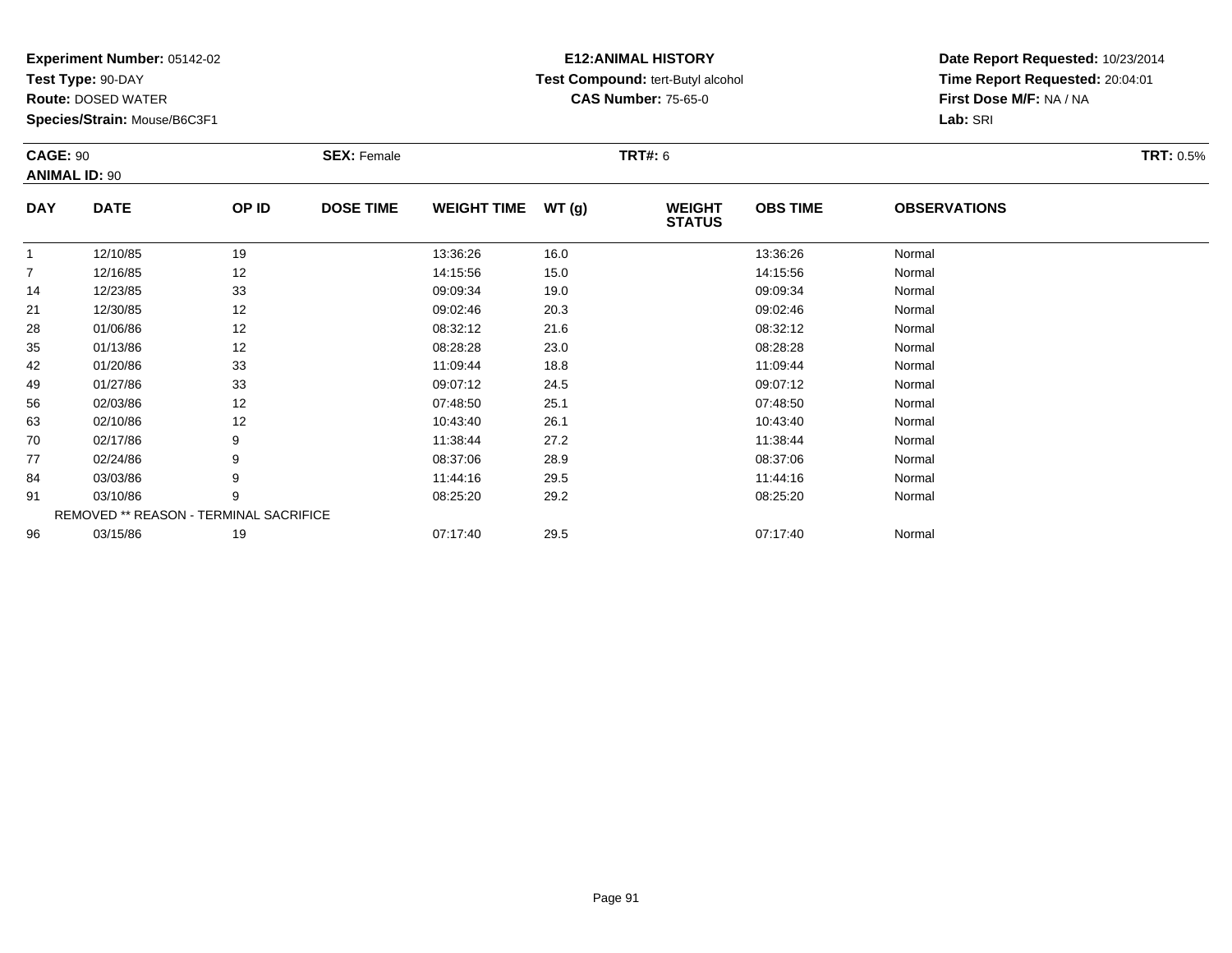**Test Type:** 90-DAY

**Route:** DOSED WATER

**Species/Strain:** Mouse/B6C3F1

# **E12:ANIMAL HISTORY Test Compound:** tert-Butyl alcohol **CAS Number:** 75-65-0

| <b>CAGE: 91</b> | <b>ANIMAL ID: 91</b>                   |       | <b>SEX: Female</b> |                    |       | <b>TRT#: 8</b>                 |                 |                     | <b>TRT: 1.0%</b> |
|-----------------|----------------------------------------|-------|--------------------|--------------------|-------|--------------------------------|-----------------|---------------------|------------------|
| <b>DAY</b>      | <b>DATE</b>                            | OP ID | <b>DOSE TIME</b>   | <b>WEIGHT TIME</b> | WT(g) | <b>WEIGHT</b><br><b>STATUS</b> | <b>OBS TIME</b> | <b>OBSERVATIONS</b> |                  |
| -1              | 12/10/85                               | 19    |                    | 13:48:56           | 18.5  |                                | 13:48:56        | Normal              |                  |
| 7               | 12/16/85                               | 12    |                    | 14:28:48           | 19.9  |                                | 14:28:48        | Normal              |                  |
| 14              | 12/23/85                               | 33    |                    | 08:55:36           | 16.8  |                                | 08:55:36        | Normal              |                  |
| 21              | 12/30/85                               | 12    |                    | 09:17:34           | 23.3  |                                | 09:17:34        | Normal              |                  |
| 28              | 01/06/86                               | 12    |                    | 08:47:14           | 24.1  |                                | 08:47:14        | Normal              |                  |
| 35              | 01/13/86                               | 12    |                    | 08:22:22           | 25.5  |                                | 08:22:22        | Normal              |                  |
| 42              | 01/20/86                               | 33    |                    | 10:59:14           | 27.0  |                                | 10:59:14        | Normal              |                  |
| 49              | 01/27/86                               | 33    |                    | 08:51:46           | 28.0  |                                | 08:51:46        | Normal              |                  |
| 56              | 02/03/86                               | 12    |                    | 07:59:58           | 30.0  |                                | 07:59:58        | Normal              |                  |
| 63              | 02/10/86                               | 12    |                    | 10:53:58           | 30.3  |                                | 10:53:58        | Normal              |                  |
| 70              | 02/17/86                               | 9     |                    | 11:46:26           | 32.7  |                                | 11:46:26        | Normal              |                  |
| 77              | 02/24/86                               | 9     |                    | 08:44:24           | 33.2  |                                | 08:44:24        | Normal              |                  |
| 84              | 03/03/86                               | 9     |                    | 13:22:44           | 33.0  |                                | 13:22:44        | Normal              |                  |
| 91              | 03/10/86                               | 9     |                    | 08:37:56           | 35.1  |                                | 08:37:56        | Normal              |                  |
|                 | REMOVED ** REASON - TERMINAL SACRIFICE |       |                    |                    |       |                                |                 |                     |                  |
| 95              | 03/14/86                               | 45    |                    | 07:56:54           | 35.2  |                                | 07:56:54        | Normal              |                  |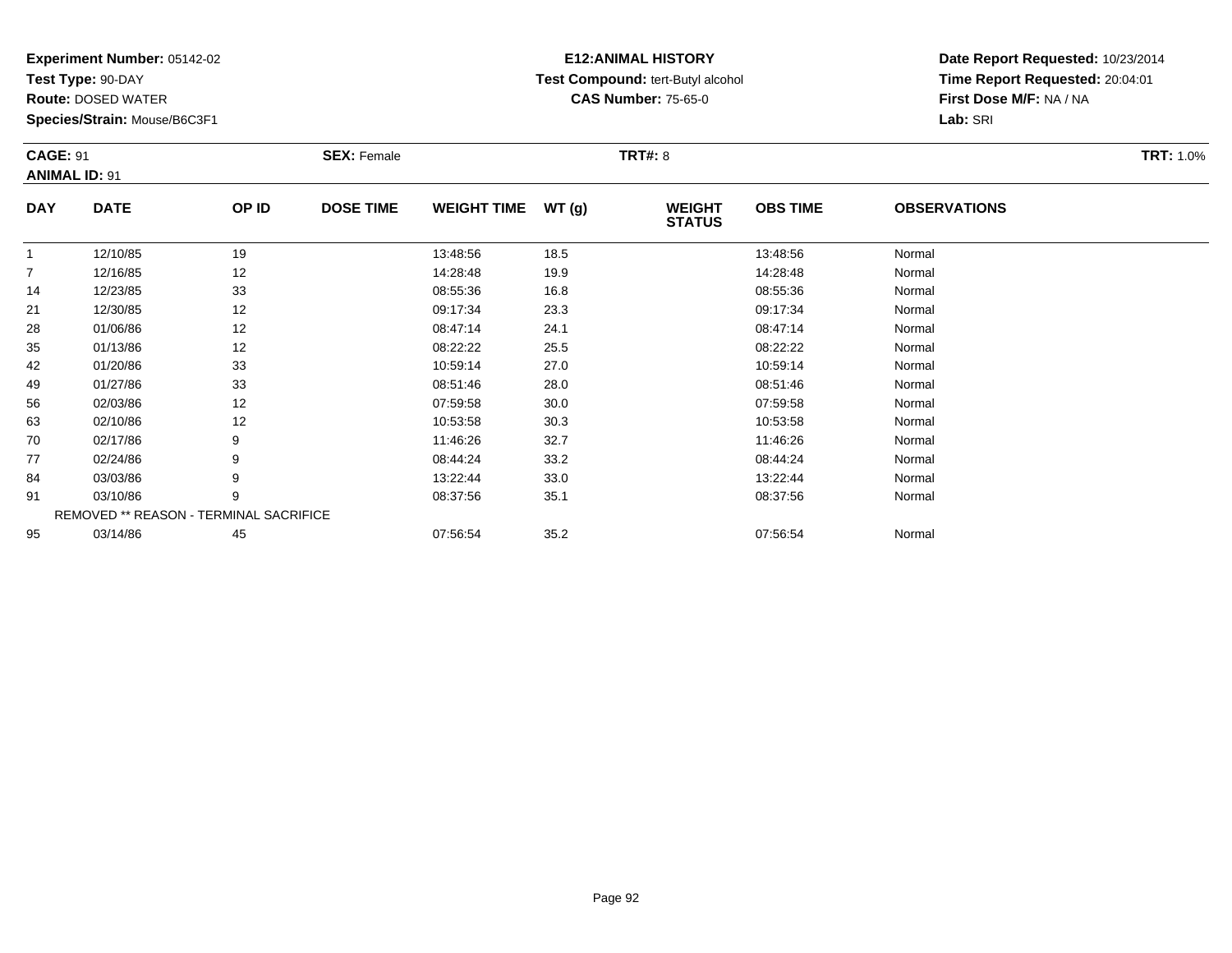**Test Type:** 90-DAY

**Route:** DOSED WATER

**Species/Strain:** Mouse/B6C3F1

# **E12:ANIMAL HISTORY Test Compound:** tert-Butyl alcohol **CAS Number:** 75-65-0

| <b>CAGE: 92</b> | <b>ANIMAL ID: 92</b>                   |       | <b>SEX: Female</b> |                    |       | <b>TRT#: 8</b>                 |                 |                     | <b>TRT: 1.0%</b> |
|-----------------|----------------------------------------|-------|--------------------|--------------------|-------|--------------------------------|-----------------|---------------------|------------------|
| <b>DAY</b>      | <b>DATE</b>                            | OP ID | <b>DOSE TIME</b>   | <b>WEIGHT TIME</b> | WT(g) | <b>WEIGHT</b><br><b>STATUS</b> | <b>OBS TIME</b> | <b>OBSERVATIONS</b> |                  |
| 1               | 12/10/85                               | 19    |                    | 13:50:46           | 16.1  |                                | 13:50:46        | Normal              |                  |
| 7               | 12/16/85                               | 12    |                    | 14:29:28           | 16.9  |                                | 14:29:28        | Normal              |                  |
| 14              | 12/23/85                               | 33    |                    | 08:56:58           | 14.4  |                                | 08:56:58        | Normal              |                  |
| 21              | 12/30/85                               | 12    |                    | 09:18:24           | 18.3  |                                | 09:18:24        | Normal              |                  |
| 28              | 01/06/86                               | 12    |                    | 08:48:22           | 20.4  |                                | 08:48:22        | Normal              |                  |
| 35              | 01/13/86                               | 12    |                    | 08:22:58           | 22.3  |                                | 08:22:58        | Normal              |                  |
| 42              | 01/20/86                               | 33    |                    | 10:59:44           | 22.2  |                                | 10:59:44        | Normal              |                  |
| 49              | 01/27/86                               | 33    |                    | 08:52:34           | 23.0  |                                | 08:52:34        | Normal              |                  |
| 56              | 02/03/86                               | 12    |                    | 07:57:22           | 23.4  |                                | 07:57:22        | Normal              |                  |
| 63              | 02/10/86                               | 12    |                    | 10:51:22           | 24.1  |                                | 10:51:22        | Normal              |                  |
| 70              | 02/17/86                               | 9     |                    | 11:47:08           | 24.7  |                                | 11:47:08        | Normal              |                  |
| 77              | 02/24/86                               | 9     |                    | 08:45:00           | 25.3  |                                | 08:45:00        | Normal              |                  |
| 84              | 03/03/86                               | 9     |                    | 13:23:20           | 26.1  |                                | 13:23:20        | Normal              |                  |
| 91              | 03/10/86                               | 9     |                    | 08:38:54           | 27.6  |                                | 08:38:54        | Normal              |                  |
|                 | REMOVED ** REASON - TERMINAL SACRIFICE |       |                    |                    |       |                                |                 |                     |                  |
| 96              | 03/15/86                               | 19    |                    | 07:35:36           | 26.0  |                                | 07:35:36        | Normal              |                  |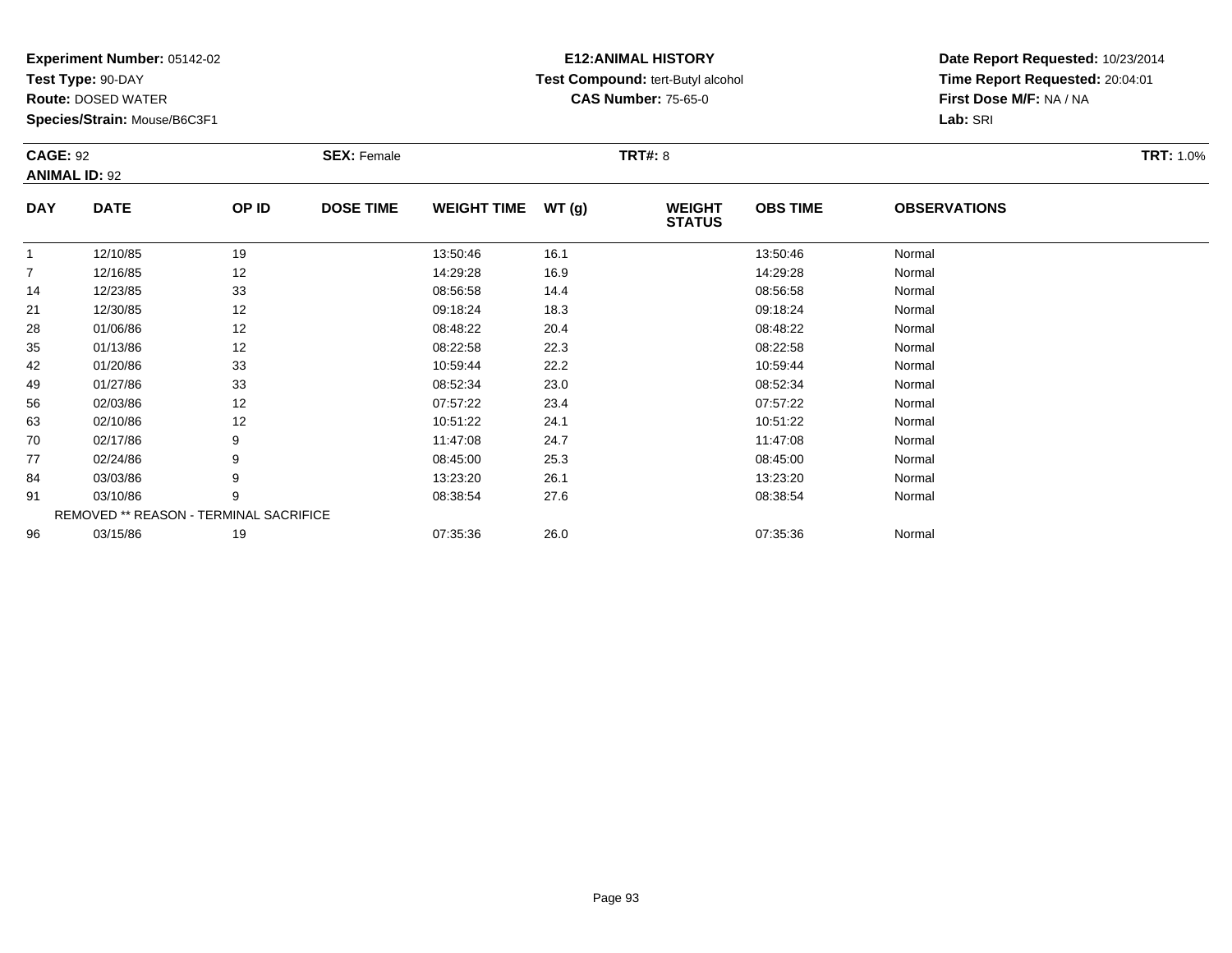**Test Type:** 90-DAY

**Route:** DOSED WATER

**Species/Strain:** Mouse/B6C3F1

# **E12:ANIMAL HISTORY Test Compound:** tert-Butyl alcohol **CAS Number:** 75-65-0

| <b>CAGE: 93</b>      |             |                                        | <b>SEX: Female</b> |                    |       | <b>TRT#: 8</b>                 |                 |                     | <b>TRT: 1.0%</b> |
|----------------------|-------------|----------------------------------------|--------------------|--------------------|-------|--------------------------------|-----------------|---------------------|------------------|
| <b>ANIMAL ID: 93</b> |             |                                        |                    |                    |       |                                |                 |                     |                  |
| <b>DAY</b>           | <b>DATE</b> | OP ID                                  | <b>DOSE TIME</b>   | <b>WEIGHT TIME</b> | WT(g) | <b>WEIGHT</b><br><b>STATUS</b> | <b>OBS TIME</b> | <b>OBSERVATIONS</b> |                  |
| 1                    | 12/10/85    | 19                                     |                    | 13:51:18           | 18.2  |                                | 13:51:18        | Normal              |                  |
| 7                    | 12/16/85    | 12                                     |                    | 14:30:06           | 19.3  |                                | 14:30:06        | Normal              |                  |
| 14                   | 12/23/85    | 33                                     |                    | 08:57:50           | 18.0  |                                | 08:57:50        | Normal              |                  |
| 21                   | 12/30/85    | 12                                     |                    | 09:19:12           | 23.1  |                                | 09:19:12        | Normal              |                  |
| 28                   | 01/06/86    | 12                                     |                    | 08:49:00           | 23.5  |                                | 08:49:00        | Normal              |                  |
| 35                   | 01/13/86    | 12                                     |                    | 08:23:40           | 24.7  |                                | 08:23:40        | Normal              |                  |
| 42                   | 01/20/86    | 33                                     |                    | 10:56:40           | 25.9  |                                | 10:56:40        | Normal              |                  |
| 49                   | 01/27/86    | 33                                     |                    | 08:47:52           | 28.1  |                                | 08:47:52        | Normal              |                  |
| 56                   | 02/03/86    | 12                                     |                    | 07:57:50           | 29.7  |                                | 07:57:50        | Normal              |                  |
| 63                   | 02/10/86    | 12                                     |                    | 10:52:00           | 31.1  |                                | 10:52:00        | Normal              |                  |
| 70                   | 02/17/86    | 9                                      |                    | 11:47:48           | 31.2  |                                | 11:47:48        | Normal              |                  |
| 77                   | 02/24/86    | 9                                      |                    | 08:46:04           | 33.2  |                                | 08:46:04        | Normal              |                  |
| 84                   | 03/03/86    | 9                                      |                    | 13:23:58           | 33.8  |                                | 13:23:58        | Normal              |                  |
| 91                   | 03/10/86    | 9                                      |                    | 08:39:44           | 34.4  |                                | 08:39:44        | Normal              |                  |
|                      |             | REMOVED ** REASON - TERMINAL SACRIFICE |                    |                    |       |                                |                 |                     |                  |
| 96                   | 03/15/86    | 19                                     |                    | 07:33:12           | 34.1  |                                | 07:33:12        | Normal              |                  |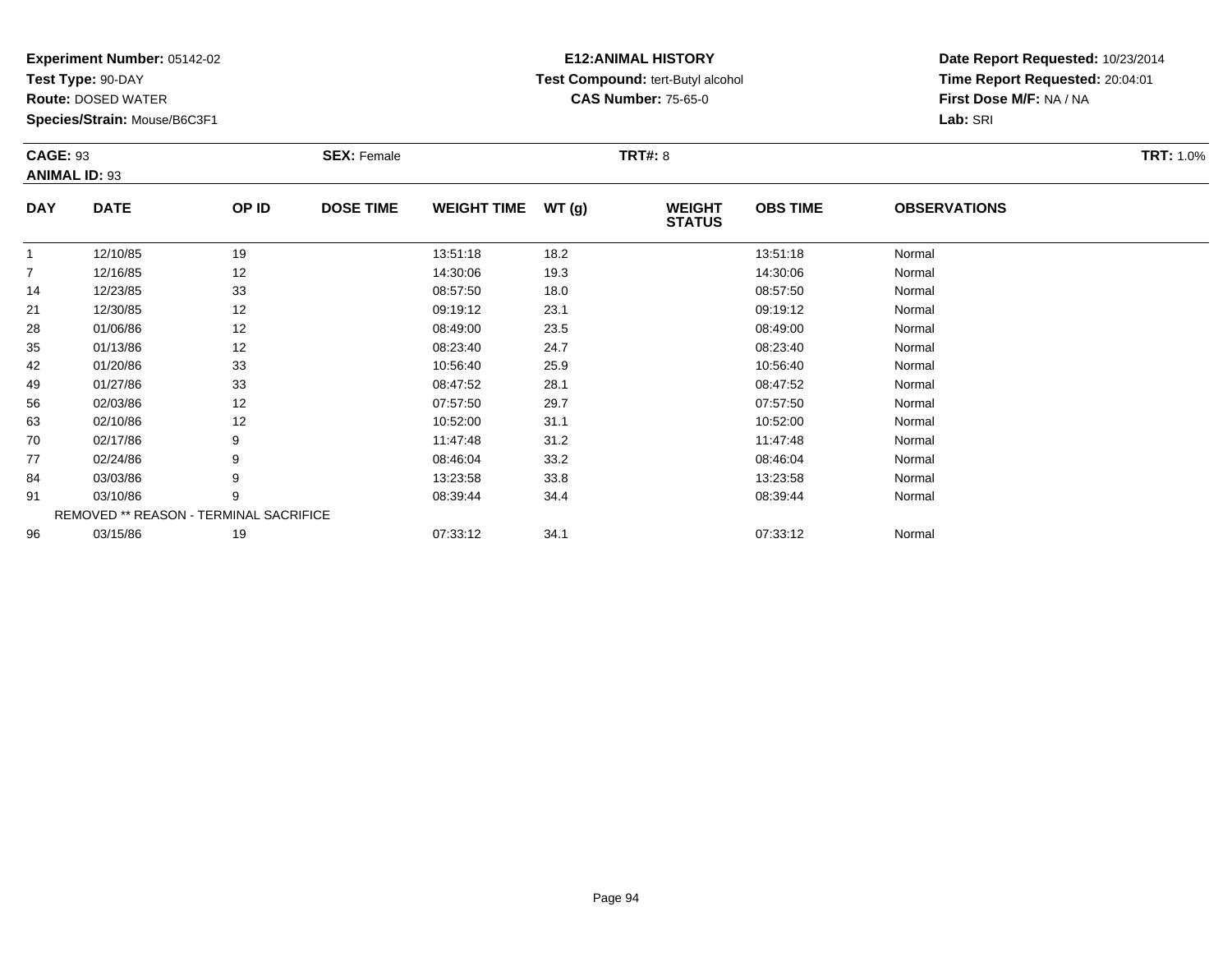**Test Type:** 90-DAY

**Route:** DOSED WATER

**Species/Strain:** Mouse/B6C3F1

# **E12:ANIMAL HISTORY Test Compound:** tert-Butyl alcohol **CAS Number:** 75-65-0

| <b>CAGE: 94</b> | <b>ANIMAL ID: 94</b>                   |       | <b>SEX: Female</b> |                    |       | <b>TRT#: 8</b>                 |                 |                     | <b>TRT: 1.0%</b> |
|-----------------|----------------------------------------|-------|--------------------|--------------------|-------|--------------------------------|-----------------|---------------------|------------------|
| <b>DAY</b>      | <b>DATE</b>                            | OP ID | <b>DOSE TIME</b>   | <b>WEIGHT TIME</b> | WT(g) | <b>WEIGHT</b><br><b>STATUS</b> | <b>OBS TIME</b> | <b>OBSERVATIONS</b> |                  |
| $\mathbf{1}$    | 12/10/85                               | 19    |                    | 13:51:46           | 17.0  |                                | 13:51:46        | Normal              |                  |
| 7               | 12/16/85                               | 12    |                    | 14:30:42           | 19.1  |                                | 14:30:42        | Normal              |                  |
| 14              | 12/23/85                               | 33    |                    | 08:58:28           | 20.0  |                                | 08:58:28        | Normal              |                  |
| 21              | 12/30/85                               | 12    |                    | 09:19:54           | 21.4  |                                | 09:19:54        | Normal              |                  |
| 28              | 01/06/86                               | 12    |                    | 08:46:06           | 21.7  |                                | 08:46:06        | Normal              |                  |
| 35              | 01/13/86                               | 12    |                    | 08:21:14           | 23.3  |                                | 08:21:14        | Normal              |                  |
| 42              | 01/20/86                               | 33    |                    | 10:58:04           | 23.9  |                                | 10:58:04        | Normal              |                  |
| 49              | 01/27/86                               | 33    |                    | 08:50:00           | 26.2  |                                | 08:50:00        | Normal              |                  |
| 56              | 02/03/86                               | 12    |                    | 07:58:18           | 28.2  |                                | 07:58:18        | Normal              |                  |
| 63              | 02/10/86                               | 12    |                    | 10:52:48           | 27.9  |                                | 10:52:48        | Normal              |                  |
| 70              | 02/17/86                               | 9     |                    | 11:48:26           | 28.4  |                                | 11:48:26        | Normal              |                  |
| 77              | 02/24/86                               | 9     |                    | 08:46:40           | 30.6  |                                | 08:46:40        | Normal              |                  |
| 84              | 03/03/86                               | 9     |                    | 13:24:40           | 31.8  |                                | 13:24:40        | Normal              |                  |
| 91              | 03/10/86                               | 9     |                    | 08:40:32           | 32.6  |                                | 08:40:32        | Normal              |                  |
|                 | REMOVED ** REASON - TERMINAL SACRIFICE |       |                    |                    |       |                                |                 |                     |                  |
| 94              | 03/13/86                               | 9     |                    | 07:55:54           | 31.9  |                                | 07:55:54        | Normal              |                  |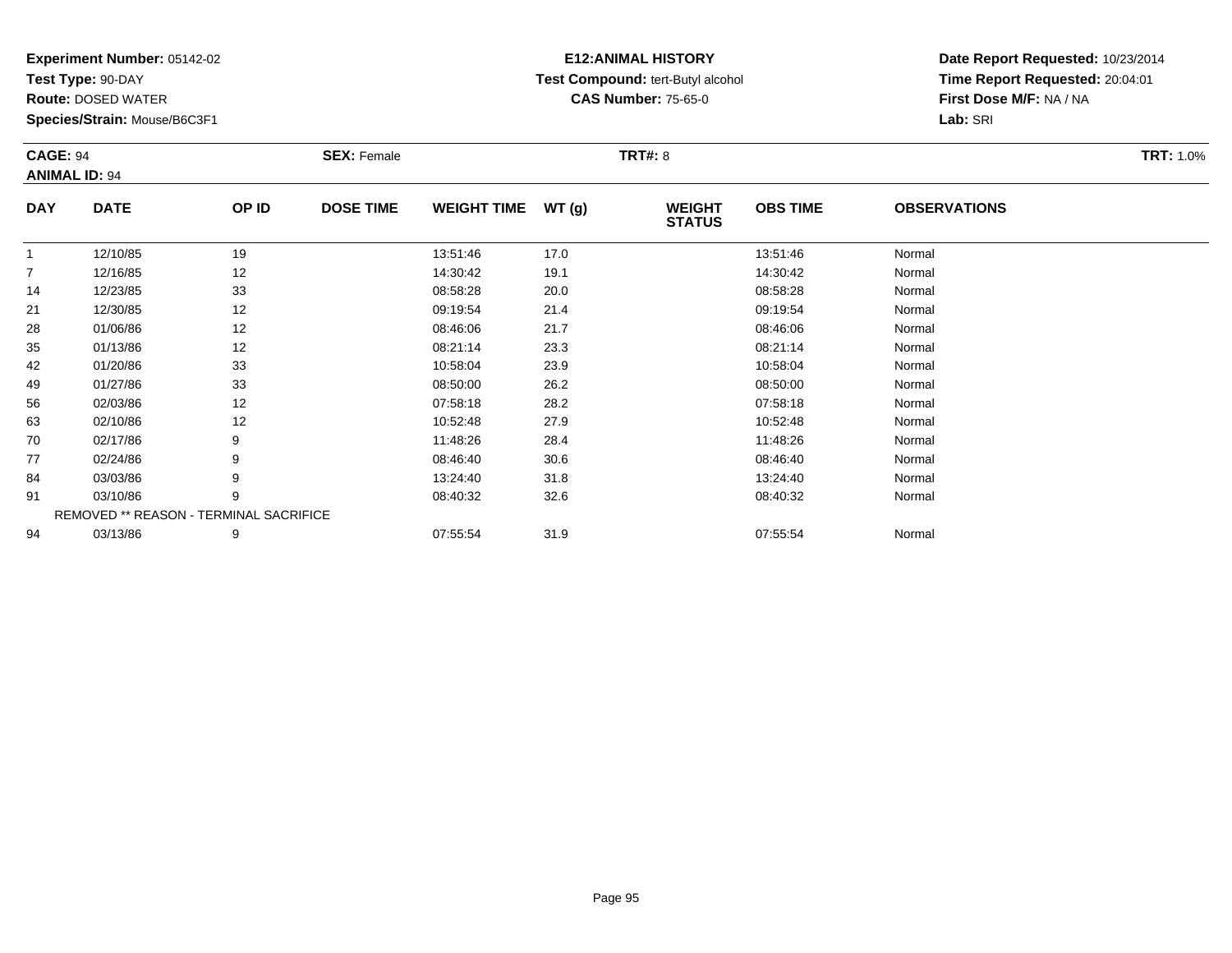**Test Type:** 90-DAY

**Route:** DOSED WATER

**Species/Strain:** Mouse/B6C3F1

# **E12:ANIMAL HISTORY Test Compound:** tert-Butyl alcohol **CAS Number:** 75-65-0

| <b>CAGE: 95</b><br><b>ANIMAL ID: 95</b> |             |                                        | <b>SEX: Female</b> |                    |      | <b>TRT#: 8</b>                 |                 |                     | <b>TRT: 1.0%</b> |
|-----------------------------------------|-------------|----------------------------------------|--------------------|--------------------|------|--------------------------------|-----------------|---------------------|------------------|
| <b>DAY</b>                              | <b>DATE</b> | OP ID                                  | <b>DOSE TIME</b>   | WEIGHT TIME WT (g) |      | <b>WEIGHT</b><br><b>STATUS</b> | <b>OBS TIME</b> | <b>OBSERVATIONS</b> |                  |
| $\overline{1}$                          | 12/10/85    | 19                                     |                    | 13:52:32           | 18.3 |                                | 13:52:32        | Normal              |                  |
| $\overline{7}$                          | 12/16/85    | 12                                     |                    | 14:31:26           | 20.0 |                                | 14:31:26        | Normal              |                  |
| 14                                      | 12/23/85    | 33                                     |                    | 08:54:50           | 22.6 |                                | 08:54:50        | Normal              |                  |
| 21                                      | 12/30/85    | 12                                     |                    | 09:16:38           | 22.7 |                                | 09:16:38        | Normal              |                  |
| 28                                      | 01/06/86    | 12                                     |                    | 08:46:38           | 22.5 |                                | 08:46:38        | Normal              |                  |
| 35                                      | 01/13/86    | 12                                     |                    | 08:21:48           | 22.6 |                                | 08:21:48        | Normal              |                  |
| 42                                      | 01/20/86    | 33                                     |                    | 10:58:32           | 25.6 |                                | 10:58:32        | Normal              |                  |
| 49                                      | 01/27/86    | 33                                     |                    | 08:51:04           | 26.1 |                                | 08:51:04        | Normal              |                  |
| 56                                      | 02/03/86    | 12                                     |                    | 07:59:12           | 27.5 |                                | 07:59:12        | Normal              |                  |
| 63                                      | 02/10/86    | 12                                     |                    | 10:53:22           | 26.9 |                                | 10:53:22        | Normal              |                  |
| 70                                      | 02/17/86    |                                        |                    | 11:49:08           | 28.2 |                                | 11:49:08        | Normal              |                  |
| 77                                      | 02/24/86    | 9                                      |                    | 08:47:20           | 30.7 |                                | 08:47:20        | Normal              |                  |
| 84                                      | 03/03/86    |                                        |                    | 13:25:16           | 27.7 |                                | 13:25:16        | Normal              |                  |
| 91                                      | 03/10/86    | 9                                      |                    | 08:41:30           | 30.4 |                                | 08:41:30        | Normal              |                  |
|                                         |             | REMOVED ** REASON - TERMINAL SACRIFICE |                    |                    |      |                                |                 |                     |                  |
| 94                                      | 03/13/86    | 9                                      |                    | 08:37:00           | 30.5 |                                | 08:37:00        | Normal              |                  |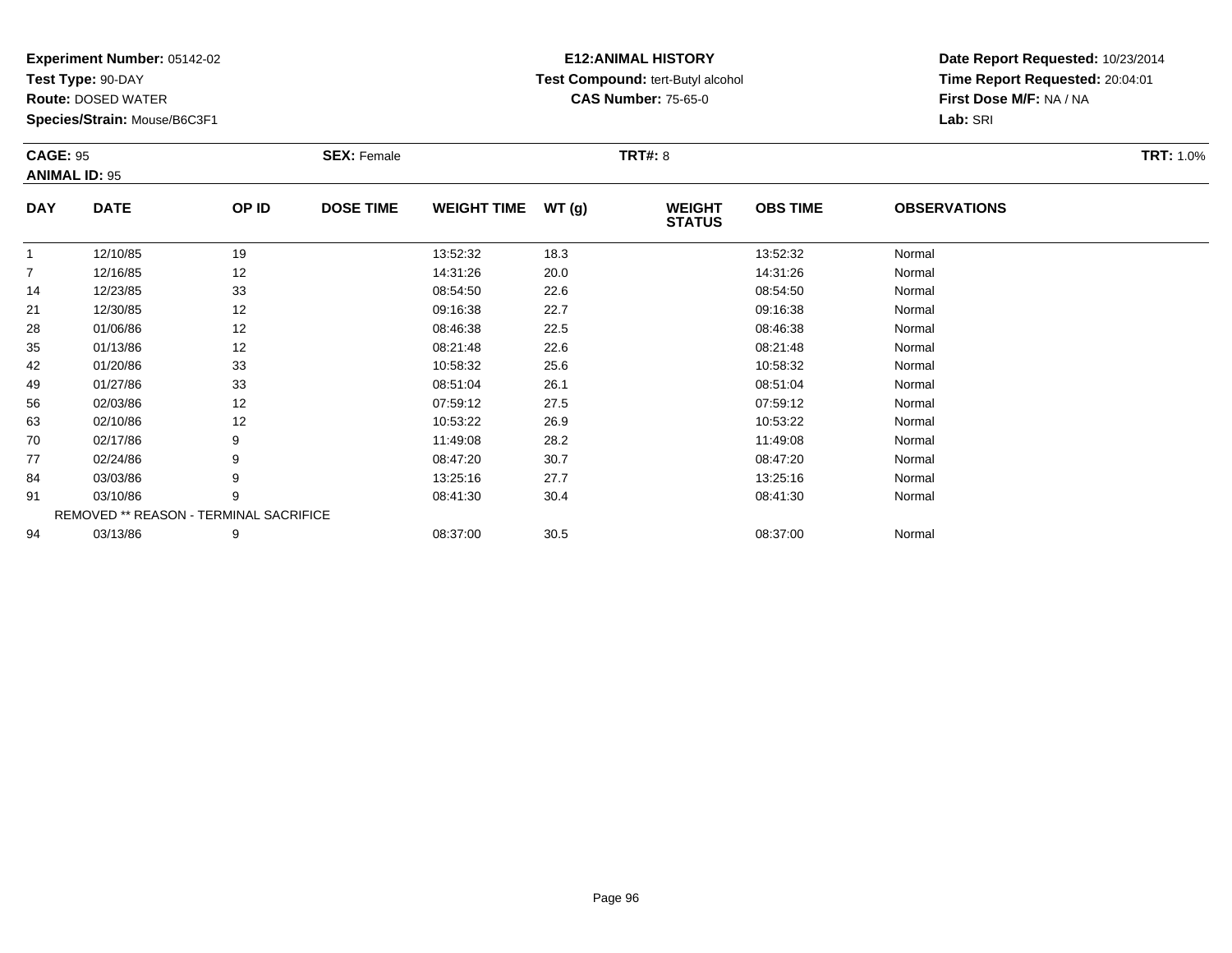**Test Type:** 90-DAY

**Route:** DOSED WATER

**Species/Strain:** Mouse/B6C3F1

# **E12:ANIMAL HISTORY Test Compound:** tert-Butyl alcohol **CAS Number:** 75-65-0

| <b>CAGE: 96</b> |                                        |       | <b>SEX: Female</b> |                    |       | <b>TRT#: 8</b>                 |                 |                     | <b>TRT: 1.0%</b> |
|-----------------|----------------------------------------|-------|--------------------|--------------------|-------|--------------------------------|-----------------|---------------------|------------------|
|                 | <b>ANIMAL ID: 96</b>                   |       |                    |                    |       |                                |                 |                     |                  |
| <b>DAY</b>      | <b>DATE</b>                            | OP ID | <b>DOSE TIME</b>   | <b>WEIGHT TIME</b> | WT(g) | <b>WEIGHT</b><br><b>STATUS</b> | <b>OBS TIME</b> | <b>OBSERVATIONS</b> |                  |
| $\mathbf{1}$    | 12/10/85                               | 19    |                    | 13:40:58           | 19.4  |                                | 13:40:58        | Normal              |                  |
| $\overline{7}$  | 12/16/85                               | 12    |                    | 14:05:06           | 20.7  |                                | 14:05:06        | Normal              |                  |
| 14              | 12/23/85                               | 33    |                    | 07:53:56           | 22.4  |                                | 07:53:56        | Normal              |                  |
| 21              | 12/30/85                               | 12    |                    | 08:05:44           | 22.5  |                                | 08:05:44        | Normal              |                  |
| 28              | 01/06/86                               | 12    |                    | 07:35:50           | 22.8  |                                | 07:35:50        | Normal              |                  |
| 35              | 01/13/86                               | 12    |                    | 08:19:16           | 24.4  |                                | 08:19:16        | Normal              |                  |
| 42              | 01/20/86                               | 33    |                    | 10:16:30           | 26.7  |                                | 10:16:30        | Normal              |                  |
| 49              | 01/27/86                               | 33    |                    | 10:21:32           | 26.1  |                                | 10:21:32        | Normal              |                  |
| 56              | 02/03/86                               | 12    |                    | 08:59:54           | 28.9  |                                | 08:59:54        | Normal              |                  |
| 63              | 02/10/86                               | 12    |                    | 10:33:12           | 26.5  |                                | 10:33:12        | Normal              |                  |
| 70              | 02/17/86                               | 9     |                    | 11:04:08           | 27.0  |                                | 11:04:08        | Normal              |                  |
| 77              | 02/24/86                               | 9     |                    | 07:58:44           | 29.1  |                                | 07:58:44        | Normal              |                  |
| 84              | 03/03/86                               | 9     |                    | 10:57:42           | 30.7  |                                | 10:57:42        | Normal              |                  |
| 91              | 03/10/86                               | 9     |                    | 09:16:06           | 27.3  |                                | 09:16:06        | Normal              |                  |
|                 | REMOVED ** REASON - TERMINAL SACRIFICE |       |                    |                    |       |                                |                 |                     |                  |
| 94              | 03/13/86                               | 9     |                    | 08:38:14           | 28.2  |                                | 08:38:14        | Normal              |                  |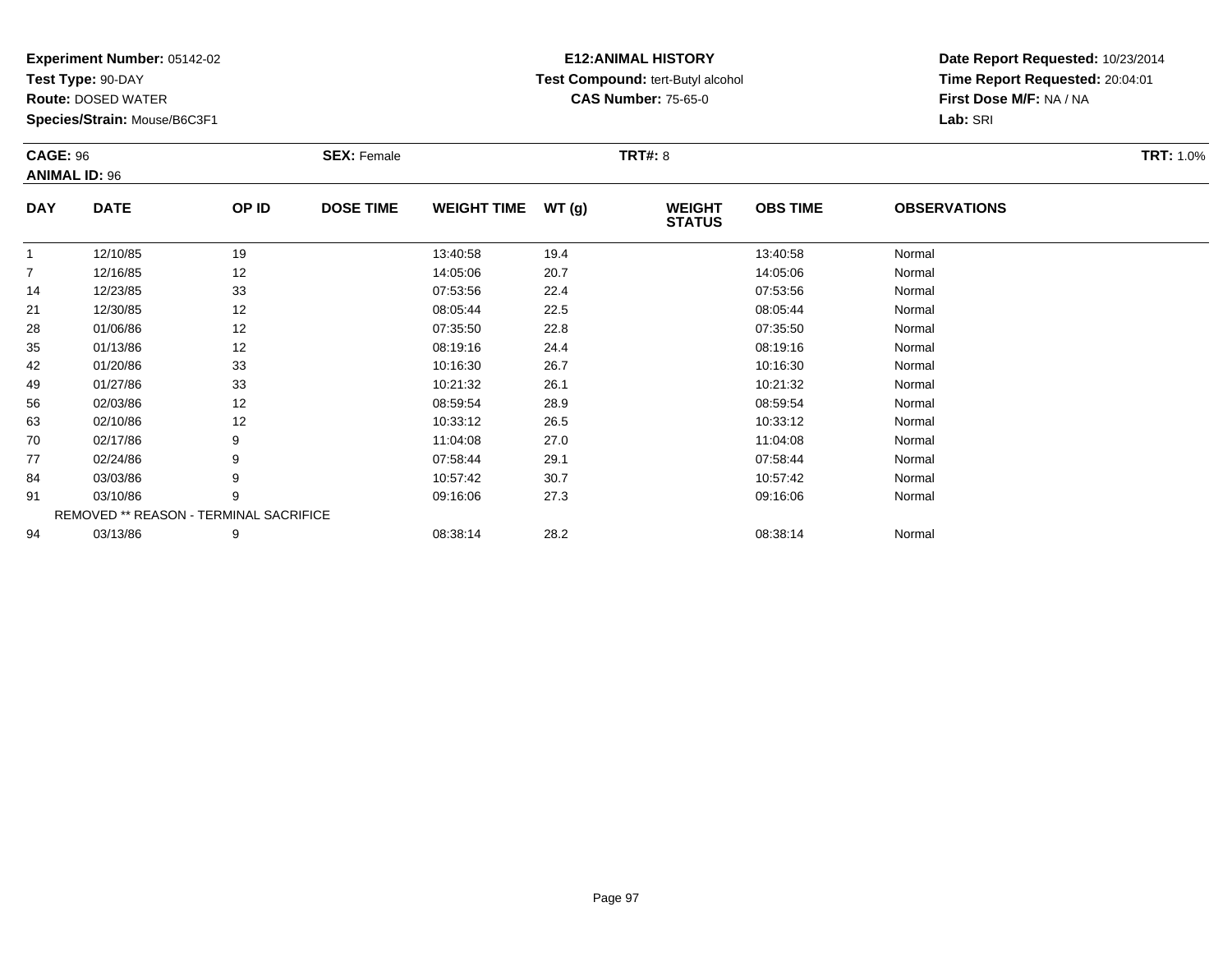**Test Type:** 90-DAY

**Route:** DOSED WATER

**Species/Strain:** Mouse/B6C3F1

# **E12:ANIMAL HISTORY Test Compound:** tert-Butyl alcohol **CAS Number:** 75-65-0

| <b>CAGE: 97</b> | <b>ANIMAL ID: 97</b>                   |       | <b>SEX: Female</b> |                    |       | <b>TRT#: 8</b>                 |                 |                     | <b>TRT: 1.0%</b> |
|-----------------|----------------------------------------|-------|--------------------|--------------------|-------|--------------------------------|-----------------|---------------------|------------------|
| <b>DAY</b>      | <b>DATE</b>                            | OP ID | <b>DOSE TIME</b>   | <b>WEIGHT TIME</b> | WT(g) | <b>WEIGHT</b><br><b>STATUS</b> | <b>OBS TIME</b> | <b>OBSERVATIONS</b> |                  |
|                 | 12/10/85                               | 19    |                    | 13:42:46           | 17.8  |                                | 13:42:46        | Normal              |                  |
| $\overline{7}$  | 12/16/85                               | 12    |                    | 14:05:46           | 19.7  |                                | 14:05:46        | Normal              |                  |
| 14              | 12/23/85                               | 33    |                    | 07:54:38           | 19.8  |                                | 07:54:38        | Normal              |                  |
| 21              | 12/30/85                               | 12    |                    | 08:06:46           | 21.5  |                                | 08:06:46        | Normal              |                  |
| 28              | 01/06/86                               | 12    |                    | 07:36:22           | 21.5  |                                | 07:36:22        | Normal              |                  |
| 35              | 01/13/86                               | 12    |                    | 08:19:54           | 22.3  |                                | 08:19:54        | Normal              |                  |
| 42              | 01/20/86                               | 33    |                    | 10:17:14           | 23.6  |                                | 10:17:14        | Normal              |                  |
| 49              | 01/27/86                               | 33    |                    | 10:22:08           | 23.8  |                                | 10:22:08        | Normal              |                  |
| 56              | 02/03/86                               | 12    |                    | 08:58:10           | 24.3  |                                | 08:58:10        | Normal              |                  |
| 63              | 02/10/86                               | 12    |                    | 10:30:58           | 26.0  |                                | 10:30:58        | Normal              |                  |
| 70              | 02/17/86                               | 9     |                    | 11:04:58           | 27.3  |                                | 11:04:58        | Normal              |                  |
| 77              | 02/24/86                               | 9     |                    | 07:59:30           | 28.7  |                                | 07:59:30        | Normal              |                  |
| 84              | 03/03/86                               | 9     |                    | 10:58:24           | 30.0  |                                | 10:58:24        | Normal              |                  |
| 91              | 03/10/86                               | 9     |                    | 09:18:04           | 30.0  |                                | 09:18:04        | Normal              |                  |
|                 | REMOVED ** REASON - TERMINAL SACRIFICE |       |                    |                    |       |                                |                 |                     |                  |
| 95              | 03/14/86                               | 45    |                    | 08:02:26           | 30.5  |                                | 08:02:26        | Normal              |                  |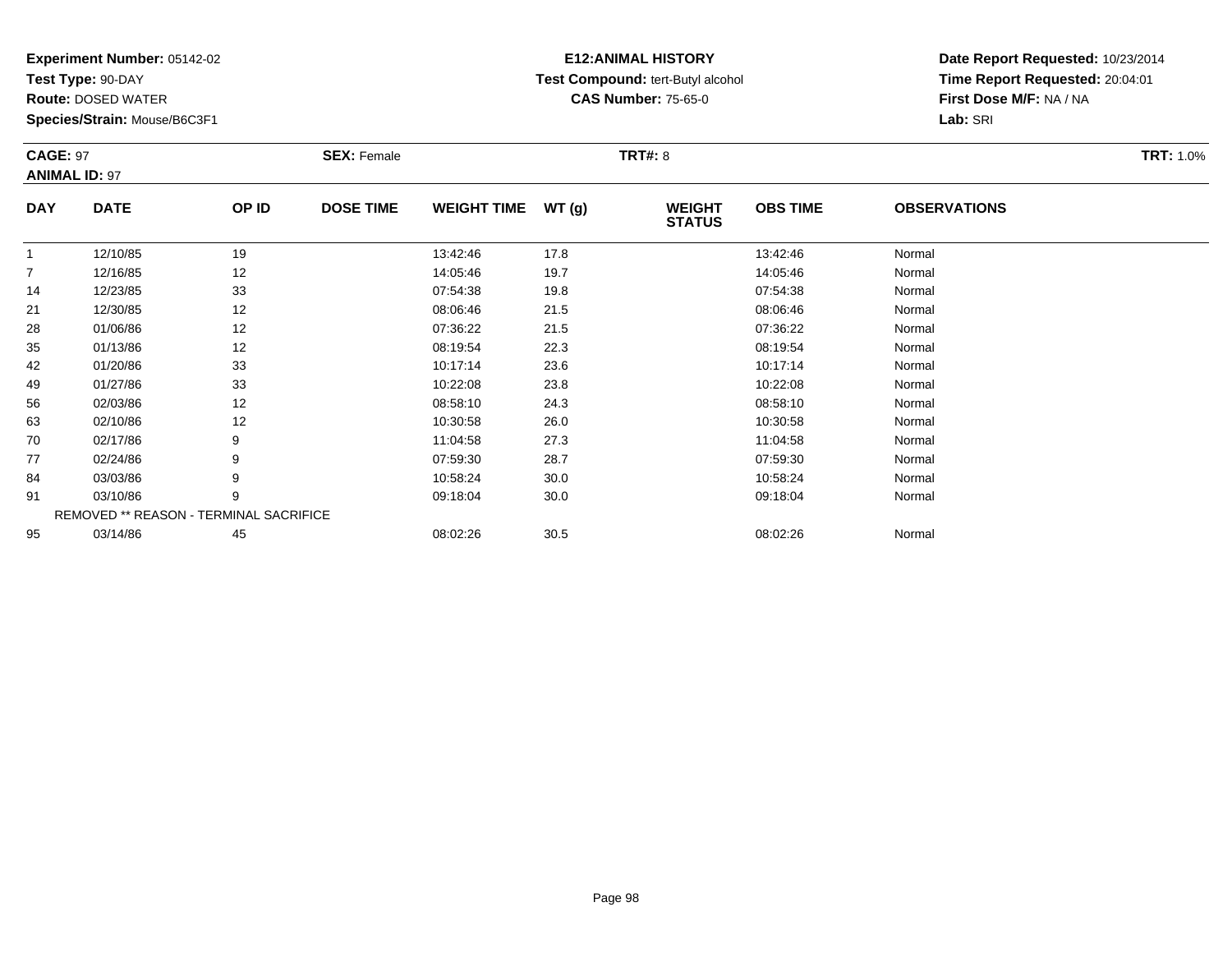**Test Type:** 90-DAY

**Route:** DOSED WATER

**Species/Strain:** Mouse/B6C3F1

# **E12:ANIMAL HISTORY Test Compound:** tert-Butyl alcohol **CAS Number:** 75-65-0

| <b>CAGE: 98</b>      |                                        |       | <b>SEX: Female</b> |                    |       | <b>TRT#: 8</b>                 |                 |                     | <b>TRT: 1.0%</b> |
|----------------------|----------------------------------------|-------|--------------------|--------------------|-------|--------------------------------|-----------------|---------------------|------------------|
| <b>ANIMAL ID: 98</b> |                                        |       |                    |                    |       |                                |                 |                     |                  |
| <b>DAY</b>           | <b>DATE</b>                            | OP ID | <b>DOSE TIME</b>   | <b>WEIGHT TIME</b> | WT(g) | <b>WEIGHT</b><br><b>STATUS</b> | <b>OBS TIME</b> | <b>OBSERVATIONS</b> |                  |
| $\mathbf{1}$         | 12/10/85                               | 19    |                    | 13:43:24           | 15.5  |                                | 13:43:24        | Normal              |                  |
| 7                    | 12/16/85                               | 12    |                    | 14:06:28           | 17.4  |                                | 14:06:28        | Normal              |                  |
| 14                   | 12/23/85                               | 33    |                    | 07:55:18           | 19.8  |                                | 07:55:18        | Normal              |                  |
| 21                   | 12/30/85                               | 12    |                    | 08:07:32           | 20.2  |                                | 08:07:32        | Normal              |                  |
| 28                   | 01/06/86                               | 12    |                    | 07:36:56           | 20.2  |                                | 07:36:56        | Normal              |                  |
| 35                   | 01/13/86                               | 12    |                    | 08:20:28           | 21.1  |                                | 08:20:28        | Normal              |                  |
| 42                   | 01/20/86                               | 33    |                    | 10:13:46           | 22.7  |                                | 10:13:46        | Normal              |                  |
| 49                   | 01/27/86                               | 33    |                    | 10:19:18           | 23.2  |                                | 10:19:18        | Normal              |                  |
| 56                   | 02/03/86                               | 12    |                    | 08:58:34           | 24.0  |                                | 08:58:34        | Normal              |                  |
| 63                   | 02/10/86                               | 12    |                    | 10:31:30           | 23.5  |                                | 10:31:30        | Normal              |                  |
| 70                   | 02/17/86                               | 9     |                    | 11:05:42           | 25.9  |                                | 11:05:42        | Normal              |                  |
| 77                   | 02/24/86                               | 9     |                    | 08:00:06           | 26.4  |                                | 08:00:06        | Normal              |                  |
| 84                   | 03/03/86                               | 9     |                    | 10:59:02           | 26.1  |                                | 10:59:02        | Normal              |                  |
| 91                   | 03/10/86                               | 9     |                    | 09:19:06           | 26.5  |                                | 09:19:06        | Normal              |                  |
|                      | REMOVED ** REASON - TERMINAL SACRIFICE |       |                    |                    |       |                                |                 |                     |                  |
| 95                   | 03/14/86                               | 45    |                    | 08:38:08           | 27.1  |                                | 08:38:08        | Normal              |                  |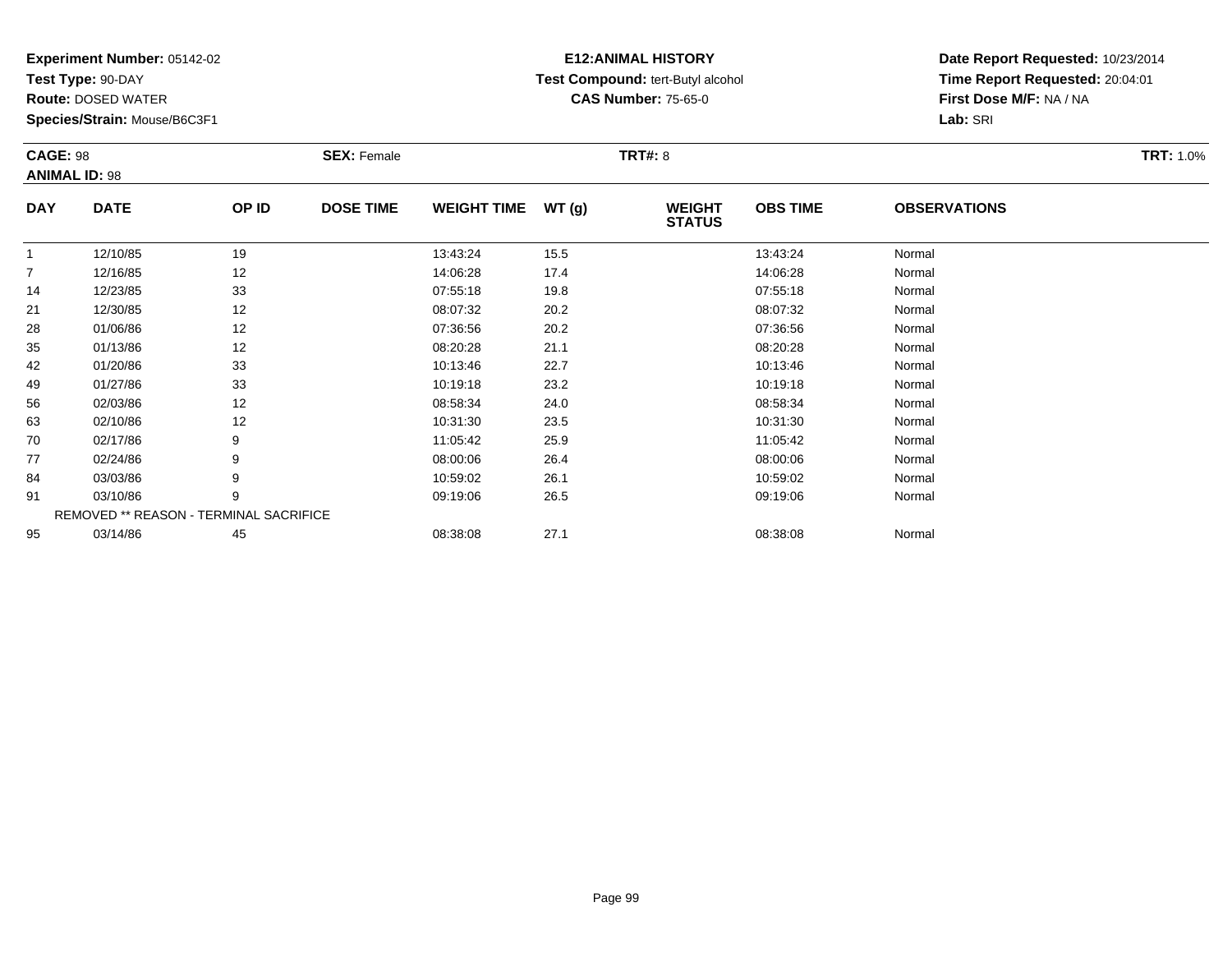**Test Type:** 90-DAY

**Route:** DOSED WATER

**Species/Strain:** Mouse/B6C3F1

# **E12:ANIMAL HISTORY Test Compound:** tert-Butyl alcohol **CAS Number:** 75-65-0

| <b>CAGE: 99</b> |                      |                                        | <b>SEX: Female</b> |                    |       | <b>TRT#: 8</b>                 |                 |                     | <b>TRT: 1.0%</b> |
|-----------------|----------------------|----------------------------------------|--------------------|--------------------|-------|--------------------------------|-----------------|---------------------|------------------|
|                 | <b>ANIMAL ID: 99</b> |                                        |                    |                    |       |                                |                 |                     |                  |
| <b>DAY</b>      | <b>DATE</b>          | OP ID                                  | <b>DOSE TIME</b>   | <b>WEIGHT TIME</b> | WT(g) | <b>WEIGHT</b><br><b>STATUS</b> | <b>OBS TIME</b> | <b>OBSERVATIONS</b> |                  |
| $\mathbf{1}$    | 12/10/85             | 19                                     |                    | 13:43:56           | 17.8  |                                | 13:43:56        | Normal              |                  |
| $\overline{7}$  | 12/16/85             | 12                                     |                    | 14:07:08           | 18.7  |                                | 14:07:08        | Normal              |                  |
| 14              | 12/23/85             | 33                                     |                    | 07:56:04           | 21.5  |                                | 07:56:04        | Normal              |                  |
| 21              | 12/30/85             | 12                                     |                    | 08:08:18           | 22.2  |                                | 08:08:18        | Normal              |                  |
| 28              | 01/06/86             | 12                                     |                    | 07:33:14           | 22.5  |                                | 07:33:14        | Normal              |                  |
| 35              | 01/13/86             | 12                                     |                    | 08:18:00           | 24.5  |                                | 08:18:00        | Normal              |                  |
| 42              | 01/20/86             | 33                                     |                    | 10:15:10           | 25.7  |                                | 10:15:10        | Normal              |                  |
| 49              | 01/27/86             | 33                                     |                    | 10:19:56           | 26.7  |                                | 10:19:56        | Normal              |                  |
| 56              | 02/03/86             | 12                                     |                    | 08:59:00           | 27.8  |                                | 08:59:00        | Normal              |                  |
| 63              | 02/10/86             | 12                                     |                    | 10:32:04           | 27.7  |                                | 10:32:04        | Normal              |                  |
| 70              | 02/17/86             | 9                                      |                    | 11:06:24           | 29.9  |                                | 11:06:24        | Normal              |                  |
| 77              | 02/24/86             | 9                                      |                    | 08:00:44           | 31.1  |                                | 08:00:44        | Normal              |                  |
| 84              | 03/03/86             | 9                                      |                    | 10:59:38           | 31.5  |                                | 10:59:38        | Normal              |                  |
| 91              | 03/10/86             | 9                                      |                    | 09:19:58           | 31.8  |                                | 09:19:58        | Normal              |                  |
|                 |                      | REMOVED ** REASON - TERMINAL SACRIFICE |                    |                    |       |                                |                 |                     |                  |
| 96              | 03/15/86             | 19                                     |                    | 07:26:48           | 33.0  |                                | 07:26:48        | Normal              |                  |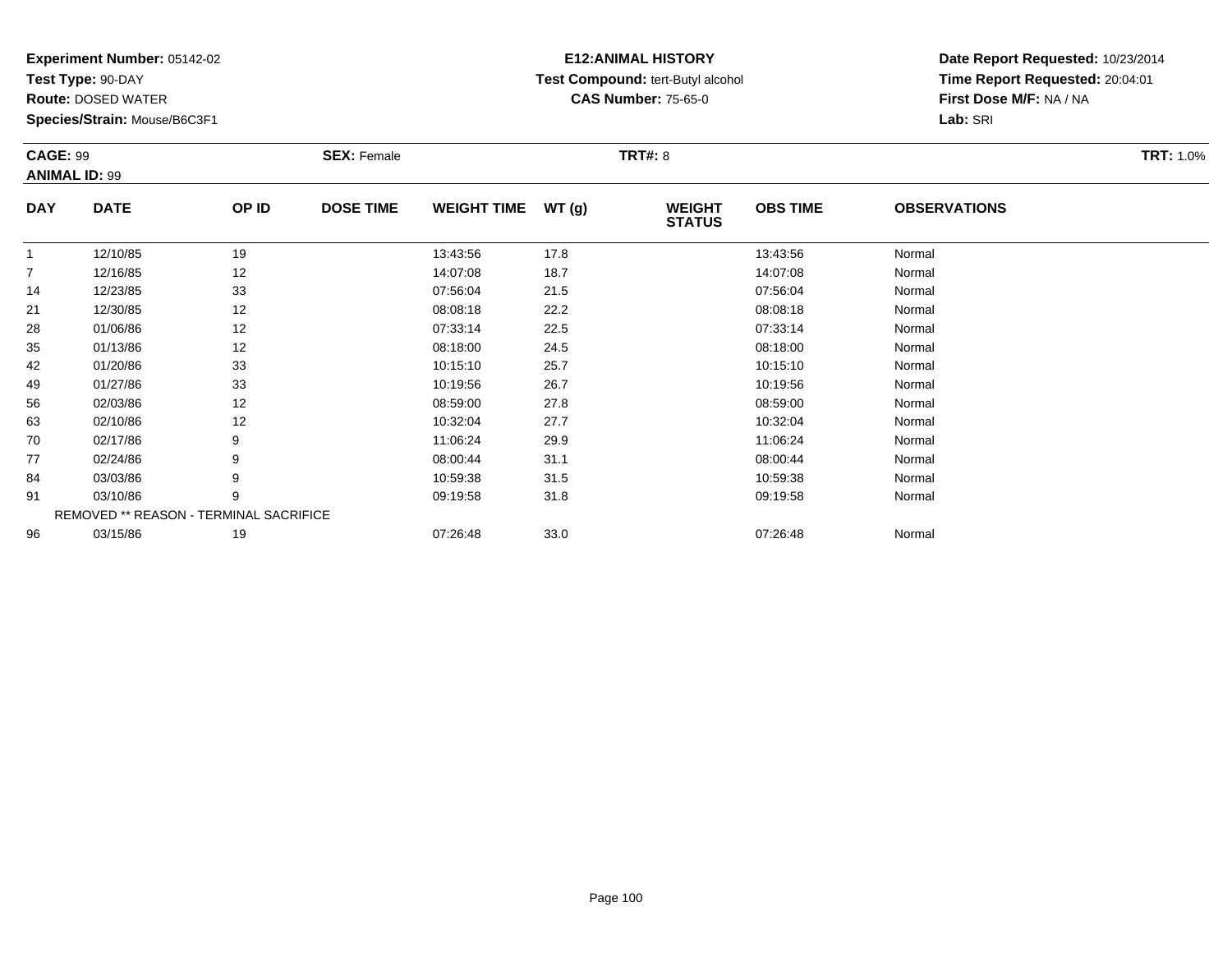**Test Type:** 90-DAY

**Route:** DOSED WATER

**Species/Strain:** Mouse/B6C3F1

# **E12:ANIMAL HISTORY Test Compound:** tert-Butyl alcohol **CAS Number:** 75-65-0

| <b>CAGE: 100</b> |                                        |       | <b>SEX: Female</b> |                    |       | <b>TRT#: 8</b>                 |                 |                     | <b>TRT: 1.0%</b> |
|------------------|----------------------------------------|-------|--------------------|--------------------|-------|--------------------------------|-----------------|---------------------|------------------|
|                  | <b>ANIMAL ID: 100</b>                  |       |                    |                    |       |                                |                 |                     |                  |
| <b>DAY</b>       | <b>DATE</b>                            | OP ID | <b>DOSE TIME</b>   | <b>WEIGHT TIME</b> | WT(g) | <b>WEIGHT</b><br><b>STATUS</b> | <b>OBS TIME</b> | <b>OBSERVATIONS</b> |                  |
| $\mathbf{1}$     | 12/10/85                               | 19    |                    | 13:44:42           | 17.7  |                                | 13:44:42        | Normal              |                  |
| $\overline{7}$   | 12/16/85                               | 12    |                    | 14:07:42           | 19.0  |                                | 14:07:42        | Normal              |                  |
| 14               | 12/23/85                               | 33    |                    | 07:53:12           | 20.5  |                                | 07:53:12        | Normal              |                  |
| 21               | 12/30/85                               | 12    |                    | 08:04:58           | 20.9  |                                | 08:04:58        | Normal              |                  |
| 28               | 01/06/86                               | 12    |                    | 07:35:14           | 22.1  |                                | 07:35:14        | Normal              |                  |
| 35               | 01/13/86                               | 12    |                    | 08:18:36           | 23.5  |                                | 08:18:36        | Normal              |                  |
| 42               | 01/20/86                               | 33    |                    | 10:15:44           | 23.9  |                                | 10:15:44        | Normal              |                  |
| 49               | 01/27/86                               | 33    |                    | 10:20:52           | 24.8  |                                | 10:20:52        | Normal              |                  |
| 56               | 02/03/86                               | 12    |                    | 08:59:26           | 25.9  |                                | 08:59:26        | Normal              |                  |
| 63               | 02/10/86                               | 12    |                    | 10:32:40           | 26.6  |                                | 10:32:40        | Normal              |                  |
| 70               | 02/17/86                               | 9     |                    | 11:07:04           | 28.6  |                                | 11:07:04        | Normal              |                  |
| 77               | 02/24/86                               | 9     |                    | 08:01:18           | 29.0  |                                | 08:01:18        | Normal              |                  |
| 84               | 03/03/86                               | 9     |                    | 11:00:14           | 29.4  |                                | 11:00:14        | Normal              |                  |
| 91               | 03/10/86                               | 9     |                    | 09:20:44           | 31.3  |                                | 09:20:44        | Normal              |                  |
|                  | REMOVED ** REASON - TERMINAL SACRIFICE |       |                    |                    |       |                                |                 |                     |                  |
| 94               | 03/13/86                               | 9     |                    | 08:31:08           | 28.3  |                                | 08:31:08        | Normal              |                  |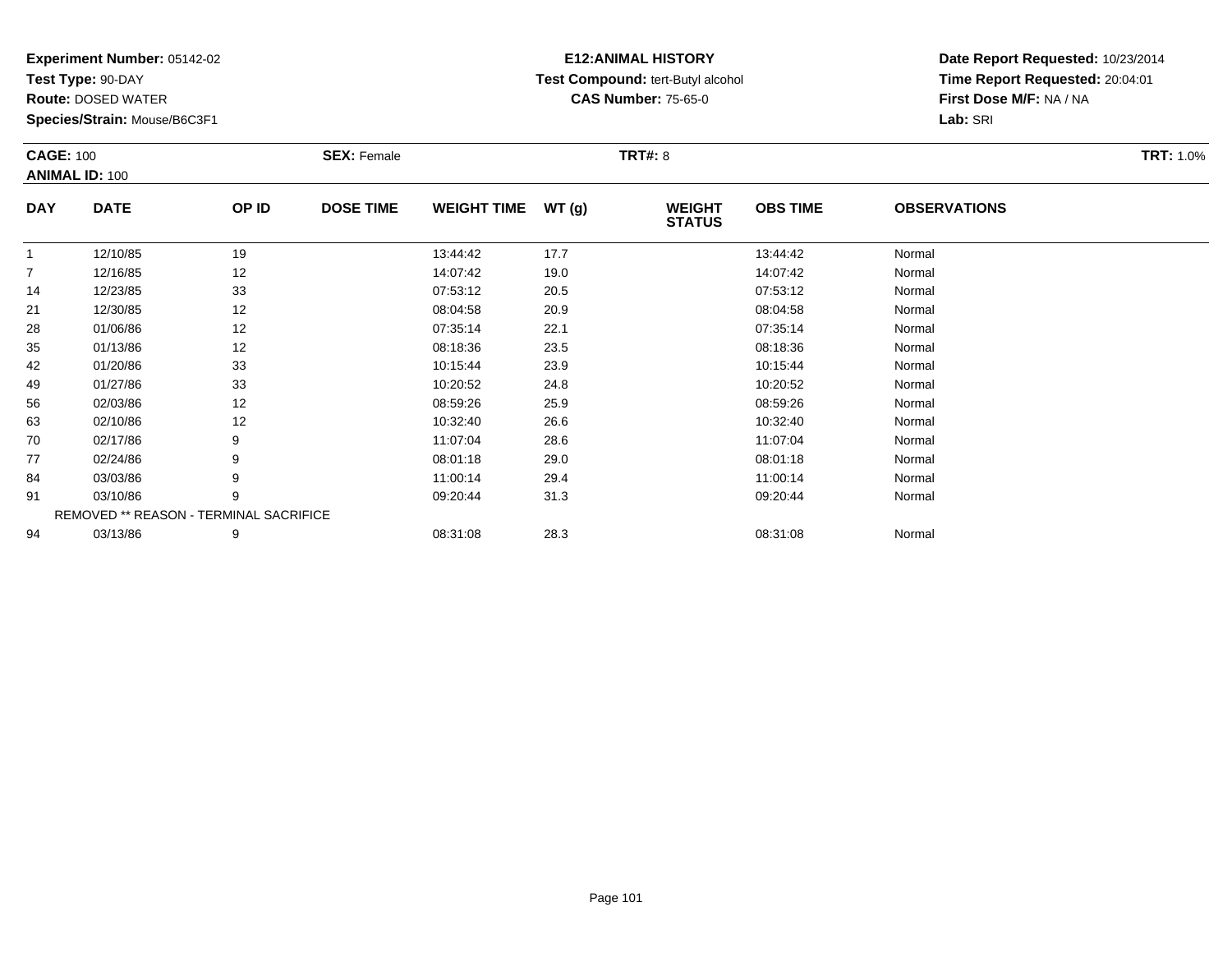**Test Type:** 90-DAY

**Route:** DOSED WATER

**Species/Strain:** Mouse/B6C3F1

# **E12:ANIMAL HISTORY Test Compound:** tert-Butyl alcohol **CAS Number:** 75-65-0

| <b>CAGE: 101</b> | <b>ANIMAL ID: 101</b> |                                        | <b>SEX: Female</b> |                    |               | <b>TRT#: 10</b>                |                 |                     | <b>TRT: 2.0%</b> |
|------------------|-----------------------|----------------------------------------|--------------------|--------------------|---------------|--------------------------------|-----------------|---------------------|------------------|
| <b>DAY</b>       | <b>DATE</b>           | OP ID                                  | <b>DOSE TIME</b>   | <b>WEIGHT TIME</b> | <b>WT (g)</b> | <b>WEIGHT</b><br><b>STATUS</b> | <b>OBS TIME</b> | <b>OBSERVATIONS</b> |                  |
| $\overline{1}$   | 12/10/85              | 19                                     |                    | 14:03:26           | 16.6          |                                | 14:03:26        | Normal              |                  |
| $\overline{7}$   | 12/16/85              | 12                                     |                    | 13:24:36           | 19.0          |                                | 13:24:36        | Normal              |                  |
| 14               | 12/23/85              | 33                                     |                    | 07:28:46           | 20.3          |                                | 07:28:46        | Normal              |                  |
| 21               | 12/30/85              | 12                                     |                    | 08:27:04           | 22.2          |                                | 08:27:04        | Normal              |                  |
| 28               | 01/06/86              | 12                                     |                    | 07:58:14           | 22.9          |                                | 07:58:14        | Normal              |                  |
| 35               | 01/13/86              | 12                                     |                    | 08:52:54           | 24.6          |                                | 08:52:54        | Normal              |                  |
| 42               | 01/20/86              | 33                                     |                    | 09:14:16           | 23.6          |                                | 09:14:16        | Normal              |                  |
| 49               | 01/27/86              | 33                                     |                    | 10:55:34           | 25.1          |                                | 10:55:34        | Normal              |                  |
| 56               | 02/03/86              | 12                                     |                    | 08:33:42           | 26.1          |                                | 08:33:42        | Normal              |                  |
| 63               | 02/10/86              | 12                                     |                    | 09:11:28           | 26.7          |                                | 09:11:28        | Normal              |                  |
| 70               | 02/17/86              | 9                                      |                    | 11:24:56           | 26.9          |                                | 11:24:56        | Normal              |                  |
| 77               | 02/24/86              | 9                                      |                    | 08:24:20           | 29.6          |                                | 08:24:20        | Normal              |                  |
| 84               | 03/03/86              | 9                                      |                    | 11:14:10           | 29.6          |                                | 11:14:10        | Normal              |                  |
| 91               | 03/10/86              | 9                                      |                    | 10:44:54           | 28.2          |                                | 10:44:54        | Normal              |                  |
|                  |                       | REMOVED ** REASON - TERMINAL SACRIFICE |                    |                    |               |                                |                 |                     |                  |
| 95               | 03/14/86              | 45                                     |                    | 07:48:36           | 28.2          |                                | 07:48:36        | Normal              |                  |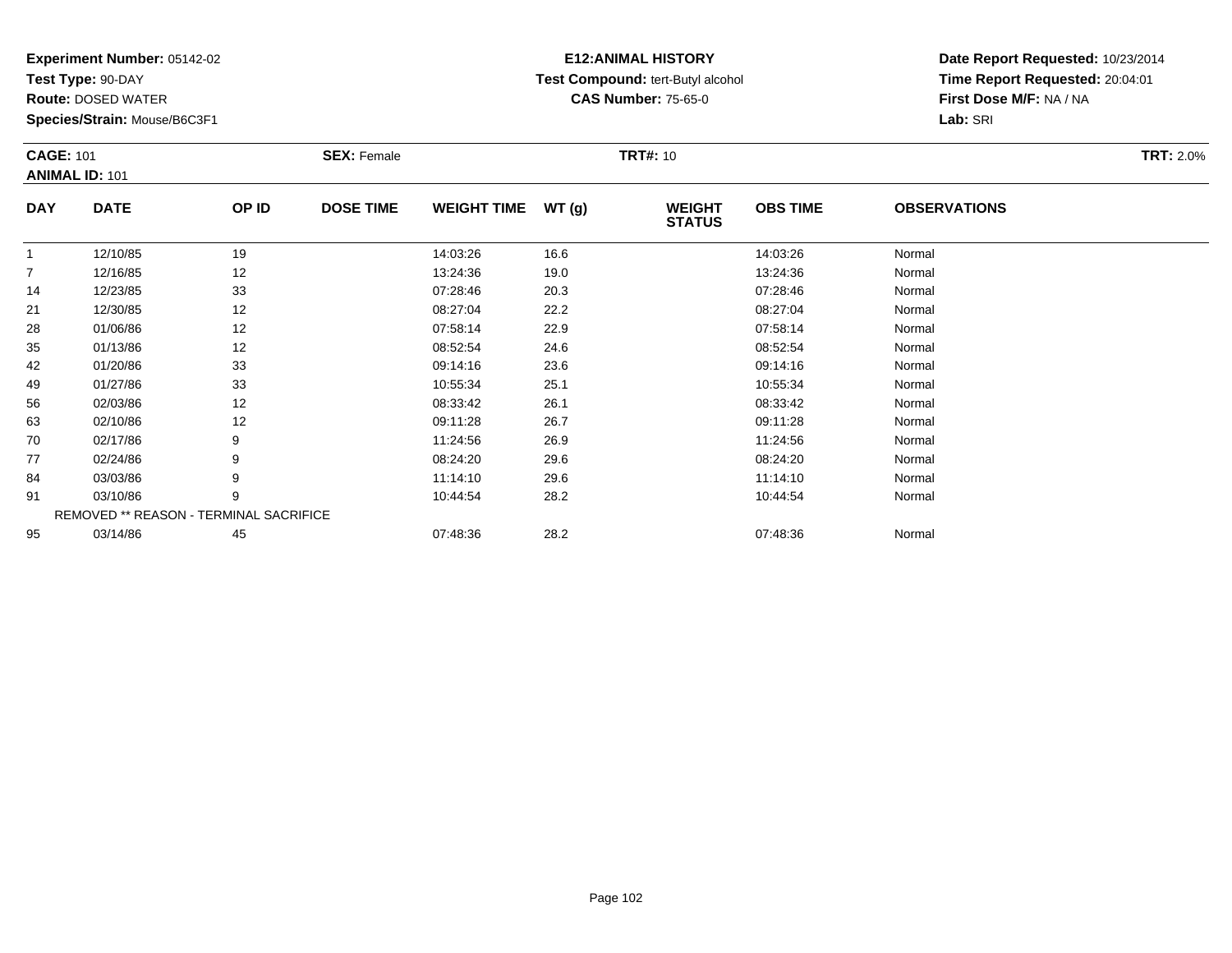**Test Type:** 90-DAY

**Route:** DOSED WATER

**Species/Strain:** Mouse/B6C3F1

# **E12:ANIMAL HISTORY Test Compound:** tert-Butyl alcohol **CAS Number:** 75-65-0

| <b>CAGE: 102</b> | <b>ANIMAL ID: 102</b>                  |       | <b>SEX: Female</b> |                    |       | <b>TRT#: 10</b>                |                 |                     | <b>TRT: 2.0%</b> |
|------------------|----------------------------------------|-------|--------------------|--------------------|-------|--------------------------------|-----------------|---------------------|------------------|
| <b>DAY</b>       | <b>DATE</b>                            | OP ID | <b>DOSE TIME</b>   | <b>WEIGHT TIME</b> | WT(g) | <b>WEIGHT</b><br><b>STATUS</b> | <b>OBS TIME</b> | <b>OBSERVATIONS</b> |                  |
| $\mathbf{1}$     | 12/10/85                               | 19    |                    | 14:04:20           | 17.4  |                                | 14:04:20        | Normal              |                  |
| 7                | 12/16/85                               | 12    |                    | 13:25:20           | 18.8  |                                | 13:25:20        | Normal              |                  |
| 14               | 12/23/85                               | 33    |                    | 07:31:04           | 20.1  |                                | 07:31:04        | Normal              |                  |
| 21               | 12/30/85                               | 12    |                    | 08:27:52           | 21.9  |                                | 08:27:52        | Normal              |                  |
| 28               | 01/06/86                               | 12    |                    | 07:58:44           | 20.3  |                                | 07:58:44        | Normal              |                  |
| 35               | 01/13/86                               | 12    |                    | 08:53:34           | 24.2  |                                | 08:53:34        | Normal              |                  |
| 42               | 01/20/86                               | 33    |                    | 09:14:50           | 24.7  |                                | 09:14:50        | Normal              |                  |
| 49               | 01/27/86                               | 33    |                    | 10:56:10           | 23.9  |                                | 10:56:10        | Normal              |                  |
| 56               | 02/03/86                               | 12    |                    | 08:31:22           | 24.0  |                                | 08:31:22        | Normal              |                  |
| 63               | 02/10/86                               | 12    |                    | 08:58:52           | 27.9  |                                | 08:58:52        | Normal              |                  |
| 70               | 02/17/86                               | 9     |                    | 11:25:44           | 27.0  |                                | 11:25:44        | Normal              |                  |
| 77               | 02/24/86                               | 9     |                    | 08:25:06           | 27.5  |                                | 08:25:06        | Normal              |                  |
| 84               | 03/03/86                               | 9     |                    | 11:14:42           | 29.2  |                                | 11:14:42        | Normal              |                  |
| 91               | 03/10/86                               | 9     |                    | 10:46:20           | 27.7  |                                | 10:46:20        | Normal              |                  |
|                  | REMOVED ** REASON - TERMINAL SACRIFICE |       |                    |                    |       |                                |                 |                     |                  |
| 94               | 03/13/86                               | 9     |                    | 08:07:38           | 29.7  |                                | 08:07:38        | Normal              |                  |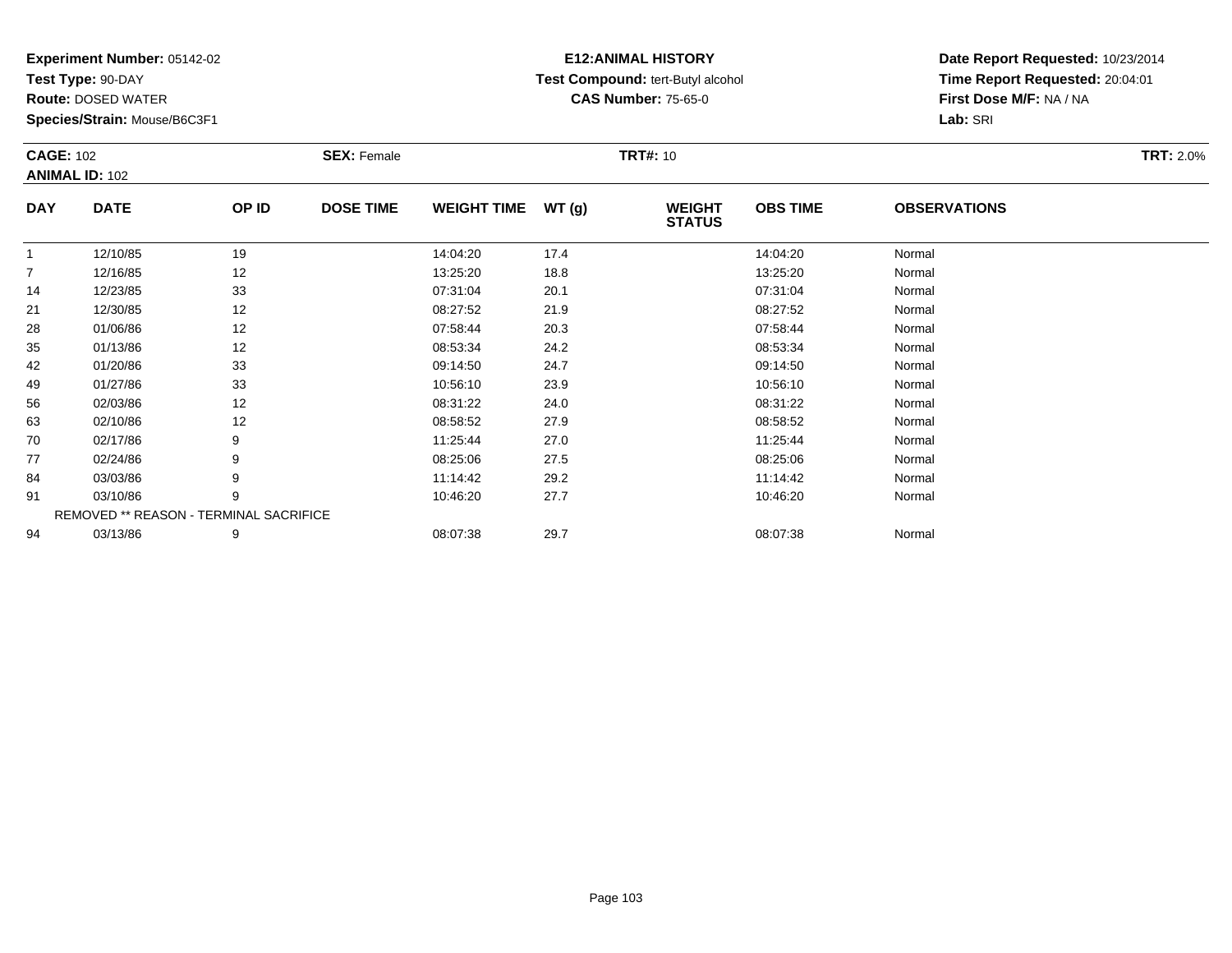**Test Type:** 90-DAY

**Route:** DOSED WATER

**Species/Strain:** Mouse/B6C3F1

# **E12:ANIMAL HISTORY Test Compound:** tert-Butyl alcohol **CAS Number:** 75-65-0

| <b>CAGE: 103</b> |                       |                                        | <b>SEX: Female</b> |                    |       | <b>TRT#: 10</b>                |                 |                     | <b>TRT: 2.0%</b> |
|------------------|-----------------------|----------------------------------------|--------------------|--------------------|-------|--------------------------------|-----------------|---------------------|------------------|
|                  | <b>ANIMAL ID: 103</b> |                                        |                    |                    |       |                                |                 |                     |                  |
| <b>DAY</b>       | <b>DATE</b>           | OP ID                                  | <b>DOSE TIME</b>   | <b>WEIGHT TIME</b> | WT(g) | <b>WEIGHT</b><br><b>STATUS</b> | <b>OBS TIME</b> | <b>OBSERVATIONS</b> |                  |
|                  | 12/10/85              | 19                                     |                    | 14:05:16           | 18.4  |                                | 14:05:16        | Normal              |                  |
| $\overline{7}$   | 12/16/85              | 12                                     |                    | 13:25:58           | 19.7  |                                | 13:25:58        | Normal              |                  |
| 14               | 12/23/85              | 33                                     |                    | 07:31:36           | 17.8  |                                | 07:31:36        | Normal              |                  |
| 21               | 12/30/85              | 12                                     |                    | 08:28:38           | 21.1  |                                | 08:28:38        | Normal              |                  |
| 28               | 01/06/86              | 12                                     |                    | 07:59:16           | 22.9  |                                | 07:59:16        | Normal              |                  |
| 35               | 01/13/86              | 12                                     |                    | 08:54:12           | 24.7  |                                | 08:54:12        | Normal              |                  |
| 42               | 01/20/86              | 33                                     |                    | 09:11:50           | 26.9  |                                | 09:11:50        | Normal              |                  |
| 49               | 01/27/86              | 33                                     |                    | 10:51:52           | 21.5  |                                | 10:51:52        | Normal              |                  |
| 56               | 02/03/86              | 12                                     |                    | 08:31:52           | 25.7  |                                | 08:31:52        | Normal              |                  |
| 63               | 02/10/86              | 12                                     |                    | 08:59:32           | 28.1  |                                | 08:59:32        | Normal              |                  |
| 70               | 02/17/86              | 9                                      |                    | 11:26:38           | 28.8  |                                | 11:26:38        | Normal              |                  |
| 77               | 02/24/86              | 9                                      |                    | 08:25:44           | 29.7  |                                | 08:25:44        | Normal              |                  |
| 84               | 03/03/86              | 9                                      |                    | 11:15:08           | 28.2  |                                | 11:15:08        | Normal              |                  |
| 91               | 03/10/86              | 9                                      |                    | 10:47:36           | 30.0  |                                | 10:47:36        | Normal              |                  |
|                  |                       | REMOVED ** REASON - TERMINAL SACRIFICE |                    |                    |       |                                |                 |                     |                  |
| 95               | 03/14/86              | 45                                     |                    | 14:11:00           | 28.2  |                                | 14:11:00        | Normal              |                  |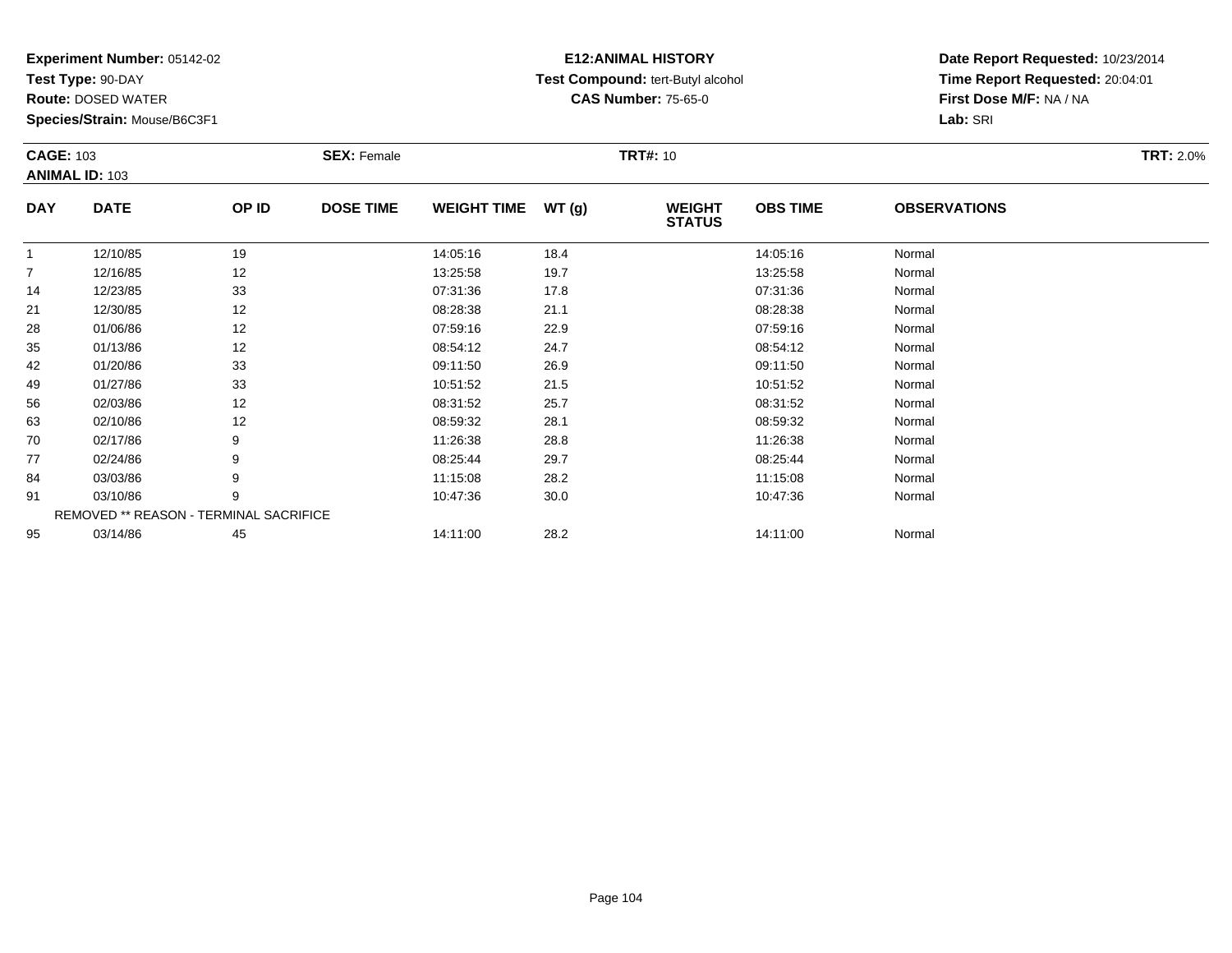**Test Type:** 90-DAY

**Route:** DOSED WATER

**Species/Strain:** Mouse/B6C3F1

# **E12:ANIMAL HISTORY Test Compound:** tert-Butyl alcohol **CAS Number:** 75-65-0

| <b>CAGE: 104</b> |                                        |       | <b>SEX: Female</b> |                    |       | <b>TRT#: 10</b>                |                 |                     | <b>TRT: 2.0%</b> |
|------------------|----------------------------------------|-------|--------------------|--------------------|-------|--------------------------------|-----------------|---------------------|------------------|
|                  | <b>ANIMAL ID: 104</b>                  |       |                    |                    |       |                                |                 |                     |                  |
| <b>DAY</b>       | <b>DATE</b>                            | OP ID | <b>DOSE TIME</b>   | <b>WEIGHT TIME</b> | WT(g) | <b>WEIGHT</b><br><b>STATUS</b> | <b>OBS TIME</b> | <b>OBSERVATIONS</b> |                  |
| $\overline{1}$   | 12/10/85                               | 19    |                    | 14:07:00           | 17.6  |                                | 14:07:00        | Normal              |                  |
| $\overline{7}$   | 12/16/85                               | 12    |                    | 13:26:32           | 19.3  |                                | 13:26:32        | Normal              |                  |
| 14               | 12/23/85                               | 33    |                    | 07:32:16           | 16.6  |                                | 07:32:16        | Normal              |                  |
| 21               | 12/30/85                               | 12    |                    | 08:29:28           | 21.8  |                                | 08:29:28        | Normal              |                  |
| 28               | 01/06/86                               | 12    |                    | 07:57:10           | 22.5  |                                | 07:57:10        | Normal              |                  |
| 35               | 01/13/86                               | 12    |                    | 08:51:32           | 21.1  |                                | 08:51:32        | Normal              |                  |
| 42               | 01/20/86                               | 33    |                    | 09:12:30           | 23.8  |                                | 09:12:30        | Normal              |                  |
| 49               | 01/27/86                               | 33    |                    | 10:53:54           | 24.3  |                                | 10:53:54        | Normal              |                  |
| 56               | 02/03/86                               | 12    |                    | 08:32:34           | 24.4  |                                | 08:32:34        | Normal              |                  |
| 63               | 02/10/86                               | 12    |                    | 09:09:38           | 25.5  |                                | 09:09:38        | Normal              |                  |
| 70               | 02/17/86                               | 9     |                    | 11:27:22           | 26.0  |                                | 11:27:22        | Normal              |                  |
| 77               | 02/24/86                               | 9     |                    | 08:26:14           | 26.0  |                                | 08:26:14        | Normal              |                  |
| 84               | 03/03/86                               | 9     |                    | 11:15:44           | 27.2  |                                | 11:15:44        | Normal              |                  |
| 91               | 03/10/86                               | 9     |                    | 10:48:20           | 27.0  |                                | 10:48:20        | Normal              |                  |
|                  | REMOVED ** REASON - TERMINAL SACRIFICE |       |                    |                    |       |                                |                 |                     |                  |
| 94               | 03/13/86                               | 9     |                    | 07:38:06           | 28.0  |                                | 07:38:06        | Normal              |                  |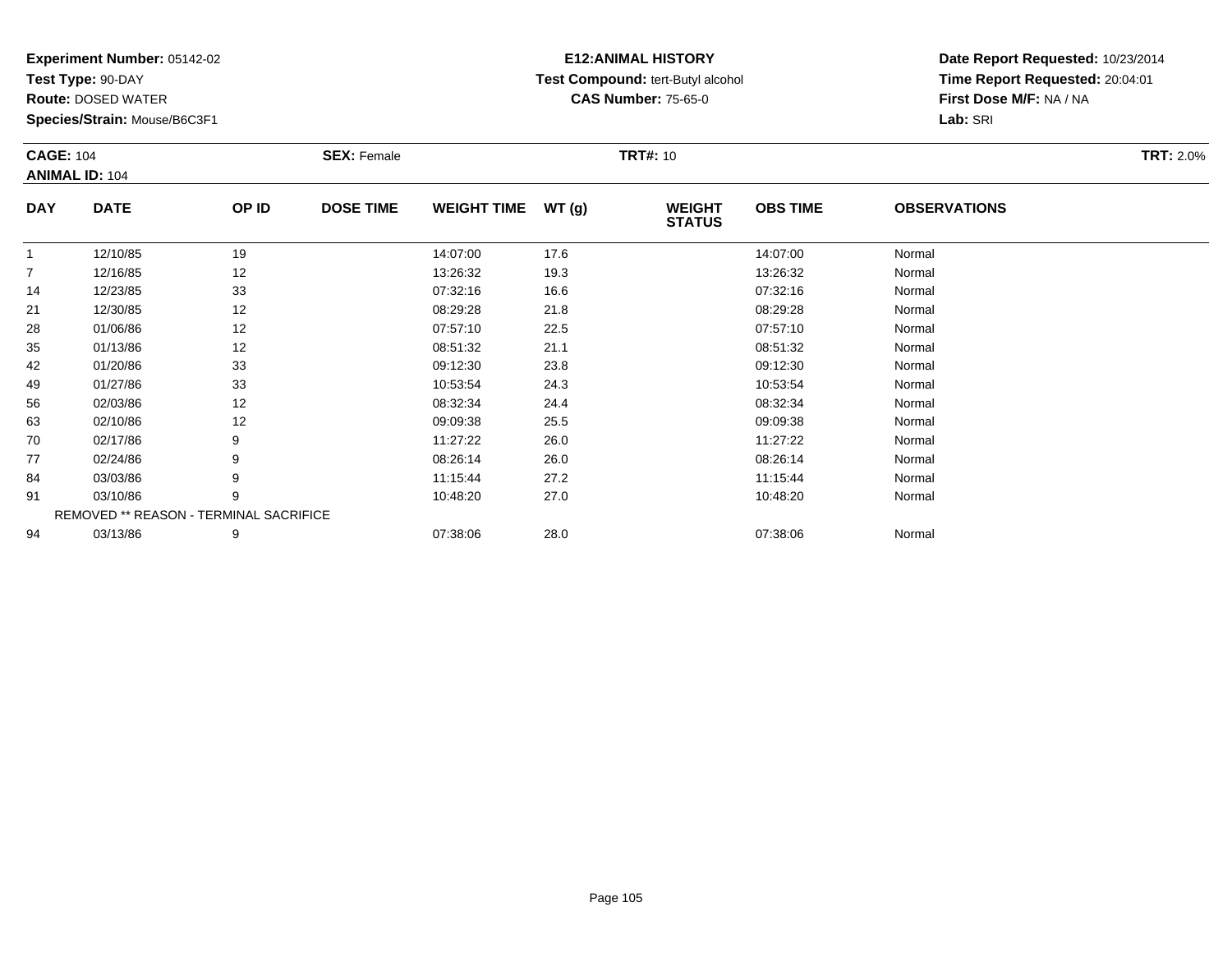**Test Type:** 90-DAY

**Route:** DOSED WATER

**Species/Strain:** Mouse/B6C3F1

# **E12:ANIMAL HISTORY Test Compound:** tert-Butyl alcohol **CAS Number:** 75-65-0

| <b>CAGE: 105</b> | <b>ANIMAL ID: 105</b>                  |       | <b>SEX: Female</b> |                    |       | <b>TRT#: 10</b>                |                 |                     | <b>TRT: 2.0%</b> |
|------------------|----------------------------------------|-------|--------------------|--------------------|-------|--------------------------------|-----------------|---------------------|------------------|
| <b>DAY</b>       | <b>DATE</b>                            | OP ID | <b>DOSE TIME</b>   | <b>WEIGHT TIME</b> | WT(g) | <b>WEIGHT</b><br><b>STATUS</b> | <b>OBS TIME</b> | <b>OBSERVATIONS</b> |                  |
|                  | 12/10/85                               | 19    |                    | 14:07:48           | 16.5  |                                | 14:07:48        | Normal              |                  |
| 7                | 12/16/85                               | 12    |                    | 13:27:12           | 18.3  |                                | 13:27:12        | Normal              |                  |
| 14               | 12/23/85                               | 33    |                    | 07:28:02           | 20.4  |                                | 07:28:02        | Normal              |                  |
| 21               | 12/30/85                               | 12    |                    | 08:26:24           | 19.2  |                                | 08:26:24        | Normal              |                  |
| 28               | 01/06/86                               | 12    |                    | 07:57:40           | 21.4  |                                | 07:57:40        | Normal              |                  |
| 35               | 01/13/86                               | 12    |                    | 08:52:04           | 23.6  |                                | 08:52:04        | Normal              |                  |
| 42               | 01/20/86                               | 33    |                    | 09:13:44           | 24.0  |                                | 09:13:44        | Normal              |                  |
| 49               | 01/27/86                               | 33    |                    | 10:54:52           | 23.8  |                                | 10:54:52        | Normal              |                  |
| 56               | 02/03/86                               | 12    |                    | 08:33:08           | 27.2  |                                | 08:33:08        | Normal              |                  |
| 63               | 02/10/86                               | 12    |                    | 09:10:56           | 28.2  |                                | 09:10:56        | Normal              |                  |
| 70               | 02/17/86                               | 9     |                    | 11:28:04           | 23.7  |                                | 11:28:04        | Normal              |                  |
| 77               | 02/24/86                               | 9     |                    | 08:26:50           | 26.7  |                                | 08:26:50        | Normal              |                  |
| 84               | 03/03/86                               |       |                    | 11:16:14           | 29.2  |                                | 11:16:14        | Normal              |                  |
| 91               | 03/10/86                               | 9     |                    | 10:49:14           | 29.4  |                                | 10:49:14        | Normal              |                  |
|                  | REMOVED ** REASON - TERMINAL SACRIFICE |       |                    |                    |       |                                |                 |                     |                  |
| 94               | 03/13/86                               | 9     |                    | 08:33:40           | 29.4  |                                | 08:33:40        | Normal              |                  |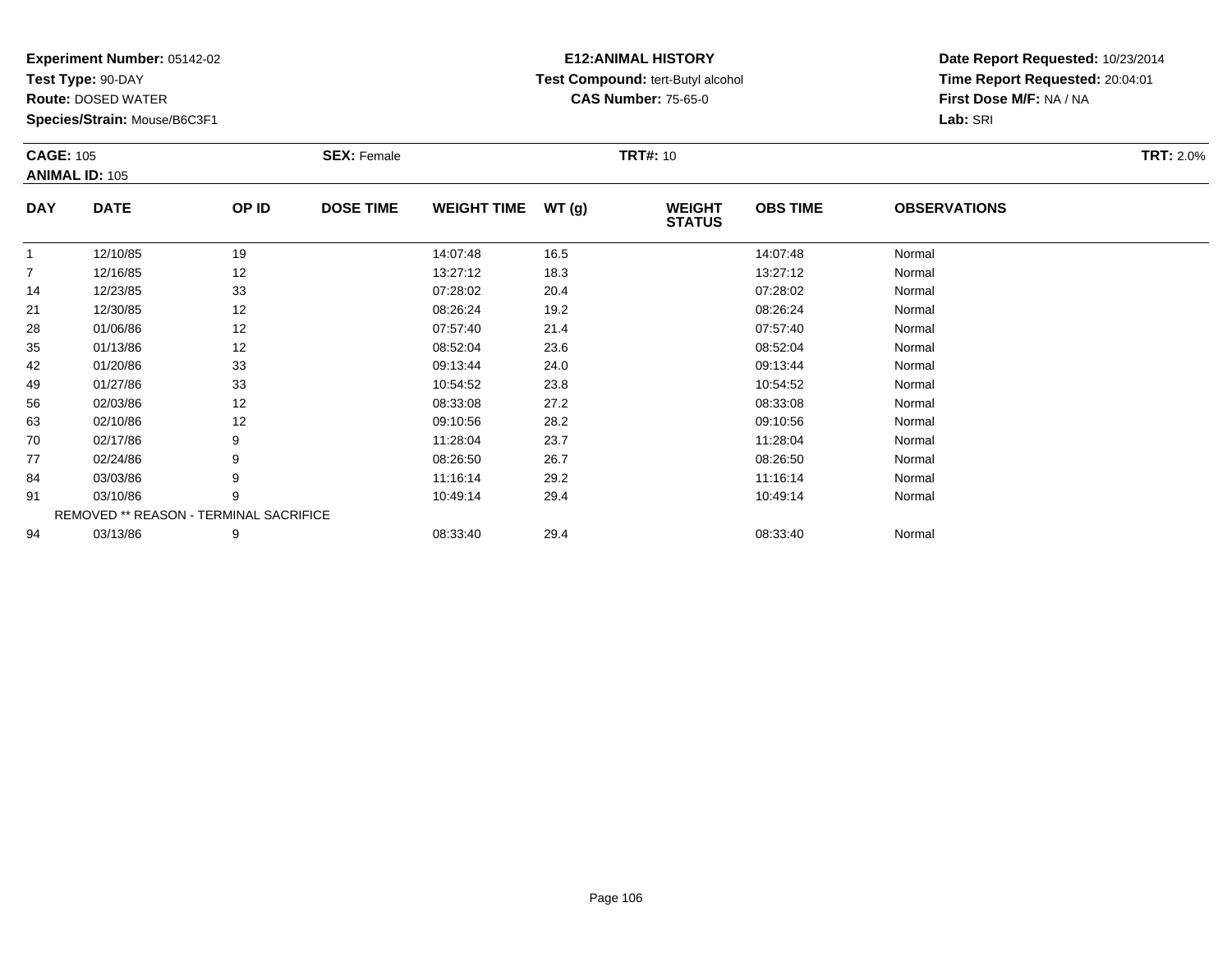**Test Type:** 90-DAY

**Route:** DOSED WATER

**Species/Strain:** Mouse/B6C3F1

# **E12:ANIMAL HISTORY Test Compound:** tert-Butyl alcohol **CAS Number:** 75-65-0

| <b>CAGE: 106</b> |                                        |       | <b>SEX: Female</b> |                    |       | <b>TRT#: 10</b>                |                 |                     | <b>TRT: 2.0%</b> |
|------------------|----------------------------------------|-------|--------------------|--------------------|-------|--------------------------------|-----------------|---------------------|------------------|
|                  | <b>ANIMAL ID: 106</b>                  |       |                    |                    |       |                                |                 |                     |                  |
| <b>DAY</b>       | <b>DATE</b>                            | OP ID | <b>DOSE TIME</b>   | <b>WEIGHT TIME</b> | WT(g) | <b>WEIGHT</b><br><b>STATUS</b> | <b>OBS TIME</b> | <b>OBSERVATIONS</b> |                  |
| $\overline{1}$   | 12/10/85                               | 19    |                    | 14:17:22           | 15.2  |                                | 14:17:22        | Normal              |                  |
| 7                | 12/16/85                               | 12    |                    | 13:39:10           | 16.9  |                                | 13:39:10        | Normal              |                  |
| 14               | 12/23/85                               | 33    |                    | 07:49:34           | 17.9  |                                | 07:49:34        | Normal              |                  |
| 21               | 12/30/85                               | 12    |                    | 08:10:10           | 19.0  |                                | 08:10:10        | Normal              |                  |
| 28               | 01/06/86                               | 12    |                    | 08:10:06           | 20.9  |                                | 08:10:06        | Normal              |                  |
| 35               | 01/13/86                               | 12    |                    | 08:59:40           | 20.7  |                                | 08:59:40        | Normal              |                  |
| 42               | 01/20/86                               | 33    |                    | 09:30:08           | 21.4  |                                | 09:30:08        | Normal              |                  |
| 49               | 01/27/86                               | 33    |                    | 11:14:18           | 22.3  |                                | 11:14:18        | Normal              |                  |
| 56               | 02/03/86                               | 12    |                    | 08:22:30           | 22.6  |                                | 08:22:30        | Normal              |                  |
| 63               | 02/10/86                               | 12    |                    | 09:22:56           | 23.3  |                                | 09:22:56        | Normal              |                  |
| 70               | 02/17/86                               |       |                    | 11:08:24           | 23.9  |                                | 11:08:24        | Normal              |                  |
| 77               | 02/24/86                               |       |                    | 08:02:18           | 23.2  |                                | 08:02:18        | Normal              |                  |
| 84               | 03/03/86                               |       |                    | 11:01:22           | 22.7  |                                | 11:01:22        | Normal              |                  |
| 91               | 03/10/86                               | 9     |                    | 11:02:58           | 22.7  |                                | 11:02:58        | Normal              |                  |
|                  | REMOVED ** REASON - TERMINAL SACRIFICE |       |                    |                    |       |                                |                 |                     |                  |
| 95               | 03/14/86                               | 45    |                    | 08:07:34           | 23.7  |                                | 08:07:34        | Normal              |                  |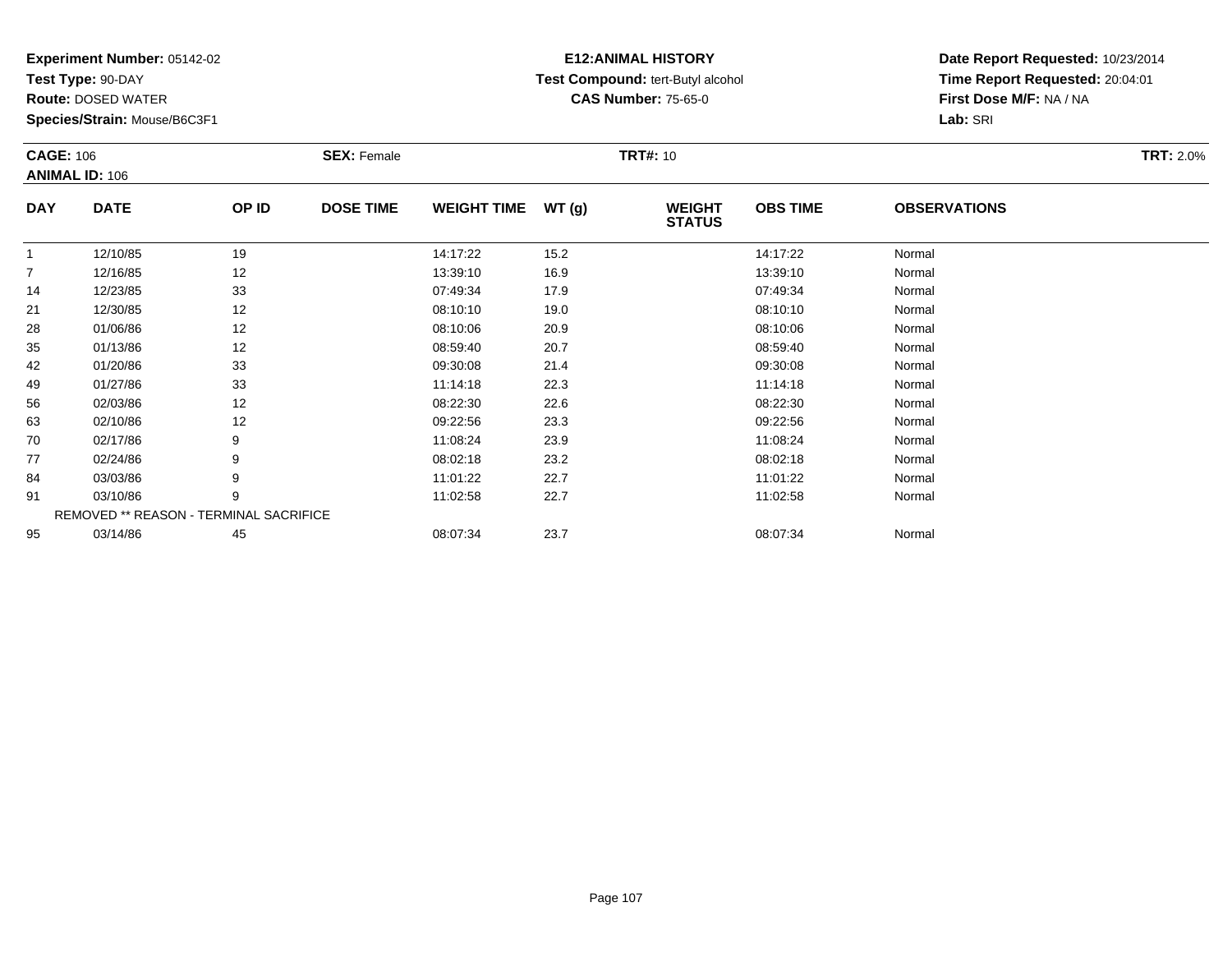**Test Type:** 90-DAY

**Route:** DOSED WATER

**Species/Strain:** Mouse/B6C3F1

# **E12:ANIMAL HISTORY Test Compound:** tert-Butyl alcohol **CAS Number:** 75-65-0

| <b>CAGE: 107</b> | <b>ANIMAL ID: 107</b>                  |       | <b>SEX: Female</b> |                    |      | <b>TRT#: 10</b>                |                 |                     | <b>TRT: 2.0%</b> |
|------------------|----------------------------------------|-------|--------------------|--------------------|------|--------------------------------|-----------------|---------------------|------------------|
| <b>DAY</b>       | <b>DATE</b>                            | OP ID | <b>DOSE TIME</b>   | WEIGHT TIME WT (g) |      | <b>WEIGHT</b><br><b>STATUS</b> | <b>OBS TIME</b> | <b>OBSERVATIONS</b> |                  |
| $\mathbf{1}$     | 12/10/85                               | 19    |                    | 14:18:04           | 17.5 |                                | 14:18:04        | Normal              |                  |
| $\overline{7}$   | 12/16/85                               | 12    |                    | 13:39:52           | 19.7 |                                | 13:39:52        | Normal              |                  |
| 14               | 12/23/85                               | 33    |                    | 07:50:14           | 20.6 |                                | 07:50:14        | Normal              |                  |
| 21               | 12/30/85                               | 12    |                    | 08:11:04           | 21.8 |                                | 08:11:04        | Normal              |                  |
| 28               | 01/06/86                               | 12    |                    | 08:10:48           | 23.4 |                                | 08:10:48        | Normal              |                  |
| 35               | 01/13/86                               | 12    |                    | 09:00:16           | 21.4 |                                | 09:00:16        | Normal              |                  |
| 42               | 01/20/86                               | 33    |                    | 09:30:44           | 24.5 |                                | 09:30:44        | Normal              |                  |
| 49               | 01/27/86                               | 33    |                    | 11:14:50           | 25.8 |                                | 11:14:50        | Normal              |                  |
| 56               | 02/03/86                               | 12    |                    | 08:19:40           | 21.9 |                                | 08:19:40        | Normal              |                  |
| 63               | 02/10/86                               | 12    |                    | 09:20:18           | 26.3 |                                | 09:20:18        | Normal              |                  |
| 70               | 02/17/86                               | 9     |                    | 11:09:30           | 26.8 |                                | 11:09:30        | Normal              |                  |
| 77               | 02/24/86                               | 9     |                    | 08:03:10           | 24.6 |                                | 08:03:10        | Normal              |                  |
| 84               | 03/03/86                               | 9     |                    | 11:02:16           | 28.4 |                                | 11:02:16        | Normal              |                  |
| 91               | 03/10/86                               | 9     |                    | 11:03:50           | 27.9 |                                | 11:03:50        | Normal              |                  |
|                  | REMOVED ** REASON - TERMINAL SACRIFICE |       |                    |                    |      |                                |                 |                     |                  |
| 94               | 03/13/86                               | 9     |                    | 08:11:36           | 27.5 |                                | 08:11:36        | Normal              |                  |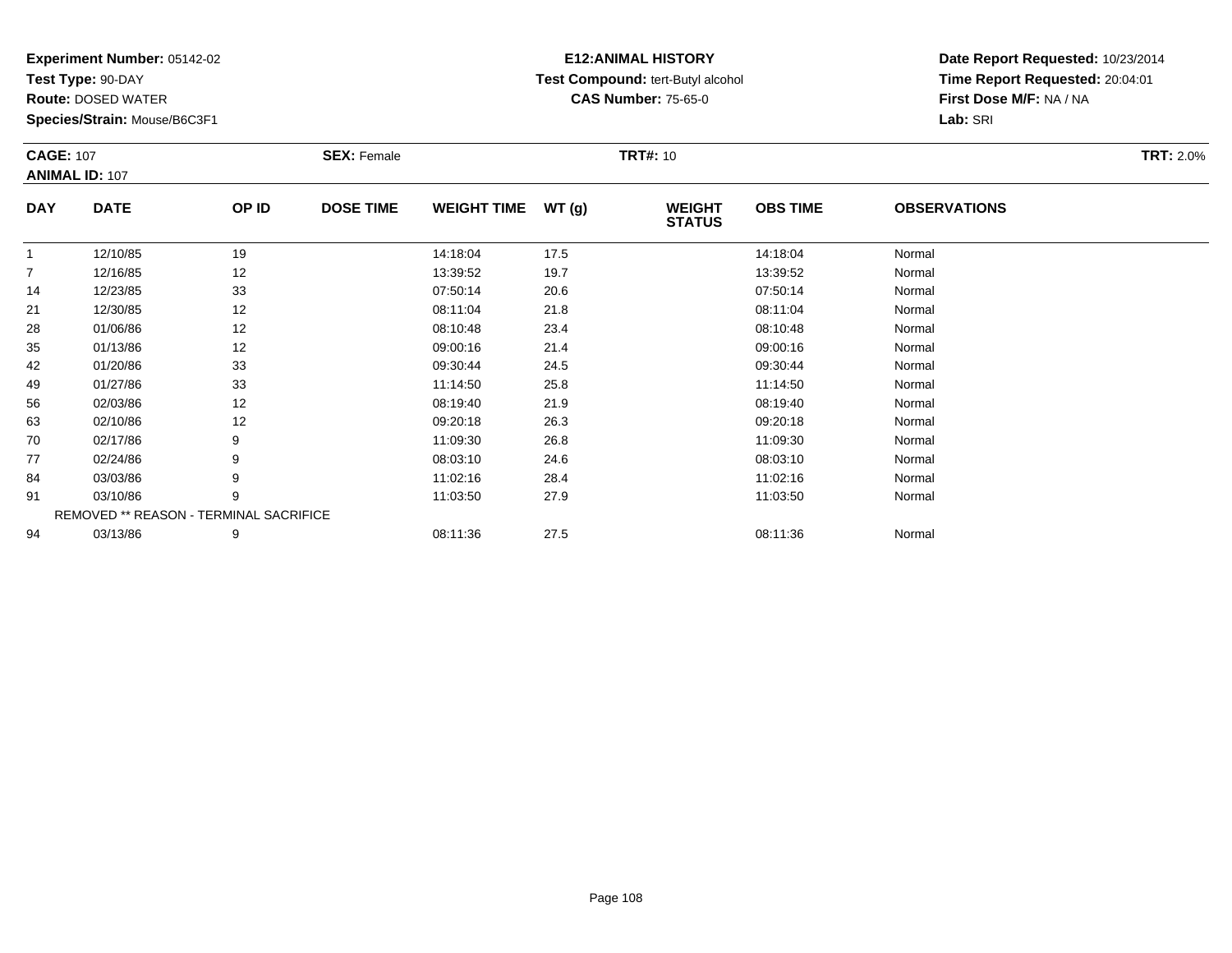**Test Type:** 90-DAY

**Route:** DOSED WATER

**Species/Strain:** Mouse/B6C3F1

## **E12:ANIMAL HISTORY Test Compound:** tert-Butyl alcohol **CAS Number:** 75-65-0

| <b>CAGE: 108</b> |                                        |       | <b>SEX: Female</b> |                    |       | <b>TRT#: 10</b>                |                 |                     | <b>TRT: 2.0%</b> |
|------------------|----------------------------------------|-------|--------------------|--------------------|-------|--------------------------------|-----------------|---------------------|------------------|
|                  | <b>ANIMAL ID: 108</b>                  |       |                    |                    |       |                                |                 |                     |                  |
| <b>DAY</b>       | <b>DATE</b>                            | OP ID | <b>DOSE TIME</b>   | <b>WEIGHT TIME</b> | WT(g) | <b>WEIGHT</b><br><b>STATUS</b> | <b>OBS TIME</b> | <b>OBSERVATIONS</b> |                  |
| $\mathbf{1}$     | 12/10/85                               | 19    |                    | 14:18:58           | 16.5  |                                | 14:18:58        | Normal              |                  |
| $\overline{7}$   | 12/16/85                               | 12    |                    | 13:40:28           | 15.0  |                                | 13:40:28        | Normal              |                  |
| 14               | 12/23/85                               | 33    |                    | 07:51:24           | 20.0  |                                | 07:51:24        | Normal              |                  |
| 21               | 12/30/85                               | 12    |                    | 08:11:48           | 18.1  |                                | 08:11:48        | Normal              |                  |
| 28               | 01/06/86                               | 12    |                    | 08:11:22           | 22.2  |                                | 08:11:22        | Normal              |                  |
| 35               | 01/13/86                               | 12    |                    | 09:00:48           | 23.1  |                                | 09:00:48        | Normal              |                  |
| 42               | 01/20/86                               | 33    |                    | 09:27:54           | 23.1  |                                | 09:27:54        | Normal              |                  |
| 49               | 01/27/86                               | 33    |                    | 11:10:40           | 24.9  |                                | 11:10:40        | Normal              |                  |
| 56               | 02/03/86                               | 12    |                    | 08:20:14           | 19.1  |                                | 08:20:14        | Emaciated           |                  |
| 63               | 02/10/86                               | 12    |                    | 09:21:22           | 25.5  |                                | 09:21:22        | Normal              |                  |
| 70               | 02/17/86                               | 9     |                    | 11:10:22           | 26.6  |                                | 11:10:22        | Normal              |                  |
| 77               | 02/24/86                               | 9     |                    | 08:04:02           | 28.2  |                                | 08:04:02        | Normal              |                  |
| 84               | 03/03/86                               | 9     |                    | 11:03:10           | 28.0  |                                | 11:03:10        | Normal              |                  |
| 91               | 03/10/86                               | 9     |                    | 11:04:42           | 27.8  |                                | 11:04:42        | Normal              |                  |
|                  | REMOVED ** REASON - TERMINAL SACRIFICE |       |                    |                    |       |                                |                 |                     |                  |
| 94               | 03/13/86                               | 9     |                    | 07:36:14           | 27.8  |                                | 07:36:14        | Normal              |                  |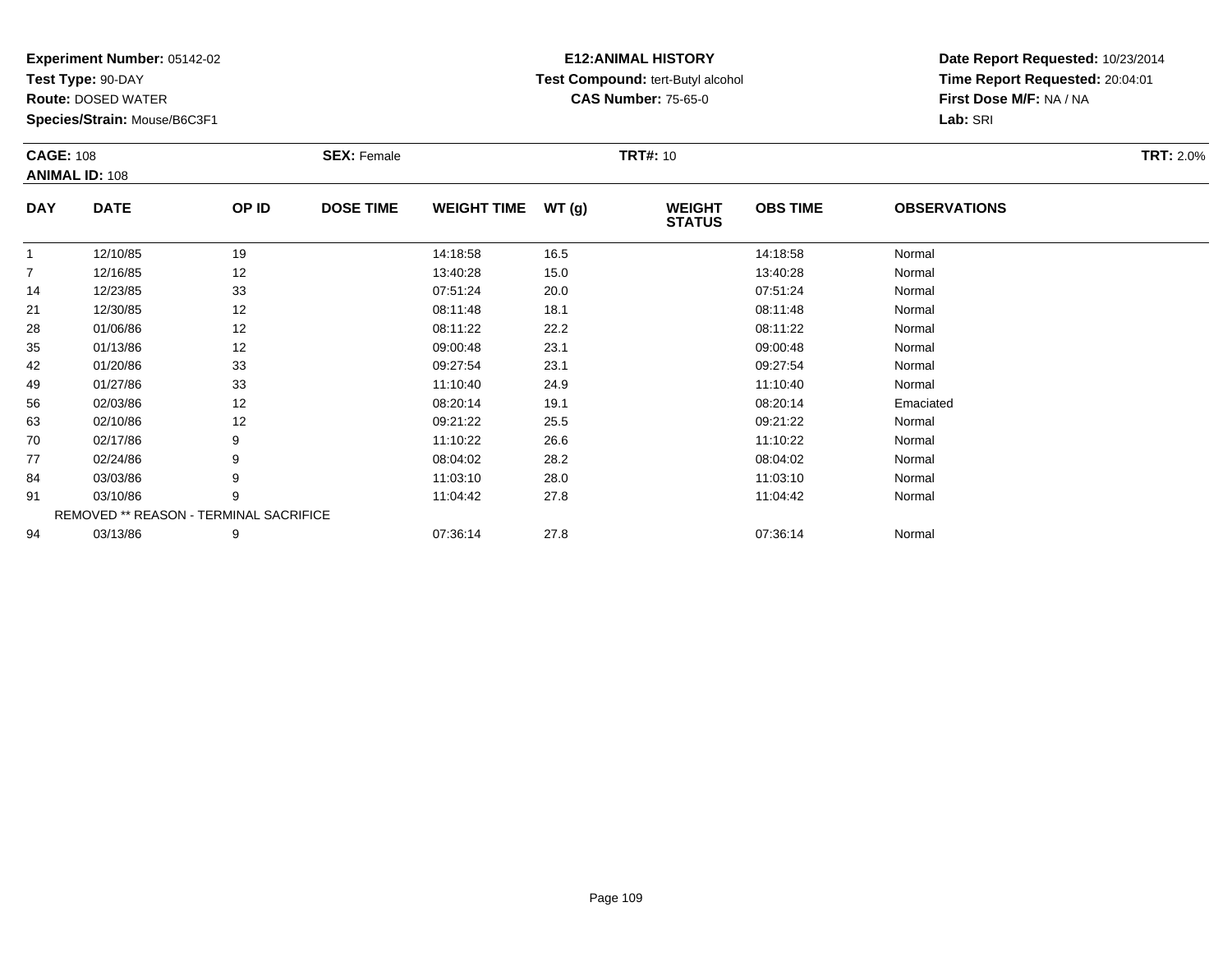**Test Type:** 90-DAY

**Route:** DOSED WATER

**Species/Strain:** Mouse/B6C3F1

## **E12:ANIMAL HISTORY Test Compound:** tert-Butyl alcohol **CAS Number:** 75-65-0

|                | <b>CAGE: 109</b><br><b>ANIMAL ID: 109</b> |       | <b>SEX: Female</b> |                    |       | <b>TRT#: 10</b>                |                 | <b>TRT: 2.0%</b>    |  |
|----------------|-------------------------------------------|-------|--------------------|--------------------|-------|--------------------------------|-----------------|---------------------|--|
| <b>DAY</b>     | <b>DATE</b>                               | OP ID | <b>DOSE TIME</b>   | <b>WEIGHT TIME</b> | WT(g) | <b>WEIGHT</b><br><b>STATUS</b> | <b>OBS TIME</b> | <b>OBSERVATIONS</b> |  |
|                | 12/10/85                                  | 19    |                    | 14:19:56           | 15.3  |                                | 14:19:56        | Normal              |  |
| $\overline{7}$ | 12/16/85                                  | 12    |                    | 13:41:04           | 17.1  |                                | 13:41:04        | Normal              |  |
| 14             | 12/23/85                                  | 33    |                    | 07:52:10           | 18.0  |                                | 07:52:10        | Normal              |  |
| 21             | 12/30/85                                  | 12    |                    | 08:12:32           | 19.3  |                                | 08:12:32        | Normal              |  |
| 28             | 01/06/86                                  | 12    |                    | 08:08:40           | 21.1  |                                | 08:08:40        | Normal              |  |
| 35             | 01/13/86                                  | 12    |                    | 08:58:10           | 18.7  |                                | 08:58:10        | Normal              |  |
| 42             | 01/20/86                                  | 33    |                    | 09:28:34           | 22.3  |                                | 09:28:34        | Normal              |  |
| 49             | 01/27/86                                  | 33    |                    | 11:11:20           | 20.0  |                                | 11:11:20        | Normal              |  |
| 56             | 02/03/86                                  | 12    |                    | 08:21:28           | 23.0  |                                | 08:21:28        | Normal              |  |
| 63             | 02/10/86                                  | 12    |                    | 09:22:00           | 24.5  |                                | 09:22:00        | Normal              |  |
|                | REMOVED ** REASON - NATURAL DEATH         |       |                    |                    |       |                                |                 |                     |  |
| 65             | 02/12/86                                  | 33    |                    | 08:19:02           | 24.1  |                                | 08:19:02        | Normal              |  |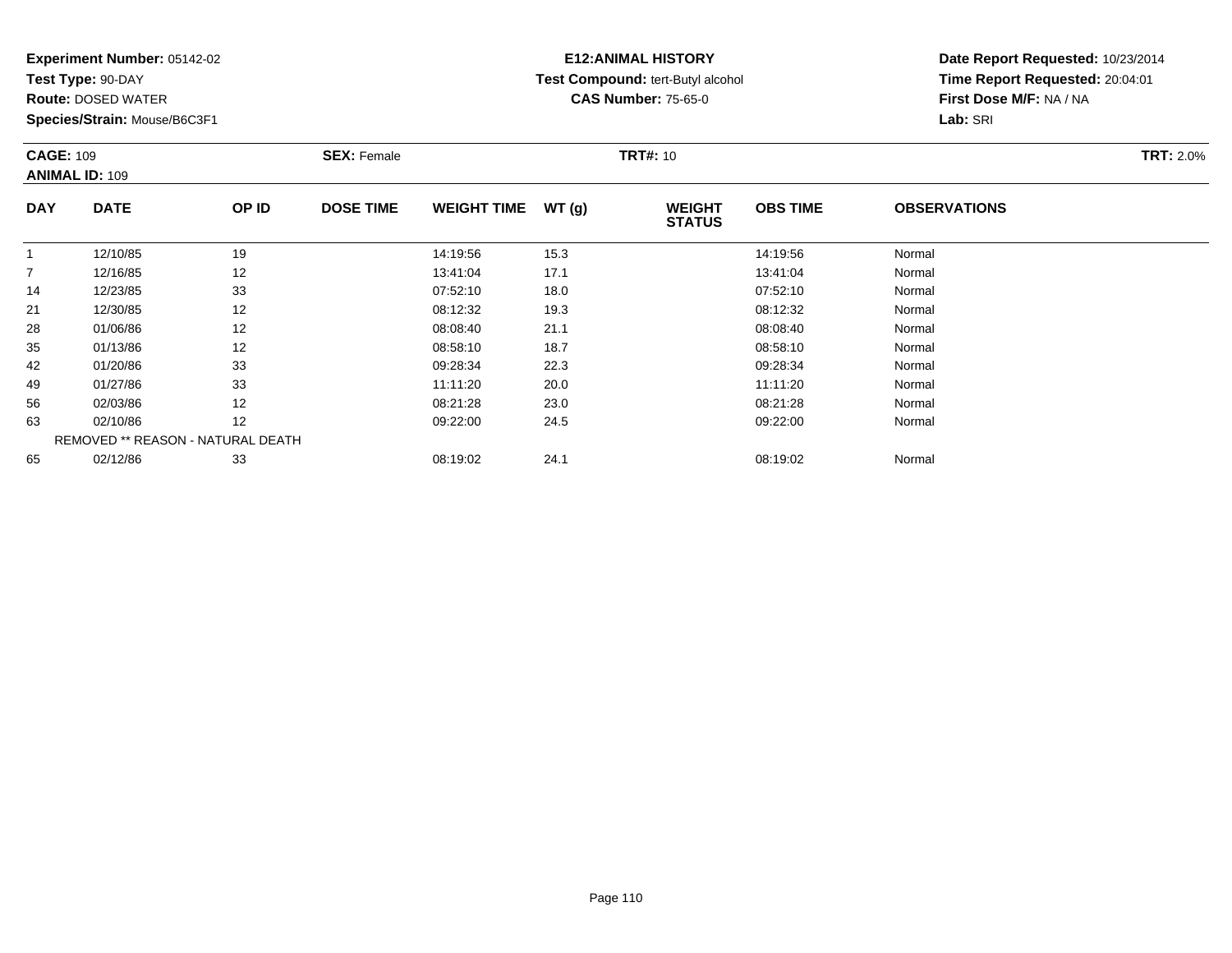**Test Type:** 90-DAY

**Route:** DOSED WATER

**Species/Strain:** Mouse/B6C3F1

#### **E12:ANIMAL HISTORY Test Compound:** tert-Butyl alcohol **CAS Number:** 75-65-0

|                | <b>CAGE: 110</b><br><b>ANIMAL ID: 110</b> |       | <b>SEX: Female</b> |                    |       | <b>TRT#: 10</b>                | <b>TRT: 2.0%</b> |                     |  |
|----------------|-------------------------------------------|-------|--------------------|--------------------|-------|--------------------------------|------------------|---------------------|--|
| <b>DAY</b>     | <b>DATE</b>                               | OP ID | <b>DOSE TIME</b>   | <b>WEIGHT TIME</b> | WT(g) | <b>WEIGHT</b><br><b>STATUS</b> | <b>OBS TIME</b>  | <b>OBSERVATIONS</b> |  |
| $\mathbf{1}$   | 12/10/85                                  | 19    |                    | 14:20:42           | 15.8  |                                | 14:20:42         | Normal              |  |
| $\overline{7}$ | 12/16/85                                  | 12    |                    | 13:41:44           | 18.3  |                                | 13:41:44         | Normal              |  |
| 14             | 12/23/85                                  | 33    |                    | 07:48:44           | 20.2  |                                | 07:48:44         | Normal              |  |
| 21             | 12/30/85                                  | 12    |                    | 08:09:30           | 21.6  |                                | 08:09:30         | Normal              |  |
| 28             | 01/06/86                                  | 12    |                    | 08:09:28           | 19.6  |                                | 08:09:28         | Normal              |  |
| 35             | 01/13/86                                  | 12    |                    | 08:58:58           | 23.0  |                                | 08:58:58         | Normal              |  |
| 42             | 01/20/86                                  | 33    |                    | 09:29:32           | 23.4  |                                | 09:29:32         | Normal              |  |
| 49             | 01/27/86                                  | 33    |                    | 11:12:50           | 19.4  |                                | 11:12:50         | Normal              |  |
| 56             | 02/03/86                                  | 12    |                    | 08:21:58           | 25.7  |                                | 08:21:58         | Normal              |  |
| 63             | 02/10/86                                  | 12    |                    | 09:22:26           | 26.6  |                                | 09:22:26         | Normal              |  |
| 70             | 02/17/86                                  | 9     |                    | 11:11:10           | 26.0  |                                | 11:11:10         | Normal              |  |
| 77             | 02/24/86                                  | 9     |                    | 08:04:38           | 27.7  |                                | 08:04:38         | Normal              |  |
| 84             | 03/03/86                                  | 9     |                    | 11:03:46           | 27.2  |                                | 11:03:46         | Normal              |  |
| 91             | 03/10/86                                  | 9     |                    | 11:05:36           | 28.5  |                                | 11:05:36         | Normal              |  |
|                | REMOVED ** REASON - TERMINAL SACRIFICE    |       |                    |                    |       |                                |                  |                     |  |
| 96             | 03/15/86                                  | 19    |                    | 07:25:04           | 28.1  |                                | 07:25:04         | Normal              |  |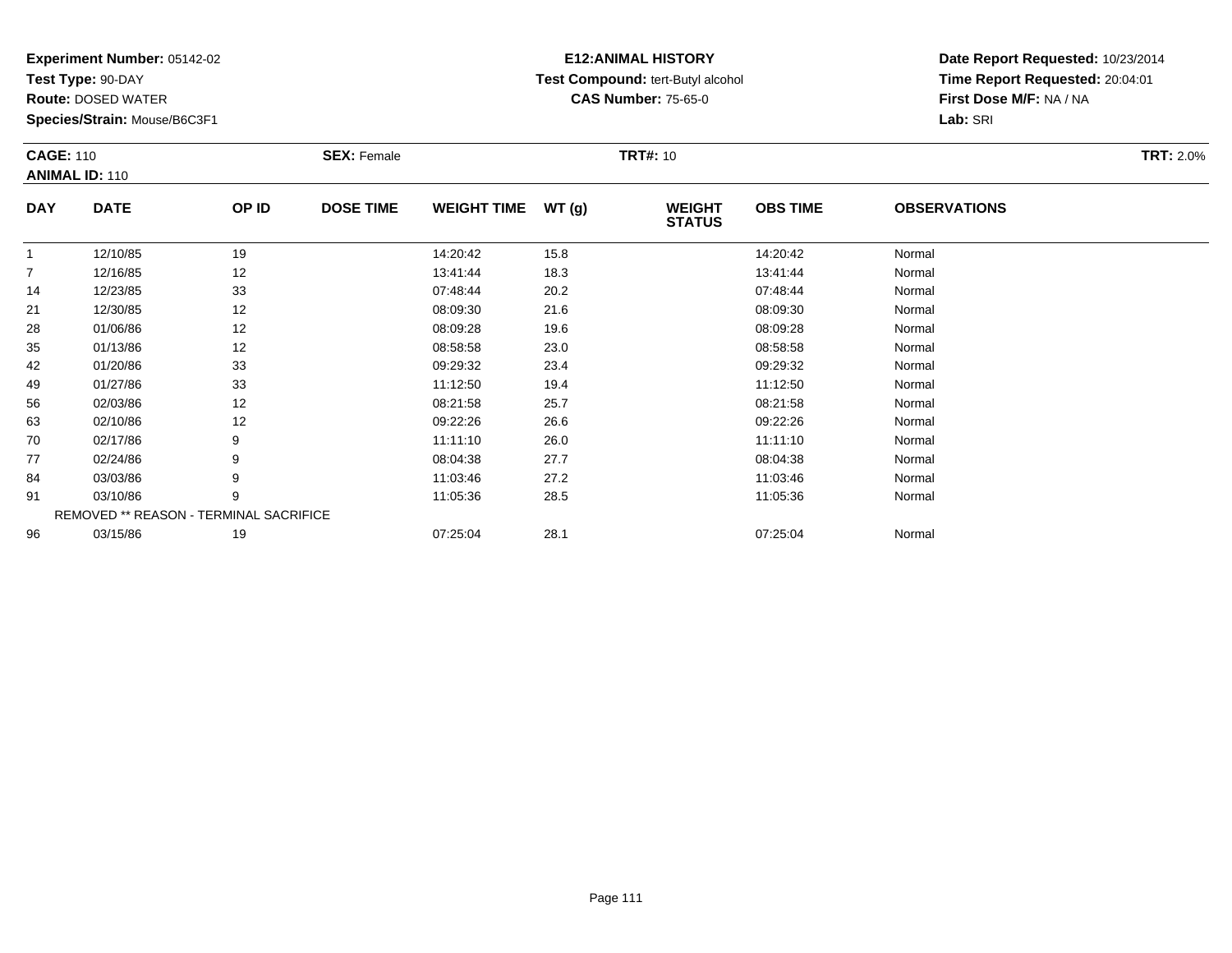**Test Type:** 90-DAY

96

**Route:** DOSED WATER

**Species/Strain:** Mouse/B6C3F1

#### **E12:ANIMAL HISTORY Test Compound:** tert-Butyl alcohol **CAS Number:** 75-65-0

**Date Report Requested:** 10/23/2014**Time Report Requested:** 20:04:01**First Dose M/F:** NA / NA**Lab:** SRI

|                | <b>CAGE: 111</b><br><b>ANIMAL ID: 111</b>     |       | <b>SEX: Female</b> |                    |       | <b>TRT#: 12</b>                |                 |                     |  |  |  |
|----------------|-----------------------------------------------|-------|--------------------|--------------------|-------|--------------------------------|-----------------|---------------------|--|--|--|
| <b>DAY</b>     | <b>DATE</b>                                   | OP ID | <b>DOSE TIME</b>   | <b>WEIGHT TIME</b> | WT(g) | <b>WEIGHT</b><br><b>STATUS</b> | <b>OBS TIME</b> | <b>OBSERVATIONS</b> |  |  |  |
|                | 12/10/85                                      | 19    |                    | 14:45:30           | 16.6  |                                | 14:45:30        | Normal              |  |  |  |
| $\overline{7}$ | 12/16/85                                      | 12    |                    | 14:19:42           | 16.6  |                                | 14:19:42        | Normal              |  |  |  |
| 14             | 12/23/85                                      | 33    |                    | 09:03:42           | 16.3  |                                | 09:03:42        | Normal              |  |  |  |
| 21             | 12/30/85                                      | 12    |                    | 09:10:08           | 21.2  |                                | 09:10:08        | Normal              |  |  |  |
| 28             | 01/06/86                                      | 12    |                    | 08:41:02           | 20.4  |                                | 08:41:02        | Normal              |  |  |  |
| 35             | 01/13/86                                      | 12    |                    | 08:49:46           | 21.7  |                                | 08:49:46        | Normal              |  |  |  |
| 42             | 01/20/86                                      | 33    |                    | 11:06:12           | 23.6  |                                | 11:06:12        | Normal              |  |  |  |
| 49             | 01/27/86                                      | 33    |                    | 09:02:28           | 23.7  |                                | 09:02:28        | Normal              |  |  |  |
| 56             | 02/03/86                                      | 12    |                    | 07:52:36           | 24.5  |                                | 07:52:36        | Normal              |  |  |  |
| 63             | 02/10/86                                      | 12    |                    | 10:47:10           | 20.2  |                                | 10:47:10        | Normal              |  |  |  |
| 70             | 02/17/86                                      | 9     |                    | 11:40:10           | 24.9  |                                | 11:40:10        | Normal              |  |  |  |
| 77             | 02/24/86                                      | 9     |                    | 08:38:20           | 21.8  |                                | 08:38:20        | Normal              |  |  |  |
| 84             | 03/03/86                                      | 9     |                    | 13:15:28           | 22.6  |                                | 13:15:28        | Normal              |  |  |  |
| 91             | 03/10/86                                      | 9     |                    | 08:26:38           | 25.0  |                                | 08:26:38        | Normal              |  |  |  |
|                | <b>REMOVED ** REASON - TERMINAL SACRIFICE</b> |       |                    |                    |       |                                |                 |                     |  |  |  |

6 03/15/86 19 19 07:19:46 25.1 05 07:19:46 07:19:46 07:19:46 07:19:46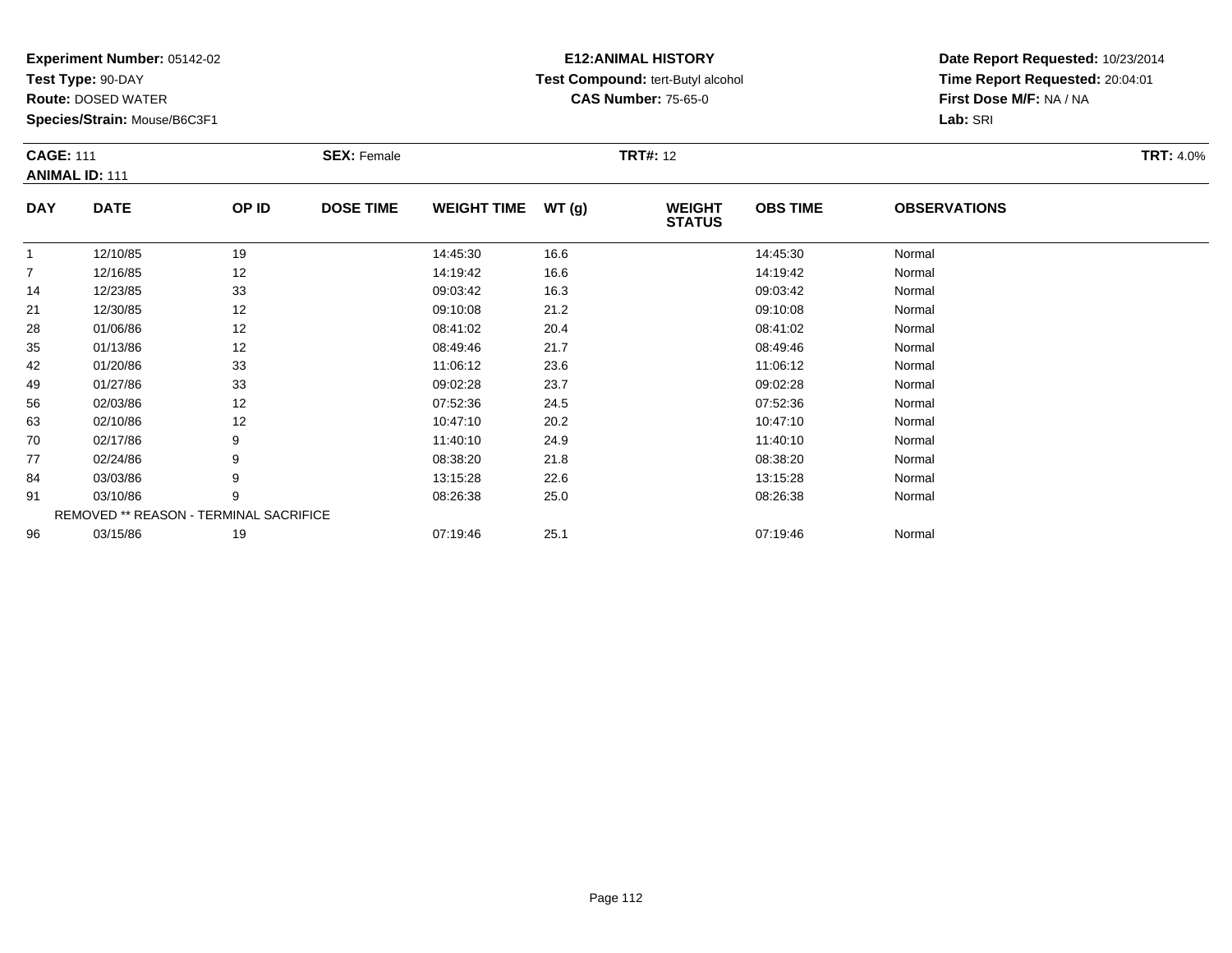| Experiment Number: 05142-02 |  |  |
|-----------------------------|--|--|
|-----------------------------|--|--|

**Test Type:** 90-DAY

**Route:** DOSED WATER

**Species/Strain:** Mouse/B6C3F1

## **E12:ANIMAL HISTORY Test Compound:** tert-Butyl alcohol **CAS Number:** 75-65-0

| <b>CAGE: 112</b><br><b>ANIMAL ID: 112</b> |             | <b>SEX: Female</b>                |                  |                    | <b>TRT#: 12</b> |                                | <b>TRT: 4.0%</b> |                     |  |
|-------------------------------------------|-------------|-----------------------------------|------------------|--------------------|-----------------|--------------------------------|------------------|---------------------|--|
| <b>DAY</b>                                | <b>DATE</b> | OP ID                             | <b>DOSE TIME</b> | <b>WEIGHT TIME</b> | WT(g)           | <b>WEIGHT</b><br><b>STATUS</b> | <b>OBS TIME</b>  | <b>OBSERVATIONS</b> |  |
|                                           | 12/10/85    | 19                                |                  | 14:46:52           | 16.1            |                                | 14:46:52         | Normal              |  |
| $\overline{7}$                            | 12/16/85    | 12                                |                  | 14:23:08           | 17.0            |                                | 14:23:08         | Normal              |  |
| 14                                        | 12/23/85    | 33                                |                  | 09:04:30           | 19.5            |                                | 09:04:30         | Normal              |  |
| 21                                        | 12/30/85    | 12                                |                  | 09:10:54           | 21.0            |                                | 09:10:54         | Normal              |  |
| 28                                        | 01/06/86    | $12 \overline{ }$                 |                  | 08:41:40           | 20.6            |                                | 08:41:40         | Normal              |  |
|                                           |             | REMOVED ** REASON - NATURAL DEATH |                  |                    |                 |                                |                  |                     |  |
| 32                                        | 01/10/86    | 12                                |                  | 07:49:40           | 24.5            |                                | 07:49:40         | Normal              |  |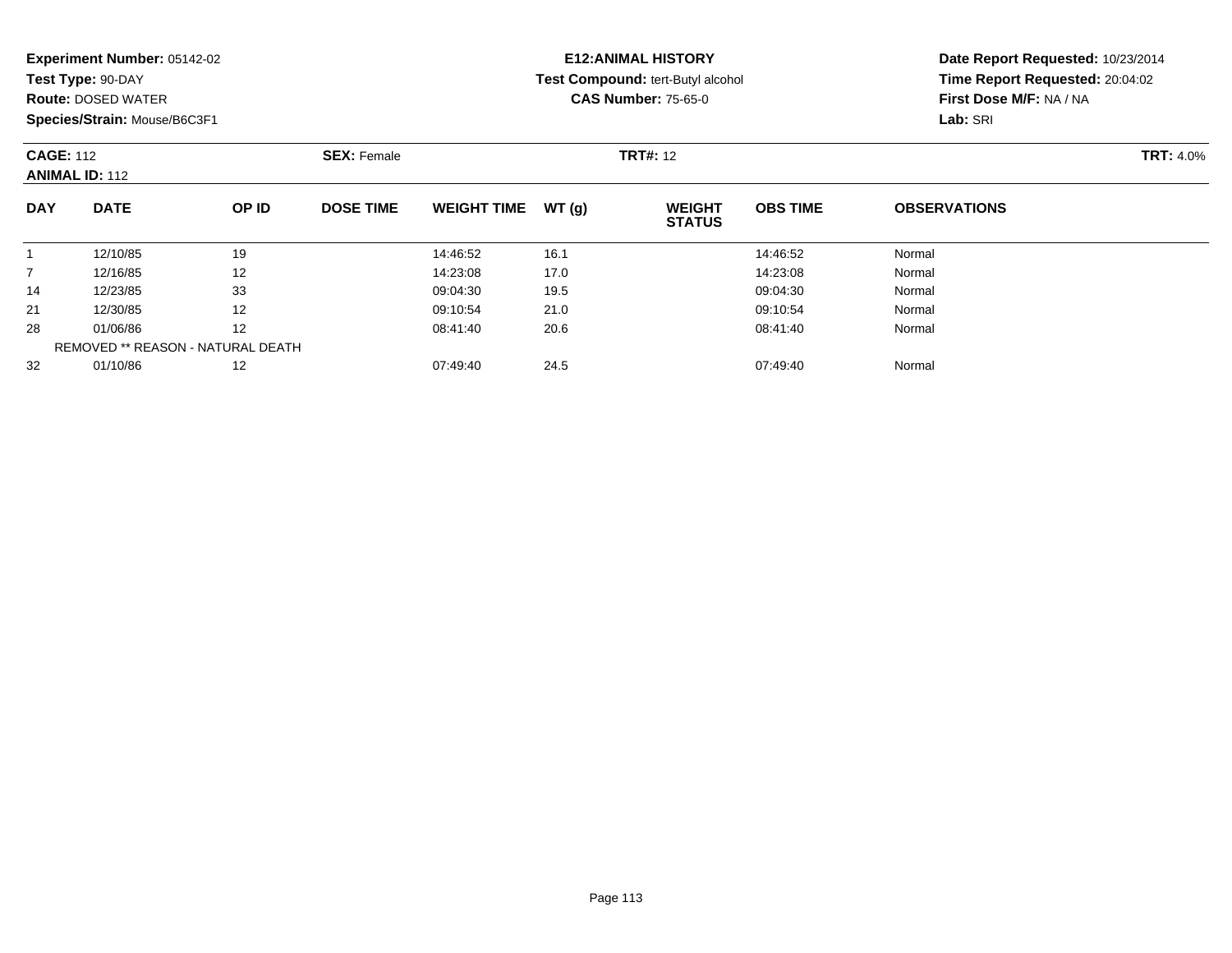**Test Type:** 90-DAY

**Route:** DOSED WATER

**Species/Strain:** Mouse/B6C3F1

## **E12:ANIMAL HISTORY Test Compound:** tert-Butyl alcohol **CAS Number:** 75-65-0

|                | <b>CAGE: 113</b><br><b>ANIMAL ID: 113</b> |       | <b>SEX: Female</b> |                    |       | <b>TRT#: 12</b>                | <b>TRT: 4.0%</b> |                     |  |
|----------------|-------------------------------------------|-------|--------------------|--------------------|-------|--------------------------------|------------------|---------------------|--|
| <b>DAY</b>     | <b>DATE</b>                               | OP ID | <b>DOSE TIME</b>   | <b>WEIGHT TIME</b> | WT(g) | <b>WEIGHT</b><br><b>STATUS</b> | <b>OBS TIME</b>  | <b>OBSERVATIONS</b> |  |
| $\overline{1}$ | 12/10/85                                  | 19    |                    | 14:47:46           | 15.8  |                                | 14:47:46         | Normal              |  |
| 7              | 12/16/85                                  | 12    |                    | 14:23:48           | 16.8  |                                | 14:23:48         | Normal              |  |
| 14             | 12/23/85                                  | 33    |                    | 09:05:04           | 18.8  |                                | 09:05:04         | Normal              |  |
| 21             | 12/30/85                                  | 12    |                    | 09:11:52           | 19.8  |                                | 09:11:52         | Normal              |  |
| 28             | 01/06/86                                  | 12    |                    | 08:42:12           | 20.8  |                                | 08:42:12         | Normal              |  |
| 35             | 01/13/86                                  | 12    |                    | 08:50:32           | 21.1  |                                | 08:50:32         | Normal              |  |
| 42             | 01/20/86                                  | 33    |                    | 11:03:26           | 22.4  |                                | 11:03:26         | Normal              |  |
| 49             | 01/27/86                                  | 33    |                    | 08:59:12           | 23.3  |                                | 08:59:12         | Normal              |  |
| 56             | 02/03/86                                  | 12    |                    | 07:51:02           | 23.9  |                                | 07:51:02         | Normal              |  |
| 63             | 02/10/86                                  | 12    |                    | 10:45:20           | 24.3  |                                | 10:45:20         | Normal              |  |
| 70             | 02/17/86                                  | 9     |                    | 11:41:00           | 20.6  |                                | 11:41:00         | Normal              |  |
| 77             | 02/24/86                                  | 9     |                    | 08:39:08           | 23.8  |                                | 08:39:08         | Normal              |  |
| 84             | 03/03/86                                  | 9     |                    | 13:17:12           | 23.9  |                                | 13:17:12         | Normal              |  |
| 91             | 03/10/86                                  | 9     |                    | 08:28:32           | 24.5  |                                | 08:28:32         | Normal              |  |
|                | REMOVED ** REASON - TERMINAL SACRIFICE    |       |                    |                    |       |                                |                  |                     |  |
| 96             | 03/15/86                                  | 19    |                    | 07:13:08           | 24.9  |                                | 07:13:08         | Normal              |  |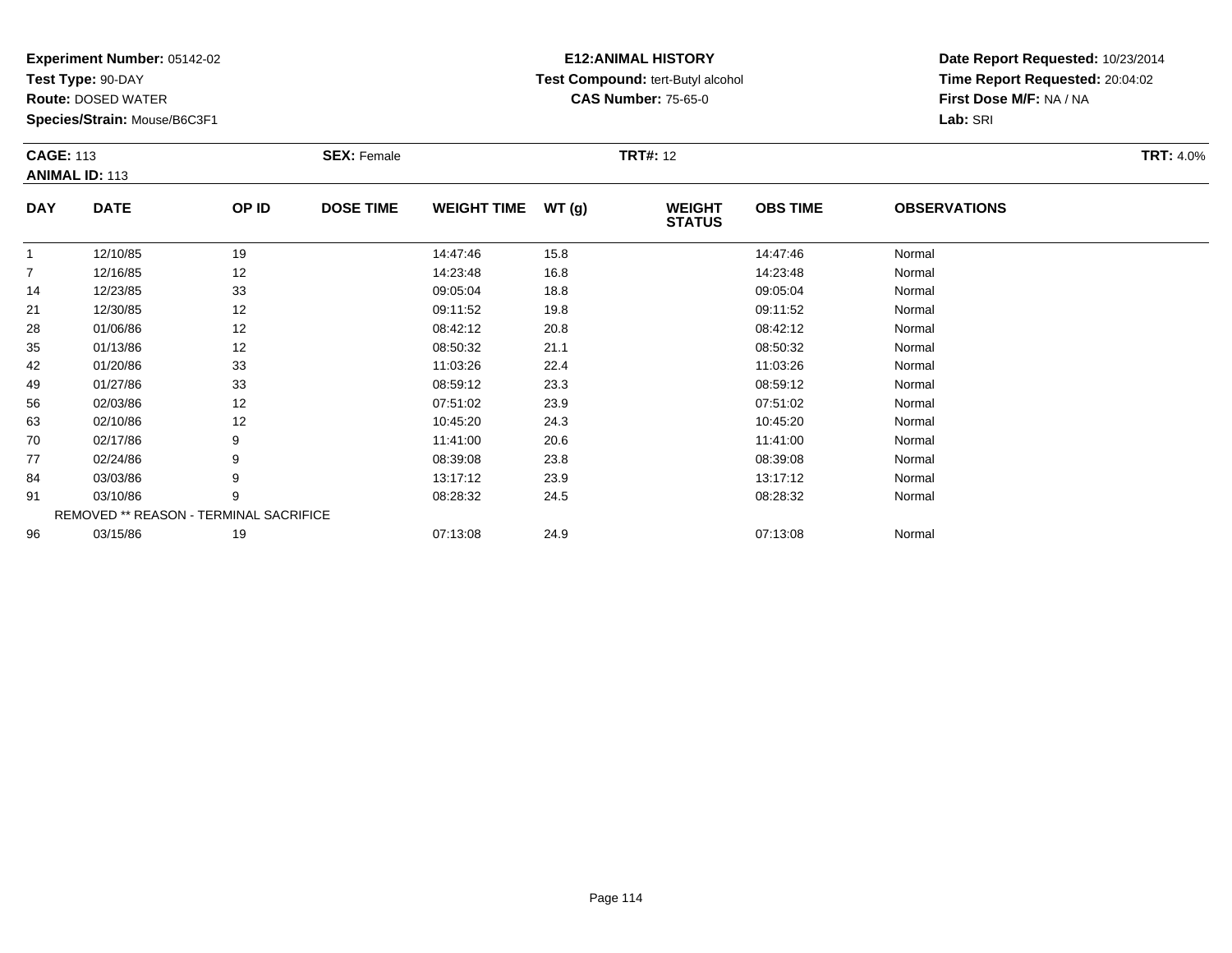**Test Type:** 90-DAY

**Route:** DOSED WATER

**Species/Strain:** Mouse/B6C3F1

## **E12:ANIMAL HISTORY Test Compound:** tert-Butyl alcohol **CAS Number:** 75-65-0

| <b>CAGE: 114</b> | <b>ANIMAL ID: 114</b> |                                        | <b>SEX: Female</b> |                    |       | <b>TRT#: 12</b>                |                 |                     | <b>TRT: 4.0%</b> |
|------------------|-----------------------|----------------------------------------|--------------------|--------------------|-------|--------------------------------|-----------------|---------------------|------------------|
| <b>DAY</b>       | <b>DATE</b>           | OP ID                                  | <b>DOSE TIME</b>   | <b>WEIGHT TIME</b> | WT(g) | <b>WEIGHT</b><br><b>STATUS</b> | <b>OBS TIME</b> | <b>OBSERVATIONS</b> |                  |
|                  | 12/10/85              | 19                                     |                    | 14:48:40           | 16.5  |                                | 14:48:40        | Normal              |                  |
| $\overline{7}$   | 12/16/85              | 12                                     |                    | 14:24:32           | 17.8  |                                | 14:24:32        | Normal              |                  |
| 14               | 12/23/85              | 33                                     |                    | 09:05:46           | 19.5  |                                | 09:05:46        | Normal              |                  |
| 21               | 12/30/85              | 12                                     |                    | 09:13:04           | 21.5  |                                | 09:13:04        | Normal              |                  |
| 28               | 01/06/86              | 12                                     |                    | 08:39:26           | 22.0  |                                | 08:39:26        | Normal              |                  |
| 35               | 01/13/86              | 12                                     |                    | 08:48:14           | 22.5  |                                | 08:48:14        | Normal              |                  |
| 42               | 01/20/86              | 33                                     |                    | 11:03:56           | 22.1  |                                | 11:03:56        | <b>Ruffled Fur</b>  |                  |
| 49               | 01/27/86              | 33                                     |                    | 09:00:12           | 23.9  |                                | 09:00:12        | Alopecia            |                  |
| 56               | 02/03/86              | 12                                     |                    | 07:51:34           | 20.4  |                                | 07:51:34        | Normal              |                  |
| 63               | 02/10/86              | 12                                     |                    | 10:45:52           | 24.6  |                                | 10:45:52        | Normal              |                  |
| 70               | 02/17/86              | 9                                      |                    | 11:41:46           | 24.1  |                                | 11:41:46        | Normal              |                  |
| 77               | 02/24/86              | 9                                      |                    | 08:39:50           | 25.1  |                                | 08:39:50        | Normal              |                  |
| 84               | 03/03/86              | 9                                      |                    | 13:17:50           | 22.2  |                                | 13:17:50        | Normal              |                  |
| 91               | 03/10/86              | 9                                      |                    | 08:29:52           | 24.0  |                                | 08:29:52        | Normal              |                  |
|                  |                       | REMOVED ** REASON - TERMINAL SACRIFICE |                    |                    |       |                                |                 |                     |                  |
| 96               | 03/15/86              | 19                                     |                    | 07:39:46           | 25.6  |                                | 07:39:46        | Normal              |                  |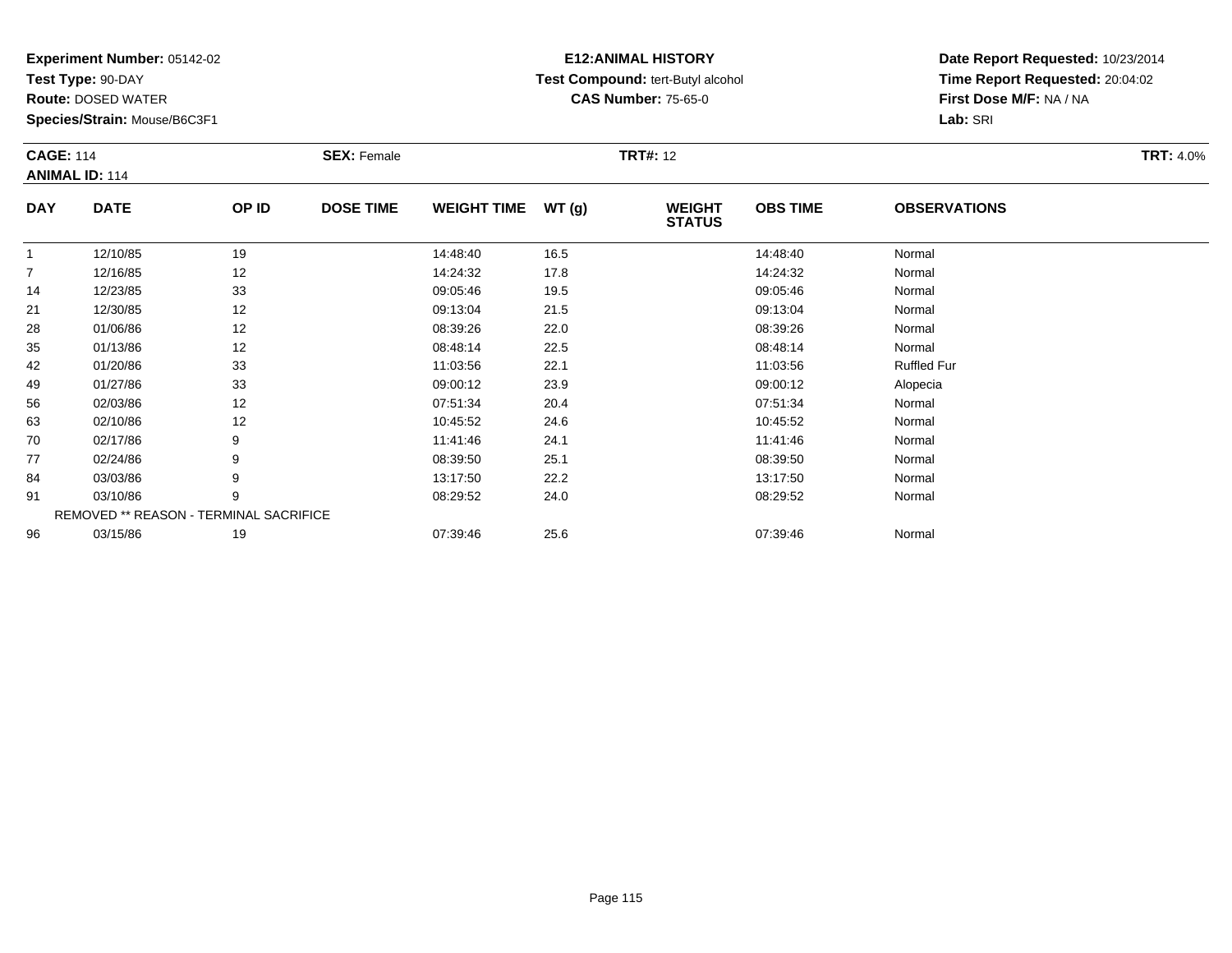**Test Type:** 90-DAY

**Route:** DOSED WATER

**Species/Strain:** Mouse/B6C3F1

## **E12:ANIMAL HISTORY Test Compound:** tert-Butyl alcohol **CAS Number:** 75-65-0

|             | <b>CAGE: 115</b><br><b>ANIMAL ID: 115</b> |       | <b>SEX: Female</b> |                    |       | <b>TRT#: 12</b>                | <b>TRT: 4.0%</b> |                     |  |
|-------------|-------------------------------------------|-------|--------------------|--------------------|-------|--------------------------------|------------------|---------------------|--|
| <b>DAY</b>  | <b>DATE</b>                               | OP ID | <b>DOSE TIME</b>   | <b>WEIGHT TIME</b> | WT(g) | <b>WEIGHT</b><br><b>STATUS</b> | <b>OBS TIME</b>  | <b>OBSERVATIONS</b> |  |
| $\mathbf 1$ | 12/10/85                                  | 19    |                    | 14:49:26           | 17.1  |                                | 14:49:26         | Normal              |  |
| 7           | 12/16/85                                  | 12    |                    | 14:25:06           | 17.8  |                                | 14:25:06         | Normal              |  |
| 14          | 12/23/85                                  | 33    |                    | 09:03:00           | 17.0  |                                | 09:03:00         | Normal              |  |
| 21          | 12/30/85                                  | 12    |                    | 09:09:32           | 21.6  |                                | 09:09:32         | Normal              |  |
| 28          | 01/06/86                                  | 12    |                    | 08:40:00           | 23.4  |                                | 08:40:00         | Normal              |  |
| 35          | 01/13/86                                  | 12    |                    | 08:48:48           | 21.0  |                                | 08:48:48         | Normal              |  |
| 42          | 01/20/86                                  | 33    |                    | 11:05:24           | 24.2  |                                | 11:05:24         | Normal              |  |
| 49          | 01/27/86                                  | 33    |                    | 09:01:10           | 25.4  |                                | 09:01:10         | Normal              |  |
| 56          | 02/03/86                                  | 12    |                    | 07:52:08           | 26.2  |                                | 07:52:08         | Normal              |  |
| 63          | 02/10/86                                  | 12    |                    | 10:46:30           | 25.4  |                                | 10:46:30         | Normal              |  |
| 70          | 02/17/86                                  | 9     |                    | 11:42:22           | 23.5  |                                | 11:42:22         | Normal              |  |
| 77          | 02/24/86                                  | 9     |                    | 08:40:26           | 27.7  |                                | 08:40:26         | Normal              |  |
| 84          | 03/03/86                                  | 9     |                    | 13:18:40           | 26.2  |                                | 13:18:40         | Normal              |  |
| 91          | 03/10/86                                  | 9     |                    | 11:08:24           | 26.3  |                                | 11:08:24         | Normal              |  |
|             | REMOVED ** REASON - TERMINAL SACRIFICE    |       |                    |                    |       |                                |                  |                     |  |
| 94          | 03/13/86                                  | 9     |                    | 08:24:48           | 26.0  |                                | 08:24:48         | Normal              |  |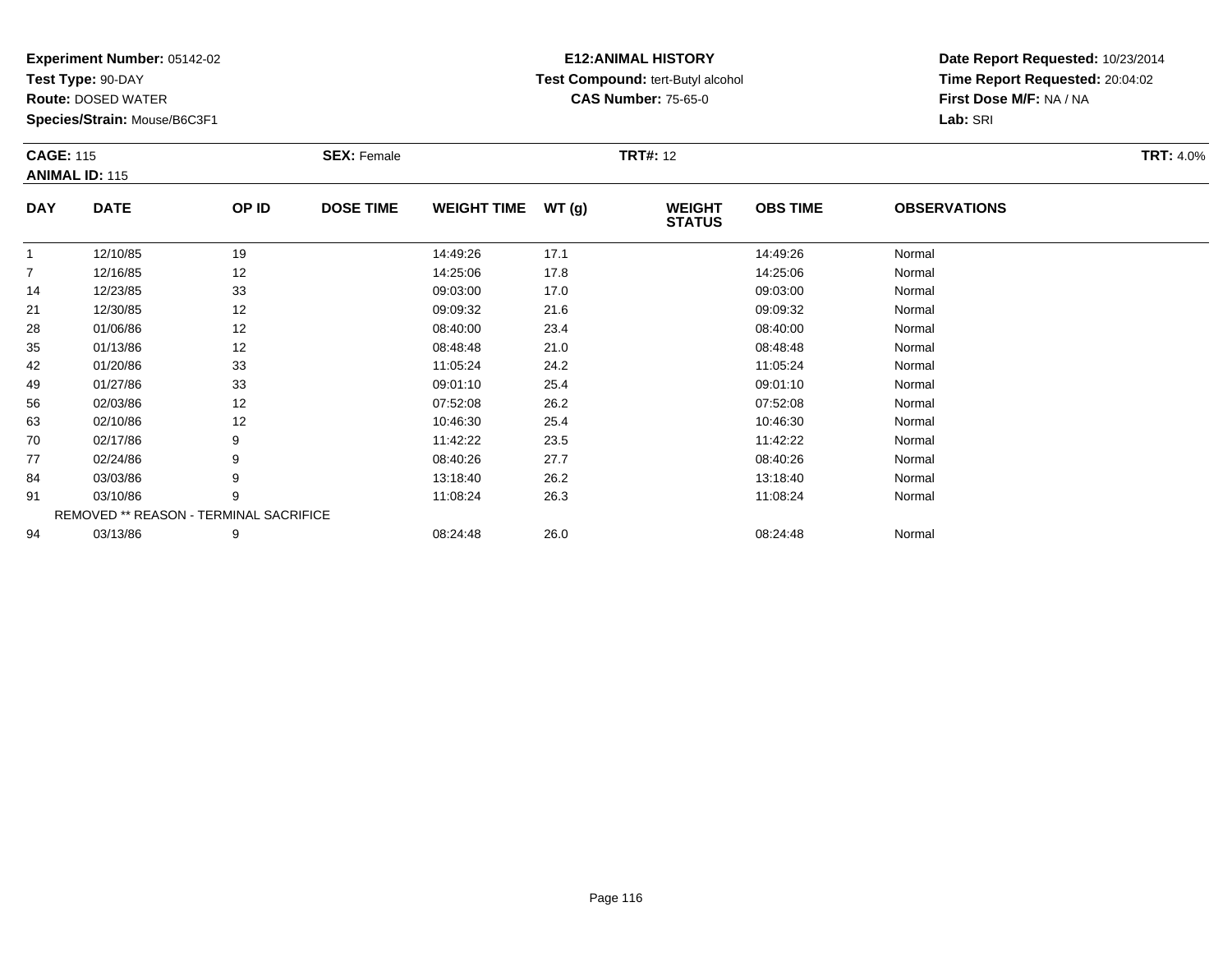**Test Type:** 90-DAY

**Route:** DOSED WATER

**Species/Strain:** Mouse/B6C3F1

# **E12:ANIMAL HISTORY Test Compound:** tert-Butyl alcohol **CAS Number:** 75-65-0

|                | <b>CAGE: 116</b><br><b>ANIMAL ID: 116</b> |                                   | <b>SEX: Female</b> |                    |       | <b>TRT#: 12</b>                | <b>TRT: 4.0%</b> |                     |  |
|----------------|-------------------------------------------|-----------------------------------|--------------------|--------------------|-------|--------------------------------|------------------|---------------------|--|
| <b>DAY</b>     | <b>DATE</b>                               | OP ID                             | <b>DOSE TIME</b>   | <b>WEIGHT TIME</b> | WT(g) | <b>WEIGHT</b><br><b>STATUS</b> | <b>OBS TIME</b>  | <b>OBSERVATIONS</b> |  |
|                | 12/10/85                                  | 19                                |                    | 14:51:12           | 16.4  |                                | 14:51:12         | Normal              |  |
| $\overline{7}$ | 12/16/85                                  | 12                                |                    | 14:51:56           | 16.0  |                                | 14:51:56         | Normal              |  |
| 14             | 12/23/85                                  | 33                                |                    | 08:16:26           | 18.4  |                                | 08:16:26         | Normal              |  |
| 21             | 12/30/85                                  | 12                                |                    | 08:56:08           | 18.1  |                                | 08:56:08         | Normal              |  |
| 28             | 01/06/86                                  | 12                                |                    | 08:12:58           | 17.9  |                                | 08:12:58         | Normal              |  |
| 35             | 01/13/86                                  | 12                                |                    | 08:40:52           | 18.1  |                                | 08:40:52         | Normal              |  |
| 42             | 01/20/86                                  | 33                                |                    | 10:40:52           | 20.0  |                                | 10:40:52         | Normal              |  |
| 49             | 01/27/86                                  | 33                                |                    | 09:16:38           | 21.4  |                                | 09:16:38         | Normal              |  |
| 56             | 02/03/86                                  | 12                                |                    | 08:18:50           | 22.1  |                                | 08:18:50         | Normal              |  |
|                |                                           | REMOVED ** REASON - NATURAL DEATH |                    |                    |       |                                |                  |                     |  |
| 58             | 02/05/86                                  | 33                                |                    | 07:58:44           | 24.8  |                                | 07:58:44         | Normal              |  |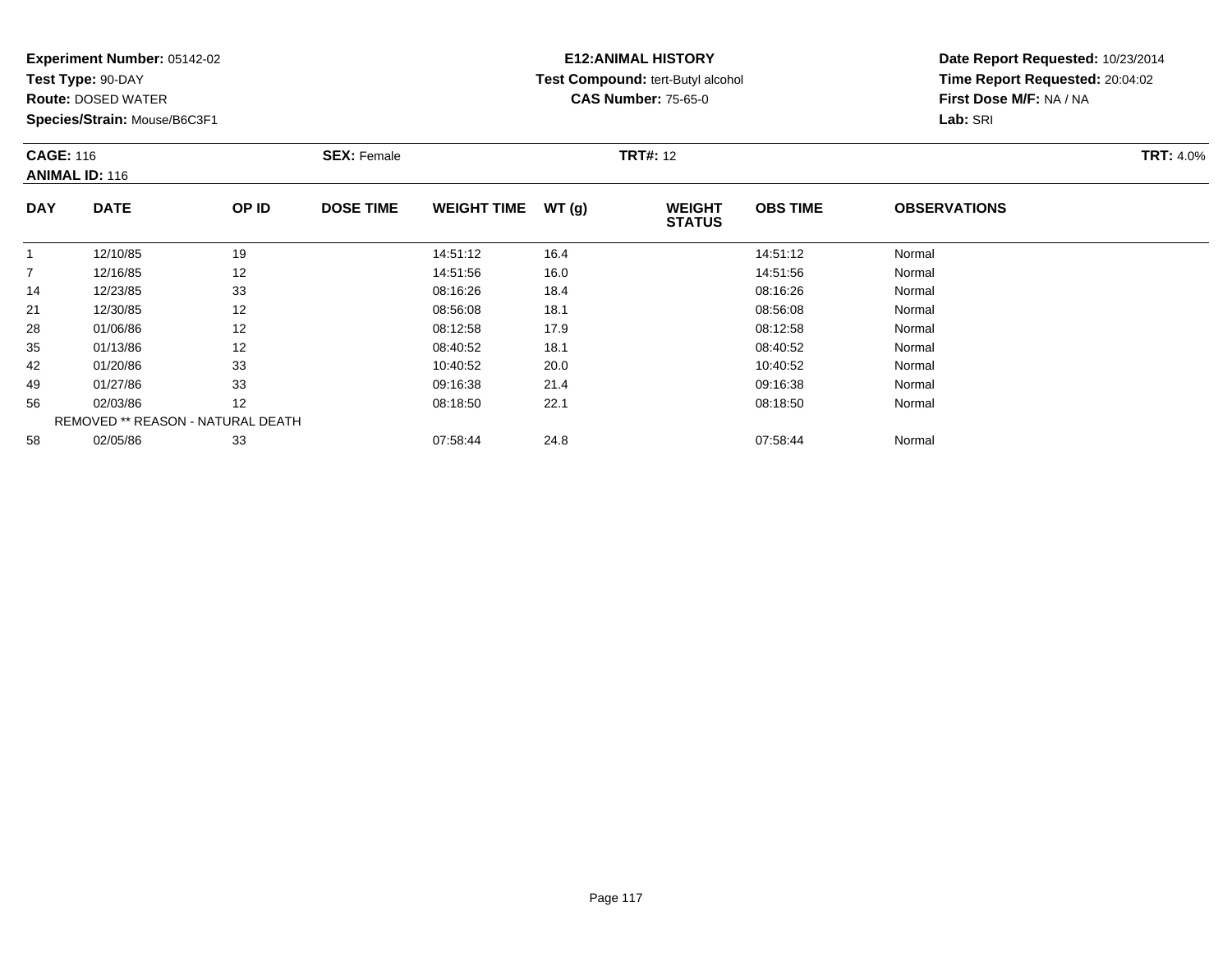**Test Type:** 90-DAY

**Route:** DOSED WATER

**Species/Strain:** Mouse/B6C3F1

## **E12:ANIMAL HISTORY Test Compound:** tert-Butyl alcohol **CAS Number:** 75-65-0

| <b>CAGE: 117</b><br><b>ANIMAL ID: 117</b> |                                   | <b>SEX: Female</b> |                  |                    | <b>TRT#: 12</b> | <b>TRT: 4.0%</b>               |                 |                     |  |
|-------------------------------------------|-----------------------------------|--------------------|------------------|--------------------|-----------------|--------------------------------|-----------------|---------------------|--|
| <b>DAY</b>                                | <b>DATE</b>                       | OP ID              | <b>DOSE TIME</b> | <b>WEIGHT TIME</b> | WT(g)           | <b>WEIGHT</b><br><b>STATUS</b> | <b>OBS TIME</b> | <b>OBSERVATIONS</b> |  |
| -1                                        | 12/10/85                          | 19                 |                  | 14:52:42           | 16.0            |                                | 14:52:42        | Normal              |  |
| $\overline{7}$                            | 12/16/85                          | 12                 |                  | 14:52:32           | 17.0            |                                | 14:52:32        | Normal              |  |
| 14                                        | 12/23/85                          | 33                 |                  | 08:17:32           | 19.6            |                                | 08:17:32        | Normal              |  |
| 21                                        | 12/30/85                          | 12                 |                  | 08:56:58           | 20.3            |                                | 08:56:58        | Normal              |  |
| 28                                        | 01/06/86                          | 12                 |                  | 08:13:34           | 21.2            |                                | 08:13:34        | Normal              |  |
| 35                                        | 01/13/86                          | 12                 |                  | 08:41:34           | 21.9            |                                | 08:41:34        | Normal              |  |
| 42                                        | 01/20/86                          | 33                 |                  | 10:41:42           | 22.7            |                                | 10:41:42        | Normal              |  |
| 49                                        | 01/27/86                          | 33                 |                  | 09:17:18           | 20.5            |                                | 09:17:18        | Normal              |  |
| 56                                        | 02/03/86                          | 12                 |                  | 08:17:08           | 18.7            |                                | 08:17:08        | Emaciated           |  |
|                                           | REMOVED ** REASON - NATURAL DEATH |                    |                  |                    |                 |                                |                 |                     |  |
| 62                                        | 02/09/86                          | 33                 |                  | 08:54:38           | 26.4            |                                | 08:54:38        | Normal              |  |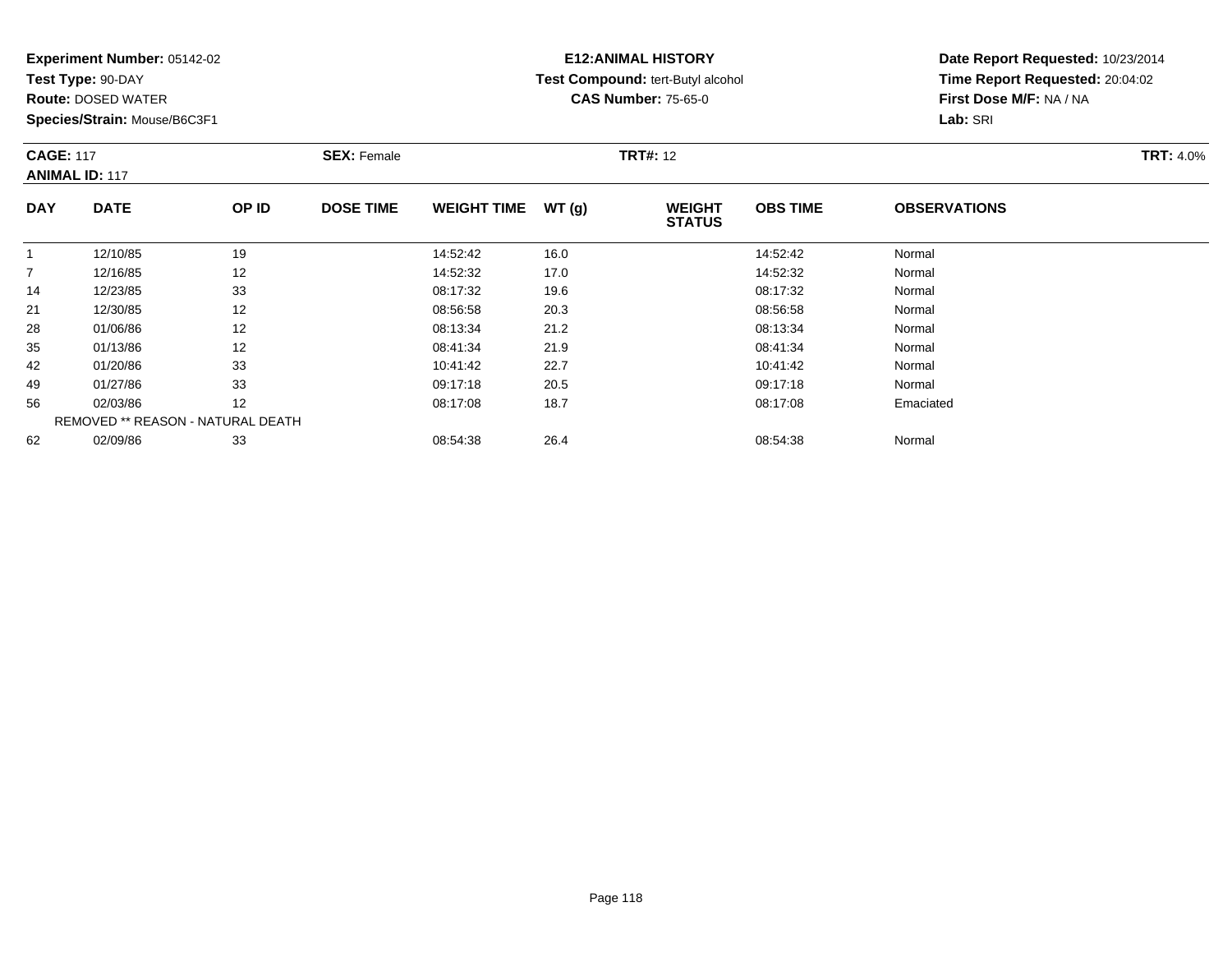**Test Type:** 90-DAY

**Route:** DOSED WATER

**Species/Strain:** Mouse/B6C3F1

## **E12:ANIMAL HISTORY Test Compound:** tert-Butyl alcohol **CAS Number:** 75-65-0

|                | <b>CAGE: 118</b><br><b>ANIMAL ID: 118</b> |       | <b>SEX: Female</b> |                    |       | <b>TRT#: 12</b>                | <b>TRT: 4.0%</b> |                     |  |
|----------------|-------------------------------------------|-------|--------------------|--------------------|-------|--------------------------------|------------------|---------------------|--|
| <b>DAY</b>     | <b>DATE</b>                               | OP ID | <b>DOSE TIME</b>   | <b>WEIGHT TIME</b> | WT(g) | <b>WEIGHT</b><br><b>STATUS</b> | <b>OBS TIME</b>  | <b>OBSERVATIONS</b> |  |
|                | 12/10/85                                  | 19    |                    | 14:53:56           | 16.5  |                                | 14:53:56         | Normal              |  |
| $\overline{7}$ | 12/16/85                                  | 12    |                    | 14:53:14           | 15.6  |                                | 14:53:14         | Normal              |  |
| 14             | 12/23/85                                  | 33    |                    | 08:18:16           | 15.4  |                                | 08:18:16         | Normal              |  |
| 21             | 12/30/85                                  | 12    |                    | 08:58:00           | 19.6  |                                | 08:58:00         | Normal              |  |
| 28             | 01/06/86                                  | 12    |                    | 08:14:04           | 20.2  |                                | 08:14:04         | Normal              |  |
| 35             | 01/13/86                                  | 12    |                    | 08:42:18           | 21.3  |                                | 08:42:18         | Normal              |  |
| 42             | 01/20/86                                  | 33    |                    | 10:37:54           | 18.9  |                                | 10:37:54         | Normal              |  |
| 49             | 01/27/86                                  | 33    |                    | 09:15:10           | 22.4  |                                | 09:15:10         | Normal              |  |
| 56             | 02/03/86                                  | 12    |                    | 08:17:46           | 24.0  |                                | 08:17:46         | Normal              |  |
| 63             | 02/10/86                                  | 12    |                    | 11:09:06           | 23.8  |                                | 11:09:06         | Normal              |  |
| 70             | 02/17/86                                  | 9     |                    | 11:50:02           | 23.4  |                                | 11:50:02         | Normal              |  |
| 77             | 02/24/86                                  | 9     |                    | 08:48:34           | 24.1  |                                | 08:48:34         | Normal              |  |
| 84             | 03/03/86                                  | 9     |                    | 11:20:40           | 23.7  |                                | 11:20:40         | Normal              |  |
| 91             | 03/10/86                                  | 9     |                    | 08:43:36           | 24.8  |                                | 08:43:36         | Normal              |  |
|                | REMOVED ** REASON - TERMINAL SACRIFICE    |       |                    |                    |       |                                |                  |                     |  |
| 95             | 03/14/86                                  | 45    |                    | 14:08:50           | 21.1  |                                | 14:08:50         | Emaciated           |  |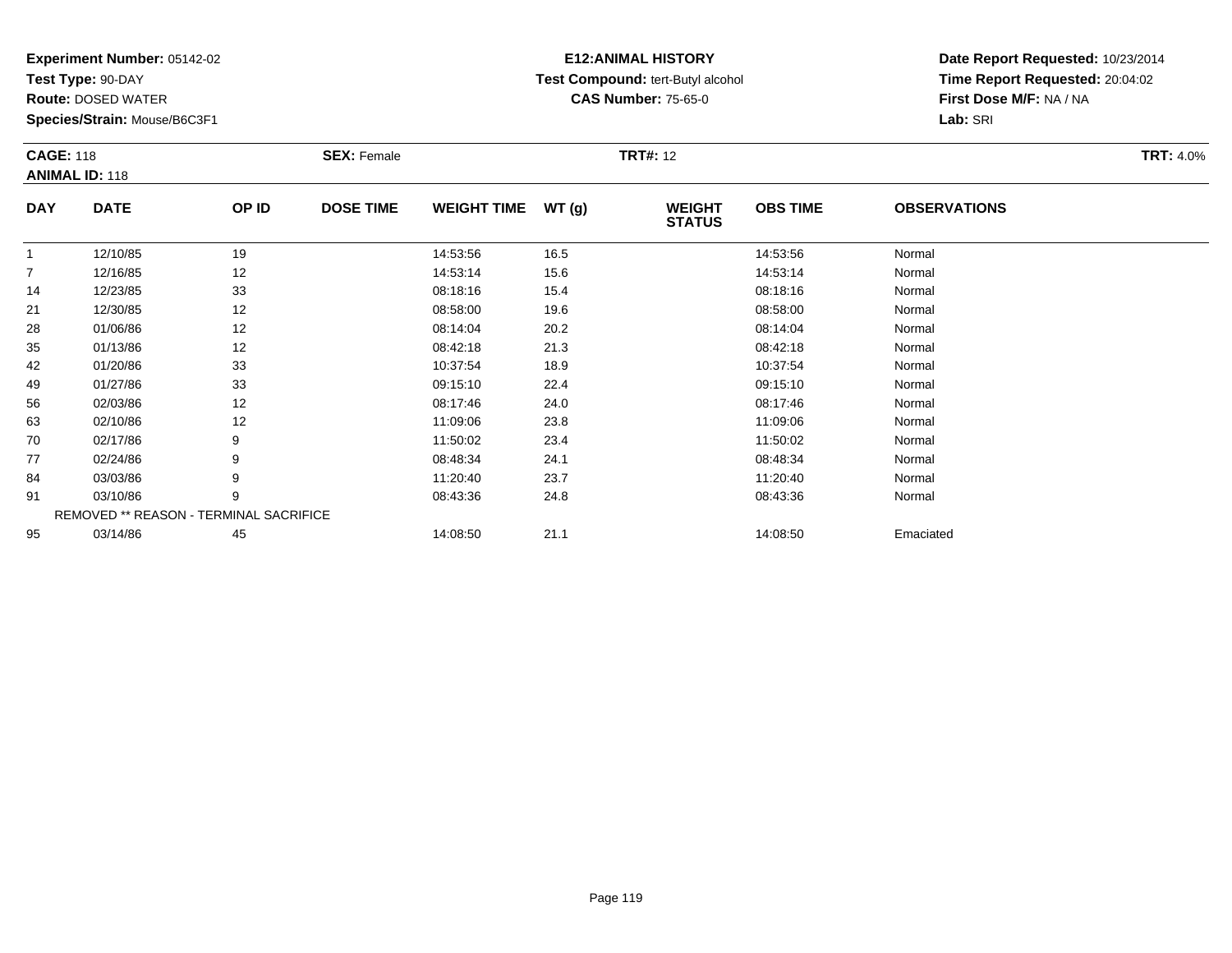| Experiment Number: 05142-02<br>Test Type: 90-DAY<br><b>Route: DOSED WATER</b><br>Species/Strain: Mouse/B6C3F1 |                                               |                    |                  | <b>E12: ANIMAL HISTORY</b><br>Test Compound: tert-Butyl alcohol<br><b>CAS Number: 75-65-0</b> |                 |                                |                 | Date Report Requested: 10/23/2014<br>Time Report Requested: 20:04:02<br>First Dose M/F: NA / NA<br>Lab: SRI |  |
|---------------------------------------------------------------------------------------------------------------|-----------------------------------------------|--------------------|------------------|-----------------------------------------------------------------------------------------------|-----------------|--------------------------------|-----------------|-------------------------------------------------------------------------------------------------------------|--|
| <b>CAGE: 119</b><br><b>ANIMAL ID: 119</b>                                                                     |                                               | <b>SEX: Female</b> |                  |                                                                                               | <b>TRT#: 12</b> |                                |                 | <b>TRT: 4.0%</b>                                                                                            |  |
| <b>DAY</b>                                                                                                    | <b>DATE</b>                                   | OP ID              | <b>DOSE TIME</b> | <b>WEIGHT TIME</b>                                                                            | WT(g)           | <b>WEIGHT</b><br><b>STATUS</b> | <b>OBS TIME</b> | <b>OBSERVATIONS</b>                                                                                         |  |
|                                                                                                               | 12/10/85                                      | 19                 |                  | 14:54:56                                                                                      | 16.8            |                                | 14:54:56        | Normal                                                                                                      |  |
| $\overline{7}$                                                                                                | 12/16/85                                      | 12                 |                  | 14:53:54                                                                                      | 16.4            |                                | 14:53:54        | Normal                                                                                                      |  |
|                                                                                                               | <b>REMOVED ** REASON - MORIBUND SACRIFICE</b> |                    |                  |                                                                                               |                 |                                |                 |                                                                                                             |  |
| 14                                                                                                            | 12/23/85                                      | 33                 |                  | 08:43:20                                                                                      | 19.1            |                                | 08:43:20        | Comatose<br>Dyspnea<br>Hypothermia<br>Micro-Ophthalmia                                                      |  |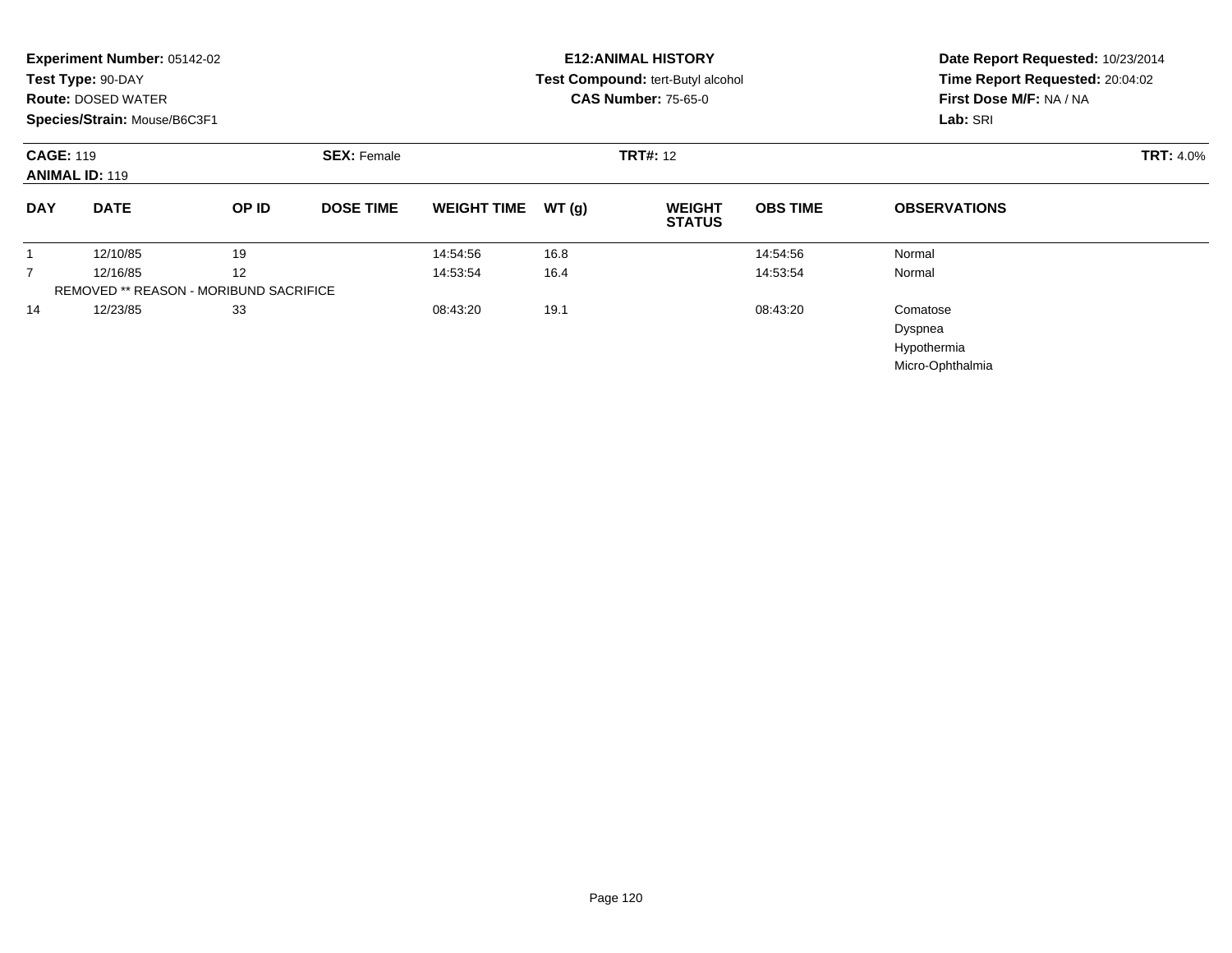**Test Type:** 90-DAY

**Route:** DOSED WATER

**Species/Strain:** Mouse/B6C3F1

## **E12:ANIMAL HISTORY Test Compound:** tert-Butyl alcohol **CAS Number:** 75-65-0

| <b>CAGE: 120</b><br><b>ANIMAL ID: 120</b> |             | <b>SEX: Female</b> |                  |                    | <b>TRT#: 12</b> | <b>TRT: 4.0%</b>               |                 |                     |  |
|-------------------------------------------|-------------|--------------------|------------------|--------------------|-----------------|--------------------------------|-----------------|---------------------|--|
| <b>DAY</b>                                | <b>DATE</b> | OP ID              | <b>DOSE TIME</b> | <b>WEIGHT TIME</b> | WT(g)           | <b>WEIGHT</b><br><b>STATUS</b> | <b>OBS TIME</b> | <b>OBSERVATIONS</b> |  |
|                                           | 12/10/85    | 19                 |                  | 14:58:22           | 18.1            |                                | 14:58:22        | Normal              |  |
| 7                                         | 12/16/85    | 12                 |                  | 14:54:32           | 17.1            |                                | 14:54:32        | Normal              |  |
| 14                                        | 12/23/85    | 33                 |                  | 08:15:26           | 20.4            |                                | 08:15:26        | Normal              |  |
| 21                                        | 12/30/85    | 12                 |                  | 08:54:44           | 22.6            |                                | 08:54:44        | Normal              |  |
| 28                                        | 01/06/86    | 12                 |                  | 08:12:28           | 22.2            |                                | 08:12:28        | Normal              |  |
| 35                                        | 01/13/86    | 12                 |                  | 08:40:18           | 24.2            |                                | 08:40:18        | Normal              |  |
| 42                                        | 01/20/86    | 33                 |                  | 10:39:40           | 20.2            |                                | 10:39:40        | Normal              |  |
| 49                                        | 01/27/86    | 33                 |                  | 09:16:02           | 20.7            |                                | 09:16:02        | Normal              |  |
| 56                                        | 02/03/86    | 12                 |                  | 08:18:16           | 25.7            |                                | 08:18:16        | Normal              |  |
| 63                                        | 02/10/86    | 12                 |                  | 11:09:46           | 24.9            |                                | 11:09:46        | Normal              |  |
| 70                                        | 02/17/86    | 9                  |                  | 11:50:44           | 25.5            |                                | 11:50:44        | Normal              |  |
| 77                                        | 02/24/86    | 9                  |                  | 08:49:28           | 27.5            |                                | 08:49:28        | Normal              |  |
| 84                                        | 03/03/86    | 9                  |                  | 11:21:36           | 22.6            |                                | 11:21:36        | Normal              |  |
| 91                                        | 03/10/86    | 9                  |                  | 08:44:38           | 26.9            |                                | 08:44:38        | Normal              |  |
| REMOVED ** REASON - TERMINAL SACRIFICE    |             |                    |                  |                    |                 |                                |                 |                     |  |
| 95                                        | 03/14/86    | 45                 |                  | 08:10:16           | 26.9            |                                | 08:10:16        | Normal              |  |